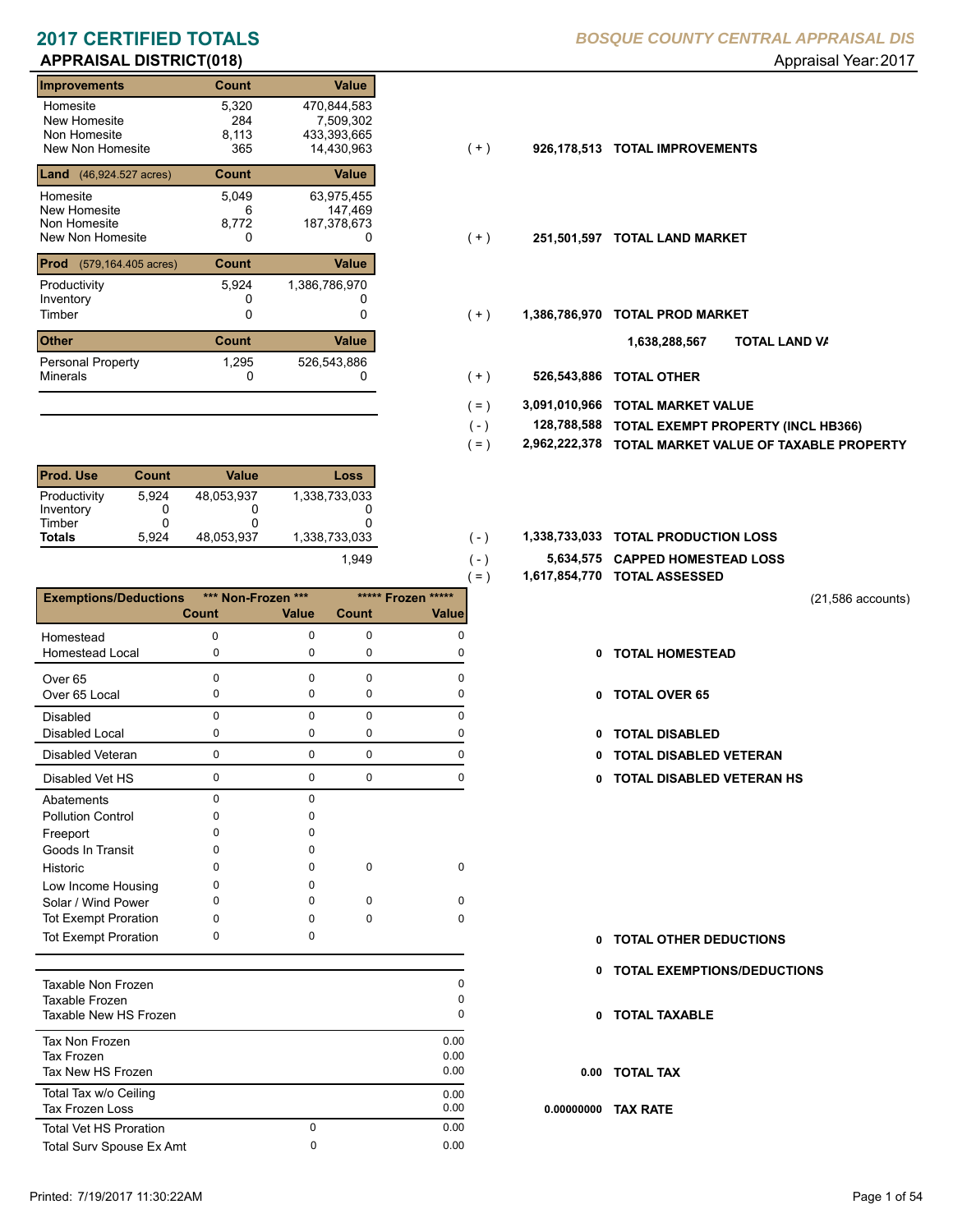| <b>APPRAISAL DISTRICT(018)</b><br>Appraisal Year: 2017 |              |                                   |               |             |             |             |             |                |             |
|--------------------------------------------------------|--------------|-----------------------------------|---------------|-------------|-------------|-------------|-------------|----------------|-------------|
|                                                        | Count        | <b>Market</b>                     | Land          | Prod        | Improvement | New Hs      | Personal    | <b>Mineral</b> | Exempt      |
| A1 - REAL, RES, SINGLE FAMILY                          | 4,613        | 387,591,809                       | 64,712,776    | $\pmb{0}$   | 322,878,533 | 1,674,305   | 500         | $\mathbf 0$    | 579,656     |
| A2 - REAL, RES, MOBILE HOME                            | 591          | 18,145,023                        | 7,747,970     | 0           | 10,397,053  | 50,904      | $\mathbf 0$ | 0              | $\mathbf 0$ |
| A3 - MISC IMPR ON C CODED LOTS                         | 483          | 3,803,539                         | 115,123       | 0           | 3,688,416   | 261,883     | 0           | 0              | 53,815      |
| <b>TOTAL</b>                                           | 5,687        | 409,540,371                       | 72,575,869    | $\mathbf 0$ | 336,964,002 | 1,987,092   | 500         | 0              | 633,471     |
| B                                                      | Count        | <b>Market</b>                     | Land          | Prod        | Improvement | New Hs      | Personal    | <b>Mineral</b> | Exempt      |
| B1 - REAL, MULTI FAMILY RES, APT                       | 8            | 769,437                           | 129,001       | $\mathbf 0$ | 640,436     | $\mathbf 0$ | $\mathbf 0$ | $\mathbf 0$    | $\Omega$    |
| <b>B2 - DUPLEX</b>                                     | 31           | 2,507,491                         | 261,870       | 0           | 2,245,621   | 0           | 0           | 0              | 0           |
| <b>B3 - TRIPLEX</b>                                    | $\mathbf{2}$ | 262,530                           | 12,602        | 0           | 249,928     | $\mathbf 0$ | $\Omega$    | 0              | $\Omega$    |
| <b>B4 - FOURPLEX</b>                                   | 13           | 1,481,002                         | 158,142       | 0           | 1,322,860   | 0           | 0           | 0              | 0           |
| <b>TOTAL</b>                                           | 54           | 5,020,460                         | 561,615       | $\mathbf 0$ | 4,458,845   | $\mathbf 0$ | $\mathbf 0$ | $\mathbf 0$    | $\Omega$    |
| c                                                      | Count        | <b>Market</b>                     | Land          | Prod        | Improvement | New Hs      | Personal    | <b>Mineral</b> | Exempt      |
| C1 - VACANT URBAN RES LTS/TRA(                         | 687          | 4,671,749                         | 4,570,308     | $\mathbf 0$ | 101,441     | $\mathbf 0$ | $\mathbf 0$ | $\mathbf 0$    | 47,199      |
| C2 - VACANT COMM LTS/TRS/PARC                          | 48           | 759,848                           | 759,848       | $\mathbf 0$ | 0           | 0           | 0           | 0              | 0           |
| C3 - VACANT RURAL LOT/TR IN LAK                        | 1,209        | 11,408,699                        | 11,286,597    | 0           | 122,102     | 1,733       | 0           | 0              | 14,698      |
| C4 - VACANT RURAL TRACTS/LOTS                          | 400          | 11,724,979                        | 10,687,701    | 0           | 1,037,278   | 0           | 0           | 0              | 0           |
| <b>TOTAL</b>                                           | 2,344        | 28,565,275                        | 27,304,454    | $\mathbf 0$ | 1,260,821   | 1,733       | $\mathbf 0$ | $\mathbf 0$    | 61,897      |
| D                                                      | Count        | <b>Market</b>                     | Land          | Prod        | Improvement | New Hs      | Personal    | <b>Mineral</b> | Exempt      |
| <b>D1 - QUALIFIED AG LAND</b>                          |              | 5,961 1,392,154,065 1,388,762,309 |               | 48,047,010  | 3,391,756   | 1,047,437   | 0           | 0              | $\mathbf 0$ |
| D2 - FARM/RANCH IMPR ON QUAL /                         | 1,725        | 27,670,871                        | 262,559       | 6,927       | 27,408,312  | $\mathbf 0$ | 0           | 0              | 0           |
| <b>TOTAL</b>                                           |              | 7,686 1,419,824,936               | 1,389,024,868 | 48,053,937  | 30,800,068  | 1,047,437   | $\mathbf 0$ | $\mathbf 0$    | $\mathbf 0$ |
| E                                                      | Count        | <b>Market</b>                     | Land          | Prod        | Improvement | New Hs      | Personal    | <b>Mineral</b> | Exempt      |
| E1 - RES IMPR ON ACREAGE                               | 3,061        | 424,068,740                       | 31,140,351    | $\mathbf 0$ | 392,928,389 | 4,205,539   | 0           | 0              | 637,183     |
| E2 - MOBILE HOME ON ACREAGE                            | 468          | 14,453,793                        | 5,459,058     | 0           | 8,994,735   | 166,796     | 0           | 0              | 20,775      |
| E3 - OTHER/MISC IMPR ON ACREA                          | 332          | 5,612,707                         | 256,598       | 0           | 5,356,109   | 70,297      | 0           | 0              | 194,089     |
| E4 - NON-QUALIFIED AG LAND                             | 1,038        | 43,347,554                        | 42,803,187    | 0           | 544,367     | $\mathbf 0$ | 0           | 0              | 117,617     |
| <b>TOTAL</b>                                           | 4,899        | 487,482,794                       | 79,659,194    | $\mathbf 0$ | 407,823,600 | 4,442,632   | $\mathbf 0$ | $\mathbf 0$    | 969,664     |
| F                                                      | Count        | <b>Market</b>                     | Land          | Prod        | Improvement | New Hs      | Personal    | <b>Mineral</b> | Exempt      |
| F1 - REAL, COMM/RETAIL & SVC BU                        | 566          | 57,766,924                        | 12,697,675    | $\mathbf 0$ | 45,069,249  | $\pmb{0}$   | 0           | $\mathbf 0$    | 700,422     |
| F2 - REAL, IND MFG & PROC BUS PI                       | 41           | 12,841,476                        | 3,304,717     | 0           | 9,536,759   | $\pmb{0}$   | 0           | 0              | 0           |
| <b>TOTAL</b>                                           | 607          | 70,608,400                        | 16,002,392    | $\mathbf 0$ | 54,606,008  | 0           | 0           | 0              | 700,422     |
| J                                                      | Count        | Market                            | Land          | Prod        | Improvement | New Hs      | Personal    | <b>Mineral</b> | Exempt      |
| J1 - WATER SYSTEMS, REAL & PP                          | 34           | 1,815,660                         | 150,180       | $\mathbf 0$ | 48,360      | 0           | 1,617,120   | 0              | 17,118      |
| J2 - GAS DIST SYSTEM, REAL & PP                        | 21           | 2,021,041                         | 55,136        | 0           | 328,995     | 0           | 1,636,910   | 0              | 0           |
| J3 - ELECTRIC CO, REAL & PP                            | 80           | 130,874,006                       | 608,798       | 0           | 877,508     | 0           | 129,387,700 | 0              | 0           |
| J4 - TELEPHONE CO, REAL & PP                           | 79           | 6,823,955                         | 239,449       | 0           | 414,856     | 0           | 6,169,650   | 0              | 1,540       |
| J5 - RAILROADS, REAL & PP                              | 19           | 38,432,894                        | 192,277       | 0           | 295         | 0           | 38,240,322  | 0              | 0           |
| J6 - PIPELINES, REAL & PP                              | 39           | 40,187,668                        | 121,396       | 0           | 15,682      | 0           | 40,050,590  | 0              | 0           |
| J7 - CABLE TV, REAL & PP                               | 30           | 569,202                           | 17,477        | $\mathbf 0$ | 2,605       | 0           | 549,120     | 0              | 610         |
| J8 - OTHER (DESCRIBE)                                  | 2            | 9,737,080                         | 0             | 0           | $\pmb{0}$   | 0           | 9,737,080   | 0              | 0           |
| <b>TOTAL</b>                                           | 304          | 230,461,506                       | 1,384,713     | $\mathbf 0$ | 1,688,301   | $\mathbf 0$ | 227,388,492 | 0              | 19,268      |
| L                                                      | Count        | <b>Market</b>                     | Land          | Prod        | Improvement | New Hs      | Personal    | <b>Mineral</b> | Exempt      |
| L1 - PERSONAL, COMM/RETAIL BU!                         | 950          | 38,290,536                        | $\pmb{0}$     | $\mathbf 0$ | $\pmb{0}$   | 0           | 38,290,536  | 0              | 9,683       |
| L2 - PERSONAL, IND/MFG BUS PRC                         | 48           | 259,932,296                       | 0             | 0           | $\pmb{0}$   | 0           | 259,932,296 | 0              | 0           |
| <b>TOTAL</b>                                           | 998          | 298,222,832                       | 0             | $\mathbf 0$ | $\mathbf 0$ | $\mathbf 0$ | 298,222,832 | $\mathbf 0$    | 9,683       |
| M                                                      | Count        | Market                            | Land          | Prod        | Improvement | New Hs      | Personal    | <b>Mineral</b> | Exempt      |
| M1 - MOBILE HOME (ON NON-OWN                           | 827          | 12,683,277                        | 0             | 0           | 12,683,277  | 177,877     | 0           | 0              | 4,686       |
| <b>TOTAL</b>                                           | 827          | 12,683,277                        | 0             | $\mathbf 0$ | 12,683,277  | 177,877     | 0           | 0              | 4,686       |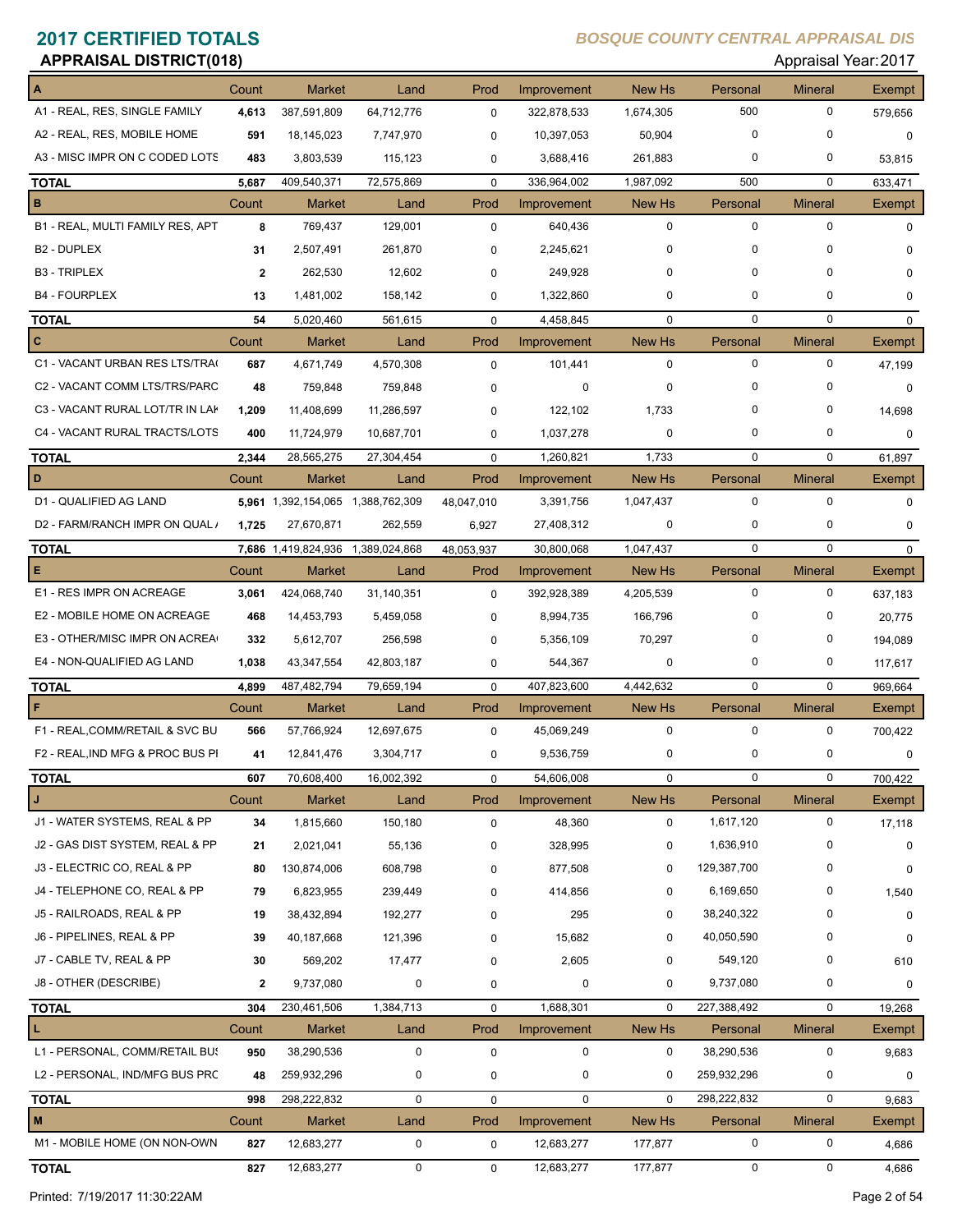| Appraisal Year: 2017<br><b>APPRAISAL DISTRICT(018)</b> |              |                                    |             |             |             |               |             |                |               |
|--------------------------------------------------------|--------------|------------------------------------|-------------|-------------|-------------|---------------|-------------|----------------|---------------|
| $\overline{\mathbf{o}}$                                | Count        | <b>Market</b>                      | Land        | Prod        | Improvement | <b>New Hs</b> | Personal    | <b>Mineral</b> | <b>Exempt</b> |
| 01 - REAL, IMPRV SFR INVENTORY                         | 1            | 13,810                             | 13,426      | $\Omega$    | 384         | $\mathbf 0$   | 0           | $\mathbf 0$    | $\Omega$      |
| 03 - REAL, VACANT LOTS (INV FOR                        | 116          | 1,456,057                          | 1,456,057   | $\mathbf 0$ | 0           | 0             | 0           | 0              | $\mathbf 0$   |
| <b>TOTAL</b>                                           | 117          | 1,469,867                          | 1,469,483   | $\mathbf 0$ | 384         | $\Omega$      | $\Omega$    | $\Omega$       | $\Omega$      |
| $\mathbf{s}$                                           | Count        | <b>Market</b>                      | Land        | Prod        | Improvement | <b>New Hs</b> | Personal    | <b>Mineral</b> | <b>Exempt</b> |
| S - SPECIAL INVENTORY                                  | 8            | 628,120                            | $\mathbf 0$ | $\mathbf 0$ | $\mathbf 0$ | $\mathbf 0$   | 628,120     | 0              | $\mathbf 0$   |
| <b>TOTAL</b>                                           | 8            | 628,120                            | $\mathbf 0$ | $\mathbf 0$ | $\Omega$    | $\Omega$      | 628,120     | $\mathbf 0$    | $\Omega$      |
| $\mathbf x$                                            | Count        | <b>Market</b>                      | Land        | Prod        | Improvement | New Hs        | Personal    | <b>Mineral</b> | <b>Exempt</b> |
| X1 - SCHOOLS                                           | $\mathbf{2}$ | 3,500                              | 3,500       | $\Omega$    | 0           | $\mathbf 0$   | $\mathbf 0$ | $\mathbf 0$    | 3,500         |
| X2 - RELIGIOUS ORGANIZATION                            | 1            | 39,409                             | $\mathbf 0$ | $\Omega$    | 39,409      | 0             | $\Omega$    | $\Omega$       | 46,284        |
| X3 - FED & STATE GOV                                   | 1            | 500                                | 500         | $\Omega$    | $\Omega$    | $\mathbf 0$   | $\Omega$    | 0              | 500           |
| X4 - CHARITABLE ORGANIZATIONS                          | 1            | 58,064                             | $\Omega$    | $\Omega$    | 58,064      | $\Omega$      | 0           | 0              | 65,264        |
| XB - BPP UNDER \$500 [11.145]                          | 79           | 16,942                             | 0           | $\Omega$    | 0           | 0             | 16,942      | 0              | 16,942        |
| XE - CHAR HOUS DVLP ORG [11.18]                        | 14           | 3,557,846                          | 191,872     | $\Omega$    | 3,365,974   | 0             | 0           | 0              | 3,557,846     |
| XG - PRIMARILY CHARITABLE [11.18                       | $\mathbf{1}$ | 197,242                            | 4,025       | $\Omega$    | 193,217     | 0             | 0           | 0              | 197,242       |
| XI - YOUTH DEVELOPMENT [11.19]                         | 5            | 4,599,270                          | 560,653     | $\Omega$    | 4,038,617   | 0             | 0           | 0              | 4,599,270     |
| XL - ECONOMIC DEVELOPMENT [11                          | $\mathbf{2}$ | 207,741                            | 145,213     | $\Omega$    | 62,528      | $\Omega$      | 0           | 0              | 207,741       |
| XR - NONPROFIT WATER [11.30]                           | 37           | 818,846                            | 256,390     | $\Omega$    | 275,456     | $\mathbf 0$   | 287,000     | 0              | 808,746       |
| XV - OTHER EXEMPTIONS                                  | 580          | 116,993,512                        | 49,133,570  | 0           | 67,859,942  | 0             | 0           | 0              | 116,886,162   |
| <b>TOTAL</b>                                           | 723          | 126,492,872                        | 50,295,723  | $\mathbf 0$ | 75,893,207  | $\mathbf 0$   | 303,942     | 0              | 126,389,497   |
| <b>ALL PTD TOTAL</b>                                   |              | 21,586 3,091,010,966 1,638,288,567 |             | 48,053,937  | 926,178,513 | 7,656,771     | 526,543,886 | $\mathbf{0}$   | 128,788,588   |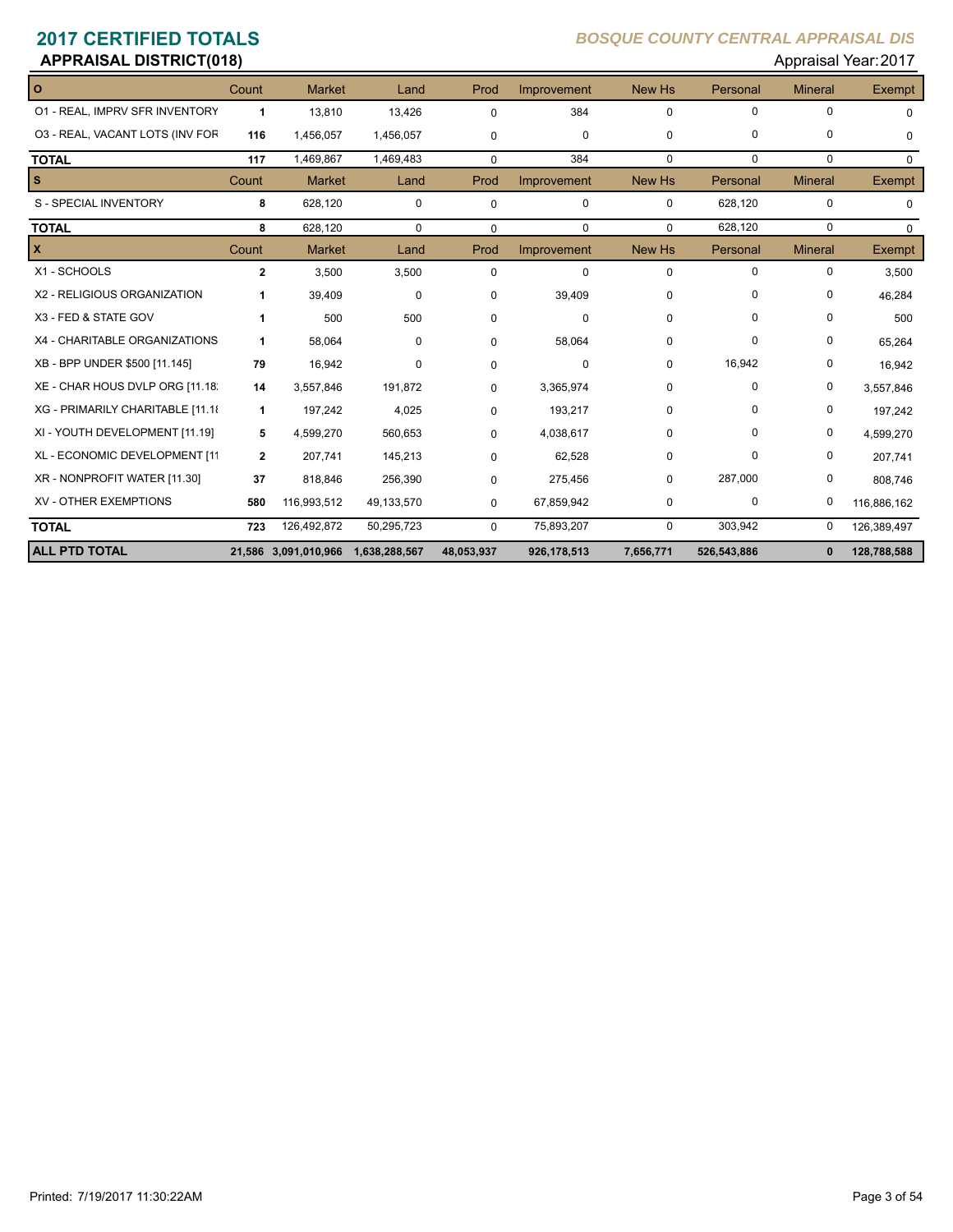| Improvements                                                 | <b>Count</b>                 | <b>Value</b>                                          |       |               |                           |
|--------------------------------------------------------------|------------------------------|-------------------------------------------------------|-------|---------------|---------------------------|
| Homesite<br>New Homesite<br>Non Homesite<br>New Non Homesite | 5,320<br>284<br>8.113<br>365 | 470,844,583<br>7,509,302<br>433,393,665<br>14,430,963 | $(+)$ | 926,178,513   | <b>TOTAL IMPROVEMENTS</b> |
| <b>Land</b> $(46,924.527 \text{ acres})$                     | <b>Count</b>                 | Value                                                 |       |               |                           |
| Homesite<br>New Homesite<br>Non Homesite<br>New Non Homesite | 5,049<br>6<br>8,772<br>0     | 63,975,455<br>147.469<br>187,378,673<br>0             | $(+)$ | 251,501,597   | <b>TOTAL LAND MARKET</b>  |
| <b>Prod</b><br>(579, 164. 405 acres)                         | <b>Count</b>                 | Value                                                 |       |               |                           |
| Productivity<br>Inventory<br>Timber                          | 5,924<br>0                   | 1,386,786,970<br>0                                    | $(+)$ | 1,386,786,970 | <b>TOTAL PROD MARKET</b>  |
| <b>Other</b>                                                 | <b>Count</b>                 | <b>Value</b>                                          |       |               | וסד<br>1,638,288,567      |
| <b>Personal Property</b><br><b>Minerals</b>                  | 1,295<br>0                   | 526,543,886<br>0                                      | $(+)$ | 526,543,886   | <b>TOTAL OTHER</b>        |

| <b>Prod. Use</b>          | Count  | Value      | Loss          |
|---------------------------|--------|------------|---------------|
| Productivity<br>Inventory | 5.924  | 48,053,937 | 1,338,733,033 |
| Timber                    | O<br>O | O          |               |
| <b>Totals</b>             | 5.924  | 48.053.937 | 1,338,733,033 |
|                           |        |            | 1.949         |

|                              |          |                    |                    |              | $=$ )      | 1,617,874,294 TOTAL ASSESSED  |
|------------------------------|----------|--------------------|--------------------|--------------|------------|-------------------------------|
| <b>Exemptions/Deductions</b> |          | *** Non-Frozen *** | ***** Frozen ***** |              |            |                               |
|                              | Count    | <b>Value</b>       | Count              | <b>Value</b> |            |                               |
| Homestead                    | 0        | $\Omega$           | $\Omega$           | $\Omega$     |            |                               |
| <b>Homestead Local</b>       | 0        | 0                  | 0                  | 0            | 0          | <b>TOTAL HOMESTEAD</b>        |
| Over <sub>65</sub>           | 0        | $\Omega$           | $\Omega$           | $\Omega$     |            |                               |
| Over 65 Local                | 0        | 0                  | 0                  | O            | 0          | <b>TOTAL OVER 65</b>          |
| <b>Disabled</b>              | $\Omega$ | $\Omega$           | $\Omega$           | $\Omega$     |            |                               |
| <b>Disabled Local</b>        | 0        | 0                  | 0                  | 0            | 0          | <b>TOTAL DISABLED</b>         |
| <b>Disabled Veteran</b>      | 112      | 907,081            | 107                | 1,086,998    | 1,994,079  | <b>TOTAL DISABLED VETERAN</b> |
| Disabled Vet HS              | 23       | 2,451,223          | 81                 | 8,628,294    | 11,079,517 | <b>TOTAL DISABLED VETERAN</b> |
| Abatements                   |          | 930,694            |                    |              |            |                               |
| <b>Pollution Control</b>     | 5        | 27,992,350         |                    |              |            |                               |
| Freeport                     | 4        | 2,070,503          |                    |              |            |                               |
| Goods In Transit             | 0        | 0                  |                    |              |            |                               |
| Historic                     | 0        | 0                  | 0                  | $\mathbf 0$  |            |                               |
| Low Income Housing           | 0        | 0                  |                    |              |            |                               |
| Solar / Wind Power           | 0        | 0                  | 0                  | 0            |            |                               |
| <b>Tot Exempt Proration</b>  | 0        | $\Omega$           | $\Omega$           | $\Omega$     |            |                               |
| <b>Tot Exempt Proration</b>  | 0        | 0                  |                    |              | 30.993.547 | <b>TOTAL OTHER DEDUCTIONS</b> |

| Taxable Non Frozen<br>Taxable Frozen<br>Taxable New HS Frozen |                     | 1,329,020,080<br>243.400.378<br>1.386.693 |
|---------------------------------------------------------------|---------------------|-------------------------------------------|
| Tax Non Frozen<br>Tax Frozen<br>Tax New HS Frozen             |                     | 6.311.884.94<br>917.889.54<br>6.586.84    |
| Total Tax w/o Ceiling<br><b>Tax Frozen Loss</b>               |                     | 7.474.274.65<br>237,913.33                |
| <b>Total Vet HS Proration</b><br>Total Surv Spouse Ex Amt     | $\overline{2}$<br>0 | 1.034.88<br>0.00                          |
|                                                               |                     |                                           |

### $(+)$

- $(+)$
- $(+)$ 
	- **TOTAL LAND VA 1,638,288,567**
- 0 0 **526,543,886 TOTAL OTHER**  $(+)$
- **3,091,010,966 TOTAL MARKET VALUE**  $( = )$
- **TOTAL EXEMPT PROPERTY (INCL HB366) 128,769,064**  $( - )$
- **2,962,241,902 TOTAL MARKET VALUE OF TAXABLE PROPERTY**  $( = )$
- 1,338,733,033 **1,338,733,033 TOTAL PRODUCTION LOSS**  $(-)$ 
	- **5,634,575 CAPPED HOMESTEAD LOSS**
	- **1,617,874,294 TOTAL ASSESSED**

 $( - )$ 

(21,586 accounts)

- **TOTAL HOMESTEAD**
- 0 TOTAL OVER 65
- 0 TOTAL DISABLED
- 
- 23 81 2,451,223 8,628,294 **11,079,517 TOTAL DISABLED VETERAN HS**

- **TOTAL OTHER DEDUCTIONS 30,993,547**
- **44,067,143 TOTAL EXEMPTIONS/DEDUCTIONS**

**1,573,807,151 TOTAL TAXABLE**

**7,236,361.32 TOTAL TAX**

**0.00475000 TAX RATE**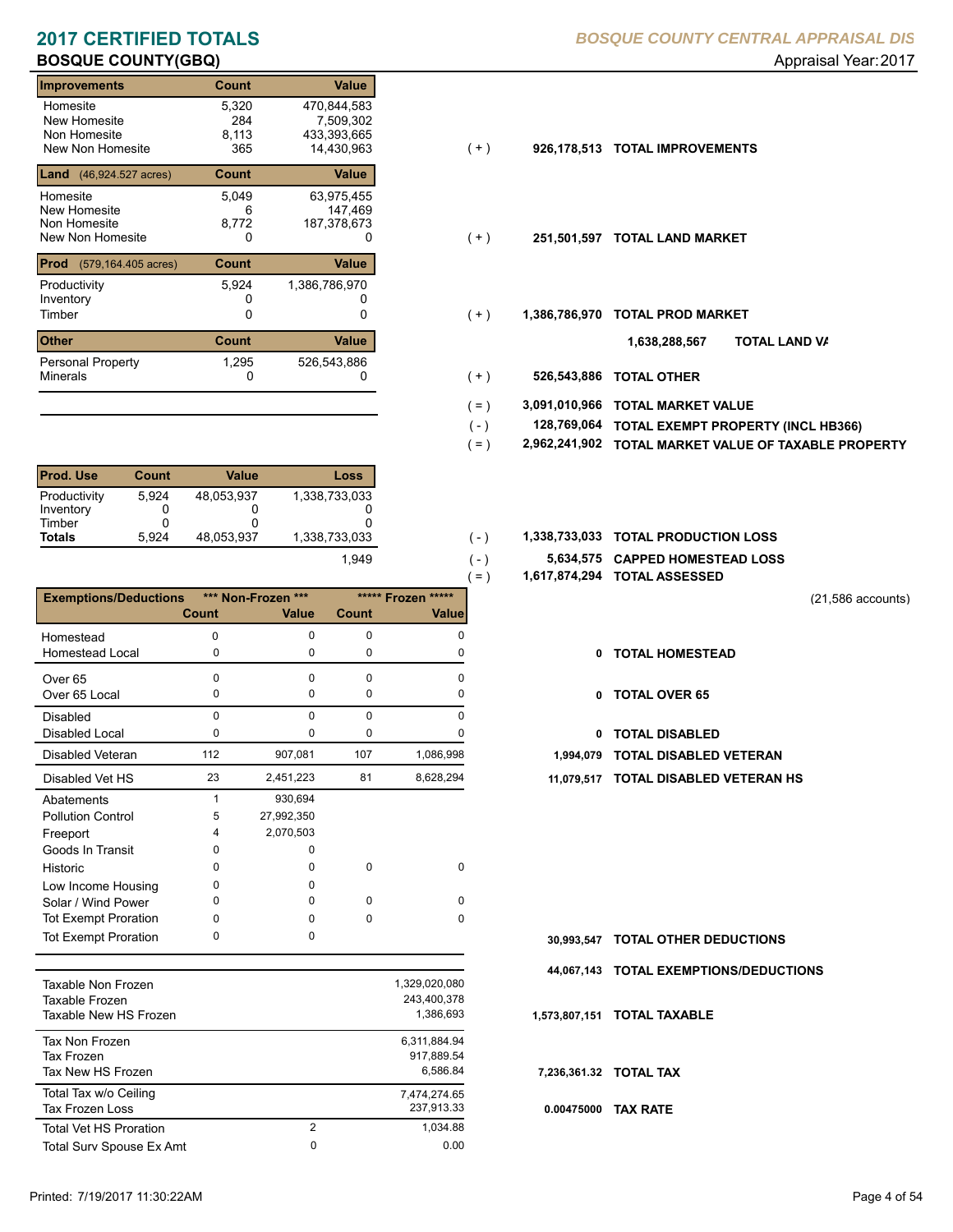## **BOSQUE COUNTY(GBQ) BOSQUE COUNTY(GBQ) Approximately and COUNTY(GBQ) Approximately and COUNTY(GBQ) Approximately and COUNTY(GBQ) Approximately and COUNTY(GBQ) Approximately and COUNTY(GBQ) Approximately and C**

| OOQOL OOONI I (ODQ)              |              |                                   |            |             |             |             |             |                | Applaisal Tual.2011 |
|----------------------------------|--------------|-----------------------------------|------------|-------------|-------------|-------------|-------------|----------------|---------------------|
|                                  | Count        | <b>Market</b>                     | Land       | Prod        | Improvement | New Hs      | Personal    | <b>Mineral</b> | Exempt              |
| A1 - REAL, RES, SINGLE FAMILY    | 4,613        | 387,591,809                       | 64,712,776 | $\mathbf 0$ | 322,878,533 | 1,674,305   | 500         | $\mathbf 0$    | 579,656             |
| A2 - REAL, RES, MOBILE HOME      | 591          | 18,145,023                        | 7,747,970  | $\mathbf 0$ | 10,397,053  | 50,904      | $\Omega$    | 0              | 0                   |
| A3 - MISC IMPR ON C CODED LOTS   | 483          | 3,803,539                         | 115,123    | 0           | 3,688,416   | 261,883     | 0           | 0              | 53,815              |
| <b>TOTAL</b>                     | 5,687        | 409,540,371                       | 72,575,869 | $\mathbf 0$ | 336,964,002 | 1,987,092   | 500         | $\mathbf 0$    | 633,471             |
| в                                | Count        | <b>Market</b>                     | Land       | Prod        | Improvement | New Hs      | Personal    | <b>Mineral</b> | Exempt              |
| B1 - REAL, MULTI FAMILY RES, APT | 8            | 769,437                           | 129,001    | $\mathbf 0$ | 640,436     | $\mathbf 0$ | $\mathbf 0$ | $\mathbf 0$    | $\Omega$            |
| <b>B2 - DUPLEX</b>               | 31           | 2,507,491                         | 261,870    | $\mathbf 0$ | 2,245,621   | 0           | $\mathbf 0$ | 0              | 0                   |
| <b>B3 - TRIPLEX</b>              | $\mathbf{2}$ | 262,530                           | 12,602     | $\mathbf 0$ | 249,928     | 0           | $\Omega$    | 0              | $\Omega$            |
| <b>B4 - FOURPLEX</b>             | 13           | 1,481,002                         | 158,142    | $\mathbf 0$ | 1,322,860   | 0           | $\mathbf 0$ | 0              | 0                   |
| <b>TOTAL</b>                     | 54           | 5,020,460                         | 561,615    | $\mathbf 0$ | 4,458,845   | $\mathbf 0$ | $\mathbf 0$ | 0              | $\mathbf 0$         |
| $\mathbf{C}$                     | Count        | <b>Market</b>                     | Land       | Prod        | Improvement | New Hs      | Personal    | <b>Mineral</b> | Exempt              |
| C1 - VACANT URBAN RES LTS/TRA    | 687          | 4,671,749                         | 4,570,308  | $\mathbf 0$ | 101,441     | $\mathbf 0$ | 0           | 0              | 47,199              |
| C2 - VACANT COMM LTS/TRS/PARC    | 48           | 759,848                           | 759,848    | 0           | 0           | 0           | $\Omega$    | $\mathbf 0$    | $\mathbf 0$         |
| C3 - VACANT RURAL LOT/TR IN LAK  | 1,209        | 11,408,699                        | 11,286,597 | $\mathbf 0$ | 122,102     | 1,733       | 0           | 0              | 14,698              |
| C4 - VACANT RURAL TRACTS/LOTS    | 400          | 11,724,979                        | 10,687,701 | $\mathbf 0$ | 1,037,278   | 0           | 0           | $\mathbf 0$    | 0                   |
| <b>TOTAL</b>                     | 2,344        | 28,565,275                        | 27,304,454 | $\mathbf 0$ | 1,260,821   | 1,733       | $\mathbf 0$ | 0              | 61,897              |
| D                                | Count        | <b>Market</b>                     | Land       | Prod        | Improvement | New Hs      | Personal    | <b>Mineral</b> | Exempt              |
| D1 - QUALIFIED AG LAND           |              | 5,961 1,392,154,065 1,388,762,309 |            | 48,047,010  | 3,391,756   | 1,047,437   | $\mathbf 0$ | $\mathbf 0$    | $\Omega$            |
| D2 - FARM/RANCH IMPR ON QUAL /   | 1,725        | 27,670,871                        | 262,559    | 6,927       | 27,408,312  | 0           | 0           | $\mathbf 0$    | $\Omega$            |
| <b>TOTAL</b>                     |              | 7,686 1,419,824,936 1,389,024,868 |            | 48,053,937  | 30,800,068  | 1,047,437   | $\mathbf 0$ | $\mathbf 0$    | $\mathbf 0$         |
| Е                                | Count        | <b>Market</b>                     | Land       | Prod        | Improvement | New Hs      | Personal    | <b>Mineral</b> | Exempt              |
| E1 - RES IMPR ON ACREAGE         | 3,061        | 424,068,740                       | 31,140,351 | $\mathbf 0$ | 392,928,389 | 4,205,539   | $\mathbf 0$ | $\mathbf 0$    | 637,183             |
| E2 - MOBILE HOME ON ACREAGE      | 468          | 14,453,793                        | 5,459,058  | $\mathbf 0$ | 8,994,735   | 166,796     | $\Omega$    | 0              | 20,775              |
| E3 - OTHER/MISC IMPR ON ACREA    | 332          | 5,612,707                         | 256,598    | $\mathbf 0$ | 5,356,109   | 70,297      | $\Omega$    | $\mathbf 0$    | 194,089             |
| E4 - NON-QUALIFIED AG LAND       | 1,038        | 43,347,554                        | 42,803,187 | $\mathbf 0$ | 544,367     | 0           | 0           | 0              | 117,617             |
| <b>TOTAL</b>                     | 4,899        | 487,482,794                       | 79,659,194 | $\mathbf 0$ | 407,823,600 | 4,442,632   | $\mathbf 0$ | $\mathbf 0$    | 969,664             |
|                                  | Count        | <b>Market</b>                     | Land       | Prod        | Improvement | New Hs      | Personal    | <b>Mineral</b> | Exempt              |
| F1 - REAL, COMM/RETAIL & SVC BU  | 566          | 57,766,924                        | 12,697,675 | $\mathbf 0$ | 45,069,249  | $\mathbf 0$ | $\mathbf 0$ | $\mathbf 0$    | 700,422             |
| F2 - REAL, IND MFG & PROC BUS PI | 41           | 12,841,476                        | 3,304,717  | $\mathbf 0$ | 9,536,759   | 0           | 0           | $\mathbf 0$    | 0                   |
| <b>TOTAL</b>                     | 607          | 70,608,400                        | 16,002,392 | 0           | 54,606,008  | 0           | 0           | 0              | 700,422             |
|                                  | Count        | <b>Market</b>                     | Land       | Prod        | Improvement | New Hs      | Personal    | <b>Mineral</b> | Exempt              |
| J1 - WATER SYSTEMS, REAL & PP    | 34           | 1,815,660                         | 150,180    | 0           | 48,360      | $\pmb{0}$   | 1,617,120   | 0              | 17,118              |
| J2 - GAS DIST SYSTEM, REAL & PP  | 21           | 2,021,041                         | 55,136     | 0           | 328,995     | 0           | 1,636,910   | 0              | 0                   |
| J3 - ELECTRIC CO, REAL & PP      | 80           | 130,874,006                       | 608,798    | 0           | 877,508     | 0           | 129,387,700 | 0              | 0                   |
| J4 - TELEPHONE CO, REAL & PP     | 79           | 6,823,955                         | 239,449    | 0           | 414,856     | 0           | 6,169,650   | 0              | 0                   |
| J5 - RAILROADS, REAL & PP        | 19           | 38,432,894                        | 192,277    | 0           | 295         | 0           | 38,240,322  | 0              | 0                   |
| J6 - PIPELINES, REAL & PP        | 39           | 40,187,668                        | 121,396    | 0           | 15,682      | 0           | 40,050,590  | 0              | 0                   |
| J7 - CABLE TV, REAL & PP         | 30           | 569,202                           | 17,477     | 0           | 2,605       | 0           | 549,120     | 0              | 0                   |
| J8 - OTHER (DESCRIBE)            | 2            | 9,737,080                         | 0          | 0           | 0           | 0           | 9,737,080   | 0              | 0                   |
| <b>TOTAL</b>                     | 304          | 230,461,506                       | 1,384,713  | 0           | 1,688,301   | $\mathbf 0$ | 227,388,492 | 0              | 17,118              |
| ¢                                | Count        | <b>Market</b>                     | Land       | Prod        | Improvement | New Hs      | Personal    | <b>Mineral</b> | Exempt              |
| L1 - PERSONAL, COMM/RETAIL BUS   | 950          | 38,290,536                        | 0          | $\pmb{0}$   | $\mathbf 0$ | $\pmb{0}$   | 38,290,536  | 0              | 2,510               |
| L2 - PERSONAL, IND/MFG BUS PRC   | 48           | 259,932,296                       | 0          | 0           | 0           | 0           | 259,932,296 | 0              | 0                   |
| <b>TOTAL</b>                     | 998          | 298,222,832                       | 0          | 0           | $\mathbf 0$ | $\mathbf 0$ | 298,222,832 | 0              | 2,510               |
| M                                | Count        | <b>Market</b>                     | Land       | Prod        | Improvement | New Hs      | Personal    | <b>Mineral</b> | Exempt              |
| M1 - MOBILE HOME (ON NON-OWN     | 827          | 12,683,277                        | 0          | 0           | 12,683,277  | 177,877     | 0           | 0              | 4,686               |
| <b>TOTAL</b>                     | 827          | 12,683,277                        | 0          | 0           | 12,683,277  | 177,877     | 0           | 0              | 4,686               |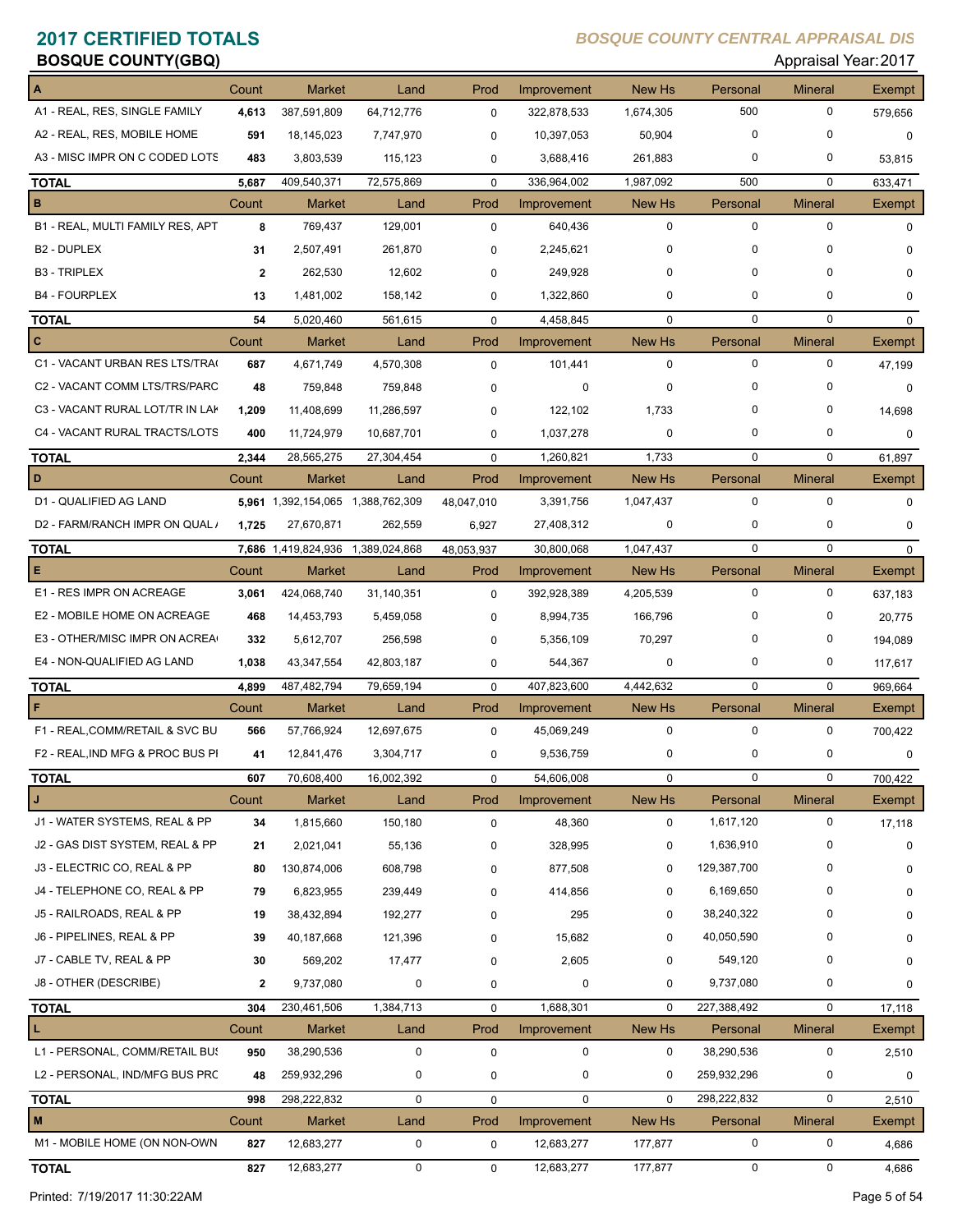| Appraisal Year: 2017<br><b>BOSQUE COUNTY(GBQ)</b> |              |                                    |             |             |             |               |             |                |               |
|---------------------------------------------------|--------------|------------------------------------|-------------|-------------|-------------|---------------|-------------|----------------|---------------|
| O                                                 | Count        | <b>Market</b>                      | Land        | Prod        | Improvement | New Hs        | Personal    | <b>Mineral</b> | Exempt        |
| 01 - REAL, IMPRV SFR INVENTORY                    | 1            | 13,810                             | 13,426      | $\Omega$    | 384         | 0             | $\mathbf 0$ | $\Omega$       | $\Omega$      |
| 03 - REAL, VACANT LOTS (INV FOR                   | 116          | 1,456,057                          | 1,456,057   | 0           | $\mathbf 0$ | 0             | $\mathbf 0$ | 0              | $\Omega$      |
| <b>TOTAL</b>                                      | 117          | 1,469,867                          | 1,469,483   | 0           | 384         | 0             | $\Omega$    | $\Omega$       | $\Omega$      |
| s                                                 | Count        | <b>Market</b>                      | Land        | Prod        | Improvement | New Hs        | Personal    | <b>Mineral</b> | <b>Exempt</b> |
| S - SPECIAL INVENTORY                             | 8            | 628,120                            | $\mathbf 0$ | 0           | $\mathbf 0$ | 0             | 628,120     | 0              | $\Omega$      |
| <b>TOTAL</b>                                      | 8            | 628,120                            | $\Omega$    | $\mathbf 0$ | $\Omega$    | $\mathbf 0$   | 628,120     | $\Omega$       | $\mathbf 0$   |
| X                                                 | Count        | <b>Market</b>                      | Land        | Prod        | Improvement | <b>New Hs</b> | Personal    | <b>Mineral</b> | Exempt        |
| X1 - SCHOOLS                                      | $\mathbf{2}$ | 3,500                              | 3,500       | $\Omega$    | 0           | 0             | 0           | 0              | 3,500         |
| X2 - RELIGIOUS ORGANIZATION                       | 1            | 39,409                             | $\mathbf 0$ | 0           | 39,409      | 0             | 0           | 0              | 46,284        |
| X3 - FED & STATE GOV                              | 1            | 500                                | 500         | 0           | $\Omega$    | $\Omega$      | $\Omega$    | 0              | 500           |
| X4 - CHARITABLE ORGANIZATIONS                     | 1            | 58,064                             | 0           | 0           | 58,064      | $\Omega$      | $\Omega$    | 0              | 65,264        |
| XB - BPP UNDER \$500 [11.145]                     | 79           | 16,942                             | 0           | 0           | 0           | 0             | 16,942      | 0              | 6,741         |
| XE - CHAR HOUS DVLP ORG [11.18]                   | 14           | 3,557,846                          | 191,872     | 0           | 3,365,974   | 0             | $\Omega$    | 0              | 3,557,846     |
| XG - PRIMARILY CHARITABLE [11.18                  | 1            | 197,242                            | 4,025       | 0           | 193,217     | 0             | $\Omega$    | 0              | 197,242       |
| XI - YOUTH DEVELOPMENT [11.19]                    | 5            | 4,599,270                          | 560,653     | 0           | 4,038,617   | 0             | $\Omega$    | 0              | 4,599,270     |
| XL - ECONOMIC DEVELOPMENT [11                     | $\mathbf{2}$ | 207,741                            | 145,213     | 0           | 62,528      | $\Omega$      | $\Omega$    | 0              | 207,741       |
| XR - NONPROFIT WATER [11.30]                      | 37           | 818,846                            | 256,390     | 0           | 275,456     | 0             | 287,000     | 0              | 808,746       |
| <b>XV - OTHER EXEMPTIONS</b>                      | 580          | 116,993,512                        | 49,133,570  | 0           | 67,859,942  | 0             | 0           | 0              | 116,886,162   |
| <b>TOTAL</b>                                      | 723          | 126,492,872                        | 50,295,723  | $\Omega$    | 75,893,207  | 0             | 303,942     | 0              | 126,379,296   |
| <b>ALL PTD TOTAL</b>                              |              | 21,586 3,091,010,966 1,638,288,567 |             | 48,053,937  | 926,178,513 | 7,656,771     | 526,543,886 | $\mathbf{0}$   | 128,769,064   |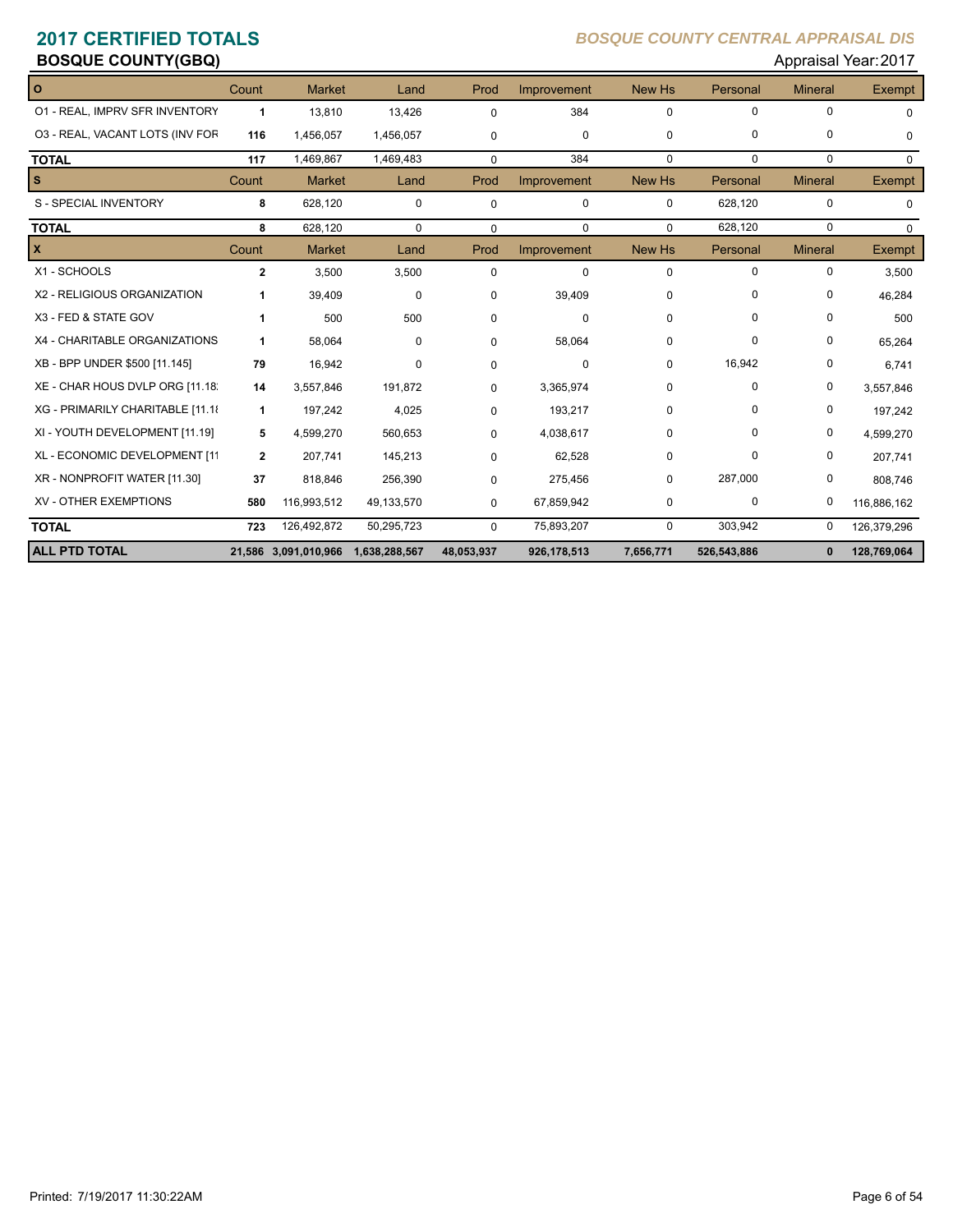### **CHINA SPRING ISD(SCS) CHINA SPRING ISD(SCS) Appraisal Year: 2017**

| <b>Improvements</b>           | <b>Count</b> | Value        |       |            |                           |
|-------------------------------|--------------|--------------|-------|------------|---------------------------|
| Homesite                      | 136          | 11,906,152   |       |            |                           |
| New Homesite                  | 20           | 135,244      |       |            |                           |
| Non Homesite                  | 96           | 3,258,509    |       |            |                           |
| New Non Homesite              | 17           | 561,317      | ( + ) | 15,861,222 | <b>TOTAL IMPROVEMENTS</b> |
| <b>Land</b> (802.726 acres)   | <b>Count</b> | Value        |       |            |                           |
| Homesite                      | 124          | 3,063,396    |       |            |                           |
| New Homesite                  |              | 36.279       |       |            |                           |
| Non Homesite                  | 105          | 2,553,640    |       |            |                           |
| New Non Homesite              | 0            | 0            | $(+)$ | 5,653,315  | <b>TOTAL LAND MARKET</b>  |
| <b>Prod</b> (2,657.753 acres) | <b>Count</b> | <b>Value</b> |       |            |                           |
| Productivity                  | 49           | 6,752,042    |       |            |                           |
| Inventory                     | 0            |              |       |            |                           |
| Timber                        | 0            | 0            | (+)   | 6,752,042  | <b>TOTAL PROD MARKET</b>  |
| <b>Other</b>                  | <b>Count</b> | Value        |       |            | וסד<br>12,405,357         |
| Personal Property             | 10           | 444,364      |       |            |                           |
| <b>Minerals</b>               | 0            | 0            | $(+)$ | 444,364    | <b>TOTAL OTHER</b>        |

| <b>Prod. Use</b> | <b>Count</b> | Value   | Loss      |
|------------------|--------------|---------|-----------|
| Productivity     | 49           | 229.074 | 6,522,968 |
| Inventory        |              |         |           |
| Timber           | 0            |         |           |
| <b>Totals</b>    | 49           | 229,074 | 6,522,968 |
|                  |              |         |           |

|                              |              |                    |                |                    | $=$ )     | 22,027,730 TOTAL ASSESSED |
|------------------------------|--------------|--------------------|----------------|--------------------|-----------|---------------------------|
| <b>Exemptions/Deductions</b> |              | *** Non-Frozen *** |                | ***** Frozen ***** |           |                           |
|                              | <b>Count</b> | Value              | <b>Count</b>   | Value              |           |                           |
| Homestead                    | 79           | 1,883,250          | 46             | 941,023            |           |                           |
| <b>Homestead Local</b>       | 0            | 0                  | 0              | 0                  | 2,824,273 | <b>TOTAL HOMESTEAD</b>    |
| Over <sub>65</sub>           | 3            | 17,346             | 36             | 287,199            |           |                           |
| Over 65 Local                | 0            | 0                  | $\mathbf 0$    | 0                  |           | 304,545 TOTAL OVER 65     |
| <b>Disabled</b>              |              | 10,000             | 6              | 55,000             |           |                           |
| <b>Disabled Local</b>        | 0            | 0                  | 0              | 0                  | 65.000    | <b>TOTAL DISABLED</b>     |
| Disabled Veteran             | 4            | 28,802             | $\overline{2}$ | 2,809              | 31,611    | <b>TOTAL DISABLED VI</b>  |
| Disabled Vet HS              | 3            | 296,627            | 3              | 188,589            | 485.216   | <b>TOTAL DISABLED VI</b>  |
| Abatements                   | $\Omega$     | <sup>0</sup>       |                |                    |           |                           |
| <b>Pollution Control</b>     | 0            | O                  |                |                    |           |                           |
| Freeport                     | 0            | O                  |                |                    |           |                           |
| Goods In Transit             | <sup>0</sup> | <sup>0</sup>       |                |                    |           |                           |
| Historic                     | 0            | 0                  | 0              | 0                  |           |                           |
| Low Income Housing           | 0            | <sup>0</sup>       |                |                    |           |                           |
| Solar / Wind Power           | 0            | <sup>0</sup>       | $\Omega$       | $\Omega$           |           |                           |
| <b>Tot Exempt Proration</b>  | $\Omega$     | 0                  | 0              | $\Omega$           |           |                           |
| <b>Tot Exempt Proration</b>  | 0            | 0                  |                |                    | 0         | <b>TOTAL OTHER DEDL</b>   |

| Taxable Non Frozen<br>Taxable Frozen<br>Taxable New HS Frozen |        | 16.167.423<br>2,124,001<br>25.661 |
|---------------------------------------------------------------|--------|-----------------------------------|
| Tax Non Frozen<br>Tax Frozen<br>Tax New HS Frozen             |        | 229.800.59<br>24.621.54<br>364.74 |
| Total Tax w/o Ceiling<br><b>Tax Frozen Loss</b>               |        | 260.355.49<br>5.568.62            |
| <b>Total Vet HS Proration</b><br>Total Surv Spouse Ex Amt     | 0<br>0 | 0.00<br>0.00                      |
|                                                               |        |                                   |

- $(+)$
- $( + )$
- $(+)$ 
	- **TOTAL LAND VA 12,405,357**
- 0 0 **444,364 TOTAL OTHER**  $(+)$

 $( - )$  $( = )$ 

 $(-)$  $( - )$ 

- **28,710,943 TOTAL MARKET VALUE**  $( = )$ 
	- **TOTAL EXEMPT PROPERTY (INCL HB366) 29,779**
	- **28,681,164 TOTAL MARKET VALUE OF TAXABLE PROPERTY**
- **TOTAL PRODUCTION LOSS** 6,522,968 **6,522,968**
	- **130,466 CAPPED HOMESTEAD LOSS**
	- **22,027,730 TOTAL ASSESSED**

(310 accounts)

- 
- 65,000 TOTAL DISABLED
- **31,611 TOTAL DISABLED VETERAN**
- 3 3 296,627 188,589 **485,216 TOTAL DISABLED VETERAN HS**

**TOTAL OTHER DEDUCTIONS 0 3,710,645 TOTAL EXEMPTIONS/DEDUCTIONS 0.01421381 TAX RATE 18,317,085 TOTAL TAXABLE 254,786.87 TOTAL TAX**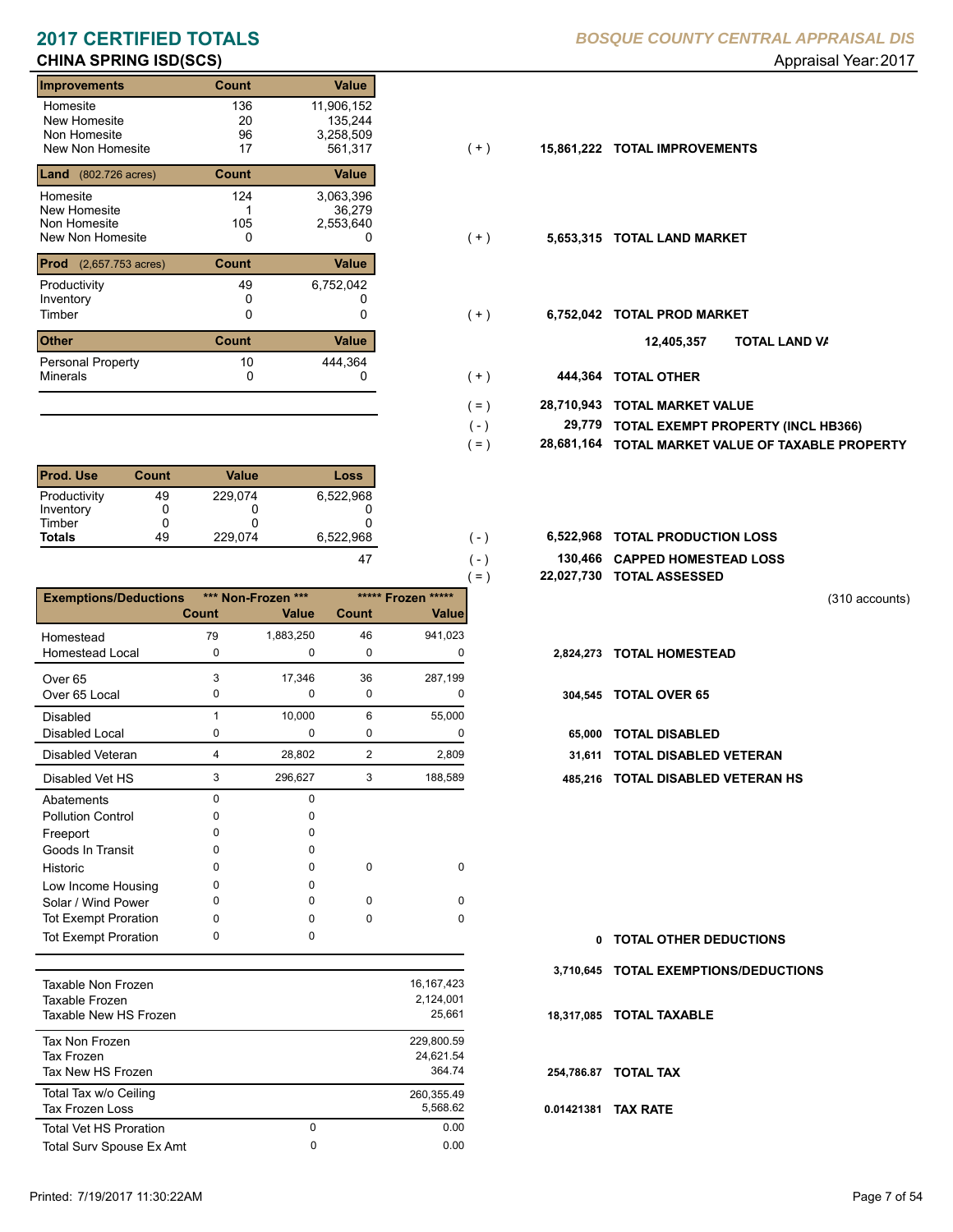### **CHINA SPRING ISD(SCS) CHINA SPRING ISD(SCS) Appraisal Year: 2017**

| A                              | Count                   | <b>Market</b> | Land        | Prod        | Improvement | <b>New Hs</b> | Personal    | <b>Mineral</b> | <b>Exempt</b> |
|--------------------------------|-------------------------|---------------|-------------|-------------|-------------|---------------|-------------|----------------|---------------|
| A1 - REAL, RES, SINGLE FAMILY  | 74                      | 10,159,634    | 2,277,175   | $\mathbf 0$ | 7,882,459   | 150,069       | $\mathbf 0$ | $\Omega$       | $\Omega$      |
| A2 - REAL, RES, MOBILE HOME    | 45                      | 2,299,557     | 1,212,393   | $\mathbf 0$ | 1,087,164   | 4,794         | $\Omega$    | $\Omega$       | $\mathbf 0$   |
| A3 - MISC IMPR ON C CODED LOTS | 18                      | 343,247       | $\mathbf 0$ | $\mathbf 0$ | 343,247     | $\mathbf 0$   | 0           | $\mathbf 0$    | $\mathbf 0$   |
| <b>TOTAL</b>                   | 137                     | 12,802,438    | 3,489,568   | $\mathbf 0$ | 9,312,870   | 154,863       | $\Omega$    | $\Omega$       | $\mathbf 0$   |
| c                              | Count                   | <b>Market</b> | Land        | Prod        | Improvement | New Hs        | Personal    | <b>Mineral</b> | Exempt        |
| C4 - VACANT RURAL TRACTS/LOTS  | 50                      | 1,698,579     | 1,348,055   | $\mathbf 0$ | 350,524     | $\pmb{0}$     | $\mathbf 0$ | $\mathbf 0$    | $\mathbf 0$   |
| <b>TOTAL</b>                   | 50                      | 1,698,579     | 1,348,055   | $\mathbf 0$ | 350,524     | $\pmb{0}$     | $\mathbf 0$ | $\mathbf 0$    | $\mathbf 0$   |
| D                              | Count                   | <b>Market</b> | Land        | Prod        | Improvement | New Hs        | Personal    | <b>Mineral</b> | Exempt        |
| D1 - QUALIFIED AG LAND         | 49                      | 6,752,772     | 6,752,042   | 229,074     | 730         | $\mathbf 0$   | $\mathbf 0$ | $\mathbf 0$    | $\mathbf 0$   |
| D2 - FARM/RANCH IMPR ON QUAL / | 11                      | 68,785        | $\mathbf 0$ | $\mathbf 0$ | 68,785      | $\mathbf 0$   | 0           | 0              | $\mathbf 0$   |
| <b>TOTAL</b>                   | 60                      | 6,821,557     | 6,752,042   | 229,074     | 69,515      | $\mathbf 0$   | $\mathbf 0$ | $\mathbf 0$    | $\mathbf 0$   |
| E                              | Count                   | <b>Market</b> | Land        | Prod        | Improvement | New Hs        | Personal    | <b>Mineral</b> | Exempt        |
| E1 - RES IMPR ON ACREAGE       | 38                      | 5,731,111     | 364,401     | $\mathbf 0$ | 5,366,710   | 13,492        | 0           | $\mathbf 0$    | $\mathbf 0$   |
| E2 - MOBILE HOME ON ACREAGE    | 6                       | 193,241       | 45,720      | $\Omega$    | 147,521     | $\Omega$      | 0           | $\mathbf 0$    | $\Omega$      |
| E3 - OTHER/MISC IMPR ON ACREA  | 4                       | 7,701         | $\mathbf 0$ | $\Omega$    | 7,701       | $\mathbf 0$   | $\Omega$    | 0              | $\mathbf 0$   |
| E4 - NON-QUALIFIED AG LAND     | 11                      | 336,848       | 336,848     | $\Omega$    | $\mathbf 0$ | $\mathbf 0$   | 0           | $\mathbf 0$    | $\mathbf 0$   |
| <b>TOTAL</b>                   | 59                      | 6,268,901     | 746,969     | $\mathbf 0$ | 5,521,932   | 13,492        | 0           | $\mathbf 0$    | $\mathbf 0$   |
|                                | Count                   | <b>Market</b> | Land        | Prod        | Improvement | New Hs        | Personal    | <b>Mineral</b> | <b>Exempt</b> |
| J3 - ELECTRIC CO, REAL & PP    | $\mathbf{1}$            | 137,840       | $\mathbf 0$ | $\mathbf 0$ | $\mathbf 0$ | $\mathbf 0$   | 137,840     | $\mathbf 0$    | $\mathbf 0$   |
| J4 - TELEPHONE CO, REAL & PP   | $\overline{2}$          | 127,152       | 54,200      | $\Omega$    | 4,162       | $\mathbf 0$   | 68,790      | $\mathbf 0$    | $\Omega$      |
| J7 - CABLE TV, REAL & PP       | 1                       | 770           | $\pmb{0}$   | $\mathbf 0$ | $\mathbf 0$ | $\pmb{0}$     | 770         | 0              | $\mathbf 0$   |
| <b>TOTAL</b>                   | 4                       | 265,762       | 54,200      | $\Omega$    | 4,162       | $\Omega$      | 207,400     | $\mathbf 0$    | $\Omega$      |
| L                              | Count                   | <b>Market</b> | Land        | Prod        | Improvement | <b>New Hs</b> | Personal    | <b>Mineral</b> | Exempt        |
| L1 - PERSONAL, COMM/RETAIL BUS | $\overline{\mathbf{4}}$ | 135,464       | $\mathsf 0$ | $\mathbf 0$ | $\pmb{0}$   | $\mathbf 0$   | 135,464     | 0              | $\mathbf 0$   |
| L2 - PERSONAL, IND/MFG BUS PRC | $\mathbf{1}$            | 101,290       | $\mathbf 0$ | $\mathbf 0$ | 0           | $\mathbf 0$   | 101,290     | $\mathbf 0$    | 0             |
| <b>TOTAL</b>                   | 5                       | 236,754       | $\pmb{0}$   | $\mathbf 0$ | $\Omega$    | $\Omega$      | 236,754     | $\Omega$       | $\mathbf 0$   |
| M                              | Count                   | <b>Market</b> | Land        | Prod        | Improvement | New Hs        | Personal    | <b>Mineral</b> | Exempt        |
| M1 - MOBILE HOME (ON NON-OWN   | 29                      | 587,173       | $\mathbf 0$ | $\mathbf 0$ | 587,173     | 3,168         | $\mathbf 0$ | 0              | 0             |
| <b>TOTAL</b>                   | 29                      | 587,173       | $\mathbf 0$ | $\mathbf 0$ | 587,173     | 3,168         | $\Omega$    | $\mathbf 0$    | 0             |
| X                              | Count                   | <b>Market</b> | Land        | Prod        | Improvement | New Hs        | Personal    | <b>Mineral</b> | Exempt        |
| XB - BPP UNDER \$500 [11.145]  | $\mathbf{2}$            | 210           | $\mathbf 0$ | $\mathbf 0$ | $\mathbf 0$ | $\mathbf 0$   | 210         | $\mathbf 0$    | 210           |
| XR - NONPROFIT WATER [11.30]   | $\mathbf{1}$            | 29,569        | 14,523      | $\mathbf 0$ | 15,046      | $\mathbf 0$   | $\mathbf 0$ | 0              | 29.569        |
| <b>TOTAL</b>                   | 3                       | 29,779        | 14,523      | $\mathbf 0$ | 15,046      | $\mathbf 0$   | 210         | 0              | 29.779        |
| <b>ALL PTD TOTAL</b>           | 310                     | 28,710,943    | 12,405,357  | 229,074     | 15,861,222  | 171,523       | 444,364     | $\mathbf{0}$   | 29,779        |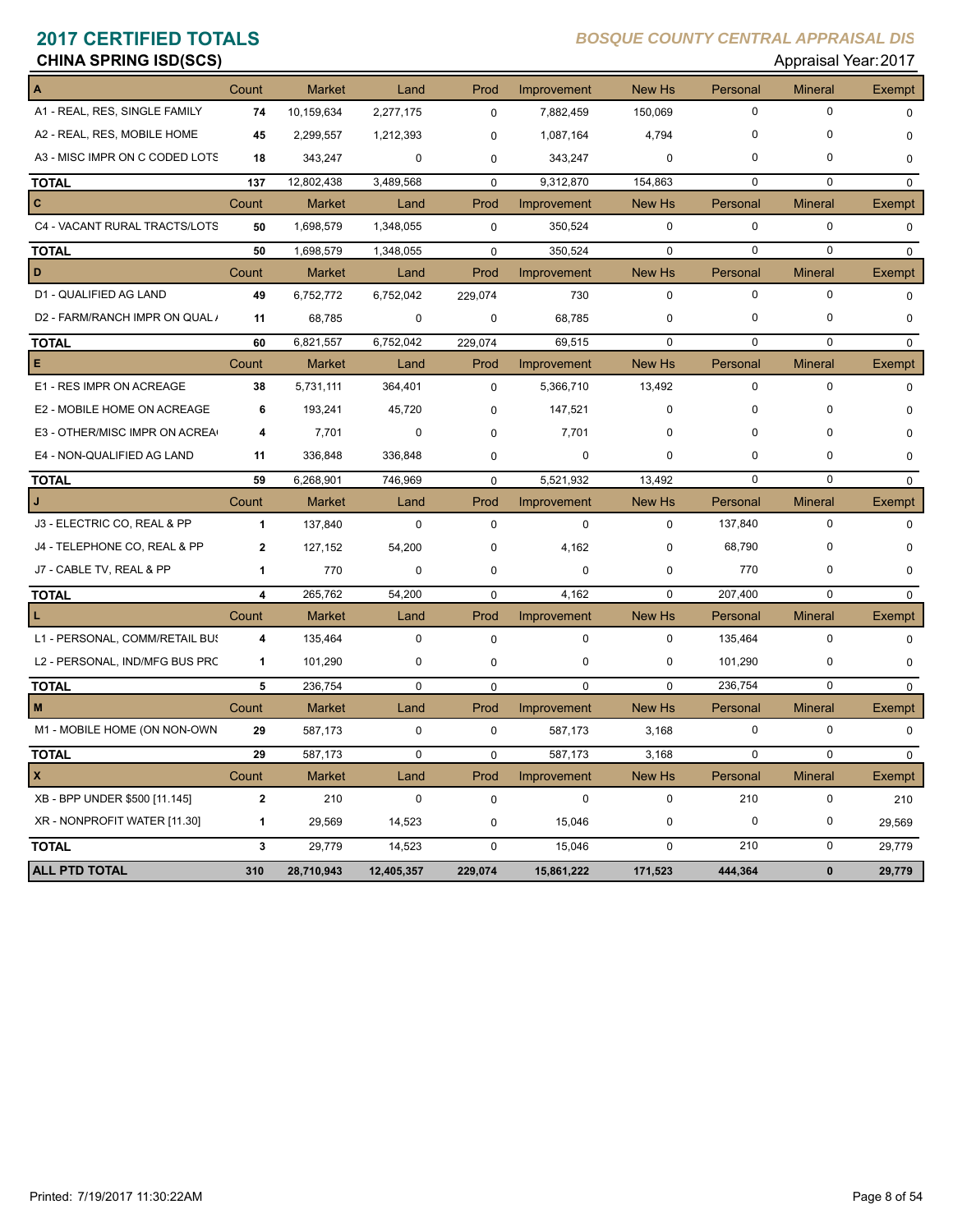# **CLIFTON CITY(CCL) CLIFTON CITY(CCL) Appraisal Year: 2017**

| <b>Improvements</b>                                          | <b>Count</b>           | Value                                            |       |             |                           |     |
|--------------------------------------------------------------|------------------------|--------------------------------------------------|-------|-------------|---------------------------|-----|
| Homesite<br>New Homesite<br>Non Homesite<br>New Non Homesite | 823<br>30<br>743<br>22 | 66,689,549<br>284,557<br>76,946,292<br>1,576,290 | (+)   | 145,496,688 | <b>TOTAL IMPROVEMENTS</b> |     |
| <b>Land</b> (591.784 acres)                                  | <b>Count</b>           | Value                                            |       |             |                           |     |
| Homesite<br>New Homesite<br>Non Homesite<br>New Non Homesite | 815<br>0<br>846<br>0   | 7,566,778<br>U<br>13,510,362<br>0                | $(+)$ | 21,077,140  | <b>TOTAL LAND MARKET</b>  |     |
| <b>Prod</b> (41.266 acres)                                   | <b>Count</b>           | Value                                            |       |             |                           |     |
| Productivity<br>Inventory<br>Timber                          | 17<br>0                | 136,301<br>0                                     | ( + ) | 136.301     | <b>TOTAL PROD MARKET</b>  |     |
| <b>Other</b>                                                 | <b>Count</b>           | Value                                            |       |             | 21,213,441                | וסד |
| <b>Personal Property</b><br>Minerals                         | 298<br>0               | 26,229,344<br>0                                  | $(+)$ | 26,229,344  | <b>TOTAL OTHER</b>        |     |

| <b>Prod. Use</b> | Count | Value | Loss    |
|------------------|-------|-------|---------|
| Productivity     | 17    | 4.694 | 131,607 |
| Inventory        |       |       |         |
| Timber           | O     |       |         |
| <b>Totals</b>    | 17    | 4.694 | 131,607 |
|                  |       |       |         |

|                              |          |                    |              | $( = )$ | 151,836,859 |
|------------------------------|----------|--------------------|--------------|---------|-------------|
| <b>Exemptions/Deductions</b> |          | *** Non-Frozen *** | ***** Frozen | $****$  |             |
|                              | Count    | <b>Value</b>       | <b>Count</b> | Value   |             |
| Homestead                    | O        | 0                  | 0            | O       |             |
| <b>Homestead Local</b>       | 0        | $\mathbf 0$        | 0            | 0       | 0           |
| Over <sub>65</sub>           | O        | $\Omega$           | O            | n       |             |
| Over 65 Local                | 0        | 0                  | 0            | O       | 0           |
| <b>Disabled</b>              | $\Omega$ | $\Omega$           | 0            | 0       |             |
| <b>Disabled Local</b>        | 0        | 0                  | 0            | O       | 0           |
| <b>Disabled Veteran</b>      | 8        | 64,000             | 14           | 160,000 | 224,000     |
| Disabled Vet HS              | 2        | 205,091            | 11           | 995,254 | 1,200,345   |
| Abatements                   | 1        | 930,694            |              |         |             |
| <b>Pollution Control</b>     |          | 225,320            |              |         |             |
| Freeport                     |          | 1,028,540          |              |         |             |
| Goods In Transit             | o        | U                  |              |         |             |
| Historic                     |          | 17,849             | 0            | 0       |             |
| Low Income Housing           | 0        | 0                  |              |         |             |
| Solar / Wind Power           | 0        | 0                  | 0            | 0       |             |
| <b>Tot Exempt Proration</b>  | 0        | 0                  | 0            | 0       |             |
| <b>Tot Exempt Proration</b>  | 0        | 0                  |              |         | 2,202,403   |

| Taxable Non Frozen<br>Taxable Frozen<br>Taxable New HS Frozen |        | 115.940.183<br>32.065.419<br>204.509 |
|---------------------------------------------------------------|--------|--------------------------------------|
| Tax Non Frozen<br>Tax Frozen<br>Tax New HS Frozen             |        | 614.479.95<br>116.975.02<br>1.083.91 |
| Total Tax w/o Ceiling<br>Tax Frozen Loss                      |        | 785,510.53<br>52,971.65              |
| <b>Total Vet HS Proration</b><br>Total Surv Spouse Ex Amt     | 0<br>0 | 0.00<br>0.00                         |
|                                                               |        |                                      |

- 
- $( + )$
- $( + )$
- $(+)$ 
	- **TOTAL LAND VA 21,213,441**
- 0 0 **26,229,344 TOTAL OTHER**  $(+)$

 $( - )$  $( - )$ 

- **192,939,473 TOTAL MARKET VALUE**  $( = )$
- **TOTAL EXEMPT PROPERTY (INCL HB366) 40,203,667**  $( - )$
- **152,735,806 TOTAL MARKET VALUE OF TAXABLE PROPERTY**  $( = )$
- **TOTAL PRODUCTION LOSS** 131,607 **131,607**
	- **767,340 CAPPED HOMESTEAD LOSS**
	- **151,836,859 TOTAL ASSESSED**

(2,013 accounts)

- **TOTAL HOMESTEAD**
- 0 TOTAL OVER 65
- 0 TOTAL DISABLED
- 224,000 TOTAL DISABLED VETERAN
- 2 11 205,091 995,254 **1,200,345 TOTAL DISABLED VETERAN HS**

- **TOTAL OTHER DEDUCTIONS 2,202,403**
- **3,626,748 TOTAL EXEMPTIONS/DEDUCTIONS**
- **148,210,111 TOTAL TAXABLE**
- **732,538.88 TOTAL TAX**
- **0.00530000 TAX RATE**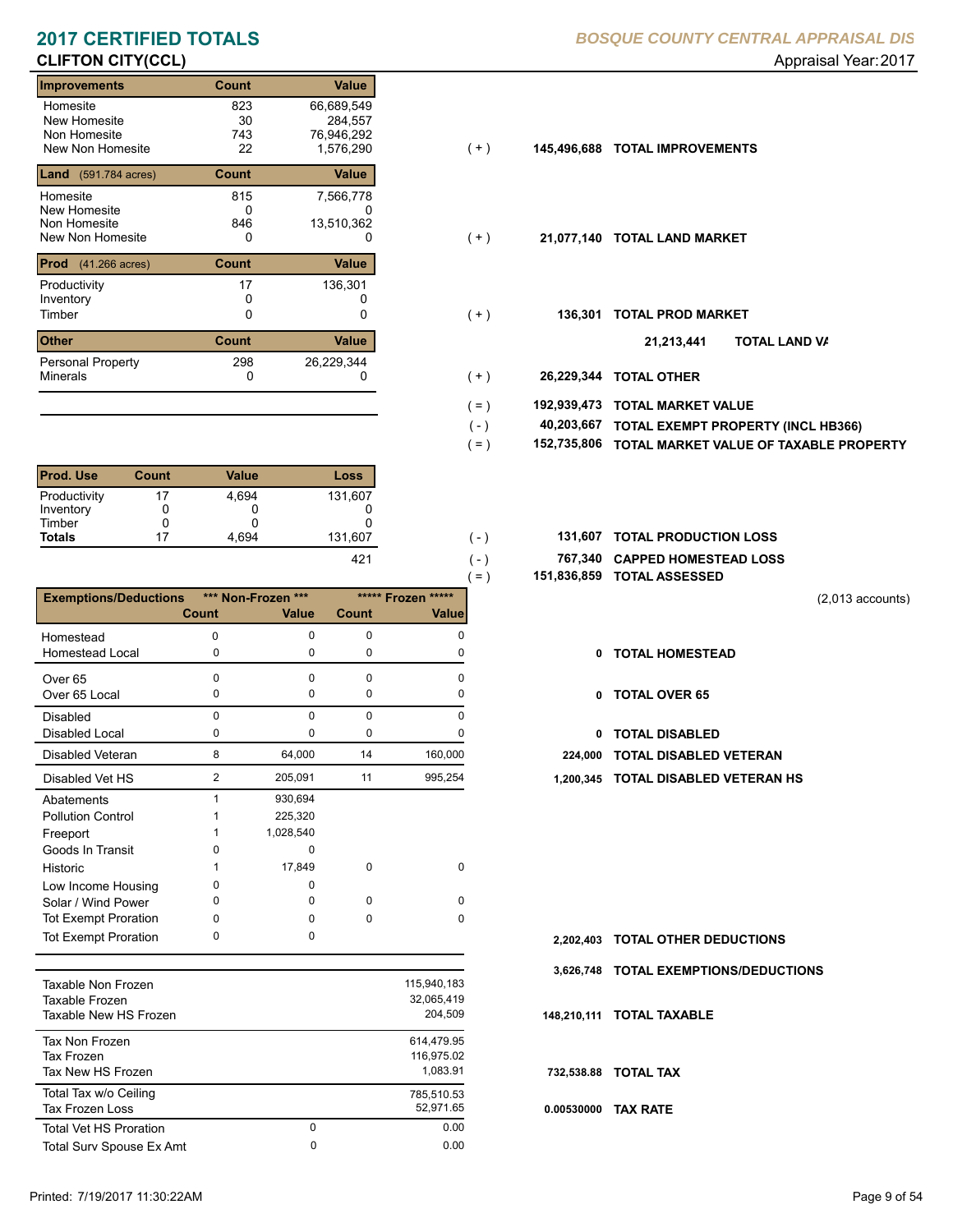# **CLIFTON CITY(CCL) CLIFTON CITY(CCL)**

| A                                                                   | Count        | <b>Market</b> | Land        | Prod        | Improvement | New Hs      | Personal    | <b>Mineral</b> | <b>Exempt</b> |
|---------------------------------------------------------------------|--------------|---------------|-------------|-------------|-------------|-------------|-------------|----------------|---------------|
| A1 - REAL, RES, SINGLE FAMILY                                       | 1,189        | 96,105,661    | 10,775,863  | $\mathbf 0$ | 85,329,798  | 284,557     | $\mathbf 0$ | $\mathbf 0$    | 319,824       |
| A2 - REAL, RES, MOBILE HOME                                         | 9            | 92,124        | 51,548      | $\mathbf 0$ | 40,576      | 0           | 0           | 0              | $\mathbf 0$   |
| A3 - MISC IMPR ON C CODED LOTS                                      | 12           | 48,184        | 9,480       | 0           | 38,704      | 0           | 0           | 0              | $\mathbf 0$   |
| <b>TOTAL</b>                                                        | 1,210        | 96,245,969    | 10,836,891  | $\mathbf 0$ | 85,409,078  | 284,557     | $\mathbf 0$ | 0              | 319,824       |
| B                                                                   | Count        | Market        | Land        | Prod        | Improvement | New Hs      | Personal    | <b>Mineral</b> | Exempt        |
| B1 - REAL, MULTI FAMILY RES, APT                                    | $\mathbf{2}$ | 247,175       | 37,060      | $\mathbf 0$ | 210,115     | 0           | $\mathbf 0$ | $\mathbf 0$    | $\mathbf 0$   |
| B2 - DUPLEX                                                         | 14           | 1,235,269     | 130,810     | $\mathbf 0$ | 1,104,459   | 0           | $\Omega$    | $\Omega$       | $\mathbf 0$   |
| <b>B3 - TRIPLEX</b>                                                 | $\mathbf 1$  | 177,815       | 7,652       | 0           | 170,163     | 0           | 0           | O              | 0             |
| <b>B4 - FOURPLEX</b>                                                | 6            | 783,205       | 96,890      | 0           | 686,315     | 0           | 0           | $\Omega$       | $\mathbf 0$   |
| <b>TOTAL</b>                                                        | 23           | 2,443,464     | 272,412     | $\mathbf 0$ | 2,171,052   | $\mathbf 0$ | $\mathbf 0$ | 0              | $\mathbf 0$   |
| c                                                                   | Count        | <b>Market</b> | Land        | Prod        | Improvement | New Hs      | Personal    | <b>Mineral</b> | <b>Exempt</b> |
| C1 - VACANT URBAN RES LTS/TRA(                                      | 116          | 1,201,439     | 1,201,439   | $\mathbf 0$ | $\mathbf 0$ | $\mathbf 0$ | $\mathbf 0$ | $\mathbf 0$    | 1,604         |
| C2 - VACANT COMM LTS/TRS/PARC                                       | 10           | 242,587       | 242,587     | $\mathbf 0$ | 0           | 0           | 0           | 0              | $\mathbf 0$   |
| <b>TOTAL</b>                                                        | 126          | 1,444,026     | 1,444,026   | $\mathbf 0$ | $\Omega$    | $\mathbf 0$ | $\Omega$    | $\mathbf 0$    | 1,604         |
| D                                                                   | Count        | <b>Market</b> | Land        | Prod        | Improvement | New Hs      | Personal    | <b>Mineral</b> | Exempt        |
| D1 - QUALIFIED AG LAND                                              | 17           | 136,301       | 136,301     | 4,694       | 0           | 0           | $\mathbf 0$ | 0              | $\mathbf 0$   |
| <b>TOTAL</b>                                                        | 17           | 136,301       | 136,301     | 4,694       | $\mathbf 0$ | $\mathbf 0$ | $\mathbf 0$ | $\mathbf 0$    | 0             |
| IЕ.                                                                 | Count        | <b>Market</b> | Land        | Prod        | Improvement | New Hs      | Personal    | <b>Mineral</b> | Exempt        |
| E1 - RES IMPR ON ACREAGE                                            | $\mathbf{1}$ | 19,125        | 5,000       | $\mathbf 0$ | 14,125      | $\mathbf 0$ | $\mathbf 0$ | $\mathbf 0$    | $\mathbf 0$   |
| <b>TOTAL</b>                                                        | $\mathbf{1}$ | 19,125        | 5,000       | $\mathbf 0$ | 14,125      | $\mathbf 0$ | 0           | $\Omega$       | $\Omega$      |
| F                                                                   | Count        | <b>Market</b> | Land        | Prod        | Improvement | New Hs      | Personal    | <b>Mineral</b> | <b>Exempt</b> |
| F1 - REAL, COMM/RETAIL & SVC BU                                     | 173          | 23,625,737    | 4,470,987   | $\mathbf 0$ | 19,154,750  | $\mathbf 0$ | $\mathbf 0$ | $\mathbf 0$    | 589,790       |
| F2 - REAL, IND MFG & PROC BUS PI                                    | 5            | 2,049,141     | 345,513     | $\mathbf 0$ | 1,703,628   | 0           | 0           | 0              | 0             |
| <b>TOTAL</b>                                                        | 178          | 25,674,878    | 4,816,500   | $\mathbf 0$ | 20,858,378  | $\mathbf 0$ | $\mathbf 0$ | 0              | 589,790       |
| IJ                                                                  | Count        | <b>Market</b> | Land        | Prod        | Improvement | New Hs      | Personal    | <b>Mineral</b> | <b>Exempt</b> |
| J2 - GAS DIST SYSTEM, REAL & PP                                     | 3            | 576,106       | 17,782      | $\mathbf 0$ | 2,474       | $\mathbf 0$ | 555,850     | $\mathbf 0$    | 0             |
| J3 - ELECTRIC CO, REAL & PP                                         | 4            | 5,832,145     | 148,080     | 0           | 740,755     | 0           | 4,943,310   | 0              | 0             |
| J4 - TELEPHONE CO, REAL & PP                                        | 7            | 793,029       | 13,200      | 0           | 159,109     | 0           | 620,720     | 0              | 0             |
| J5 - RAILROADS, REAL & PP                                           | $\mathbf{2}$ | 1,326,475     | 10,325      | 0           | 0           | 0           | 1,316,150   | 0              | 0             |
| J6 - PIPELINES, REAL & PP                                           | $\mathbf{2}$ | 262,540       | $\mathbf 0$ |             |             | 0           | 262,540     |                | 0             |
| J7 - CABLE TV, REAL & PP                                            | 5            | 187,342       | 17,477      | $\mathbf 0$ | 2,605       | 0           | 167,260     | 0              | 0             |
| <b>TOTAL</b>                                                        | 23           | 8,977,637     | 206,864     | 0           | 904,943     | $\mathbf 0$ | 7,865,830   | 0              | $\mathbf 0$   |
| L.                                                                  | Count        | <b>Market</b> | Land        | Prod        | Improvement | New Hs      | Personal    | <b>Mineral</b> | Exempt        |
| L1 - PERSONAL, COMM/RETAIL BUS                                      | 259          | 12,255,149    | $\mathbf 0$ | $\mathbf 0$ | 0           | 0           | 12,255,149  | 0              | 2,161         |
| L2 - PERSONAL, IND/MFG BUS PRC                                      | 5            | 5,523,695     | 0           | 0           | 0           | 0           | 5,523,695   | 0              | 0             |
| <b>TOTAL</b>                                                        |              |               |             |             |             |             |             |                |               |
|                                                                     | 264          | 17,778,844    | $\mathbf 0$ | 0           | 0           | $\mathbf 0$ | 17,778,844  | 0              | 2,161         |
| M                                                                   | Count        | <b>Market</b> | Land        | Prod        | Improvement | New Hs      | Personal    | <b>Mineral</b> | Exempt        |
| M1 - MOBILE HOME (ON NON-OWN                                        | 45           | 347,066       | $\mathbf 0$ | $\mathbf 0$ | 347,066     | 0           | $\mathbf 0$ | 0              | 0             |
| <b>TOTAL</b>                                                        | 45           | 347,066       | $\mathbf 0$ | $\mathbf 0$ | 347,066     | $\mathbf 0$ | $\mathbf 0$ | $\mathbf 0$    | 0             |
| $\vert s$                                                           | Count        | <b>Market</b> | Land        | Prod        | Improvement | New Hs      | Personal    | <b>Mineral</b> | Exempt        |
| S - SPECIAL INVENTORY                                               | 5            | 581,875       | $\pmb{0}$   | $\mathbf 0$ | $\mathbf 0$ | 0           | 581,875     | 0              | $\mathbf 0$   |
| <b>TOTAL</b>                                                        | 5            | 581,875       | 0           | 0           | $\mathbf 0$ | $\mathbf 0$ | 581,875     | $\mathbf 0$    | 0             |
| $\mathbf{x}$                                                        | Count        | <b>Market</b> | Land        | Prod        | Improvement | New Hs      | Personal    | <b>Mineral</b> | Exempt        |
| X4 - CHARITABLE ORGANIZATIONS                                       | 1            | 58,064        | $\pmb{0}$   | $\mathbf 0$ | 58,064      | 0           | $\mathbf 0$ | 0              | 65,264        |
| XB - BPP UNDER \$500 [11.145]                                       | 14           | 2,795         | 0           | $\mathbf 0$ | 0           | 0           | 2,795       | 0              | 2,795         |
| XE - CHAR HOUS DVLP ORG [11.18]<br>XG - PRIMARILY CHARITABLE [11.18 | 6            | 2,170,886     | 95,690      | 0           | 2,075,196   | 0           | 0           | 0              | 2,170,886     |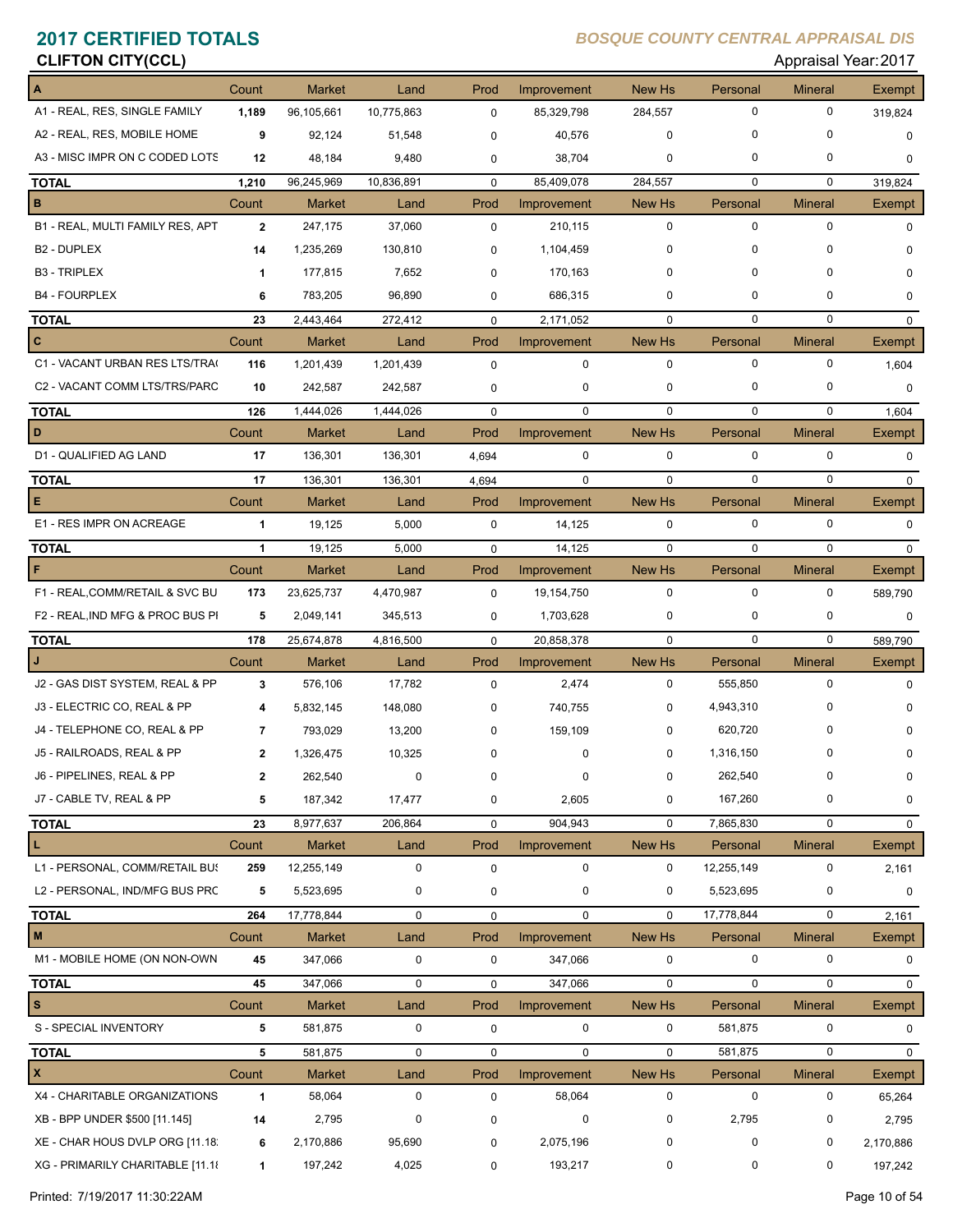| <b>CLIFTON CITY(CCL)</b>       |       |             |            |       |             |          |            |   | Appraisal Year: 2017 |
|--------------------------------|-------|-------------|------------|-------|-------------|----------|------------|---|----------------------|
| XI - YOUTH DEVELOPMENT [11.19] |       | 545.653     | 50.653     |       | 495,000     | 0        |            | 0 | 545.653              |
| XL - ECONOMIC DEVELOPMENT [11  |       | 69.568      | 7,040      |       | 62.528      | $\Omega$ |            | 0 | 69.568               |
| XV - OTHER EXEMPTIONS          | 112   | 36.246.080  | 3,338,039  |       | 32.908.041  | 0        |            | 0 | 36,238,880           |
| <b>TOTAL</b>                   | 136   | 39.290.288  | 3.495.447  |       | 35.792.046  |          | 2.795      | 0 | 39.290.288           |
| <b>ALL PTD TOTAL</b>           | 2.013 | 192.939.473 | 21.213.441 | 4,694 | 145,496,688 | 284,557  | 26,229,344 |   | 40,203,667           |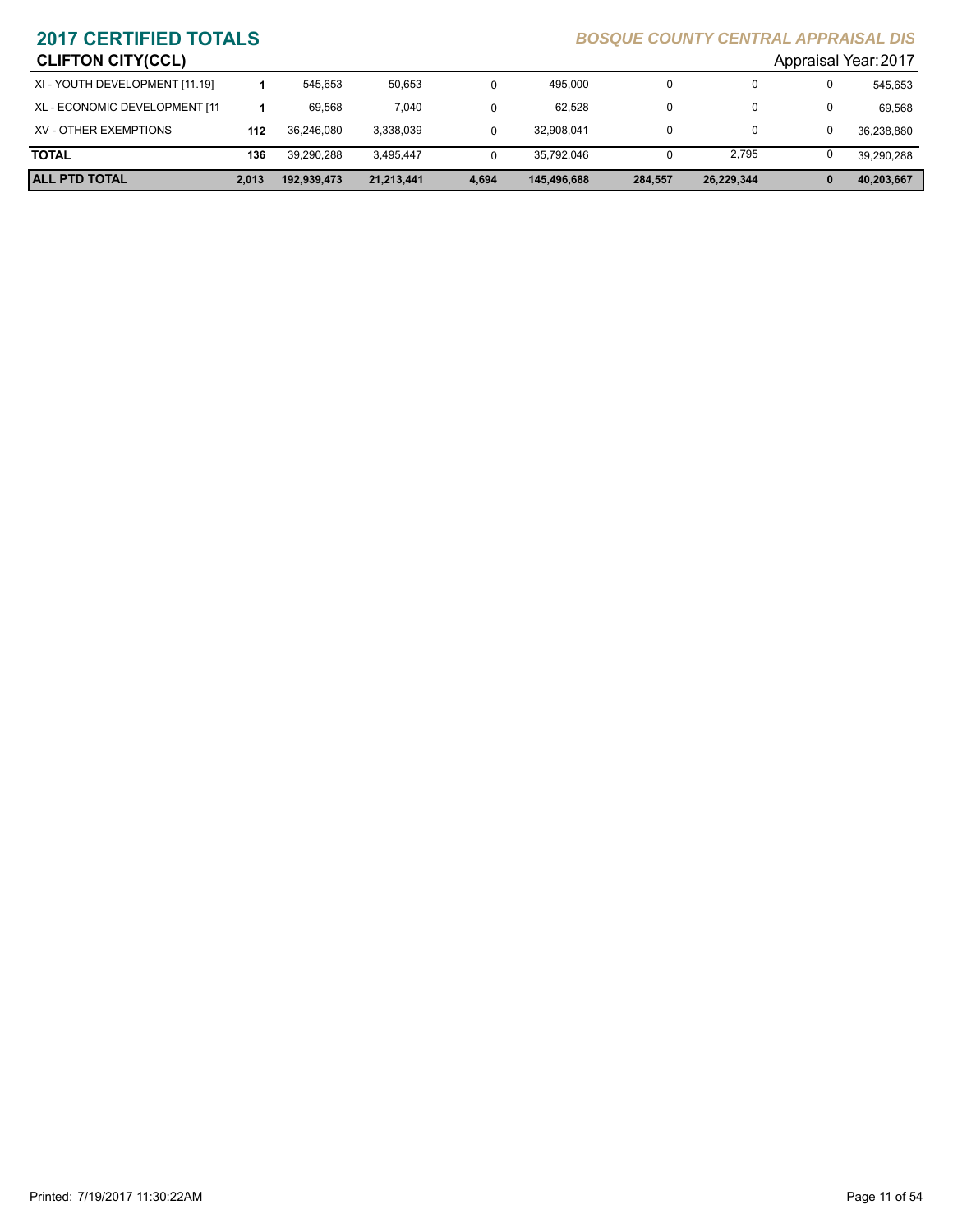# **CLIFTON ISD(SCL)** Approximately and the set of the set of the set of the set of the set of the set of the set of the set of the set of the set of the set of the set of the set of the set of the set of the set of the set o

| <b>Improvements</b>                                          | <b>Count</b>               | Value                                                |       |             |                           |
|--------------------------------------------------------------|----------------------------|------------------------------------------------------|-------|-------------|---------------------------|
| Homesite<br>New Homesite<br>Non Homesite<br>New Non Homesite | 1,978<br>65<br>2,547<br>75 | 183,870,626<br>2,096,329<br>152,908,032<br>6,009,041 | (+)   | 344,884,028 | <b>TOTAL IMPROVEMENTS</b> |
| <b>Land</b> (8,057.579 acres)                                | <b>Count</b>               | Value                                                |       |             |                           |
| Homesite<br>New Homesite<br>Non Homesite<br>New Non Homesite | 1,914<br>0<br>2,760<br>0   | 25,361,331<br>48,308,166<br>0                        | $(+)$ | 73,669,497  | <b>TOTAL LAND MARKET</b>  |
| <b>Prod</b><br>(118,357.115 acres)                           | <b>Count</b>               | Value                                                |       |             |                           |
| Productivity<br>Inventory<br>Timber                          | 1,367<br>0                 | 275,967,185                                          | $(+)$ | 275,967,185 | <b>TOTAL PROD MARKET</b>  |
| <b>Other</b>                                                 | <b>Count</b>               | Value                                                |       |             | וסד<br>349,636,682        |
| <b>Personal Property</b><br><b>Minerals</b>                  | 499<br>0                   | 291,189,462                                          | $+ )$ | 291,189,462 | <b>TOTAL OTHER</b>        |

| <b>Prod. Use</b>                    | Count      | Value      | Loss        |
|-------------------------------------|------------|------------|-------------|
| Productivity<br>Inventory<br>Timber | 1,367<br>0 | 10.329.407 | 265,637,778 |
| <b>Totals</b>                       | 1.367      | 10.329.407 | 265.637.778 |
|                                     |            |            |             |

| *** Non-Frozen ***<br>***** Frozen *****<br><b>Exemptions/Deductions</b><br><b>Count</b><br><b>Value</b><br>Count<br><b>Value</b><br>17,883,696<br>955<br>22,994,255<br>733<br>Homestead<br><b>Homestead Local</b><br>0<br>0<br>0<br>0<br>47<br>857<br>8,305,978<br>436,439<br>Over <sub>65</sub><br>Over 65 Local<br>0<br>$\mathbf 0$<br>0<br>0<br>3<br>30,000<br>43<br>397,666<br>Disabled<br>0<br>0<br>0<br>Disabled Local<br>0<br>33<br>37<br>296,416<br>Disabled Veteran<br>403,285<br>6<br>32<br>Disabled Vet HS<br>548,974<br>3,087,870<br>$\Omega$<br>0<br>Abatements<br>20,574,310<br>3<br><b>Pollution Control</b><br>0<br>Freeport<br>0<br>Goods In Transit<br>O<br>0<br>$\Omega$<br>$\Omega$<br>Historic<br>0<br>0<br>0<br>O<br>Low Income Housing<br>$\Omega$<br>$\Omega$<br>0<br>0<br>Solar / Wind Power<br><b>Tot Exempt Proration</b><br>$\Omega$<br>$\Omega$<br>0<br>0<br>0<br>$\Omega$<br><b>Tot Exempt Proration</b> |  |  | 668,666,167 TOTAL ASSESSED<br>$( = )$ |                        |
|-----------------------------------------------------------------------------------------------------------------------------------------------------------------------------------------------------------------------------------------------------------------------------------------------------------------------------------------------------------------------------------------------------------------------------------------------------------------------------------------------------------------------------------------------------------------------------------------------------------------------------------------------------------------------------------------------------------------------------------------------------------------------------------------------------------------------------------------------------------------------------------------------------------------------------------------|--|--|---------------------------------------|------------------------|
|                                                                                                                                                                                                                                                                                                                                                                                                                                                                                                                                                                                                                                                                                                                                                                                                                                                                                                                                         |  |  |                                       |                        |
|                                                                                                                                                                                                                                                                                                                                                                                                                                                                                                                                                                                                                                                                                                                                                                                                                                                                                                                                         |  |  |                                       |                        |
|                                                                                                                                                                                                                                                                                                                                                                                                                                                                                                                                                                                                                                                                                                                                                                                                                                                                                                                                         |  |  |                                       |                        |
|                                                                                                                                                                                                                                                                                                                                                                                                                                                                                                                                                                                                                                                                                                                                                                                                                                                                                                                                         |  |  | 40,877,951                            | <b>TOTAL HOMESTEAD</b> |
|                                                                                                                                                                                                                                                                                                                                                                                                                                                                                                                                                                                                                                                                                                                                                                                                                                                                                                                                         |  |  |                                       |                        |
|                                                                                                                                                                                                                                                                                                                                                                                                                                                                                                                                                                                                                                                                                                                                                                                                                                                                                                                                         |  |  | 8,742,417                             | <b>TOTAL OVER 65</b>   |
|                                                                                                                                                                                                                                                                                                                                                                                                                                                                                                                                                                                                                                                                                                                                                                                                                                                                                                                                         |  |  |                                       |                        |
|                                                                                                                                                                                                                                                                                                                                                                                                                                                                                                                                                                                                                                                                                                                                                                                                                                                                                                                                         |  |  | 427,666                               | <b>TOTAL DISABLED</b>  |
|                                                                                                                                                                                                                                                                                                                                                                                                                                                                                                                                                                                                                                                                                                                                                                                                                                                                                                                                         |  |  | 699.701                               |                        |
|                                                                                                                                                                                                                                                                                                                                                                                                                                                                                                                                                                                                                                                                                                                                                                                                                                                                                                                                         |  |  | 3,636,844                             |                        |
|                                                                                                                                                                                                                                                                                                                                                                                                                                                                                                                                                                                                                                                                                                                                                                                                                                                                                                                                         |  |  |                                       |                        |
|                                                                                                                                                                                                                                                                                                                                                                                                                                                                                                                                                                                                                                                                                                                                                                                                                                                                                                                                         |  |  |                                       |                        |
|                                                                                                                                                                                                                                                                                                                                                                                                                                                                                                                                                                                                                                                                                                                                                                                                                                                                                                                                         |  |  |                                       |                        |
|                                                                                                                                                                                                                                                                                                                                                                                                                                                                                                                                                                                                                                                                                                                                                                                                                                                                                                                                         |  |  |                                       |                        |
|                                                                                                                                                                                                                                                                                                                                                                                                                                                                                                                                                                                                                                                                                                                                                                                                                                                                                                                                         |  |  |                                       |                        |
|                                                                                                                                                                                                                                                                                                                                                                                                                                                                                                                                                                                                                                                                                                                                                                                                                                                                                                                                         |  |  |                                       |                        |
|                                                                                                                                                                                                                                                                                                                                                                                                                                                                                                                                                                                                                                                                                                                                                                                                                                                                                                                                         |  |  |                                       |                        |
|                                                                                                                                                                                                                                                                                                                                                                                                                                                                                                                                                                                                                                                                                                                                                                                                                                                                                                                                         |  |  |                                       |                        |
|                                                                                                                                                                                                                                                                                                                                                                                                                                                                                                                                                                                                                                                                                                                                                                                                                                                                                                                                         |  |  | 20,574,310                            |                        |

| Taxable Non Frozen<br>Taxable Frozen<br>Taxable New HS Frozen   |   | 525.173.080<br>68.133.472<br>400.726   |
|-----------------------------------------------------------------|---|----------------------------------------|
| <b>Tax Non Frozen</b><br><b>Tax Frozen</b><br>Tax New HS Frozen |   | 7.062.626.37<br>586.815.25<br>5.331.33 |
| Total Tax w/o Ceiling<br>Tax Frozen Loss                        |   | 7.984.411.34<br>329,638.39             |
| <b>Total Vet HS Proration</b>                                   | 0 | 0.00                                   |
| Total Surv Spouse Ex Amt                                        | 0 | 0.00                                   |

**2017 CERTIFIED TOTALS** *BOSQUE COUNTY CENTRAL APPRAISAL DIS*

- $( + )$
- $( + )$
- $( + )$ 
	- **TOTAL LAND VA 349,636,682**
- 0 0 **291,189,462 TOTAL OTHER**  $(+)$

 $( - )$ 

 $\equiv$ 

 $(-)$  $( - )$ 

- **985,710,172 TOTAL MARKET VALUE**  $( = )$ 
	- **TOTAL EXEMPT PROPERTY (INCL HB366) 49,547,345**
- **936,162,827 TOTAL MARKET VALUE OF TAXABLE PROPERTY**  $( = )$
- **TOTAL PRODUCTION LOSS** 265,637,778 **265,637,778**
	- **1,858,882 CAPPED HOMESTEAD LOSS**
	- **668,666,167 TOTAL ASSESSED**

(6,637 accounts)

- -
- Disabled Veteran **TOTAL DISABLED VETERAN**
- 6 32 548,974 3,087,870 **3,636,844 TOTAL DISABLED VETERAN HS**

| 20.574.310 TOTAL OTHER DEDUCTIONS      |
|----------------------------------------|
| 74,958,889 TOTAL EXEMPTIONS/DEDUCTIONS |

**593,707,278 TOTAL TAXABLE**

**7,654,772.95 TOTAL TAX**

**0.01345000 TAX RATE**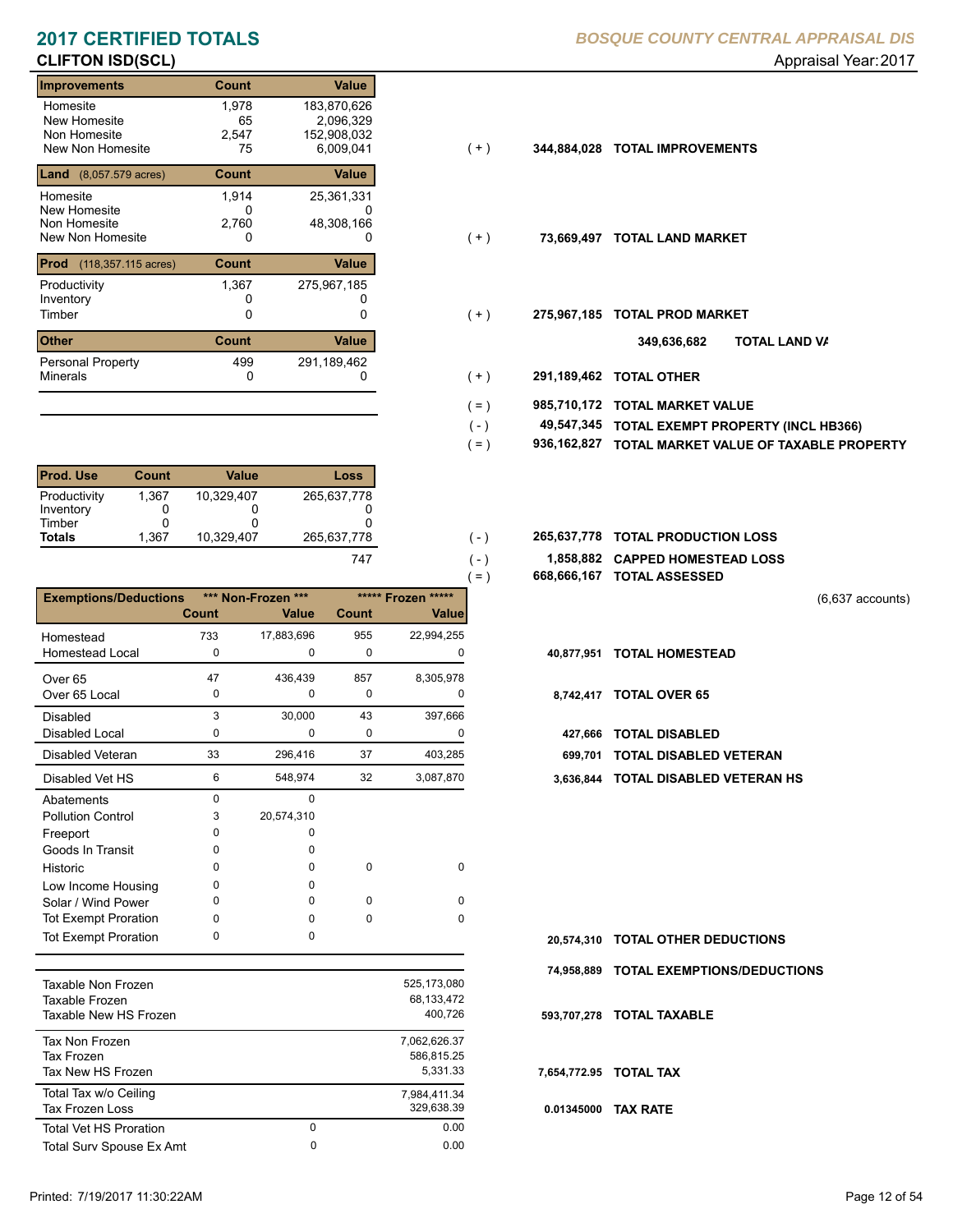# **CLIFTON ISD(SCL)** Appraisal Year: 2017

|                                  | Count        | <b>Market</b> | Land        | Prod        | Improvement | New Hs      | Personal     | <b>Mineral</b> | Exempt        |
|----------------------------------|--------------|---------------|-------------|-------------|-------------|-------------|--------------|----------------|---------------|
| A1 - REAL, RES, SINGLE FAMILY    | 2,051        | 184,080,366   | 29,518,465  | $\mathbf 0$ | 154,561,901 | 477,405     | $\mathbf 0$  | $\mathbf 0$    | 319,824       |
| A2 - REAL, RES, MOBILE HOME      | 168          | 4,020,951     | 1,794,074   | 0           | 2,226,877   | 0           | 0            | 0              | 0             |
| A3 - MISC IMPR ON C CODED LOTS   | 161          | 1,315,114     | 41,609      | 0           | 1,273,505   | 0           | 0            | 0              | 0             |
| <b>TOTAL</b>                     | 2,380        | 189,416,431   | 31,354,148  | $\mathbf 0$ | 158,062,283 | 477,405     | $\mathbf 0$  | $\mathbf 0$    | 319.824       |
| $\mathbf B$                      | Count        | <b>Market</b> | Land        | Prod        | Improvement | New Hs      | Personal     | <b>Mineral</b> | <b>Exempt</b> |
| B1 - REAL, MULTI FAMILY RES, APT | $\mathbf{2}$ | 247,175       | 37,060      | $\mathbf 0$ | 210,115     | $\mathbf 0$ | $\mathbf 0$  | $\mathbf 0$    | $\mathbf 0$   |
| B <sub>2</sub> - DUPLEX          | 16           | 1,412,375     | 144,246     | 0           | 1,268,129   | 0           | $\Omega$     | $\Omega$       | $\Omega$      |
| <b>B3 - TRIPLEX</b>              | $\mathbf{1}$ | 177,815       | 7,652       | 0           | 170,163     | 0           | 0            | 0              | 0             |
| <b>B4 - FOURPLEX</b>             | 6            | 783,205       | 96,890      | 0           | 686,315     | 0           | 0            | 0              | $\Omega$      |
| <b>TOTAL</b>                     | 25           | 2,620,570     | 285,848     | $\mathbf 0$ | 2,334,722   | $\mathbf 0$ | $\mathbf 0$  | $\mathbf 0$    | $\mathbf 0$   |
| $\mathbf{c}$                     | Count        | <b>Market</b> | Land        | Prod        | Improvement | New Hs      | Personal     | <b>Mineral</b> | Exempt        |
| C1 - VACANT URBAN RES LTS/TRA(   | 120          | 1,232,872     | 1,232,872   | $\mathbf 0$ | $\mathbf 0$ | $\mathbf 0$ | $\mathbf 0$  | $\mathbf 0$    | 1,604         |
| C2 - VACANT COMM LTS/TRS/PARC    | 14           | 356,379       | 356,379     | 0           | 0           | $\mathbf 0$ | 0            | 0              | 0             |
| C3 - VACANT RURAL LOT/TR IN LAK  | 547          | 4,255,079     | 4,146,377   | $\Omega$    | 108,702     | 1,733       | 0            | 0              | 5,780         |
| C4 - VACANT RURAL TRACTS/LOTS    | 56           | 1,358,558     | 846,967     | 0           | 511,591     | 0           | 0            | $\mathbf 0$    | 0             |
| <b>TOTAL</b>                     | 737          | 7,202,888     | 6,582,595   | $\mathbf 0$ | 620,293     | 1,733       | $\mathbf 0$  | $\mathbf 0$    | 7,384         |
| D                                | Count        | <b>Market</b> | Land        | Prod        | Improvement | New Hs      | Personal     | <b>Mineral</b> | Exempt        |
| D1 - QUALIFIED AG LAND           | 1,374        | 277, 121, 103 | 276,273,019 | 10,327,947  | 848,084     | $\mathbf 0$ | 0            | $\Omega$       | $\mathbf 0$   |
| D2 - FARM/RANCH IMPR ON QUAL /   | 413          | 5,609,483     | 58,276      | 1,460       | 5,551,207   | $\mathbf 0$ | 0            | $\mathbf 0$    | $\mathbf 0$   |
| <b>TOTAL</b>                     | 1,787        | 282,730,586   | 276,331,295 | 10,329,407  | 6,399,291   | $\Omega$    | 0            | $\Omega$       | $\Omega$      |
| E                                | Count        | Market        | Land        | Prod        | Improvement | New Hs      | Personal     | <b>Mineral</b> | Exempt        |
| E1 - RES IMPR ON ACREAGE         | 819          | 111,575,140   | 8,945,122   | $\Omega$    | 102,630,018 | 1,546,134   | 0            | $\mathbf 0$    | 91,714        |
| E2 - MOBILE HOME ON ACREAGE      | 81           | 2,509,806     | 853,644     | 0           | 1,656,162   | 760         | <sup>0</sup> | $\Omega$       | $\Omega$      |
| E3 - OTHER/MISC IMPR ON ACREA    | 67           | 698,308       | 0           | 0           | 698,308     | 70,297      | 0            | 0              | 0             |
| E4 - NON-QUALIFIED AG LAND       | 194          | 6,792,733     | 6,766,725   | 0           | 26,008      | 0           | 0            | 0              | 3,489         |
| <b>TOTAL</b>                     | 1,161        | 121,575,987   | 16,565,491  | $\mathbf 0$ | 105,010,496 | 1,617,191   | $\Omega$     | $\mathbf 0$    | 95,203        |
| F                                | Count        | <b>Market</b> | Land        | Prod        | Improvement | New Hs      | Personal     | <b>Mineral</b> | Exempt        |
| F1 - REAL, COMM/RETAIL & SVC BU  | 270          | 33,366,600    | 7,494,256   | $\mathbf 0$ | 25,872,344  | $\mathbf 0$ | 0            | 0              | 589,790       |
| F2 - REAL, IND MFG & PROC BUS PI | 15           | 4,901,216     | 1,252,964   | 0           | 3,648,252   | 0           | 0            | 0              | 0             |
| <u>TOTAL</u>                     | 285          | 38,267,816    | 8,747,220   | 0           | 29,520,596  | 0           | U            | U              | 589,790       |
| J                                | Count        | <b>Market</b> | Land        | Prod        | Improvement | New Hs      | Personal     | <b>Mineral</b> | Exempt        |
| J1 - WATER SYSTEMS, REAL & PP    | 17           | 1,137,744     | 72,970      | 0           | 33,774      | $\mathbf 0$ | 1,031,000    | 0              | 17,118        |
| J2 - GAS DIST SYSTEM, REAL & PP  | 4            | 585,106       | 17,782      | 0           | 2,474       | 0           | 564,850      | 0              | 0             |
| J3 - ELECTRIC CO, REAL & PP      | 24           | 55,581,731    | 419,756     | 0           | 742,795     | 0           | 54,419,180   | 0              | 0             |
| J4 - TELEPHONE CO, REAL & PP     | 16           | 1,962,380     | 69,079      | 0           | 198,361     | 0           | 1,694,940    | 0              | 100           |
| J5 - RAILROADS, REAL & PP        | 4            | 8,579,439     | 17,039      | 0           | 0           | 0           | 8,562,400    | 0              | 0             |
| J6 - PIPELINES, REAL & PP        | 6            | 1,307,210     | $\mathbf 0$ | 0           | 0           | 0           | 1,307,210    | 0              | 0             |
| J7 - CABLE TV, REAL & PP         | 8            | 338,692       | 17,477      | 0           | 2,605       | 0           | 318,610      | 0              | 0             |
| <b>TOTAL</b>                     | 79           | 69,492,302    | 614,103     | 0           | 980,009     | $\mathbf 0$ | 67,898,190   | 0              | 17,218        |
| L                                | Count        | Market        | Land        | Prod        | Improvement | New Hs      | Personal     | <b>Mineral</b> | Exempt        |
| L1 - PERSONAL, COMM/RETAIL BUS   | 415          | 18,130,639    | $\pmb{0}$   | 0           | $\mathbf 0$ | 0           | 18,130,639   | 0              | 1,791         |
| L2 - PERSONAL, IND/MFG BUS PRC   | 17           | 204,545,666   | 0           | 0           | 0           | 0           | 204,545,666  | 0              | 0             |
| <b>TOTAL</b>                     | 432          | 222,676,305   | 0           | 0           | $\mathbf 0$ | $\mathbf 0$ | 222,676,305  | 0              | 1,791         |
| $\mathbf M$                      | Count        | Market        | Land        | Prod        | Improvement | New Hs      | Personal     | <b>Mineral</b> | Exempt        |
| M1 - MOBILE HOME (ON NON-OWN     | 178          | 2,464,189     | 0           | $\mathbf 0$ | 2,464,189   | $\pmb{0}$   | 0            | 0              | $\mathbf 0$   |
| <b>TOTAL</b>                     | 178          | 2,464,189     | 0           | 0           | 2,464,189   | $\pmb{0}$   | 0            | 0              | 0             |
| $\mathbf{s}$                     | Count        | Market        | Land        | Prod        | Improvement | New Hs      | Personal     | <b>Mineral</b> | Exempt        |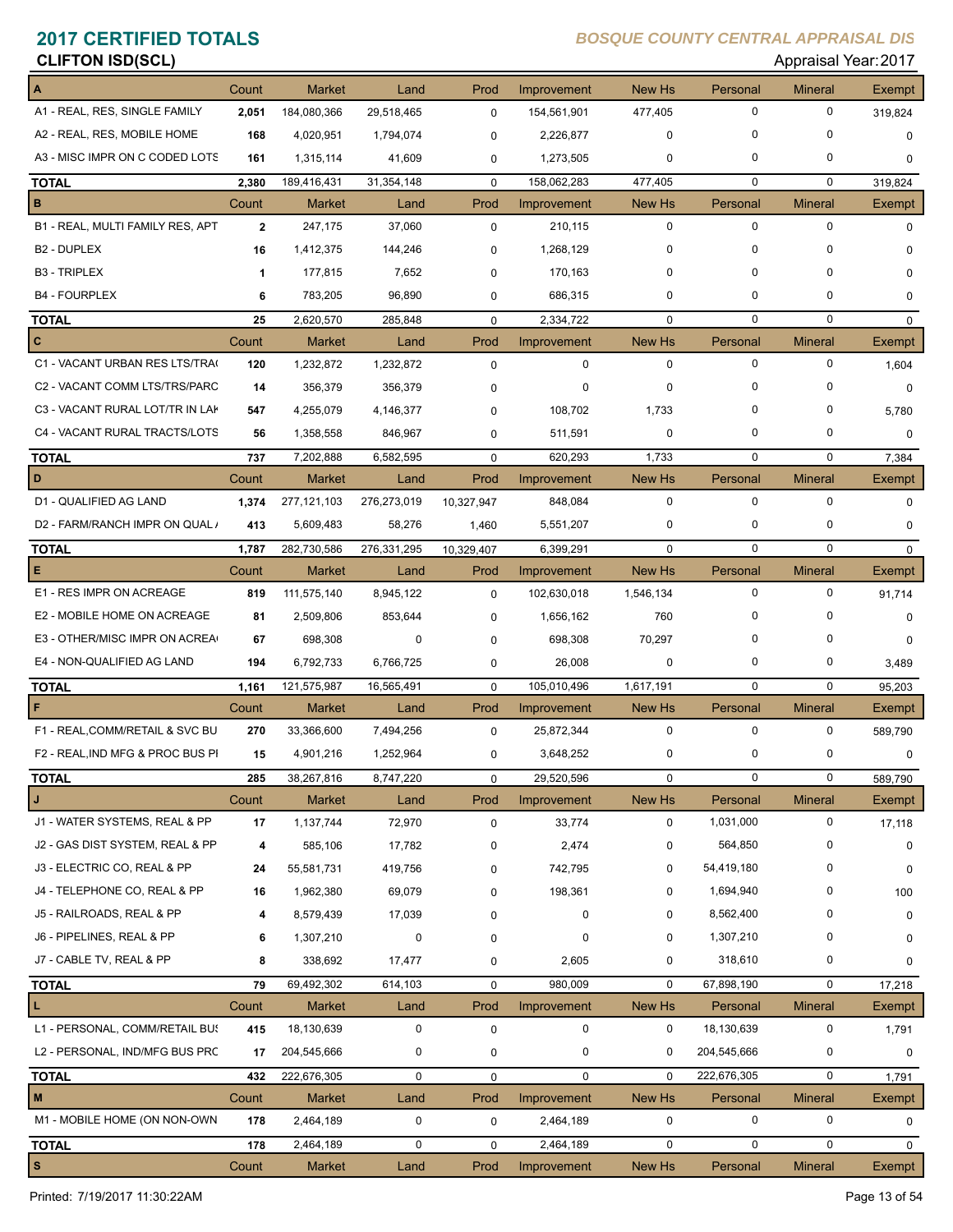**CLIFTON ISD(SCL)** Appraisal Year: 2017

| S - SPECIAL INVENTORY            |              | 611,331       | 0           | $\Omega$   | $\Omega$    | $\Omega$  | 611,331       |                | $\Omega$   |
|----------------------------------|--------------|---------------|-------------|------------|-------------|-----------|---------------|----------------|------------|
| <b>TOTAL</b>                     |              | 611,331       | 0           | $\Omega$   | 0           | 0         | 611,331       | 0              | $\Omega$   |
| $\mathbf{x}$                     | Count        | <b>Market</b> | Land        | Prod       | Improvement | New Hs    | Personal      | <b>Mineral</b> | Exempt     |
| X3 - FED & STATE GOV             |              | 500           | 500         | $\Omega$   | 0           | 0         | $\Omega$      | $\Omega$       | 500        |
| X4 - CHARITABLE ORGANIZATIONS    |              | 58,064        | 0           | $\Omega$   | 58,064      | 0         | $\mathbf 0$   | 0              | 65,264     |
| XB - BPP UNDER \$500 [11.145]    | 19           | 3,636         | 0           | 0          | 0           | 0         | 3,636         | 0              | 3,139      |
| XE - CHAR HOUS DVLP ORG [11.18]  | 6            | 2,170,886     | 95,690      | $\Omega$   | 2,075,196   | 0         | $\Omega$      | 0              | 2,170,886  |
| XG - PRIMARILY CHARITABLE [11.18 | 1            | 197,242       | 4,025       | $\Omega$   | 193,217     | 0         | $\Omega$      | 0              | 197,242    |
| XI - YOUTH DEVELOPMENT [11.19]   | $\mathbf{2}$ | 552,760       | 57,760      | $\Omega$   | 495,000     | 0         | $\mathbf 0$   | 0              | 552,760    |
| XL - ECONOMIC DEVELOPMENT [11    | 1            | 69,568        | 7,040       | $\Omega$   | 62,528      | 0         | $\mathbf 0$   | 0              | 69,568     |
| XR - NONPROFIT WATER [11.30]     | 9            | 189,254       | 51,141      | $\Omega$   | 138,113     | 0         | 0             | 0              | 189,254    |
| <b>XV - OTHER EXEMPTIONS</b>     | 190          | 45,399,601    | 8,929,570   | 0          | 36,470,031  | 0         | 0             | 0              | 45,267,522 |
| <b>TOTAL</b>                     | 230          | 48,641,511    | 9,145,726   | 0          | 39,492,149  | 0         | 3,636         | 0              | 48,516,135 |
| <b>ALL PTD TOTAL</b>             | 6,637        | 985,710,172   | 349,636,682 | 10,329,407 | 344,884,028 | 2,096,329 | 291, 189, 462 | 0              | 49,547,345 |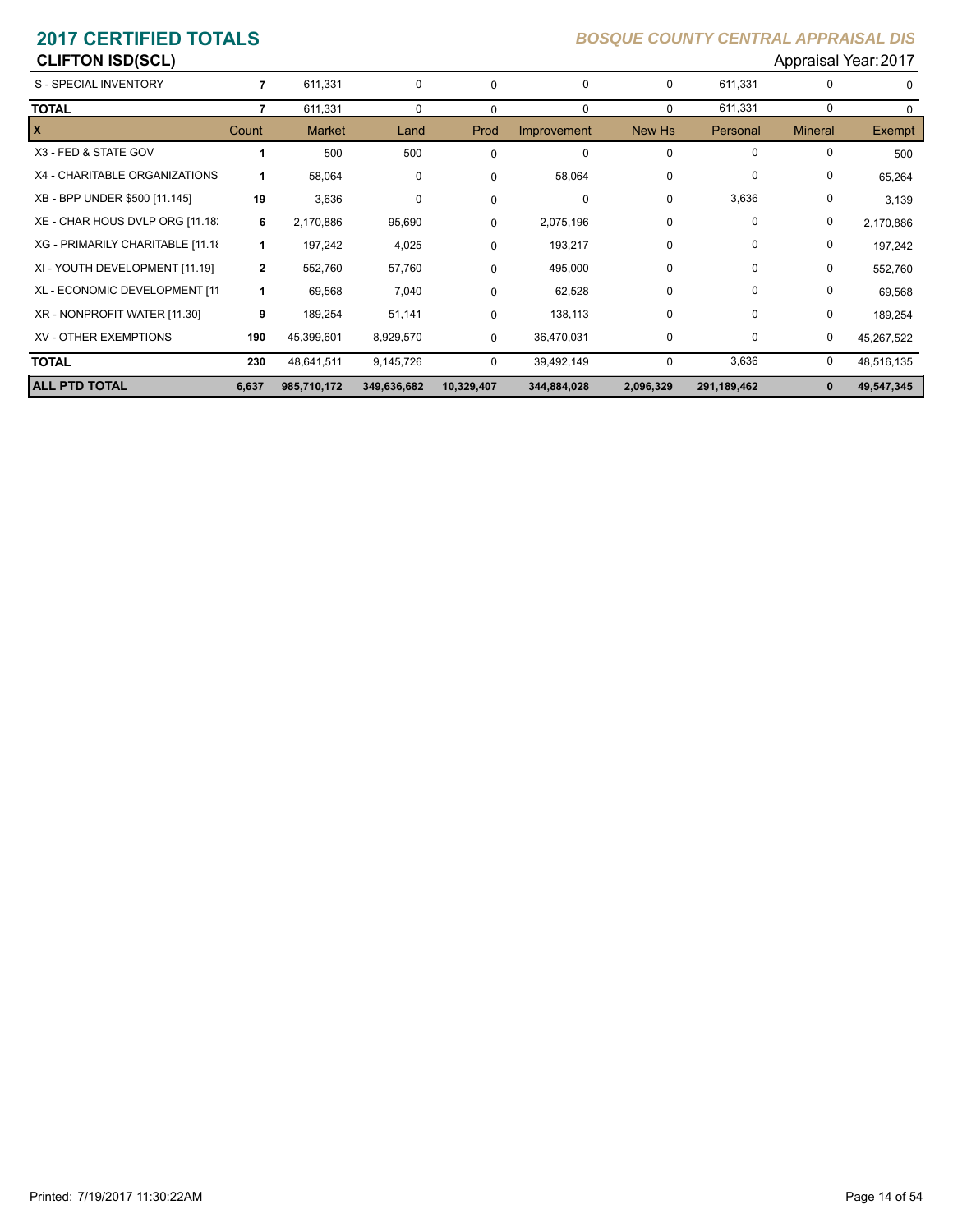# **CONS GROUNDWATER(WMTG) CONS GROUNDWATER(WMTG) Approximately and Approximately Approximately Approximately Approximately Approximately Approximately Approximately Approximately Approximately Approximately Approximately**

| <b>Improvements</b>                                          | Count                        | Value                                                 |       |               |                           |     |
|--------------------------------------------------------------|------------------------------|-------------------------------------------------------|-------|---------------|---------------------------|-----|
| Homesite<br>New Homesite<br>Non Homesite<br>New Non Homesite | 5,320<br>284<br>8,113<br>365 | 470,844,583<br>7,509,302<br>433,393,665<br>14.430.963 | $(+)$ | 926.178.513   | <b>TOTAL IMPROVEMENTS</b> |     |
| <b>Land</b> $(46,924.527 \text{ acres})$                     | <b>Count</b>                 | Value                                                 |       |               |                           |     |
| Homesite<br>New Homesite<br>Non Homesite<br>New Non Homesite | 5,049<br>6<br>8,772<br>0     | 63,975,455<br>147,469<br>187,378,673<br>0             | (+)   | 251,501,597   | <b>TOTAL LAND MARKET</b>  |     |
| <b>Prod</b><br>(579,164.405 acres)                           | <b>Count</b>                 | Value                                                 |       |               |                           |     |
| Productivity<br>Inventory<br>Timber                          | 5,924<br>0                   | 1,386,786,970<br>0                                    | $(+)$ | 1,386,786,970 | <b>TOTAL PROD MARKET</b>  |     |
| <b>Other</b>                                                 | <b>Count</b>                 | Value                                                 |       |               | 1,638,288,567             | וסד |
| Personal Property<br><b>Minerals</b>                         | 1,294<br>0                   | 516,790,454                                           | $(+)$ | 516,790,454   | <b>TOTAL OTHER</b>        |     |
|                                                              |                              |                                                       |       |               |                           |     |

| <b>Prod. Use</b> | <b>Count</b> | Value      | <b>Loss</b>   |
|------------------|--------------|------------|---------------|
| Productivity     | 5.924        | 48.053.937 | 1,338,733,033 |
| Inventory        |              |            |               |
| Timber           | 0            |            | O             |
| <b>Totals</b>    | 5.924        | 48.053.937 | 1.338.733.033 |
|                  |              |            | 1,949         |

|                              |          |                    |          | $=$ )              |              | 1,608,120,862 TOTAL ASSESSED  |
|------------------------------|----------|--------------------|----------|--------------------|--------------|-------------------------------|
| <b>Exemptions/Deductions</b> |          | *** Non-Frozen *** |          | ***** Frozen ***** |              |                               |
|                              | Count    | <b>Value</b>       | Count    | <b>Value</b>       |              |                               |
| Homestead                    | 0        | $\Omega$           | $\Omega$ | $\Omega$           |              |                               |
| <b>Homestead Local</b>       | 0        | 0                  | 0        | 0                  | 0            | <b>TOTAL HOMESTEAD</b>        |
| Over <sub>65</sub>           | $\Omega$ | $\Omega$           | $\Omega$ | $\Omega$           |              |                               |
| Over 65 Local                | 0        | 0                  | 0        | O                  | $\mathbf{0}$ | <b>TOTAL OVER 65</b>          |
| <b>Disabled</b>              | $\Omega$ | $\Omega$           | $\Omega$ | $\Omega$           |              |                               |
| Disabled Local               | 0        | 0                  | 0        | 0                  | 0            | <b>TOTAL DISABLED</b>         |
| <b>Disabled Veteran</b>      | 206      | 1,994,079          | 0        | 0                  | 1,994,079    | <b>TOTAL DISABLED VETERAN</b> |
| Disabled Vet HS              | 104      | 11,079,517         | 0        | 0                  | 11,079,517   | <b>TOTAL DISABLED VETERAN</b> |
| Abatements                   | $\Omega$ | $\Omega$           |          |                    |              |                               |
| <b>Pollution Control</b>     | 5        | 27,992,350         |          |                    |              |                               |
| Freeport                     | 0        | 0                  |          |                    |              |                               |
| Goods In Transit             | $\Omega$ | O                  |          |                    |              |                               |
| Historic                     | $\Omega$ | 0                  | $\Omega$ | $\Omega$           |              |                               |
| Low Income Housing           | $\Omega$ | 0                  |          |                    |              |                               |
| Solar / Wind Power           | $\Omega$ | <sup>0</sup>       | $\Omega$ | $\Omega$           |              |                               |
| <b>Tot Exempt Proration</b>  | 0        | 0                  | $\Omega$ | $\Omega$           |              |                               |
| <b>Tot Exempt Proration</b>  | 0        | $\Omega$           |          |                    | 27,992,350   | <b>TOTAL OTHER DEDUCTIONS</b> |
|                              |          |                    |          |                    |              |                               |

| Taxable Non Frozen<br>Taxable Frozen<br>Taxable New HS Frozen |        | 1,567,054,916<br>0<br>0    |
|---------------------------------------------------------------|--------|----------------------------|
| Tax Non Frozen<br>Tax Frozen<br>Tax New HS Frozen             |        | 175.479.21<br>0.00<br>0.00 |
| Total Tax w/o Ceiling<br><b>Tax Frozen Loss</b>               |        | 175,479.21<br>0.00         |
| <b>Total Vet HS Proration</b><br>Total Surv Spouse Ex Amt     | 2<br>0 | 24.40<br>0.00              |
|                                                               |        |                            |

| $(+)$ | 926,178,513 TOTAL IMPROVEMENTS |
|-------|--------------------------------|
|       |                                |

- $(+)$
- $( + )$ 
	- **TOTAL LAND VA 1,638,288,567**
- 0 0 **516,790,454 TOTAL OTHER**  $(+)$

 $(-)$  $( - )$ 

- **3,081,257,534 TOTAL MARKET VALUE**  $( = )$
- **TOTAL EXEMPT PROPERTY (INCL HB366) 128,769,064**  $( - )$
- **2,952,488,470 TOTAL MARKET VALUE OF TAXABLE PROPERTY**  $( = )$
- 1,338,733,033 **1,338,733,033 TOTAL PRODUCTION LOSS** 
	- **5,634,575 CAPPED HOMESTEAD LOSS**
	- **1,608,120,862 TOTAL ASSESSED**
- (21,585 accounts)
- **TOTAL HOMESTEAD**
- 0 TOTAL OVER 65
- 0 TOTAL DISABLED
- 
- 104 0 11,079,517 0 **11,079,517 TOTAL DISABLED VETERAN HS**

- **TOTAL OTHER DEDUCTIONS 27,992,350**
- **41,065,946 TOTAL EXEMPTIONS/DEDUCTIONS**

**1,567,054,916 TOTAL TAXABLE**

**175,479.21 TOTAL TAX**

**0.00011200 TAX RATE**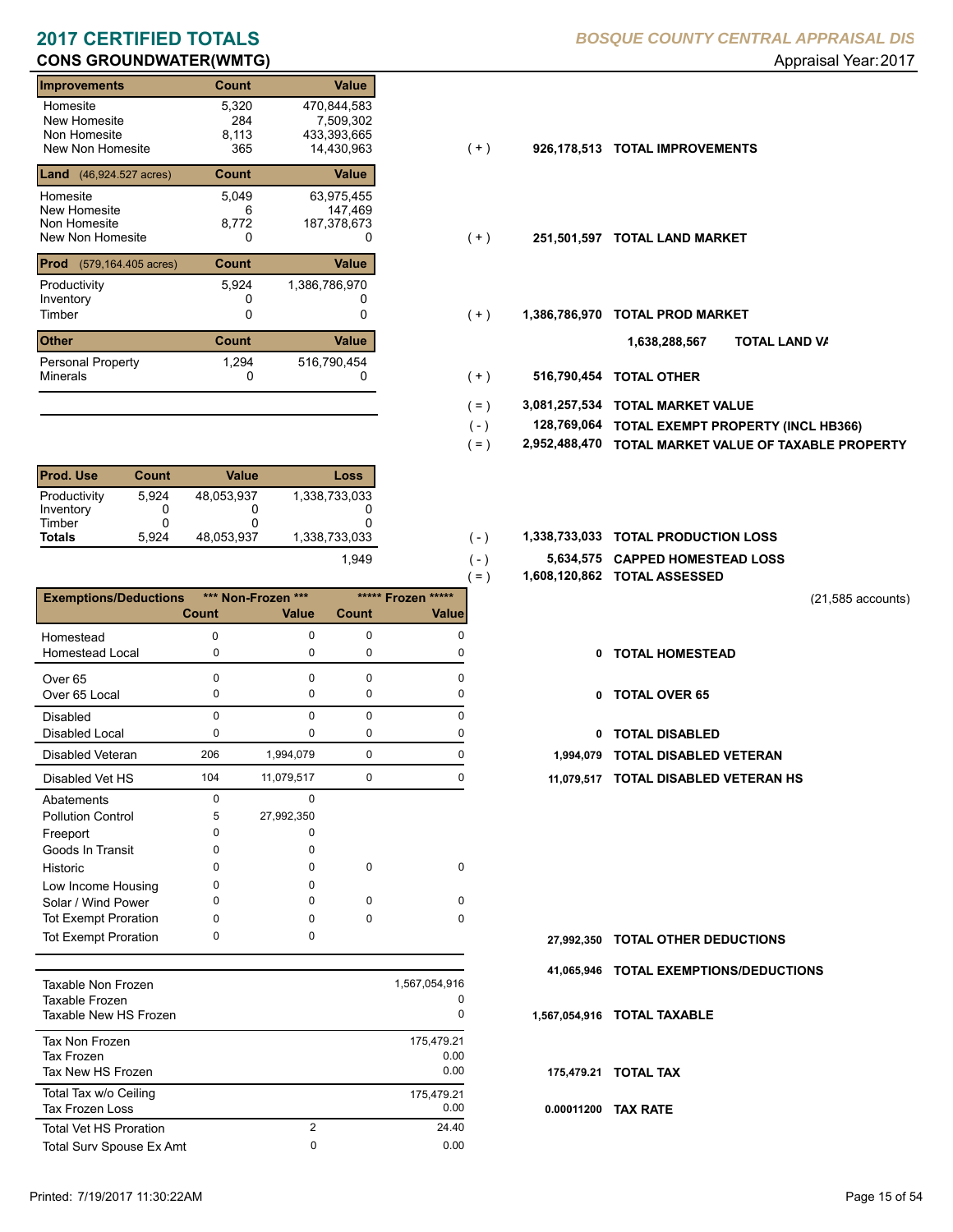# **CONS GROUNDWATER(WMTG)** Approved the construction of the construction of the construction of the construction of the construction of the construction of the construction of the construction of the construction of the cons

|                                  | Count        | <b>Market</b>                     | Land          | Prod        | Improvement | New Hs      | Personal    | <b>Mineral</b> | <b>Exempt</b> |
|----------------------------------|--------------|-----------------------------------|---------------|-------------|-------------|-------------|-------------|----------------|---------------|
| A1 - REAL, RES, SINGLE FAMILY    | 4,613        | 387,591,809                       | 64,712,776    | $\mathbf 0$ | 322,878,533 | 1,674,305   | 500         | $\mathbf 0$    | 579,656       |
| A2 - REAL, RES, MOBILE HOME      | 591          | 18,145,023                        | 7,747,970     | 0           | 10,397,053  | 50,904      | $\Omega$    | $\mathbf 0$    | 0             |
| A3 - MISC IMPR ON C CODED LOTS   | 483          | 3,803,539                         | 115,123       | 0           | 3,688,416   | 261,883     | 0           | 0              | 53,815        |
| <b>TOTAL</b>                     | 5,687        | 409,540,371                       | 72,575,869    | $\mathbf 0$ | 336,964,002 | 1,987,092   | 500         | 0              | 633,471       |
| в                                | Count        | <b>Market</b>                     | Land          | Prod        | Improvement | New Hs      | Personal    | <b>Mineral</b> | Exempt        |
| B1 - REAL, MULTI FAMILY RES, APT | 8            | 769,437                           | 129,001       | $\mathbf 0$ | 640,436     | $\mathbf 0$ | $\mathbf 0$ | $\Omega$       | $\Omega$      |
| B <sub>2</sub> - DUPLEX          | 31           | 2,507,491                         | 261,870       | 0           | 2,245,621   | 0           | 0           | 0              | $\Omega$      |
| <b>B3 - TRIPLEX</b>              | $\mathbf{2}$ | 262,530                           | 12,602        | 0           | 249,928     | 0           | 0           | 0              | $\Omega$      |
| <b>B4 - FOURPLEX</b>             | 13           | 1,481,002                         | 158,142       | 0           | 1,322,860   | 0           | 0           | 0              | 0             |
| <b>TOTAL</b>                     | 54           | 5,020,460                         | 561,615       | $\mathbf 0$ | 4,458,845   | $\mathbf 0$ | $\mathbf 0$ | $\Omega$       | $\Omega$      |
| C                                | Count        | <b>Market</b>                     | Land          | Prod        | Improvement | New Hs      | Personal    | <b>Mineral</b> | Exempt        |
| C1 - VACANT URBAN RES LTS/TRA(   | 687          | 4,671,749                         | 4,570,308     | 0           | 101,441     | $\mathbf 0$ | 0           | 0              | 47,199        |
| C2 - VACANT COMM LTS/TRS/PARC    | 48           | 759,848                           | 759,848       | 0           | 0           | $\mathbf 0$ | $\Omega$    | $\mathbf 0$    | 0             |
| C3 - VACANT RURAL LOT/TR IN LAP  | 1,209        | 11,408,699                        | 11,286,597    | 0           | 122,102     | 1,733       | 0           | 0              | 14,698        |
| C4 - VACANT RURAL TRACTS/LOTS    | 400          | 11,724,979                        | 10,687,701    | 0           | 1,037,278   | $\mathbf 0$ | 0           | 0              | 0             |
| <b>TOTAL</b>                     | 2,344        | 28,565,275                        | 27,304,454    | $\mathbf 0$ | 1,260,821   | 1,733       | $\mathbf 0$ | 0              | 61,897        |
| D                                | Count        | <b>Market</b>                     | Land          | Prod        | Improvement | New Hs      | Personal    | <b>Mineral</b> | Exempt        |
| D1 - QUALIFIED AG LAND           |              | 5,961 1,392,154,065 1,388,762,309 |               | 48,047,010  | 3,391,756   | 1,047,437   | $\mathbf 0$ | 0              | $\Omega$      |
| D2 - FARM/RANCH IMPR ON QUAL /   | 1,725        | 27,670,871                        | 262,559       | 6,927       | 27,408,312  | $\mathbf 0$ | 0           | 0              | $\Omega$      |
| <b>TOTAL</b>                     |              | 7,686 1,419,824,936               | 1,389,024,868 | 48,053,937  | 30,800,068  | 1,047,437   | $\mathbf 0$ | 0              | 0             |
| Е                                | Count        | <b>Market</b>                     | Land          | Prod        | Improvement | New Hs      | Personal    | <b>Mineral</b> | Exempt        |
| E1 - RES IMPR ON ACREAGE         | 3,061        | 424,068,740                       | 31,140,351    | 0           | 392,928,389 | 4,205,539   | $\mathbf 0$ | 0              | 637,183       |
| E2 - MOBILE HOME ON ACREAGE      | 468          | 14,453,793                        | 5,459,058     | 0           | 8,994,735   | 166,796     | 0           | 0              | 20,775        |
| E3 - OTHER/MISC IMPR ON ACREA    | 332          | 5,612,707                         | 256,598       | 0           | 5,356,109   | 70,297      | $\Omega$    | $\mathbf 0$    | 194,089       |
| E4 - NON-QUALIFIED AG LAND       | 1,038        | 43,347,554                        | 42,803,187    | 0           | 544,367     | 0           | 0           | 0              | 117,617       |
| <b>TOTAL</b>                     | 4,899        | 487,482,794                       | 79,659,194    | $\mathbf 0$ | 407,823,600 | 4,442,632   | $\mathbf 0$ | $\mathbf 0$    | 969,664       |
|                                  | Count        | <b>Market</b>                     | Land          | Prod        | Improvement | New Hs      | Personal    | <b>Mineral</b> | Exempt        |
| F1 - REAL, COMM/RETAIL & SVC BU  | 566          | 57,766,924                        | 12,697,675    | $\mathbf 0$ | 45,069,249  | $\mathbf 0$ | $\mathbf 0$ | $\mathbf 0$    | 700,422       |
| F2 - REAL, IND MFG & PROC BUS PI | 41           | 12,841,476                        | 3,304,717     | $\mathbf 0$ | 9,536,759   | 0           | 0           | $\mathbf 0$    | 0             |
| <b>TOTAL</b>                     | 607          | 70,608,400                        | 16,002,392    | 0           | 54,606,008  | 0           | $\mathbf 0$ | $\mathbf 0$    | 700,422       |
| J                                | Count        | Market                            | Land          | Prod        | Improvement | New Hs      | Personal    | <b>Mineral</b> | Exempt        |
| J1 - WATER SYSTEMS, REAL & PP    | 34           | 1,815,660                         | 150,180       | 0           | 48,360      | $\mathbf 0$ | 1,617,120   | 0              | 17,118        |
| J2 - GAS DIST SYSTEM, REAL & PP  | 21           | 2,021,041                         | 55,136        | 0           | 328,995     | 0           | 1,636,910   | 0              | 0             |
| J3 - ELECTRIC CO, REAL & PP      | 80           | 130,874,006                       | 608,798       | 0           | 877,508     | 0           | 129,387,700 | 0              | 0             |
| J4 - TELEPHONE CO, REAL & PP     | 79           | 6,823,955                         | 239,449       | 0           | 414,856     | 0           | 6,169,650   | 0              | 0             |
| J5 - RAILROADS, REAL & PP        | 18           | 28,679,462                        | 192,277       | 0           | 295         | 0           | 28,486,890  | 0              | 0             |
| J6 - PIPELINES, REAL & PP        | 39           | 40,187,668                        | 121,396       | 0           | 15,682      | $\mathbf 0$ | 40,050,590  | 0              | 0             |
| J7 - CABLE TV, REAL & PP         | 30           | 569,202                           | 17,477        | 0           | 2,605       | 0           | 549,120     | 0              | 0             |
| J8 - OTHER (DESCRIBE)            | $\mathbf{2}$ | 9,737,080                         | $\pmb{0}$     | 0           | 0           | 0           | 9,737,080   | 0              | 0             |
| <b>TOTAL</b>                     | 303          | 220,708,074                       | 1,384,713     | 0           | 1,688,301   | $\mathbf 0$ | 217,635,060 | 0              | 17,118        |
| г                                | Count        | Market                            | Land          | Prod        | Improvement | New Hs      | Personal    | <b>Mineral</b> | Exempt        |
| L1 - PERSONAL, COMM/RETAIL BUS   | 950          | 38,290,536                        | $\pmb{0}$     | $\pmb{0}$   | $\mathbf 0$ | $\mathbf 0$ | 38,290,536  | 0              | 2,510         |
| L2 - PERSONAL, IND/MFG BUS PRC   | 48           | 259,932,296                       | 0             | 0           | 0           | 0           | 259,932,296 | 0              | 0             |
| <b>TOTAL</b>                     | 998          | 298,222,832                       | 0             | 0           | $\mathbf 0$ | 0           | 298,222,832 | 0              | 2,510         |
| M                                | Count        | Market                            | Land          | Prod        | Improvement | New Hs      | Personal    | <b>Mineral</b> | Exempt        |
| M1 - MOBILE HOME (ON NON-OWN     | 827          | 12,683,277                        | $\mathbf 0$   | 0           | 12,683,277  | 177,877     | 0           | 0              | 4,686         |
| <b>TOTAL</b>                     | 827          | 12,683,277                        | $\mathbf 0$   | 0           | 12,683,277  | 177,877     | 0           | 0              | 4,686         |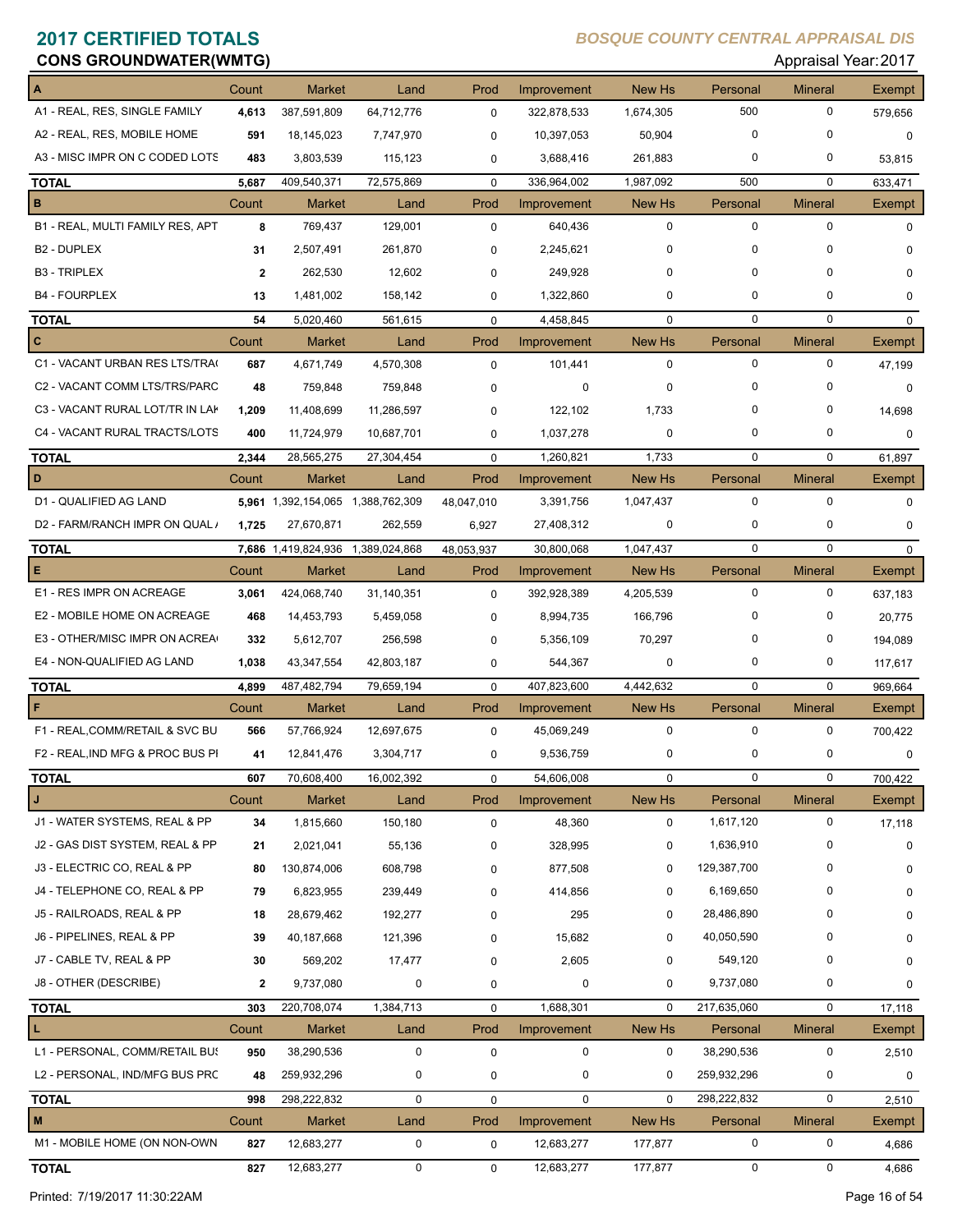## **CONS GROUNDWATER(WMTG)**

| $\Omega$                         | Count        | <b>Market</b>                      | Land        | Prod         | Improvement | New Hs        | Personal    | <b>Mineral</b> | Exempt        |
|----------------------------------|--------------|------------------------------------|-------------|--------------|-------------|---------------|-------------|----------------|---------------|
| 01 - REAL, IMPRV SFR INVENTORY   | 1            | 13,810                             | 13,426      | 0            | 384         | $\mathbf 0$   | 0           | $\Omega$       | $\Omega$      |
| 03 - REAL, VACANT LOTS (INV FOR  | 116          | 1,456,057                          | 1,456,057   | 0            | $\mathbf 0$ | 0             | $\Omega$    | $\mathbf 0$    | $\Omega$      |
| <b>TOTAL</b>                     | 117          | 1,469,867                          | 1,469,483   | 0            | 384         | $\Omega$      | $\mathbf 0$ | $\mathbf 0$    | $\mathbf 0$   |
| $\mathbf{s}$                     | Count        | <b>Market</b>                      | Land        | Prod         | Improvement | New Hs        | Personal    | <b>Mineral</b> | <b>Exempt</b> |
| S - SPECIAL INVENTORY            | 8            | 628,120                            | $\mathbf 0$ | $\Omega$     | $\mathbf 0$ | 0             | 628,120     | $\mathbf 0$    | $\Omega$      |
| <b>TOTAL</b>                     | 8            | 628,120                            | $\mathbf 0$ | $\Omega$     | $\Omega$    | $\Omega$      | 628,120     | $\Omega$       | $\mathbf{0}$  |
| X                                | Count        | <b>Market</b>                      | Land        | Prod         | Improvement | <b>New Hs</b> | Personal    | <b>Mineral</b> | <b>Exempt</b> |
| X1 - SCHOOLS                     | $\mathbf{2}$ | 3,500                              | 3,500       | $\Omega$     | 0           | $\mathbf 0$   | 0           | $\mathbf 0$    | 3,500         |
| X2 - RELIGIOUS ORGANIZATION      | 1            | 39,409                             | $\mathbf 0$ | 0            | 39,409      | $\Omega$      | $\Omega$    | 0              | 46,284        |
| X3 - FED & STATE GOV             | 1            | 500                                | 500         | 0            | $\Omega$    | $\Omega$      | $\Omega$    | 0              | 500           |
| X4 - CHARITABLE ORGANIZATIONS    | 1            | 58,064                             | $\mathbf 0$ | 0            | 58,064      | $\Omega$      | 0           | 0              | 65,264        |
| XB - BPP UNDER \$500 [11.145]    | 79           | 16,942                             | $\Omega$    | <sup>n</sup> | $\Omega$    | $\Omega$      | 16,942      | 0              | 6,741         |
| XE - CHAR HOUS DVLP ORG [11.18]  | 14           | 3,557,846                          | 191,872     | 0            | 3,365,974   | 0             | $\Omega$    | 0              | 3,557,846     |
| XG - PRIMARILY CHARITABLE [11.18 | 1            | 197,242                            | 4,025       | 0            | 193,217     | $\Omega$      | 0           | $\mathbf 0$    | 197,242       |
| XI - YOUTH DEVELOPMENT [11.19]   | 5            | 4,599,270                          | 560,653     | 0            | 4,038,617   | 0             | $\Omega$    | 0              | 4,599,270     |
| XL - ECONOMIC DEVELOPMENT [11    | $\mathbf{2}$ | 207,741                            | 145,213     | 0            | 62,528      | $\Omega$      | $\Omega$    | 0              | 207,741       |
| XR - NONPROFIT WATER [11.30]     | 37           | 818,846                            | 256,390     | 0            | 275,456     | $\Omega$      | 287,000     | $\mathbf 0$    | 808,746       |
| <b>XV - OTHER EXEMPTIONS</b>     | 580          | 116,993,512                        | 49,133,570  | 0            | 67,859,942  | $\Omega$      | 0           | 0              | 116,886,162   |
| <b>TOTAL</b>                     | 723          | 126,492,872                        | 50,295,723  | $\Omega$     | 75,893,207  | $\mathbf 0$   | 303,942     | 0              | 126,379,296   |
| <b>ALL PTD TOTAL</b>             |              | 21,585 3,081,257,534 1,638,288,567 |             | 48,053,937   | 926,178,513 | 7,656,771     | 516,790,454 | $\mathbf{0}$   | 128,769,064   |

|      |          | Appraisal Year: 2017 |               |  |  |  |  |
|------|----------|----------------------|---------------|--|--|--|--|
| / Hs | Personal | <b>Mineral</b>       | <b>Exempt</b> |  |  |  |  |
|      |          |                      |               |  |  |  |  |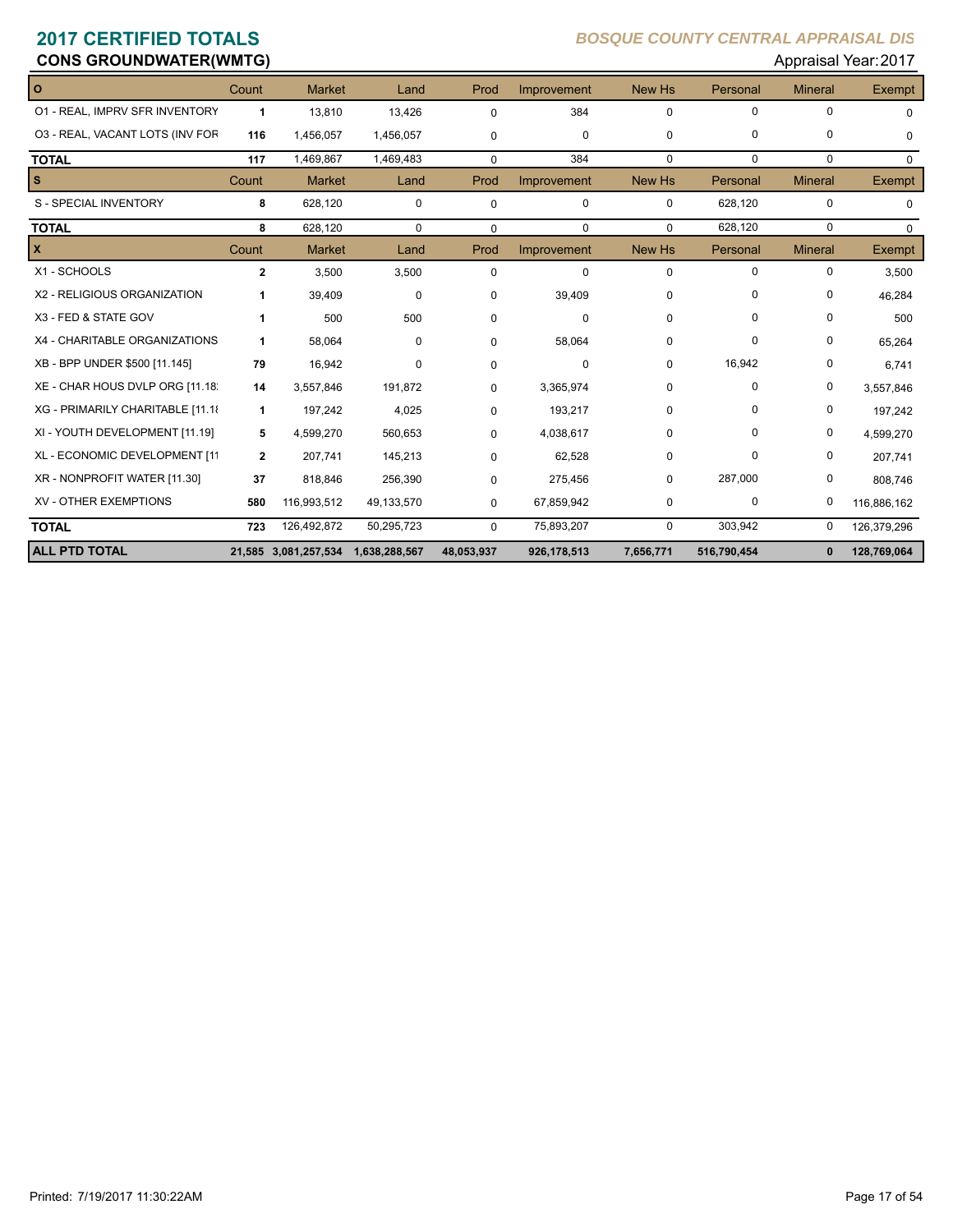| Improvements                         | Count        | Value     |       |           |                              |
|--------------------------------------|--------------|-----------|-------|-----------|------------------------------|
| Homesite                             | 76           | 3,640,442 |       |           |                              |
| New Homesite                         | 0            | U         |       |           |                              |
| Non Homesite                         | 105          | 5,793,796 |       |           |                              |
| New Non Homesite                     | 2            | 1,977     | ( + ) | 9,436,215 | <b>TOTAL IMPROVEMENTS</b>    |
| <b>Land</b> $(60.153 \text{ acres})$ | <b>Count</b> | Value     |       |           |                              |
| Homesite                             | 71           | 414,706   |       |           |                              |
| New Homesite                         | 0            | 0         |       |           |                              |
| Non Homesite                         | 140          | 862,971   |       |           |                              |
| New Non Homesite                     | 0            | 0         | $(+)$ | 1,277,677 | <b>TOTAL LAND MARKET</b>     |
| <b>Prod</b> (205.114 acres)          | <b>Count</b> | Value     |       |           |                              |
| Productivity                         | 17           | 590,704   |       |           |                              |
| Inventory                            |              |           |       |           |                              |
| Timber                               | 0            | 0         | ( + ) | 590.704   | <b>TOTAL PROD MARKET</b>     |
| <b>Other</b>                         | <b>Count</b> | Value     |       |           | TO <sub>1</sub><br>1,868,381 |
| Personal Property                    | 37           | 1,814,787 |       |           |                              |
| <b>Minerals</b>                      | 0            |           | $(+)$ | 1,814,787 | <b>TOTAL OTHER</b>           |

| <b>Prod. Use</b> | <b>Count</b> | Value  | Loss    |
|------------------|--------------|--------|---------|
| Productivity     | 17           | 17.741 | 572,963 |
| Inventory        |              |        |         |
| Timber           | 0            |        |         |
| <b>Totals</b>    | 17           | 17.741 | 572,963 |
|                  |              |        |         |

|                              |                |                    |              | $( = )$  | 9,616,939 |
|------------------------------|----------------|--------------------|--------------|----------|-----------|
| <b>Exemptions/Deductions</b> |                | *** Non-Frozen *** | ***** Frozen | *****    |           |
|                              | Count          | <b>Value</b>       | Count        | Value    |           |
| Homestead                    | U              | 0                  | 0            | O        |           |
| <b>Homestead Local</b>       | 0              | 0                  | 0            | O        |           |
| Over <sub>65</sub>           | U              | 0                  | O            | n        |           |
| Over 65 Local                | 0              | 0                  | 0            | 0        |           |
| <b>Disabled</b>              | 0              | $\Omega$           | 0            | 0        |           |
| <b>Disabled Local</b>        | 0              | 0                  | 0            |          |           |
| Disabled Veteran             | $\overline{2}$ | 13,942             | 5            | 58,058   | 72,000    |
| Disabled Vet HS              | $\mathbf 0$    | $\mathbf 0$        | 0            | 0        |           |
| Abatements                   | 0              | 0                  |              |          |           |
| <b>Pollution Control</b>     | n              | n                  |              |          |           |
| Freeport                     | ი              | 0                  |              |          |           |
| Goods In Transit             | o              | O                  |              |          |           |
| Historic                     | 0              | 0                  | 0            | $\Omega$ |           |
| Low Income Housing           | 0              | 0                  |              |          |           |
| Solar / Wind Power           | O              | 0                  | $\Omega$     | O        |           |
| <b>Tot Exempt Proration</b>  | 0              | 0                  | 0            | 0        |           |
| <b>Tot Exempt Proration</b>  | 0              | 0                  |              |          |           |
|                              |                |                    |              |          |           |

| Taxable Non Frozen<br>Taxable Frozen<br>Taxable New HS Frozen |        | 6.796.612<br>2.748.327<br>0   |
|---------------------------------------------------------------|--------|-------------------------------|
| Tax Non Frozen<br><b>Tax Frozen</b><br>Tax New HS Frozen      |        | 21.083.09<br>7.570.86<br>0.00 |
| Total Tax w/o Ceiling<br>Tax Frozen Loss                      |        | 29,608.43<br>954.48           |
| <b>Total Vet HS Proration</b><br>Total Surv Spouse Ex Amt     | 0<br>0 | 0.00<br>0.00                  |
|                                                               |        |                               |

- $(+)$
- $( + )$
- $(+)$ 
	- **TOTAL LAND VA 1,868,381**
- 0 0 **1,814,787 TOTAL OTHER**  $(+ )$

 $( - )$  $( = )$ 

 $(-)$  $( - )$ 

- **13,119,383 TOTAL MARKET VALUE**  $( = )$ 
	- **TOTAL EXEMPT PROPERTY (INCL HB366) 2,878,300**
	- **10,241,083 TOTAL MARKET VALUE OF TAXABLE PROPERTY**
- **TOTAL PRODUCTION LOSS** 572,963 **572,963**
	- **51,181 CAPPED HOMESTEAD LOSS**
	- **9,616,939 TOTAL ASSESSED**

(264 accounts)

- **TOTAL HOMESTEAD**
- 0 TOTAL OVER 65
- 0 TOTAL DISABLED
- **72,000 TOTAL DISABLED VETERAN** 
	- 0 0 0 0 **0 TOTAL DISABLED VETERAN HS**

- **TOTAL OTHER DEDUCTIONS 0**
- **72,000 TOTAL EXEMPTIONS/DEDUCTIONS**
- **9,544,939 TOTAL TAXABLE**
- **28,653.95 TOTAL TAX**
- **0.00310200 TAX RATE**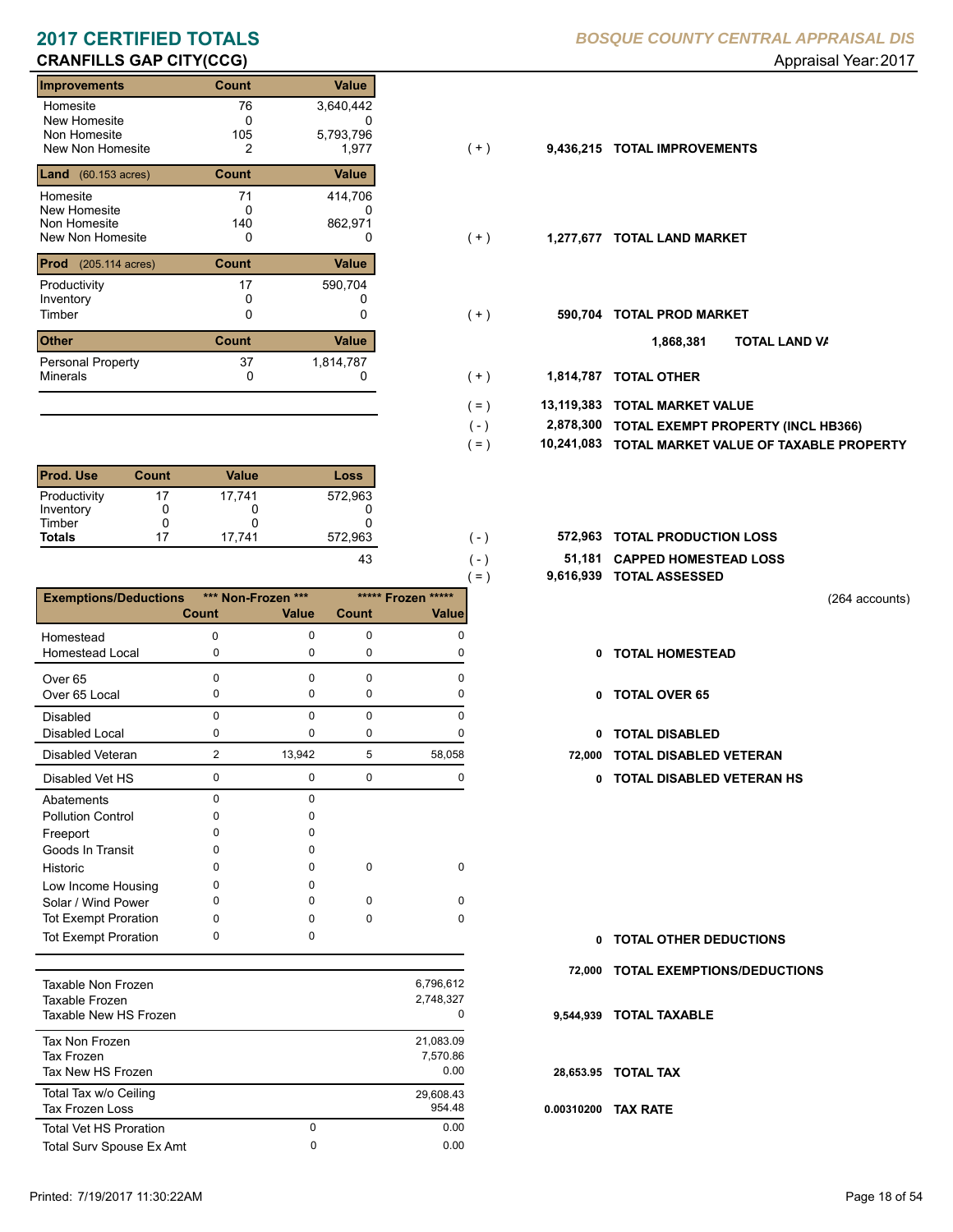| <b>CRANFILLS GAP CITY(CCG)</b>   |                |               |             |             |             |               |             | Appraisal Year: 2017 |             |
|----------------------------------|----------------|---------------|-------------|-------------|-------------|---------------|-------------|----------------------|-------------|
|                                  | Count          | <b>Market</b> | Land        | Prod        | Improvement | <b>New Hs</b> | Personal    | <b>Mineral</b>       | Exempt      |
| A1 - REAL, RES, SINGLE FAMILY    | 114            | 5,801,997     | 663,107     | $\mathbf 0$ | 5,138,890   | $\mathbf 0$   | $\mathbf 0$ | 0                    | 27,168      |
| A2 - REAL, RES, MOBILE HOME      | 9              | 97,483        | 47,000      | $\mathbf 0$ | 50,483      | $\mathbf 0$   | 0           | 0                    | 0           |
| A3 - MISC IMPR ON C CODED LOTS   | $\overline{7}$ | 24,128        | $\mathbf 0$ | 0           | 24,128      | $\mathbf 0$   | 0           | 0                    | 0           |
| <b>TOTAL</b>                     | 130            | 5,923,608     | 710,107     | 0           | 5,213,501   | $\mathbf 0$   | $\mathbf 0$ | 0                    | 27,168      |
| B                                | Count          | <b>Market</b> | Land        | Prod        | Improvement | <b>New Hs</b> | Personal    | <b>Mineral</b>       | Exempt      |
| B1 - REAL, MULTI FAMILY RES, APT | $\mathbf{2}$   | 14,000        | 14,000      | $\mathbf 0$ | 0           | $\mathbf 0$   | $\mathbf 0$ | 0                    | $\mathbf 0$ |
| <b>B2 - DUPLEX</b>               | 3              | 29,530        | 29,530      | 0           | 0           | $\mathbf 0$   | 0           | 0                    | 0           |
| <b>TOTAL</b>                     | 5              | 43,530        | 43,530      | $\mathbf 0$ | $\mathbf 0$ | $\mathbf 0$   | 0           | 0                    | 0           |
| c                                | Count          | <b>Market</b> | Land        | Prod        | Improvement | New Hs        | Personal    | <b>Mineral</b>       | Exempt      |
| C1 - VACANT URBAN RES LTS/TRA(   | 32             | 161,321       | 161,321     | $\mathbf 0$ | 0           | $\mathbf 0$   | $\mathbf 0$ | 0                    | $\mathbf 0$ |
| C2 - VACANT COMM LTS/TRS/PARC    | 5              | 28,408        | 28,408      | $\mathbf 0$ | 0           | $\mathbf 0$   | 0           | 0                    | 0           |
| <b>TOTAL</b>                     | 37             | 189,729       | 189,729     | $\mathbf 0$ | 0           | $\mathbf 0$   | $\Omega$    | 0                    | $\mathbf 0$ |
| D                                | Count          | Market        | Land        | Prod        | Improvement | New Hs        | Personal    | <b>Mineral</b>       | Exempt      |
| D1 - QUALIFIED AG LAND           | 17             | 590,704       | 590,704     | 17,741      | 0           | $\mathbf 0$   | $\mathbf 0$ | $\mathbf 0$          | $\mathbf 0$ |
| D2 - FARM/RANCH IMPR ON QUAL /   | 3              | 8,128         | 0           | $\mathbf 0$ | 8,128       | $\mathbf 0$   | 0           | 0                    | 0           |
| <b>TOTAL</b>                     | 20             | 598,832       | 590,704     | 17,741      | 8,128       | $\Omega$      | $\Omega$    | $\Omega$             | $\mathbf 0$ |
| Е                                | Count          | <b>Market</b> | Land        | Prod        | Improvement | New Hs        | Personal    | <b>Mineral</b>       | Exempt      |
| E1 - RES IMPR ON ACREAGE         | 4              | 374,595       | 16,710      | $\mathbf 0$ | 357,885     | $\mathbf 0$   | $\mathbf 0$ | 0                    | $\mathbf 0$ |
| E4 - NON-QUALIFIED AG LAND       | $\mathbf{1}$   | 28,923        | 28,923      | $\mathbf 0$ | 0           | $\mathbf 0$   | 0           | 0                    | 0           |
| <b>TOTAL</b>                     | 5              | 403,518       | 45,633      | $\mathbf 0$ | 357,885     | $\mathbf 0$   | $\mathbf 0$ | $\mathbf 0$          | 0           |
| F                                | Count          | <b>Market</b> | Land        | Prod        | Improvement | New Hs        | Personal    | <b>Mineral</b>       | Exempt      |
| F1 - REAL, COMM/RETAIL & SVC BU  | 21             | 1,155,338     | 131,623     | 0           | 1,023,715   | 0             | $\mathbf 0$ | 0                    | 0           |
| <b>TOTAL</b>                     | 21             | 1,155,338     | 131,623     | $\mathbf 0$ | 1,023,715   | $\mathbf 0$   | $\Omega$    | $\mathbf 0$          | $\mathbf 0$ |
| J                                | Count          | <b>Market</b> | Land        | Prod        | Improvement | <b>New Hs</b> | Personal    | <b>Mineral</b>       | Exempt      |
| J3 - ELECTRIC CO, REAL & PP      | 1              | 154,800       | 0           | $\mathbf 0$ | 0           | $\mathbf 0$   | 154,800     | $\mathbf 0$          | $\mathbf 0$ |
| J4 - TELEPHONE CO, REAL & PP     | 5              | 120,749       | 9,830       | $\mathbf 0$ | 36,419      | $\mathbf 0$   | 74,500      | 0                    | 420         |
| J7 - CABLE TV, REAL & PP         | 3              | 11,980        | 0           | 0           | 0           | $\mathbf 0$   | 11,980      | 0                    | $\mathbf 0$ |
| <b>TOTAL</b>                     | 9              | 287,529       | 9,830       | $\mathbf 0$ | 36,419      | $\mathbf 0$   | 241,280     | 0                    | 420         |
| L                                | Count          | Market        | Land        | Prod        | Improvement | New Hs        | Personal    | <b>Mineral</b>       | Exempt      |
| L1 - PERSONAL, COMM/RETAIL BUS   | 26             | 1,572,009     | $\mathbf 0$ | $\mathsf 0$ | 0           | $\mathbf 0$   | 1,572,009   | 0                    | 435         |
| L2 - PERSONAL, IND/MFG BUS PRC   | 1              | 960           | 0           | $\mathbf 0$ | 0           | 0             | 960         | 0                    | 0           |
| <b>TOTAL</b>                     | 27             | 1,572,969     | 0           | $\mathbf 0$ | 0           | $\pmb{0}$     | 1,572,969   | 0                    | 435         |
| M                                | Count          | Market        | Land        | Prod        | Improvement | New Hs        | Personal    | <b>Mineral</b>       | Exempt      |
| M1 - MOBILE HOME (ON NON-OWN     | 5              | 137,583       | 0           | $\mathbf 0$ | 137,583     | $\pmb{0}$     | $\pmb{0}$   | 0                    | 0           |
| <b>TOTAL</b>                     | 5              | 137,583       | $\pmb{0}$   | $\mathbf 0$ | 137,583     | $\pmb{0}$     | $\mathbf 0$ | 0                    | 0           |
| $\pmb{\mathsf{x}}$               | Count          | <b>Market</b> | Land        | Prod        | Improvement | New Hs        | Personal    | <b>Mineral</b>       | Exempt      |
| XB - BPP UNDER \$500 [11.145]    | 3              | 538           | $\pmb{0}$   | $\pmb{0}$   | 0           | $\pmb{0}$     | 538         | 0                    | 538         |
| XV - OTHER EXEMPTIONS            | 18             | 2,806,209     | 147,225     | 0           | 2,658,984   | $\pmb{0}$     | 0           | 0                    | 2,849,739   |
| <b>TOTAL</b>                     | 21             | 2,806,747     | 147,225     | 0           | 2,658,984   | 0             | 538         | 0                    | 2,850,277   |
| <b>ALL PTD TOTAL</b>             | 264            | 13,119,383    | 1,868,381   | 17,741      | 9,436,215   | $\pmb{0}$     | 1,814,787   | $\mathbf 0$          | 2,878,300   |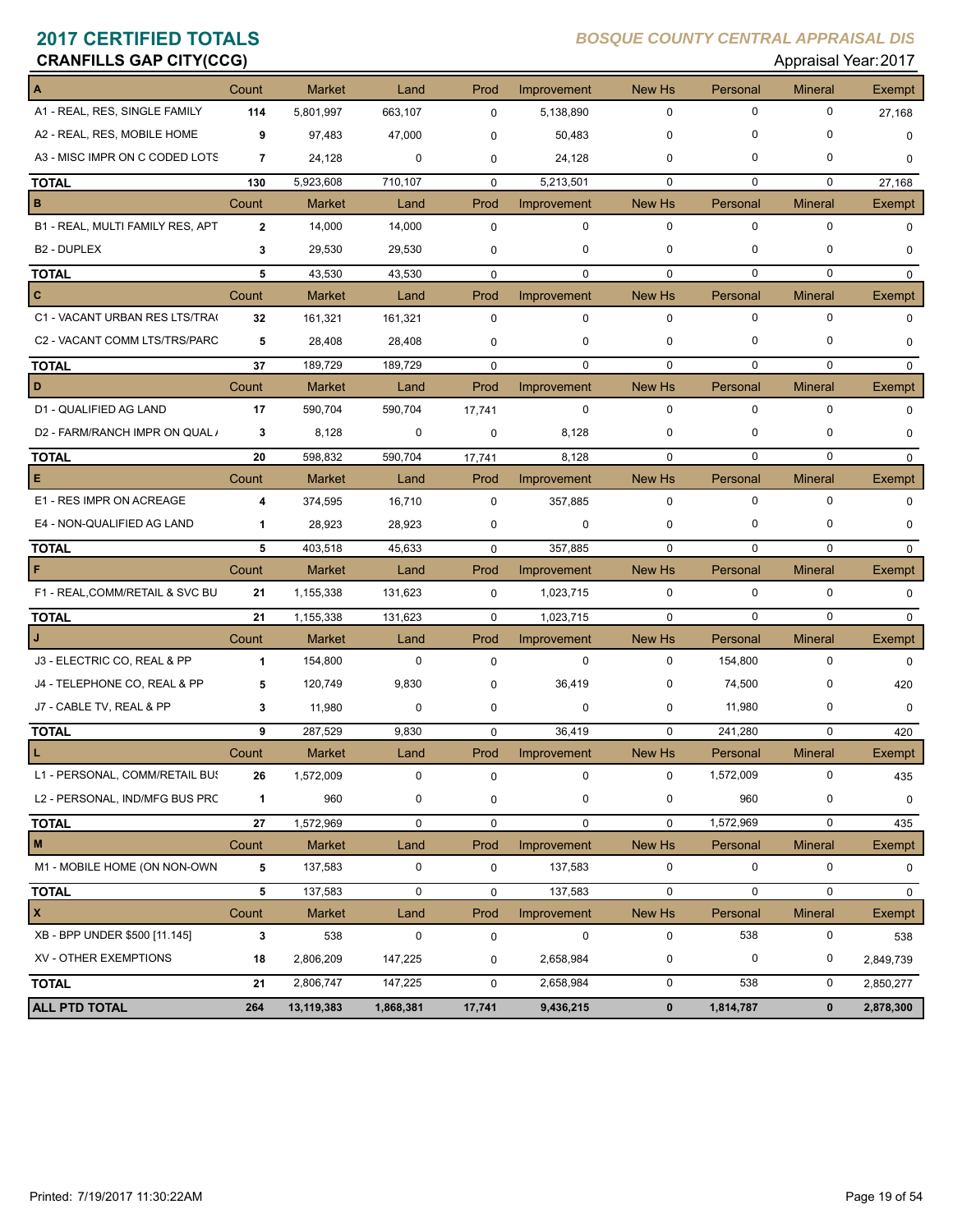| Improvements                                | Count        | Value       |       |             |                             |
|---------------------------------------------|--------------|-------------|-------|-------------|-----------------------------|
| Homesite                                    | 253          | 25,950,239  |       |             |                             |
| New Homesite                                |              | 461,077     |       |             |                             |
| Non Homesite                                | 565          | 26,356,374  |       |             |                             |
| New Non Homesite                            | 13           | 202,794     | ( + ) | 52,970,484  | <b>TOTAL IMPROVEMENTS</b>   |
| <b>Land</b> $(2,108.859 \text{ acres})$     | <b>Count</b> | Value       |       |             |                             |
| Homesite                                    | 234          | 1,720,804   |       |             |                             |
| New Homesite                                | 0            | 0           |       |             |                             |
| Non Homesite                                | 432          | 6,390,300   |       |             |                             |
| New Non Homesite                            | 0            | 0           | $(+)$ |             | 8,111,104 TOTAL LAND MARKET |
| <b>Prod</b><br>$(56,892.002 \text{ acres})$ | <b>Count</b> | Value       |       |             |                             |
| Productivity                                | 654          | 140,173,736 |       |             |                             |
| Inventory                                   |              |             |       |             |                             |
| Timber                                      | 0            | 0           | $(+)$ | 140,173,736 | <b>TOTAL PROD MARKET</b>    |
| <b>Other</b>                                | <b>Count</b> | Value       |       |             | 148,284,840                 |
| Personal Property                           | 63           | 9,372,892   |       |             |                             |
| <b>Minerals</b>                             | 0            |             | $(+)$ | 9,372,892   | <b>TOTAL OTHER</b>          |

| <b>Prod. Use</b> | Count | Value     | Loss        |
|------------------|-------|-----------|-------------|
| Productivity     | 654   | 4.913.992 | 135,259,744 |
| Inventory        |       |           |             |
| Timber           |       |           |             |
| <b>Totals</b>    | 654   | 4.913.992 | 135.259.744 |
|                  |       |           | 84          |

|                              |              |                                    |              |                                    | $=$ )     | 71,922,419 TOTAL ASSESSED |
|------------------------------|--------------|------------------------------------|--------------|------------------------------------|-----------|---------------------------|
| <b>Exemptions/Deductions</b> | <b>Count</b> | *** Non-Frozen ***<br><b>Value</b> | <b>Count</b> | ***** Frozen *****<br><b>Value</b> |           |                           |
| Homestead                    | 85           | 1,969,361                          | 134          | 3,168,241                          |           |                           |
| <b>Homestead Local</b>       | 0            | $\mathbf 0$                        | 0            | 0                                  | 5,137,602 | <b>TOTAL HOMESTEAD</b>    |
| Over <sub>65</sub>           | 5            | 50,000                             | 117          | 1,110,622                          |           |                           |
| Over 65 Local                | 0            | 0                                  | 0            | 0                                  | 1,160,622 | <b>TOTAL OVER 65</b>      |
| <b>Disabled</b>              | $\Omega$     | $\Omega$                           | 6            | 50,000                             |           |                           |
| <b>Disabled Local</b>        | 0            | 0                                  | 0            | 0                                  | 50,000    | <b>TOTAL DISABLED</b>     |
| Disabled Veteran             | 7            | 48,314                             | 9            | 96,186                             | 144,500   | <b>TOTAL DISABLED VI</b>  |
| Disabled Vet HS              | 0            | 0                                  |              | 1,886                              | 1,886     | <b>TOTAL DISABLED VI</b>  |
| Abatements                   | $\Omega$     | $\Omega$                           |              |                                    |           |                           |
| <b>Pollution Control</b>     | 0            | O                                  |              |                                    |           |                           |
| Freeport                     | 0            | <sup>0</sup>                       |              |                                    |           |                           |
| Goods In Transit             | 0            | <sup>0</sup>                       |              |                                    |           |                           |
| Historic                     | $\Omega$     | $\Omega$                           | 0            | $\mathbf 0$                        |           |                           |
| Low Income Housing           | 0            | <sup>0</sup>                       |              |                                    |           |                           |
| Solar / Wind Power           | 0            | <sup>0</sup>                       | 0            | $\Omega$                           |           |                           |
| <b>Tot Exempt Proration</b>  | 0            | $\Omega$                           | 0            | 0                                  |           |                           |
| <b>Tot Exempt Proration</b>  | 0            | 0                                  |              |                                    | 0         | <b>TOTAL OTHER DEDL</b>   |

| Taxable Non Frozen<br>Taxable Frozen<br>Taxable New HS Frozen |        | 55,105,462<br>10,301,756<br>20.591 |
|---------------------------------------------------------------|--------|------------------------------------|
| Tax Non Frozen<br><b>Tax Frozen</b><br>Tax New HS Frozen      |        | 572.061.51<br>84.577.31<br>214.15  |
| Total Tax w/o Ceiling<br>Tax Frozen Loss                      |        | 679.413.88<br>22.560.91            |
| <b>Total Vet HS Proration</b><br>Total Surv Spouse Ex Amt     | 1<br>0 | 1.069.47<br>0.00                   |
|                                                               |        |                                    |

- $(+)$
- $(+)$
- $(+)$ 
	- **TOTAL LAND VA 148,284,840**
- 0 0 **9,372,892 TOTAL OTHER**  $(+ )$

 $( - )$  $( - )$ 

- **210,628,216 TOTAL MARKET VALUE**  $( = )$
- **TOTAL EXEMPT PROPERTY (INCL HB366) 3,215,482**  $( - )$
- **207,412,734 TOTAL MARKET VALUE OF TAXABLE PROPERTY**  $( = )$
- 135,259,744 **135,259,744 <b>10TAL PRODUCTION LOSS** 
	- **230,571 CAPPED HOMESTEAD LOSS**
	- **71,922,419 TOTAL ASSESSED**

(1,402 accounts)

- 
- - Disabled Local **TOTAL DISABLED**
	- **144,500 TOTAL DISABLED VETERAN**
	- 0 1 0 1,886 **1,886 TOTAL DISABLED VETERAN HS**

**TOTAL OTHER DEDUCTIONS 0 6,494,610 TOTAL EXEMPTIONS/DEDUCTIONS 0.01040000 TAX RATE 65,427,809 TOTAL TAXABLE 656,852.97 TOTAL TAX**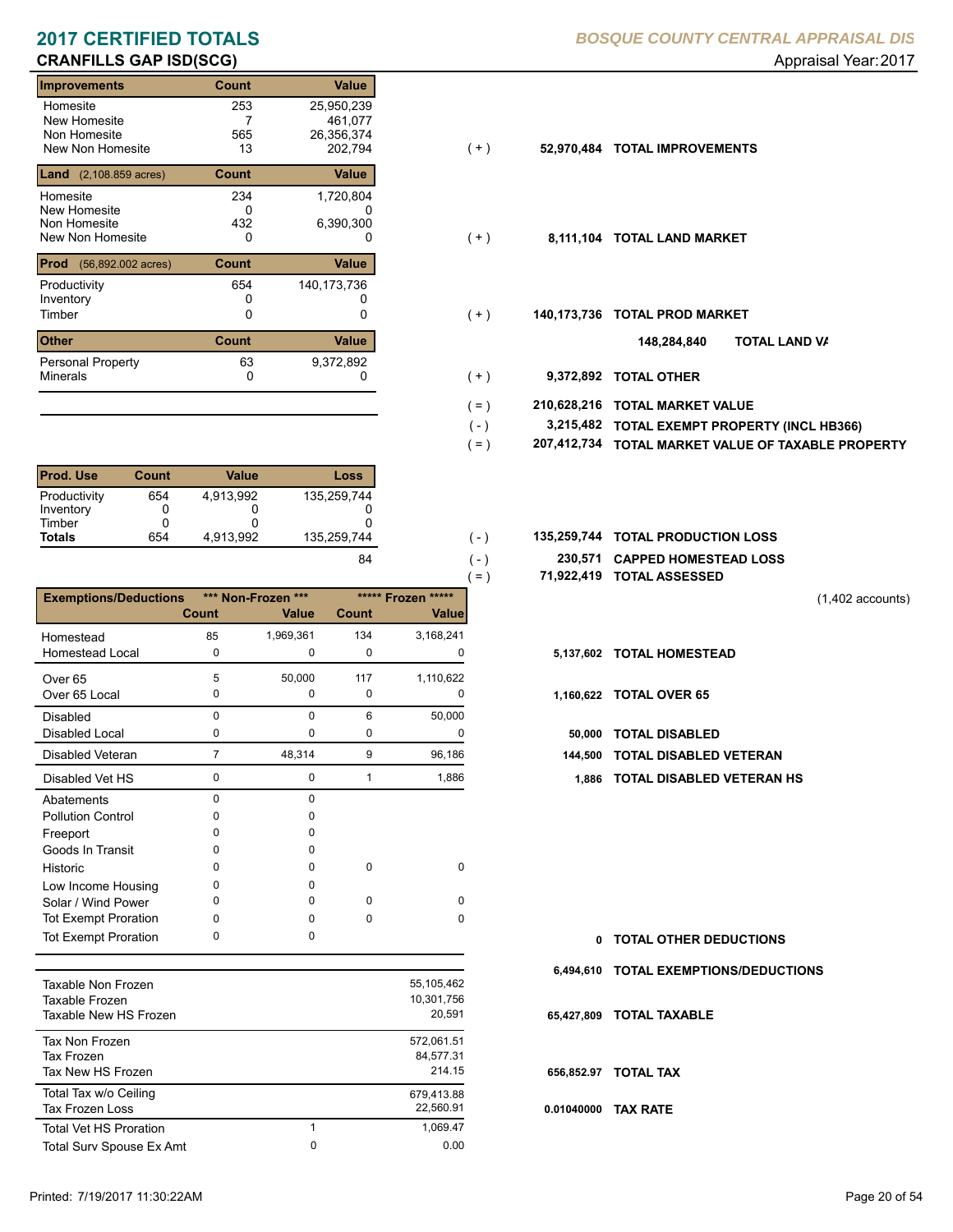## **CRANFILLS GAP ISD(SCG)** Approved a set of the set of the set of the set of the set of the set of the set of the set of the set of the set of the set of the set of the set of the set of the set of the set of the set of the

| טטאוער וסטראני טאר וואטו             |                         |               |             |             |             |               |             | Applaisal IGal.ZUTI |             |
|--------------------------------------|-------------------------|---------------|-------------|-------------|-------------|---------------|-------------|---------------------|-------------|
| $\Lambda$                            | Count                   | <b>Market</b> | Land        | Prod        | Improvement | <b>New Hs</b> | Personal    | <b>Mineral</b>      | Exempt      |
| A1 - REAL, RES, SINGLE FAMILY        | 114                     | 5,801,997     | 663,107     | $\mathbf 0$ | 5,138,890   | 0             | 0           | 0                   | 27,168      |
| A2 - REAL, RES, MOBILE HOME          | 10                      | 141,950       | 47,000      | 0           | 94,950      | $\mathbf 0$   | 0           | $\Omega$            | 0           |
| A3 - MISC IMPR ON C CODED LOTS       | $\overline{7}$          | 24,128        | 0           | 0           | 24,128      | 0             | 0           | 0                   | 0           |
| <b>TOTAL</b>                         | 131                     | 5,968,075     | 710,107     | $\mathbf 0$ | 5,257,968   | $\mathbf 0$   | 0           | 0                   | 27,168      |
| B                                    | Count                   | <b>Market</b> | Land        | Prod        | Improvement | New Hs        | Personal    | <b>Mineral</b>      | Exempt      |
| B1 - REAL, MULTI FAMILY RES, APT     | $\mathbf{2}$            | 14,000        | 14,000      | $\mathbf 0$ | $\mathbf 0$ | $\mathbf 0$   | $\mathbf 0$ | 0                   | $\Omega$    |
| <b>B2 - DUPLEX</b>                   | 3                       | 29,530        | 29,530      | 0           | 0           | $\mathbf 0$   | 0           | 0                   | 0           |
| <b>TOTAL</b>                         | 5                       | 43,530        | 43,530      | $\mathbf 0$ | $\mathbf 0$ | $\mathbf 0$   | $\mathbf 0$ | $\mathbf 0$         | $\mathbf 0$ |
| $\overline{c}$                       | Count                   | <b>Market</b> | Land        | Prod        | Improvement | New Hs        | Personal    | <b>Mineral</b>      | Exempt      |
| C1 - VACANT URBAN RES LTS/TRA(       | 32                      | 161,321       | 161,321     | $\mathbf 0$ | $\mathbf 0$ | $\mathbf 0$   | 0           | 0                   | $\Omega$    |
| C2 - VACANT COMM LTS/TRS/PARC        | 5                       | 28,408        | 28,408      | 0           | $\mathbf 0$ | $\mathbf 0$   | $\mathbf 0$ | $\Omega$            | $\Omega$    |
| C4 - VACANT RURAL TRACTS/LOTS        | $\overline{2}$          | 14,718        | 14,718      | 0           | 0           | 0             | 0           | 0                   | 0           |
| <b>TOTAL</b>                         | 39                      | 204,447       | 204,447     | $\Omega$    | $\mathbf 0$ | $\Omega$      | $\mathbf 0$ | 0                   | 0           |
| D                                    | Count                   | Market        | Land        | Prod        | Improvement | New Hs        | Personal    | <b>Mineral</b>      | Exempt      |
| D1 - QUALIFIED AG LAND               | 658                     | 140,744,405   | 140,521,459 | 4,913,342   | 222,946     | $\mathbf 0$   | $\mathbf 0$ | 0                   | $\mathbf 0$ |
| D2 - FARM/RANCH IMPR ON QUAL /       | 195                     | 2,947,751     | 44,313      | 650         | 2,903,438   | $\mathbf 0$   | 0           | 0                   | 0           |
| <b>TOTAL</b>                         | 853                     | 143,692,156   | 140,565,772 | 4,913,992   | 3,126,384   | $\mathbf 0$   | $\mathbf 0$ | $\mathbf 0$         | $\mathbf 0$ |
| E                                    | Count                   | <b>Market</b> | Land        | Prod        | Improvement | New Hs        | Personal    | <b>Mineral</b>      | Exempt      |
| E1 - RES IMPR ON ACREAGE             | 318                     | 40,744,671    | 2,074,182   | $\mathbf 0$ | 38,670,489  | 461,077       | 0           | 0                   | 0           |
| E2 - MOBILE HOME ON ACREAGE          | 42                      | 837,650       | 324,959     | 0           | 512,691     | $\mathbf 0$   | 0           | 0                   | $\Omega$    |
| E3 - OTHER/MISC IMPR ON ACREA        | 30                      | 399,580       | 110,579     | $\Omega$    | 289,001     | 0             | $\Omega$    | 0                   | $\Omega$    |
| E4 - NON-QUALIFIED AG LAND           | 74                      | 3,715,625     | 3,709,614   | 0           | 6,011       | $\mathbf 0$   | 0           | 0                   | 0           |
| <b>TOTAL</b>                         | 464                     | 45,697,526    | 6,219,334   | 0           | 39,478,192  | 461,077       | $\mathbf 0$ | $\Omega$            | 0           |
| $\mathsf F$                          | Count                   | Market        | Land        | Prod        | Improvement | <b>New Hs</b> | Personal    | <b>Mineral</b>      | Exempt      |
| F1 - REAL, COMM/RETAIL & SVC BU      | 28                      | 1,813,920     | 166,405     | $\mathbf 0$ | 1,647,515   | 0             | $\mathbf 0$ | 0                   | 0           |
| F2 - REAL, IND MFG & PROC BUS PI     | $\mathbf{1}$            | 11,688        | 11,688      | 0           | 0           | $\mathbf 0$   | 0           | 0                   | 0           |
| <b>TOTAL</b>                         | 29                      | 1,825,608     | 178,093     | $\mathbf 0$ | 1,647,515   | $\mathbf 0$   | $\mathbf 0$ | 0                   | $\mathbf 0$ |
| J                                    | Count                   | <b>Market</b> | Land        | Prod        | Improvement | New Hs        | Personal    | <b>Mineral</b>      | Exempt      |
| J3 - ELECTRIC CO, REAL & PP          | 6                       | 6,713,547     | 4,223       | $\mathbf 0$ | 3,884       | 0             | 6,705,440   | 0                   | $\mathbf 0$ |
| J4 - TELEPHONE CO, REAL & PP         | 7                       | 222,269       | 9,830       | $\mathbf 0$ | 36,419      | 0             | 176,020     | 0                   | 420         |
| J6 - PIPELINES, REAL & PP            | $\mathbf 1$             | 216,720       | 0           | 0           | $\pmb{0}$   | $\pmb{0}$     | 216,720     | 0                   | 0           |
| J7 - CABLE TV, REAL & PP             | 3                       | 11,980        | 0           | 0           | $\pmb{0}$   | 0             | 11,980      | 0                   | 0           |
| <b>TOTAL</b>                         | 17                      | 7,164,516     | 14,053      | 0           | 40,303      | $\mathbf 0$   | 7,110,160   | 0                   | 420         |
| L                                    | Count                   | <b>Market</b> | Land        | Prod        | Improvement | New Hs        | Personal    | <b>Mineral</b>      | Exempt      |
| L1 - PERSONAL, COMM/RETAIL BUS       | 41                      | 2,260,314     | $\pmb{0}$   | 0           | 0           | 0             | 2,260,314   | 0                   | 435         |
| L2 - PERSONAL, IND/MFG BUS PRC       | $\mathbf{1}$            | 960           | 0           | 0           | $\pmb{0}$   | $\pmb{0}$     | 960         | 0                   | 0           |
| <b>TOTAL</b>                         | 42                      | 2,261,274     | 0           | $\mathbf 0$ | $\mathbf 0$ | $\mathbf 0$   | 2,261,274   | 0                   | 435         |
| $\mathbf M$                          | Count                   | Market        | Land        | Prod        | Improvement | New Hs        | Personal    | <b>Mineral</b>      | Exempt      |
| M1 - MOBILE HOME (ON NON-OWN         | 32                      | 626,895       | $\pmb{0}$   | $\pmb{0}$   | 626,895     | 0             | $\pmb{0}$   | 0                   | $\mathbf 0$ |
| <b>TOTAL</b>                         | 32                      | 626,895       | $\mathbf 0$ | $\mathbf 0$ | 626,895     | $\pmb{0}$     | $\pmb{0}$   | 0                   | 0           |
| $\vert x \vert$                      | Count                   | Market        | Land        | Prod        | Improvement | New Hs        | Personal    | <b>Mineral</b>      | Exempt      |
| XB - BPP UNDER \$500 [11.145]        | $\overline{\mathbf{r}}$ | 1,458         | 0           | 0           | $\mathbf 0$ | $\pmb{0}$     | 1,458       | 0                   | 1,198       |
| XR - NONPROFIT WATER [11.30]         | $\mathbf{2}$            | 22,606        | 17,808      | 0           | 4,798       | $\pmb{0}$     | $\mathbf 0$ | 0                   | 22,606      |
| XV - OTHER EXEMPTIONS                | 24                      | 3,120,125     | 331,696     | 0           | 2,788,429   | $\pmb{0}$     | 0           | 0                   | 3,163,655   |
|                                      |                         |               |             |             |             |               |             |                     |             |
| <b>TOTAL</b><br><b>ALL PTD TOTAL</b> | 33                      | 3,144,189     | 349,504     | 0           | 2,793,227   | $\mathbf 0$   | 1,458       | 0                   | 3,187,459   |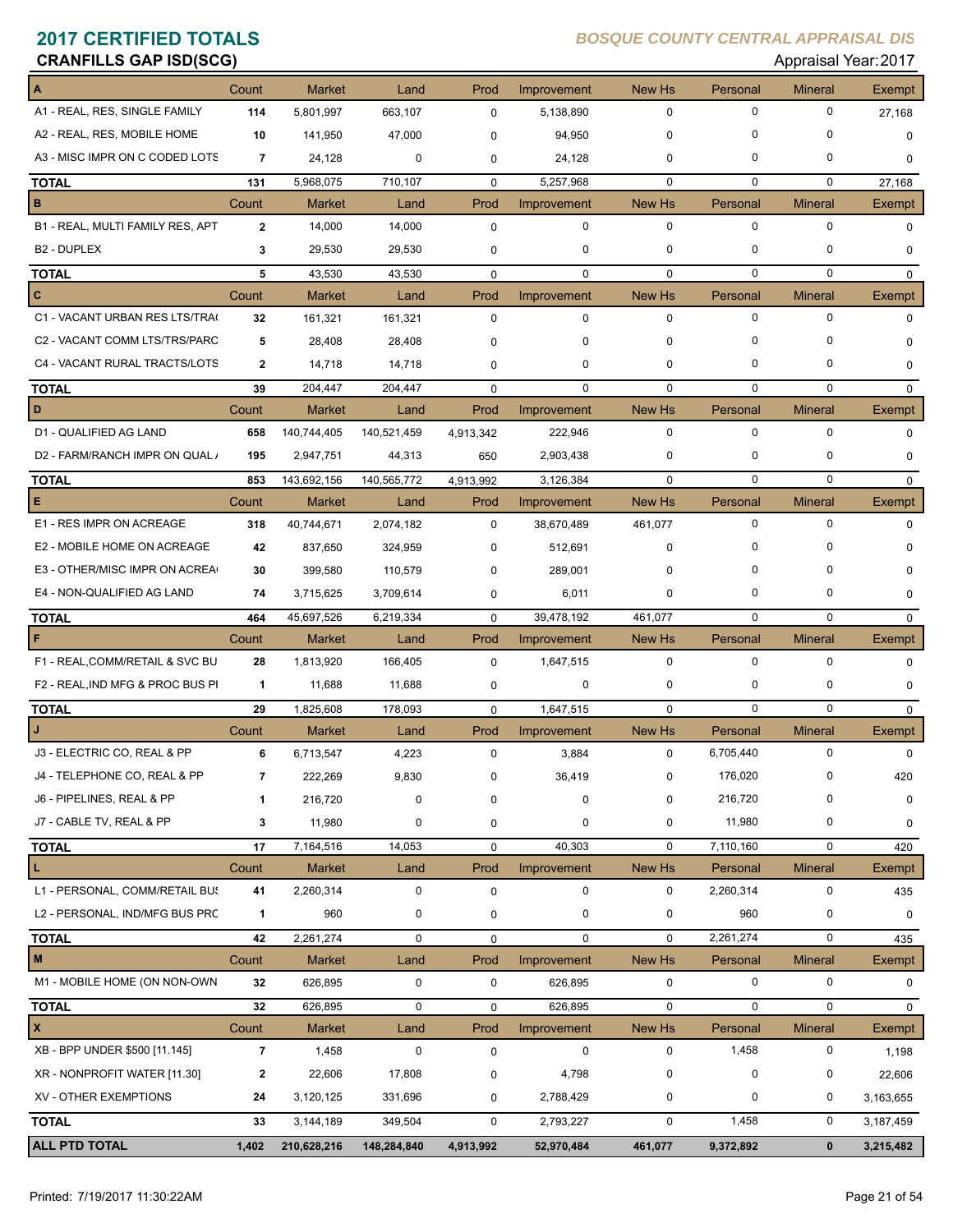### **Improvements Count Value** Homesite New Homesite Non Homesite<br>New Non Homesite New Non Homesite 365 14,430,963 (+ ) **926,178,513 TOTAL IMPROVEMENTS** 5,320 470,844,583 284<br>8,113 147,469 113 433,393,665<br>365 14,430,963 **Land** (46,924.527 acres) **Count Value** Homesite New Homesite Non Homesite<br>New Non Homesite New Non Homesite **TOTAL LAND MARKET** 0 0 **251,501,597** 5,049 63,975,455 6 7,509,302 8,772 187,378,673 **Prod** (579,164.405 acres) **Count Value** Productivity 5,924 1,386,786,970<br>
Inventory 0 0 Inventory<br>Timber 0 0 0 Timber 0 **TOTAL PROD MARKET 1,386,786,970 Other Count Count Value** Minerals Personal Property 5,924 1,293 516,789,077

| <b>Prod. Use</b>                                     | Count                    | Value                         | Loss                           |
|------------------------------------------------------|--------------------------|-------------------------------|--------------------------------|
| Productivity<br>Inventory<br>Timber<br><b>Totals</b> | 5.924<br>O<br>Ω<br>5.924 | 48.053.937<br>O<br>48.053.937 | 1,338,733,033<br>1,338,733,033 |
|                                                      |                          |                               | 1.949                          |

|                                         |                    |             | $=$ )              | 1,608,119,485 TOTAL ASSESSED |
|-----------------------------------------|--------------------|-------------|--------------------|------------------------------|
| <b>Exemptions/Deductions</b>            | *** Non-Frozen *** |             | ***** Frozen ***** |                              |
| <b>Count</b>                            | <b>Value</b>       | Count       | <b>Value</b>       |                              |
| Homestead<br>0                          | $\Omega$           | $\Omega$    | $\Omega$           |                              |
| Homestead Local<br>0                    | 0                  | 0           | 0                  | 0                            |
| $\Omega$<br>Over <sub>65</sub>          | $\Omega$           | $\Omega$    | <sup>n</sup>       |                              |
| Over 65 Local<br>0                      | 0                  | 0           |                    | 0                            |
| $\Omega$<br><b>Disabled</b>             | $\Omega$           | $\Omega$    | $\Omega$           |                              |
| <b>Disabled Local</b><br>0              | 0                  | $\Omega$    | 0                  | 0                            |
| 206<br><b>Disabled Veteran</b>          | 1,994,079          | $\mathbf 0$ | 0                  | 1,994,079                    |
| 104<br>Disabled Vet HS                  | 11,079,517         | $\mathbf 0$ | <sup>0</sup>       | 11,079,517                   |
| $\Omega$<br>Abatements                  | $\Omega$           |             |                    |                              |
| 5<br><b>Pollution Control</b>           | 27,992,350         |             |                    |                              |
| 0<br>Freeport                           | 0                  |             |                    |                              |
| Goods In Transit<br>0                   | U                  |             |                    |                              |
| Historic<br>0                           | 0                  | $\mathbf 0$ | $\Omega$           |                              |
| Low Income Housing<br>0                 | 0                  |             |                    |                              |
| 0<br>Solar / Wind Power                 | <sup>n</sup>       | $\Omega$    | $\Omega$           |                              |
| <b>Tot Exempt Proration</b><br>$\Omega$ | $\Omega$           | $\Omega$    | $\Omega$           |                              |
| <b>Tot Exempt Proration</b><br>$\Omega$ | $\Omega$           |             |                    | 27,992,350                   |

| Taxable Non Frozen<br>Taxable Frozen<br>Taxable New HS Frozen   |   | 1,567,053,539<br>0<br>$\Omega$ |
|-----------------------------------------------------------------|---|--------------------------------|
| <b>Tax Non Frozen</b><br><b>Tax Frozen</b><br>Tax New HS Frozen |   | 752,053.53<br>0.00<br>0.00     |
| Total Tax w/o Ceiling<br><b>Tax Frozen Loss</b>                 |   | 752.053.53<br>0.00             |
| <b>Total Vet HS Proration</b>                                   | 2 | 104.58                         |
| Total Surv Spouse Ex Amt                                        | 0 | 0.00                           |

- $(+)$
- $(+)$
- $(+)$ 
	- **TOTAL LAND VA 1,638,288,567**
- 0 0 **516,789,077 TOTAL OTHER**  $(+)$

 $( - )$  $( - )$ 

- **3,081,256,157 TOTAL MARKET VALUE**  $( = )$
- **TOTAL EXEMPT PROPERTY (INCL HB366) 128,769,064**  $( - )$
- **2,952,487,093 TOTAL MARKET VALUE OF TAXABLE PROPERTY**  $( = )$
- 1,338,733,033 **1,338,733,033 TOTAL PRODUCTION LOSS** 
	- **5,634,575 CAPPED HOMESTEAD LOSS**
	- **1,608,119,485 TOTAL ASSESSED**
- (21,584 accounts)
- **TOTAL HOMESTEAD**
- 0 TOTAL OVER 65
- 0 TOTAL DISABLED
- 
- 104 0 11,079,517 0 **11,079,517 TOTAL DISABLED VETERAN HS**

- **TOTAL OTHER DEDUCTIONS 27,992,350**
- **41,065,946 TOTAL EXEMPTIONS/DEDUCTIONS**

**1,567,053,539 TOTAL TAXABLE**

**752,053.53 TOTAL TAX**

**0.00048000 TAX RATE**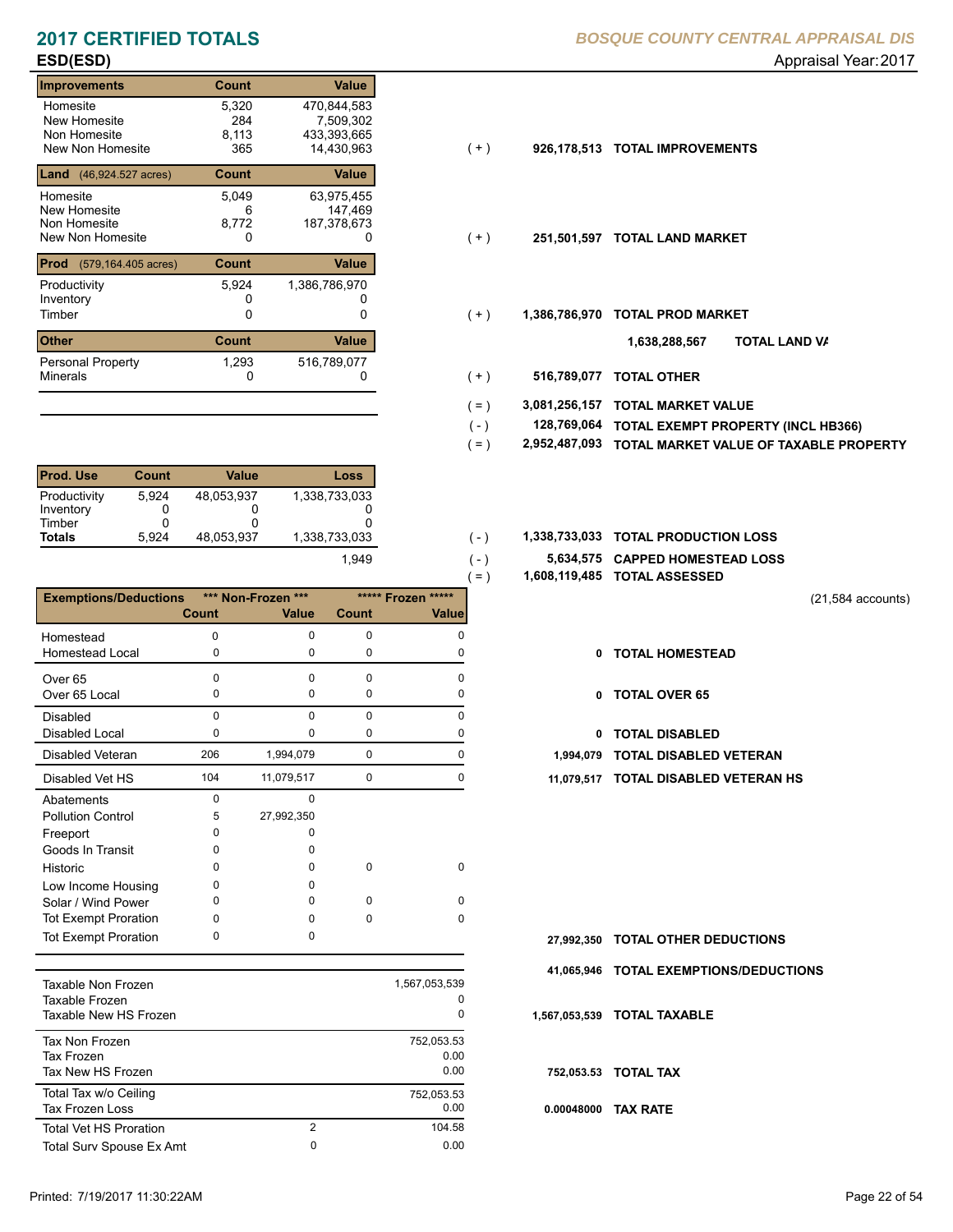| ESD(ESD)                         |                  |               |             |             |             |              |             | Appraisal Year: 2017 |               |
|----------------------------------|------------------|---------------|-------------|-------------|-------------|--------------|-------------|----------------------|---------------|
| A                                | Count            | <b>Market</b> | Land        | Prod        | Improvement | New Hs       | Personal    | <b>Mineral</b>       | <b>Exempt</b> |
| A1 - REAL, RES, SINGLE FAMILY    | 4,613            | 387,591,809   | 64,712,776  | $\Omega$    | 322,878,533 | 1,674,305    | 500         | 0                    | 579,656       |
| A2 - REAL, RES, MOBILE HOME      | 591              | 18,145,023    | 7,747,970   | 0           | 10,397,053  | 50,904       | $\mathbf 0$ | 0                    | 0             |
| A3 - MISC IMPR ON C CODED LOTS   | 483              | 3,803,539     | 115,123     | 0           | 3,688,416   | 261,883      | 0           | 0                    | 53,815        |
| <b>TOTAL</b>                     | 5,687            | 409,540,371   | 72,575,869  | $\mathbf 0$ | 336,964,002 | 1,987,092    | 500         | $\mathbf 0$          | 633,471       |
| в                                | Count            | <b>Market</b> | Land        | Prod        | Improvement | New Hs       | Personal    | <b>Mineral</b>       | Exempt        |
| B1 - REAL, MULTI FAMILY RES, APT | 8                | 769,437       | 129,001     | $\Omega$    | 640,436     | $\Omega$     | $\Omega$    | $\mathbf 0$          | n             |
| <b>B2 - DUPLEX</b>               | 31               | 2,507,491     | 261,870     | 0           | 2,245,621   | $\Omega$     | $\mathbf 0$ | 0                    | n             |
| <b>B3 - TRIPLEX</b>              | $\mathbf{2}$     | 262,530       | 12,602      | 0           | 249,928     | $\Omega$     | $\Omega$    | $\mathbf 0$          | 0             |
| <b>B4 - FOURPLEX</b>             | 13               | 1,481,002     | 158,142     | 0           | 1,322,860   | $\Omega$     | $\mathbf 0$ | $\mathbf 0$          | 0             |
| <b>TOTAL</b>                     | 54               | 5,020,460     | 561,615     | $\Omega$    | 4,458,845   | $\Omega$     | $\Omega$    | $\Omega$             | 0             |
| C                                | Count            | <b>Market</b> | Land        | Prod        | Improvement | New Hs       | Personal    | <b>Mineral</b>       | <b>Exempt</b> |
| C1 - VACANT URBAN RES LTS/TRA    | 687              | 4,671,749     | 4,570,308   | $\Omega$    | 101,441     | $\Omega$     | $\mathbf 0$ | 0                    | 47,199        |
| C2 - VACANT COMM LTS/TRS/PARC    | 48               | 759,848       | 759,848     | 0           | 0           | <sup>0</sup> | $\mathbf 0$ | 0                    | 0             |
| C3 - VACANT RURAL LOT/TR IN LAK  | 1.209            | 11,408,699    | 11,286,597  | $\Omega$    | 122,102     | 1,733        | $\Omega$    | $\mathbf 0$          | 14,698        |
| C4 - VACANT RURAL TRACTS/LOTS    | 400              | 11,724,979    | 10,687,701  | $\Omega$    | 1,037,278   | 0            | $\mathbf 0$ | 0                    | 0             |
| <b>TOTAL</b>                     | 2,344            | 28,565,275    | 27,304,454  | $\Omega$    | 1,260,821   | 1.733        | $\Omega$    | 0                    | 61,897        |
| D.                               | $C$ $\Omega$ unt | Market        | <b>Land</b> | <b>Prod</b> | Improvement | New He       | Personal    | Mineral              | Evemnt        |

| D                                | Count        | <b>Market</b>                     | Land          | Prod        | Improvement | <b>New Hs</b> | Personal    | <b>Mineral</b> | Exempt       |
|----------------------------------|--------------|-----------------------------------|---------------|-------------|-------------|---------------|-------------|----------------|--------------|
| D1 - QUALIFIED AG LAND           |              | 5,961 1,392,154,065 1,388,762,309 |               | 48,047,010  | 3,391,756   | 1,047,437     | $\mathbf 0$ | $\Omega$       | $\Omega$     |
| D2 - FARM/RANCH IMPR ON QUAL /   | 1,725        | 27,670,871                        | 262,559       | 6,927       | 27,408,312  | 0             | 0           | 0              | 0            |
| TOTAL                            |              | 7,686 1,419,824,936               | 1,389,024,868 | 48,053,937  | 30,800,068  | 1,047,437     | $\mathbf 0$ | $\mathbf 0$    | $\Omega$     |
| Е                                | Count        | <b>Market</b>                     | Land          | Prod        | Improvement | New Hs        | Personal    | <b>Mineral</b> | Exempt       |
| E1 - RES IMPR ON ACREAGE         | 3.061        | 424,068,740                       | 31,140,351    | 0           | 392,928,389 | 4,205,539     | $\mathbf 0$ | $\mathbf 0$    | 637,183      |
| E2 - MOBILE HOME ON ACREAGE      | 468          | 14,453,793                        | 5,459,058     | $\Omega$    | 8,994,735   | 166,796       | 0           | 0              | 20.775       |
| E3 - OTHER/MISC IMPR ON ACREA    | 332          | 5,612,707                         | 256,598       | 0           | 5,356,109   | 70,297        | 0           | 0              | 194,089      |
| E4 - NON-QUALIFIED AG LAND       | 1,038        | 43,347,554                        | 42,803,187    | 0           | 544,367     | 0             | 0           | 0              | 117,617      |
| TOTAL                            | 4,899        | 487,482,794                       | 79,659,194    | $\mathbf 0$ | 407,823,600 | 4,442,632     | $\mathbf 0$ | $\mathbf 0$    | 969,664      |
| F                                | Count        | <b>Market</b>                     | Land          | Prod        | Improvement | New Hs        | Personal    | <b>Mineral</b> | Exempt       |
| F1 - REAL, COMM/RETAIL & SVC BU  | 566          | 57,766,924                        | 12,697,675    | 0           | 45,069,249  | $\mathbf 0$   | 0           | 0              | 700,422      |
| F2 - REAL, IND MFG & PROC BUS PI | 41           | 12,841,476                        | 3,304,717     | 0           | 9,536,759   | 0             | $\mathbf 0$ | $\mathbf 0$    | 0            |
| TOTAL                            | 607          | 70,608,400                        | 16,002,392    | $\mathbf 0$ | 54,606,008  | $\Omega$      | $\mathbf 0$ | $\mathbf 0$    | 700,422      |
| J                                | Count        | <b>Market</b>                     | Land          | Prod        | Improvement | New Hs        | Personal    | <b>Mineral</b> | Exempt       |
| J1 - WATER SYSTEMS, REAL & PP    | 34           | 1,815,660                         | 150,180       | 0           | 48,360      | 0             | 1,617,120   | $\mathbf 0$    | 17,118       |
| J2 - GAS DIST SYSTEM, REAL & PP  | 21           | 2,021,041                         | 55,136        | 0           | 328,995     | 0             | 1,636,910   | $\Omega$       | $\Omega$     |
| J3 - ELECTRIC CO, REAL & PP      | 80           | 130,874,006                       | 608,798       | $\Omega$    | 877,508     | $\Omega$      | 129,387,700 | 0              | <sup>0</sup> |
| J4 - TELEPHONE CO, REAL & PP     | 79           | 6,823,955                         | 239,449       | 0           | 414,856     | 0             | 6,169,650   | 0              | 0            |
| J5 - RAILROADS, REAL & PP        | 18           | 28,679,462                        | 192,277       | 0           | 295         | $\Omega$      | 28,486,890  | 0              | 0            |
| J6 - PIPELINES, REAL & PP        | 39           | 40,187,668                        | 121,396       | 0           | 15,682      | $\Omega$      | 40,050,590  | 0              | 0            |
| J7 - CABLE TV, REAL & PP         | 30           | 569,202                           | 17,477        | $\Omega$    | 2,605       | $\Omega$      | 549,120     | 0              |              |
| J8 - OTHER (DESCRIBE)            | $\mathbf{2}$ | 9,737,080                         | 0             | $\mathbf 0$ | 0           | $\Omega$      | 9,737,080   | 0              | $\Omega$     |
| <b>TOTAL</b>                     | 303          | 220,708,074                       | 1,384,713     | $\Omega$    | 1,688,301   | $\Omega$      | 217,635,060 | $\Omega$       | 17,118       |
|                                  | Count        | <b>Market</b>                     | Land          | Prod        | Improvement | New Hs        | Personal    | <b>Mineral</b> | Exempt       |
| L1 - PERSONAL, COMM/RETAIL BUS   | 949          | 38,289,159                        | 0             | $\mathbf 0$ | 0           | $\mathbf 0$   | 38,289,159  | 0              | 2,510        |
| L2 - PERSONAL, IND/MFG BUS PRC   | 48           | 259,932,296                       | 0             | 0           | 0           | $\mathbf 0$   | 259,932,296 | 0              | 0            |
| <b>TOTAL</b>                     | 997          | 298,221,455                       | $\mathbf 0$   | $\mathbf 0$ | $\mathbf 0$ | $\Omega$      | 298,221,455 | $\mathbf 0$    | 2,510        |
| M                                | Count        | <b>Market</b>                     | Land          | Prod        | Improvement | New Hs        | Personal    | <b>Mineral</b> | Exempt       |
| M1 - MOBILE HOME (ON NON-OWN     | 827          | 12,683,277                        | 0             | 0           | 12,683,277  | 177,877       | $\mathbf 0$ | $\pmb{0}$      | 4,686        |
|                                  |              |                                   |               |             |             |               |             |                |              |

**TOTAL 827** 12,683,277 0 12,683,277 177,877 0 0 0 4,686

Printed: 7/19/2017 11:30:22AM Page 23 of 54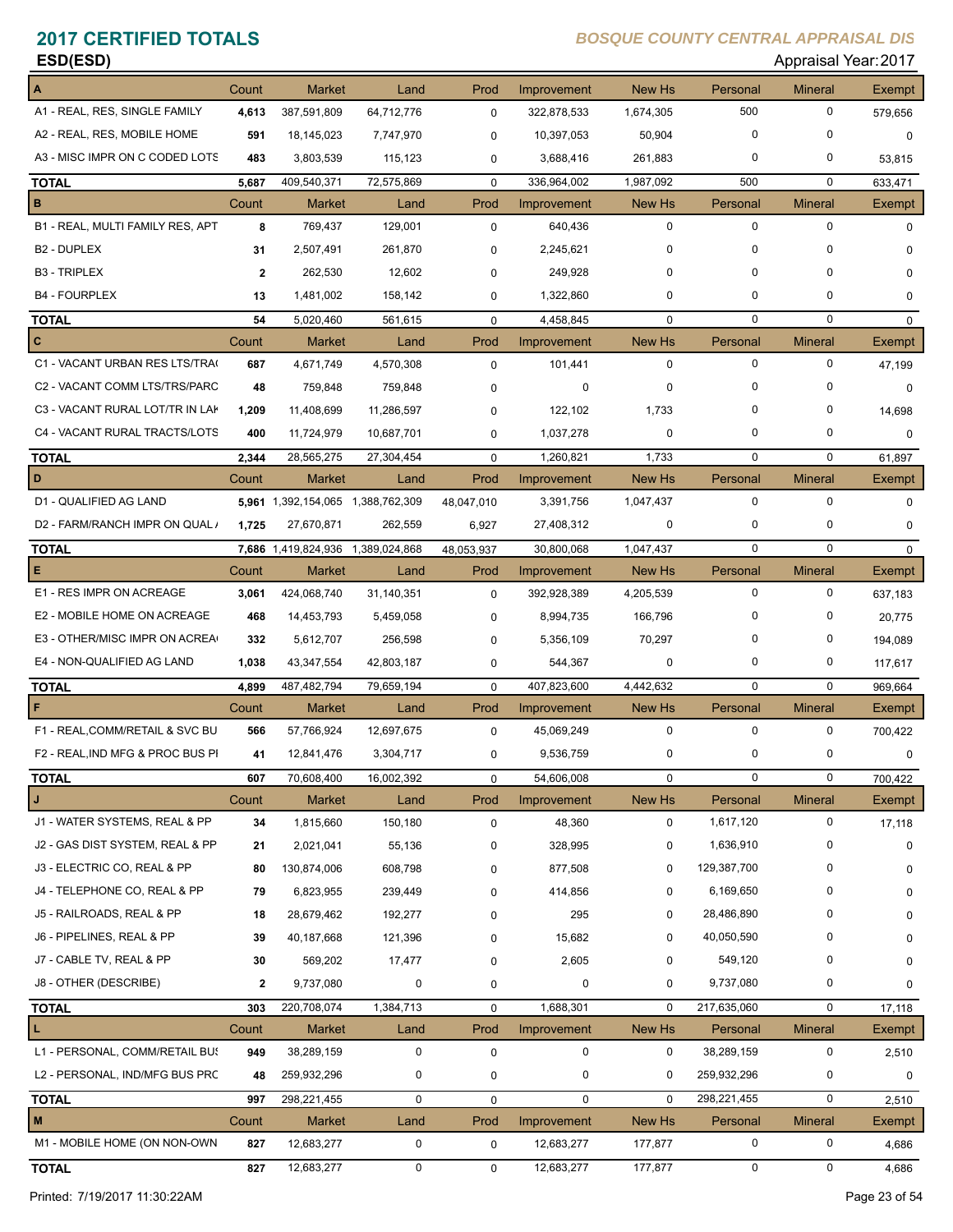# **ESD(ESD)** Appraisal Year: 2017

| $\circ$                          | Count        | <b>Market</b>                      | Land        | Prod        | Improvement | New Hs        | Personal    | <b>Mineral</b> | Exempt        |
|----------------------------------|--------------|------------------------------------|-------------|-------------|-------------|---------------|-------------|----------------|---------------|
| 01 - REAL, IMPRV SFR INVENTORY   | 1            | 13,810                             | 13,426      | $\Omega$    | 384         | $\mathbf 0$   | $\Omega$    | $\Omega$       | $\Omega$      |
| 03 - REAL, VACANT LOTS (INV FOR  | 116          | 1,456,057                          | 1,456,057   | $\Omega$    | 0           | 0             | $\mathbf 0$ | $\Omega$       | $\Omega$      |
| <b>TOTAL</b>                     | 117          | 1,469,867                          | 1,469,483   | $\Omega$    | 384         | $\Omega$      | $\mathbf 0$ | $\mathbf 0$    | $\Omega$      |
| s                                | Count        | <b>Market</b>                      | Land        | Prod        | Improvement | <b>New Hs</b> | Personal    | <b>Mineral</b> | Exempt        |
| S - SPECIAL INVENTORY            | 8            | 628,120                            | 0           | 0           | 0           | $\Omega$      | 628,120     | $\mathbf 0$    | $\Omega$      |
| <b>TOTAL</b>                     | 8            | 628,120                            | $\mathbf 0$ | $\mathbf 0$ | $\mathbf 0$ | $\Omega$      | 628,120     | $\mathbf 0$    | $\Omega$      |
| X                                | Count        | <b>Market</b>                      | Land        | Prod        | Improvement | New Hs        | Personal    | <b>Mineral</b> | <b>Exempt</b> |
| X1 - SCHOOLS                     | $\mathbf{2}$ | 3,500                              | 3,500       | $\Omega$    | $\mathbf 0$ | $\mathbf 0$   | $\Omega$    | 0              | 3,500         |
| X2 - RELIGIOUS ORGANIZATION      | 1            | 39,409                             | 0           | 0           | 39,409      | 0             | 0           | 0              | 46,284        |
| X3 - FED & STATE GOV             | 1            | 500                                | 500         | 0           | $\Omega$    | $\Omega$      | $\Omega$    | 0              | 500           |
| X4 - CHARITABLE ORGANIZATIONS    | 1            | 58,064                             | 0           | 0           | 58,064      | 0             | 0           | 0              | 65,264        |
| XB - BPP UNDER \$500 [11.145]    | 79           | 16,942                             | 0           | $\Omega$    | 0           | $\mathbf 0$   | 16,942      | 0              | 6,741         |
| XE - CHAR HOUS DVLP ORG [11.18]  | 14           | 3,557,846                          | 191,872     | $\Omega$    | 3,365,974   | 0             | 0           | 0              | 3,557,846     |
| XG - PRIMARILY CHARITABLE [11.18 | 1            | 197,242                            | 4,025       | 0           | 193,217     | $\Omega$      | $\Omega$    | 0              | 197,242       |
| XI - YOUTH DEVELOPMENT [11.19]   | 5            | 4,599,270                          | 560,653     | $\Omega$    | 4,038,617   | 0             | $\Omega$    | 0              | 4,599,270     |
| XL - ECONOMIC DEVELOPMENT [11    | $\mathbf{2}$ | 207.741                            | 145,213     | $\Omega$    | 62,528      | $\mathbf 0$   | $\Omega$    | 0              | 207,741       |
| XR - NONPROFIT WATER [11.30]     | 37           | 818,846                            | 256,390     | $\mathbf 0$ | 275,456     | 0             | 287,000     | 0              | 808,746       |
| <b>XV - OTHER EXEMPTIONS</b>     | 580          | 116,993,512                        | 49,133,570  | 0           | 67,859,942  | 0             | 0           | 0              | 116,886,162   |
| <b>TOTAL</b>                     | 723          | 126,492,872                        | 50,295,723  | $\Omega$    | 75,893,207  | $\mathbf 0$   | 303,942     | 0              | 126,379,296   |
| <b>ALL PTD TOTAL</b>             |              | 21,584 3,081,256,157 1,638,288,567 |             | 48,053,937  | 926,178,513 | 7,656,771     | 516,789,077 | $\mathbf{0}$   | 128,769,064   |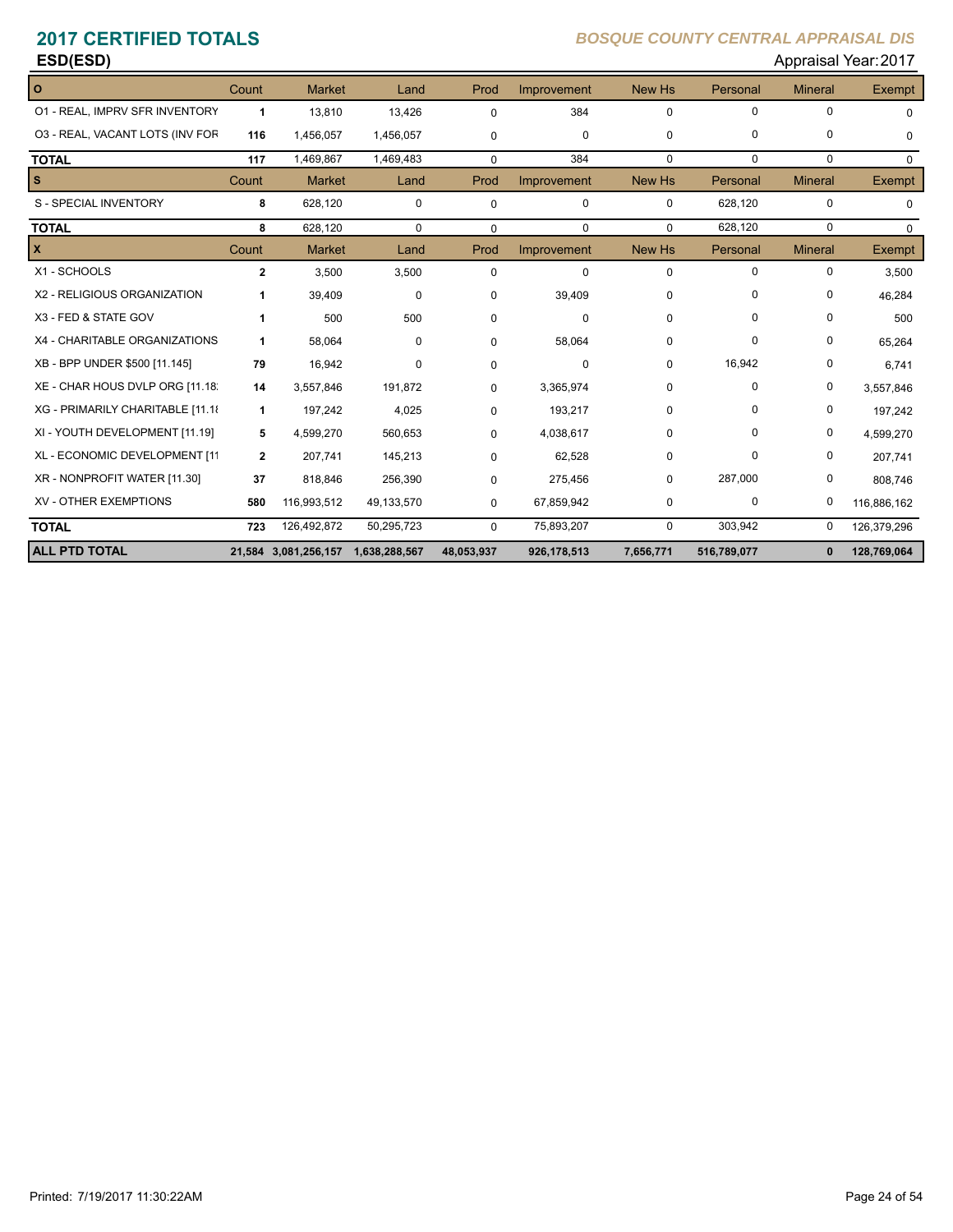# **HICO ISD(SHI)** Appraisal Year: 2017

| <b>Improvements</b>                     | Count        | Value      |       |            |                             |
|-----------------------------------------|--------------|------------|-------|------------|-----------------------------|
| Homesite                                | 22           | 1,466,611  |       |            |                             |
| New Homesite                            | 0            | 0          |       |            |                             |
| Non Homesite                            | 68           | 2,162,933  |       |            |                             |
| New Non Homesite                        | 3            | 170,447    | $(+)$ | 3,799,991  | <b>TOTAL IMPROVEMENTS</b>   |
| <b>Land</b> $(312.859 \text{ acres})$   | <b>Count</b> | Value      |       |            |                             |
| Homesite                                | 19           | 180,947    |       |            |                             |
| New Homesite                            | 0            | 0          |       |            |                             |
| Non Homesite                            | 46           | 976,467    |       |            |                             |
| New Non Homesite                        | 0            | 0          | ( + ) |            | 1,157,414 TOTAL LAND MARKET |
| <b>Prod</b> $(5,267.307 \text{ acres})$ | <b>Count</b> | Value      |       |            |                             |
| Productivity                            | 57           | 13,896,591 |       |            |                             |
| Inventory                               |              |            |       |            |                             |
| Timber                                  | 0            | 0          | (+)   | 13,896,591 | <b>TOTAL PROD MARKET</b>    |
| <b>Other</b>                            | <b>Count</b> | Value      |       |            | 15,054,005<br>וסד           |
| Personal Property                       | 6            | 3,114,180  |       |            |                             |
| <b>Minerals</b>                         | 0            | O          | $(+)$ | 3,114,180  | <b>TOTAL OTHER</b>          |

| <b>Prod. Use</b> | <b>Count</b> | Value   | Loss       |
|------------------|--------------|---------|------------|
| Productivity     | 57           | 401.449 | 13.495.142 |
| Inventory        |              |         |            |
| Timber           | O            |         |            |
| <b>Totals</b>    | 57           | 401.449 | 13,495,142 |
|                  |              |         |            |

| <b>Exemptions/Deductions</b> |          | *** Non-Frozen *** | ***** Frozen | *****   |
|------------------------------|----------|--------------------|--------------|---------|
|                              | Count    | <b>Value</b>       | Count        | Value   |
| Homestead                    | 8        | 171,141            | 10           | 206,812 |
| Homestead Local              | 0        | 0                  | 0            | 0       |
| Over <sub>65</sub>           | 0        | $\Omega$           | 9            | 79,300  |
| Over 65 Local                | 0        | 0                  | 0            | 0       |
| <b>Disabled</b>              | 0        | $\Omega$           | 0            | O       |
| <b>Disabled Local</b>        | 0        | 0                  | 0            | 0       |
| Disabled Veteran             | 0        | $\mathbf{0}$       | 0            | 0       |
| Disabled Vet HS              | $\Omega$ | $\mathbf{0}$       | 0            | 0       |
| Abatements                   | 0        | 0                  |              |         |
| <b>Pollution Control</b>     | ი        | o                  |              |         |
| Freeport                     | o        | O                  |              |         |
| Goods In Transit             |          | O                  |              |         |
| Historic                     | ი        | 0                  | 0            | 0       |
| Low Income Housing           | 0        | 0                  |              |         |
| Solar / Wind Power           | ი        | <sup>0</sup>       | $\Omega$     | O       |
| <b>Tot Exempt Proration</b>  | 0        | O                  | O            | 0       |
| <b>Tot Exempt Proration</b>  | ი        | o                  |              |         |

| Taxable Non Frozen<br>Taxable Frozen<br>Taxable New HS Frozen |        | 7,489,638<br>510.385<br>0      |
|---------------------------------------------------------------|--------|--------------------------------|
| Tax Non Frozen<br>Tax Frozen<br>Tax New HS Frozen             |        | 101,859.07<br>4.992.49<br>0.00 |
| Total Tax w/o Ceiling<br><b>Tax Frozen Loss</b>               |        | 108.800.31<br>1.948.75         |
| <b>Total Vet HS Proration</b><br>Total Surv Spouse Ex Amt     | 0<br>0 | 0.00<br>0.00                   |
|                                                               |        |                                |

- 
- $(+)$ 
	- **TOTAL LAND VA 15,054,005**
- 0 0 **3,114,180 TOTAL OTHER**  $(+ )$

 $( - )$  $( = )$ 

 $(-)$  $( - )$ 

- **21,968,176 TOTAL MARKET VALUE**  $( = )$ 
	- **TOTAL EXEMPT PROPERTY (INCL HB366) 6,800**
	- **21,961,376 TOTAL MARKET VALUE OF TAXABLE PROPERTY**
- **TOTAL PRODUCTION LOSS** 13,495,142 **13,495,142**
	- **8,958 CAPPED HOMESTEAD LOSS**
	- **8,457,276 TOTAL ASSESSED**

(136 accounts)

**377,953 TOTAL HOMESTEAD** 

- **79,300 TOTAL OVER 65** 
	- 0 TOTAL DISABLED
	- Disabled Veteran **TOTAL DISABLED VETERAN**
	- 0 0 0 0 **0 TOTAL DISABLED VETERAN HS**

- **TOTAL OTHER DEDUCTIONS 0**
- **457,253 TOTAL EXEMPTIONS/DEDUCTIONS**

**8,000,023 TOTAL TAXABLE**

**106,851.56 TOTAL TAX**

**0.01360000 TAX RATE**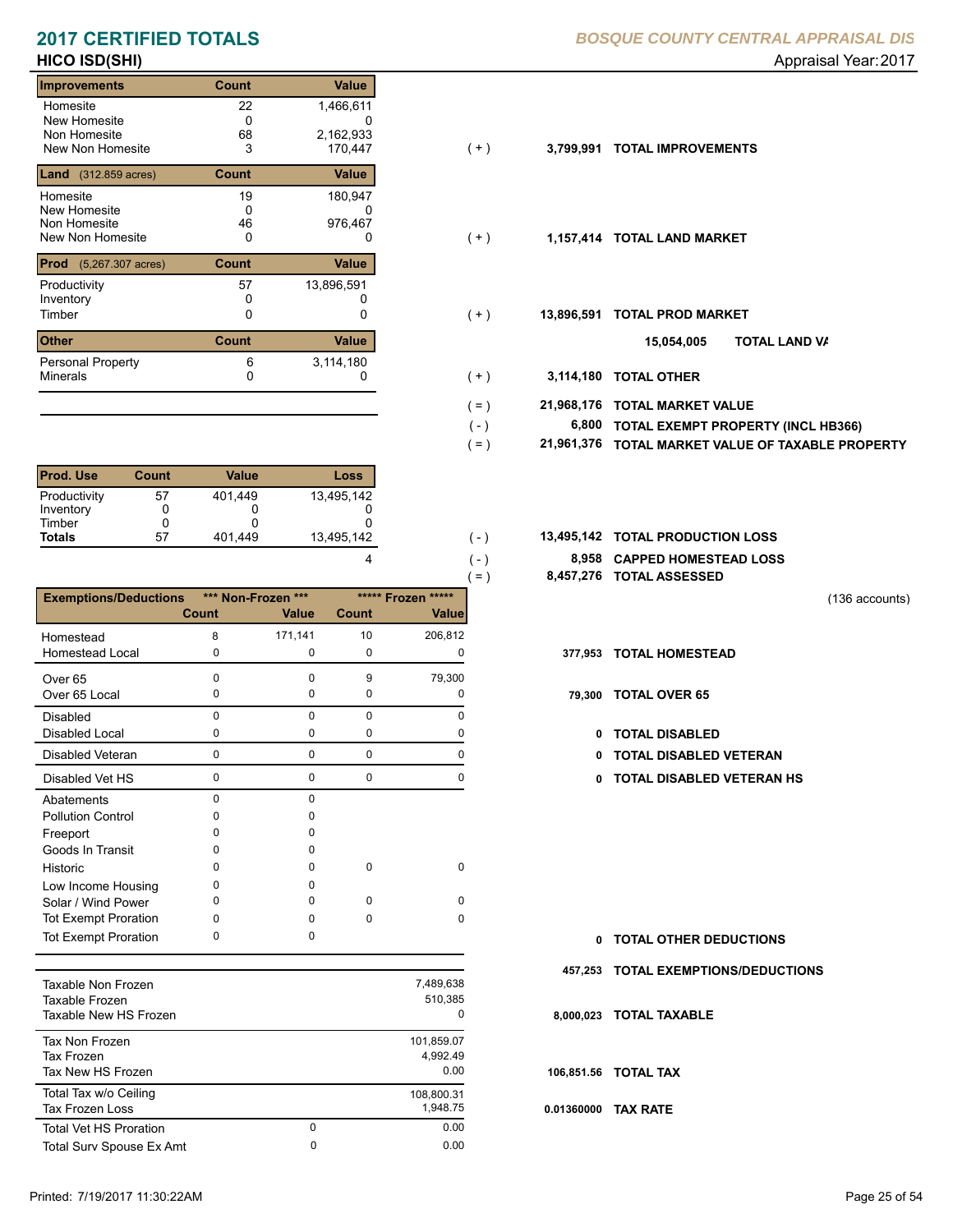# **HICO ISD(SHI)** Appraisal Year: 2017

| D                              | Count        | <b>Market</b> | Land        | Prod        | Improvement | New Hs       | Personal    | <b>Mineral</b> | <b>Exempt</b> |
|--------------------------------|--------------|---------------|-------------|-------------|-------------|--------------|-------------|----------------|---------------|
| D1 - QUALIFIED AG LAND         | 57           | 13,903,734    | 13,896,591  | 401,449     | 7.143       | $\mathbf 0$  | $\mathbf 0$ | 0              | $\Omega$      |
| D2 - FARM/RANCH IMPR ON QUAL / | 21           | 292,469       | 0           | $\Omega$    | 292,469     | $\mathbf 0$  | 0           | 0              | $\Omega$      |
| <b>TOTAL</b>                   | 78           | 14,196,203    | 13,896,591  | 401,449     | 299,612     | $\Omega$     | $\Omega$    | $\Omega$       | $\Omega$      |
| E                              | Count        | <b>Market</b> | Land        | Prod        | Improvement | New Hs       | Personal    | <b>Mineral</b> | Exempt        |
| E1 - RES IMPR ON ACREAGE       | 28           | 3,326,025     | 233,592     | $\Omega$    | 3,092,433   | $\mathbf 0$  | $\mathbf 0$ | 0              | $\Omega$      |
| E2 - MOBILE HOME ON ACREAGE    | 16           | 331,495       | 119,872     | $\Omega$    | 211,623     | $\Omega$     | 0           | $\Omega$       | $\Omega$      |
| E3 - OTHER/MISC IMPR ON ACREA  | 13           | 68,261        | $\mathbf 0$ | $\Omega$    | 68,261      | $\Omega$     | $\Omega$    | $\Omega$       | $\Omega$      |
| E4 - NON-QUALIFIED AG LAND     | 20           | 797,370       | 797,370     | $\Omega$    | $\mathbf 0$ | $\mathbf 0$  | 0           | 0              | $\Omega$      |
| <b>TOTAL</b>                   | 77           | 4,523,151     | 1,150,834   | $\Omega$    | 3,372,317   | $\Omega$     | $\Omega$    | 0              | $\Omega$      |
| J                              | Count        | <b>Market</b> | Land        | Prod        | Improvement | New Hs       | Personal    | <b>Mineral</b> | Exempt        |
| J3 - ELECTRIC CO, REAL & PP    | 3            | 3,077,190     | $\mathbf 0$ | $\Omega$    | $\mathbf 0$ | $\mathbf 0$  | 3,077,190   | $\mathbf 0$    | $\Omega$      |
| J4 - TELEPHONE CO, REAL & PP   | $\mathbf{1}$ | 21,770        | $\Omega$    | $\Omega$    | $\Omega$    | $\Omega$     | 21,770      | $\Omega$       | $\Omega$      |
| J7 - CABLE TV, REAL & PP       | $\mathbf 1$  | 220           | 0           | $\Omega$    | 0           | $\mathbf 0$  | 220         | 0              | 220           |
| <b>TOTAL</b>                   | 5            | 3,099,180     | $\mathbf 0$ | $\Omega$    | $\Omega$    | $\Omega$     | 3,099,180   | 0              | 220           |
| L.                             | Count        | <b>Market</b> | Land        | Prod        | Improvement | New Hs       | Personal    | <b>Mineral</b> | Exempt        |
| L1 - PERSONAL, COMM/RETAIL BUS | $\mathbf{1}$ | 15,000        | $\mathbf 0$ | $\mathbf 0$ | $\mathbf 0$ | $\Omega$     | 15,000      | $\Omega$       | $\Omega$      |
| <b>TOTAL</b>                   | $\mathbf{1}$ | 15,000        | $\Omega$    | $\Omega$    | $\Omega$    | $\Omega$     | 15.000      | $\Omega$       | $\Omega$      |
| M                              | Count        | <b>Market</b> | Land        | Prod        | Improvement | New Hs       | Personal    | <b>Mineral</b> | Exempt        |
| M1 - MOBILE HOME (ON NON-OWN   | 8            | 128,062       | 0           | $\Omega$    | 128,062     | $\mathbf 0$  | 0           | 0              | $\Omega$      |
| <b>TOTAL</b>                   | 8            | 128.062       | $\Omega$    | $\Omega$    | 128.062     | $\Omega$     | $\mathbf 0$ | 0              | $\Omega$      |
| $\mathbf{x}$                   | Count        | <b>Market</b> | Land        | Prod        | Improvement | New Hs       | Personal    | <b>Mineral</b> | Exempt        |
| XV - OTHER EXEMPTIONS          | 1            | 6,580         | 6,580       | $\mathbf 0$ | 0           | 0            | $\mathbf 0$ | 0              | 6,580         |
| <b>TOTAL</b>                   | $\mathbf{1}$ | 6,580         | 6,580       | $\Omega$    | 0           | $\mathbf 0$  | $\mathbf 0$ | 0              | 6,580         |
| <b>ALL PTD TOTAL</b>           | 136          | 21,968,176    | 15,054,005  | 401.449     | 3,799,991   | $\mathbf{0}$ | 3,114,180   | $\mathbf{0}$   | 6,800         |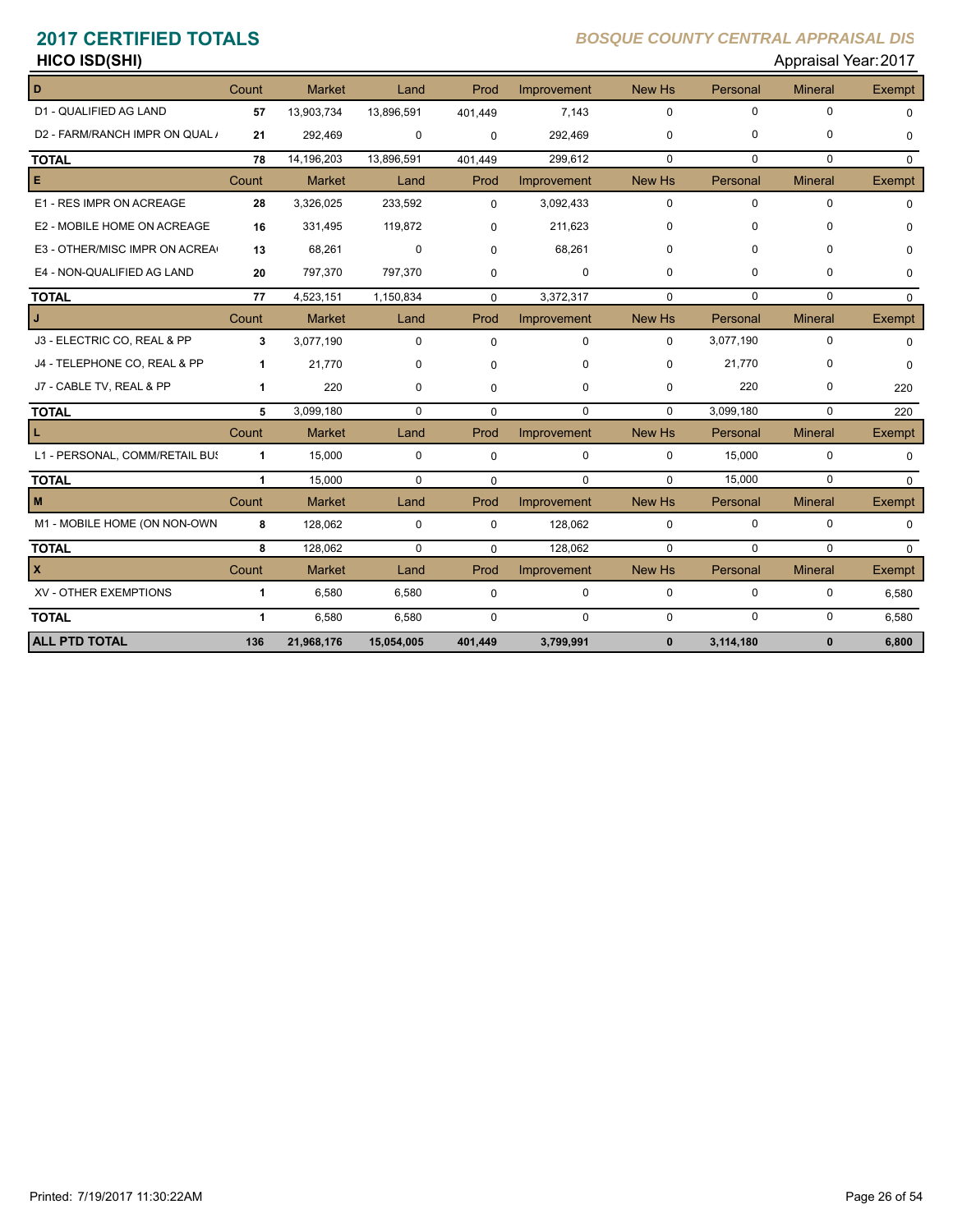# **IREDELL CITY(CIR)** Appraisal Year: 2017

| <b>Improvements</b>                  | Count | Value     |       |            |                           |                 |
|--------------------------------------|-------|-----------|-------|------------|---------------------------|-----------------|
| Homesite                             | 100   | 5,822,233 |       |            |                           |                 |
| New Homesite                         | 0     | 0         |       |            |                           |                 |
| Non Homesite                         | 143   | 5,114,939 |       |            |                           |                 |
| New Non Homesite                     |       | 6,261     | $(+)$ | 10,943,433 | <b>TOTAL IMPROVEMENTS</b> |                 |
| <b>Land</b> (103.729 acres)          | Count | Value     |       |            |                           |                 |
| Homesite                             | 93    | 696,276   |       |            |                           |                 |
| New Homesite                         |       | 3.600     |       |            |                           |                 |
| Non Homesite                         | 212   | 1,348,812 |       |            |                           |                 |
| New Non Homesite                     | 0     | 0         | $(+)$ | 2,048,688  | <b>TOTAL LAND MARKET</b>  |                 |
| <b>Prod</b> $(41.552 \text{ acres})$ | Count | Value     |       |            |                           |                 |
| Productivity                         | 9     | 154,071   |       |            |                           |                 |
| Inventory                            |       |           |       |            |                           |                 |
| Timber                               | 0     | 0         | $(+)$ | 154,071    | <b>TOTAL PROD MARKET</b>  |                 |
| <b>Other</b>                         | Count | Value     |       |            | 2,202,759                 | TO <sub>1</sub> |
| <b>Personal Property</b>             | 29    | 942,314   |       |            |                           |                 |
| <b>Minerals</b>                      | 0     | 0         | (+)   | 942.314    | <b>TOTAL OTHER</b>        |                 |

| <b>Prod. Use</b> | Count | Value | Loss    |
|------------------|-------|-------|---------|
| Productivity     | 9     | 3.734 | 150,337 |
| Inventory        |       |       |         |
| Timber           |       |       |         |
| <b>Totals</b>    | 9     | 3.734 | 150,337 |
|                  |       |       | 5       |

|                              |             |                    |              | $( = )$      | 11,110,902 |
|------------------------------|-------------|--------------------|--------------|--------------|------------|
| <b>Exemptions/Deductions</b> |             | *** Non-Frozen *** | ***** Frozen | *****        |            |
|                              | Count       | <b>Value</b>       | Count        | <b>Value</b> |            |
| Homestead                    | 0           | 0                  | 0            | O            |            |
| <b>Homestead Local</b>       | 0           | 0                  | 0            | O            |            |
| Over <sub>65</sub>           | 0           | $\Omega$           | $\Omega$     | o            |            |
| Over 65 Local                | 0           | 0                  | 0            | O            |            |
| <b>Disabled</b>              | $\Omega$    | $\Omega$           | $\Omega$     | O            |            |
| <b>Disabled Local</b>        | 0           | 0                  | 0            |              |            |
| Disabled Veteran             | 2           | 24,000             | 4            | 48,000       |            |
| Disabled Vet HS              | $\mathbf 0$ | $\mathbf{0}$       | 3            | 158,292      | 158,292    |
| Abatements                   | $\Omega$    | $\Omega$           |              |              |            |
| <b>Pollution Control</b>     | 0           | o                  |              |              |            |
| Freeport                     | 0           | o                  |              |              |            |
| Goods In Transit             | o           | o                  |              |              |            |
| Historic                     | 0           | O                  | 0            | 0            |            |
| Low Income Housing           | 0           | o                  |              |              |            |
| Solar / Wind Power           | 0           | 0                  | 0            | 0            |            |
| <b>Tot Exempt Proration</b>  | 0           | U                  | 0            | $\Omega$     |            |
| <b>Tot Exempt Proration</b>  | 0           | 0                  |              |              |            |
|                              |             |                    |              |              |            |

| Taxable Non Frozen<br>Taxable Frozen<br>Taxable New HS Frozen |        | 7.820.117<br>3.060.493<br>0   |
|---------------------------------------------------------------|--------|-------------------------------|
| Tax Non Frozen<br>Tax Frozen<br>Tax New HS Frozen             |        | 23.773.22<br>8.697.07<br>0.00 |
| Total Tax w/o Ceiling<br>Tax Frozen Loss                      |        | 33,077.15<br>606.86           |
| <b>Total Vet HS Proration</b><br>Total Surv Spouse Ex Amt     | 0<br>0 | 0.00<br>0.00                  |
|                                                               |        |                               |

|  | 10,943,433 TOTAL IMPROVEMENTS |
|--|-------------------------------|
|  |                               |

 $( - )$  $( = )$ 

 $( - )$  $( - )$ 

- $(+)$
- $(+)$ 
	- **TOTAL LAND VA 2,202,759**
- 0 0 **942,314 TOTAL OTHER**  $(+ )$
- **14,088,506 TOTAL MARKET VALUE**  $( = )$ 
	- **TOTAL EXEMPT PROPERTY (INCL HB366) 2,646,720**
	- **11,441,786 TOTAL MARKET VALUE OF TAXABLE PROPERTY**
- **TOTAL PRODUCTION LOSS** 150,337 **150,337**
	- **180,547 CAPPED HOMESTEAD LOSS**
	- **11,110,902 TOTAL ASSESSED**

(350 accounts)

- **TOTAL HOMESTEAD**
- 0 TOTAL OVER 65
- 0 TOTAL DISABLED
- **72,000 TOTAL DISABLED VETERAN**
- 0 3 0 158,292 **158,292 TOTAL DISABLED VETERAN HS**

- **TOTAL OTHER DEDUCTIONS 0**
- **230,292 TOTAL EXEMPTIONS/DEDUCTIONS**
- **10,880,610 TOTAL TAXABLE**
- **32,470.29 TOTAL TAX**
- **0.00304001 TAX RATE**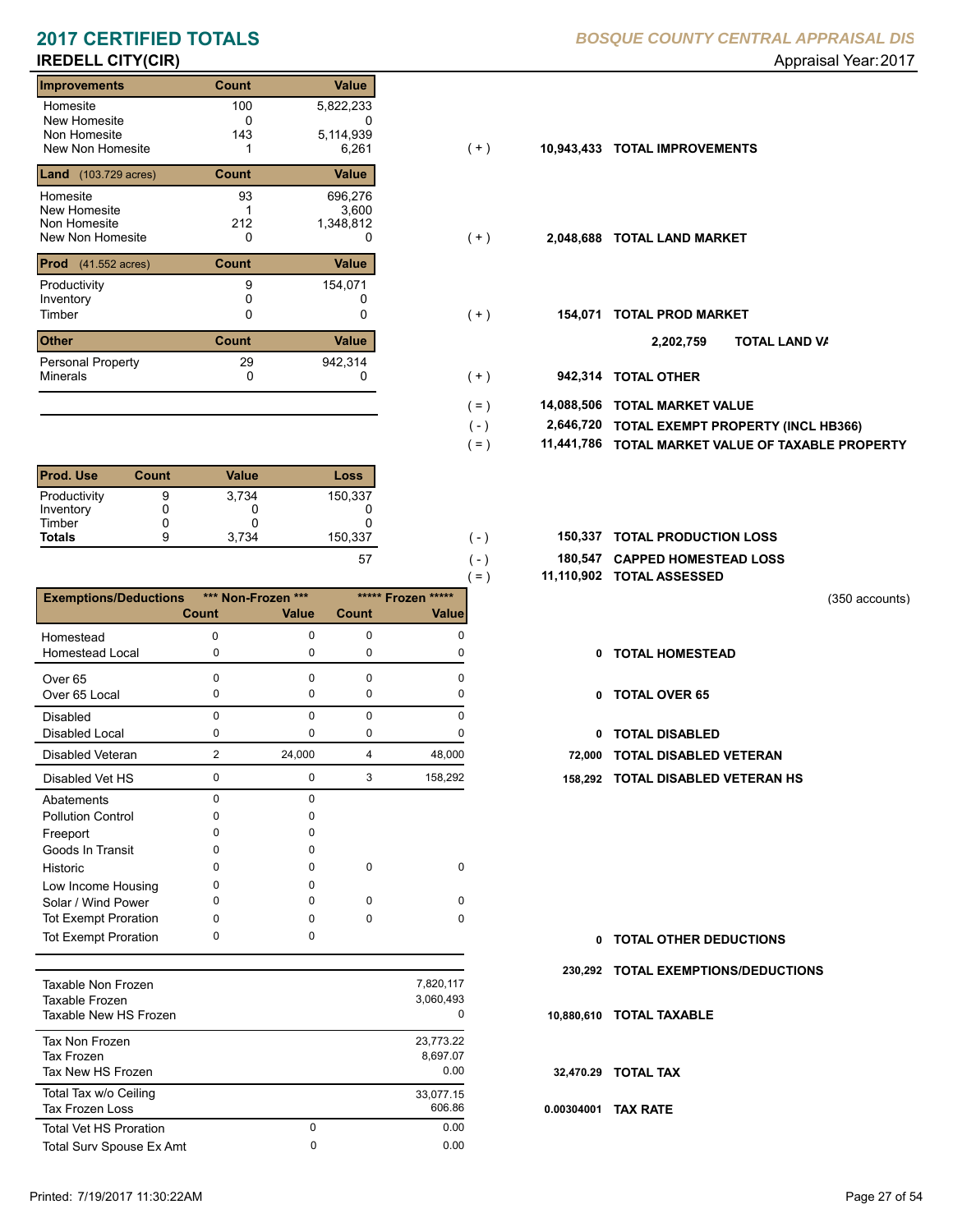# **IREDELL CITY(CIR)** Appraisal Year: 2017

| A                               | Count          | <b>Market</b> | Land        | Prod        | Improvement | New Hs      | Personal    | <b>Mineral</b> | Exempt      |
|---------------------------------|----------------|---------------|-------------|-------------|-------------|-------------|-------------|----------------|-------------|
| A1 - REAL, RES, SINGLE FAMILY   | 141            | 8,211,166     | 965,883     | 0           | 7,245,283   | 3,600       | $\pmb{0}$   | $\mathbf 0$    | $\Omega$    |
| A2 - REAL, RES, MOBILE HOME     | 19             | 556,055       | 218,167     | 0           | 337,888     | 0           | 0           | 0              | 0           |
| A3 - MISC IMPR ON C CODED LOTS  | 13             | 51,583        | 3,375       | 0           | 48,208      | 0           | 0           | 0              | $\mathbf 0$ |
| <b>TOTAL</b>                    | 173            | 8,818,804     | 1,187,425   | $\mathbf 0$ | 7,631,379   | 3,600       | $\mathbf 0$ | $\mathbf 0$    | $\mathbf 0$ |
| $\mathbf{C}$                    | Count          | <b>Market</b> | Land        | Prod        | Improvement | New Hs      | Personal    | <b>Mineral</b> | Exempt      |
| C1 - VACANT URBAN RES LTS/TRA(  | 67             | 403,276       | 386,836     | $\mathbf 0$ | 16,440      | $\mathbf 0$ | $\pmb{0}$   | $\mathbf 0$    | 1,125       |
| C2 - VACANT COMM LTS/TRS/PARC   | 1              | 6,875         | 6,875       | $\Omega$    | 0           | 0           | $\Omega$    | $\mathbf 0$    | $\Omega$    |
| C3 - VACANT RURAL LOT/TR IN LAP | $\overline{2}$ | 7,392         | 4,406       | 0           | 2,986       | 0           | $\mathbf 0$ | $\mathbf 0$    | 0           |
| <b>TOTAL</b>                    | 70             | 417,543       | 398,117     | $\mathbf 0$ | 19,426      | $\mathbf 0$ | $\mathbf 0$ | $\mathbf 0$    | 1,125       |
| D                               | Count          | <b>Market</b> | Land        | Prod        | Improvement | New Hs      | Personal    | <b>Mineral</b> | Exempt      |
| D1 - QUALIFIED AG LAND          | 11             | 161,561       | 161,561     | 3,734       | 0           | $\mathbf 0$ | $\mathbf 0$ | $\mathbf 0$    | $\mathbf 0$ |
| D2 - FARM/RANCH IMPR ON QUAL /  | 1              | 1,043         | 0           | 0           | 1,043       | 0           | $\mathbf 0$ | 0              | $\mathbf 0$ |
| <b>TOTAL</b>                    | 12             | 162,604       | 161,561     | 3,734       | 1,043       | $\mathbf 0$ | $\mathbf 0$ | $\mathbf 0$    | $\mathbf 0$ |
| Е                               | Count          | <b>Market</b> | Land        | Prod        | Improvement | New Hs      | Personal    | <b>Mineral</b> | Exempt      |
| E1 - RES IMPR ON ACREAGE        | 4              | 232,925       | 13,475      | $\mathbf 0$ | 219,450     | $\mathbf 0$ | $\mathbf 0$ | $\mathbf 0$    | $\Omega$    |
| E4 - NON-QUALIFIED AG LAND      | $\mathbf{2}$   | 32,414        | 32,414      | 0           | 0           | 0           | 0           | 0              | $\Omega$    |
| <b>TOTAL</b>                    | 6              | 265,339       | 45,889      | $\mathbf 0$ | 219,450     | $\mathbf 0$ | $\mathbf 0$ | 0              | $\mathbf 0$ |
| F                               | Count          | <b>Market</b> | Land        | Prod        | Improvement | New Hs      | Personal    | <b>Mineral</b> | Exempt      |
| F1 - REAL, COMM/RETAIL & SVC BU | 28             | 610,950       | 108,904     | $\mathbf 0$ | 502,046     | $\mathbf 0$ | $\mathbf 0$ | $\mathbf 0$    | 11,523      |
| <b>TOTAL</b>                    | 28             | 610,950       | 108,904     | $\mathbf 0$ | 502,046     | $\mathbf 0$ | $\mathbf 0$ | $\mathbf 0$    | 11,523      |
|                                 | Count          | <b>Market</b> | Land        | Prod        | Improvement | New Hs      | Personal    | <b>Mineral</b> | Exempt      |
| J2 - GAS DIST SYSTEM, REAL & PP | $\mathbf{2}$   | 81,065        | 1,375       | $\mathbf 0$ | 0           | $\mathbf 0$ | 79,690      | 0              | $\mathbf 0$ |
| J3 - ELECTRIC CO, REAL & PP     | $\mathbf{2}$   | 335,320       | 2,250       | 0           | 2,890       | 0           | 330,180     | 0              | 0           |
| J4 - TELEPHONE CO, REAL & PP    | $\mathbf{2}$   | 263,626       | 1,354       | $\Omega$    | 9,792       | 0           | 252,480     | 0              | 0           |
| J7 - CABLE TV, REAL & PP        | 3              | 15,550        | 0           | 0           | 0           | 0           | 15,550      | 0              | 0           |
| <b>TOTAL</b>                    | 9              | 695,561       | 4,979       | $\mathbf 0$ | 12,682      | $\mathbf 0$ | 677,900     | 0              | 0           |
|                                 | Count          | <b>Market</b> | Land        | Prod        | Improvement | New Hs      | Personal    | <b>Mineral</b> | Exempt      |
| L1 - PERSONAL, COMM/RETAIL BUS  | 18             | 261,174       | $\mathbf 0$ | $\mathbf 0$ | $\mathbf 0$ | $\mathbf 0$ | 261,174     | 0              | 297         |
| L2 - PERSONAL, IND/MFG BUS PRC  | 1              | 2,450         | 0           | 0           | 0           | 0           | 2,450       | 0              | $\mathbf 0$ |
| <b>TOTAL</b>                    | 19             | 263,624       | 0           | 0           | 0           | 0           | 263,624     | 0              | 297         |
| M                               | Count          | Market        | Land        | Prod        | Improvement | New Hs      | Personal    | <b>Mineral</b> | Exempt      |
| M1 - MOBILE HOME (ON NON-OWN    | 12             | 220,306       | 0           | 0           | 220,306     | 0           | 0           | 0              | 0           |
| <b>TOTAL</b>                    | 12             | 220,306       | $\mathbf 0$ | 0           | 220,306     | $\pmb{0}$   | $\mathbf 0$ | 0              | $\mathbf 0$ |
| $\pmb{\mathsf{x}}$              | Count          | <b>Market</b> | Land        | Prod        | Improvement | New Hs      | Personal    | <b>Mineral</b> | Exempt      |
| XB - BPP UNDER \$500 [11.145]   | 4              | 790           | $\pmb{0}$   | 0           | $\mathbf 0$ | 0           | 790         | 0              | 790         |
| XV - OTHER EXEMPTIONS           | 34             | 2,632,985     | 295,884     | 0           | 2,337,101   | $\pmb{0}$   | $\mathbf 0$ | 0              | 2,632,985   |
| <b>TOTAL</b>                    | 38             | 2,633,775     | 295,884     | 0           | 2,337,101   | $\pmb{0}$   | 790         | 0              | 2,633,775   |
| <b>ALL PTD TOTAL</b>            | 350            | 14,088,506    | 2,202,759   | 3,734       | 10,943,433  | 3,600       | 942,314     | $\mathbf 0$    | 2,646,720   |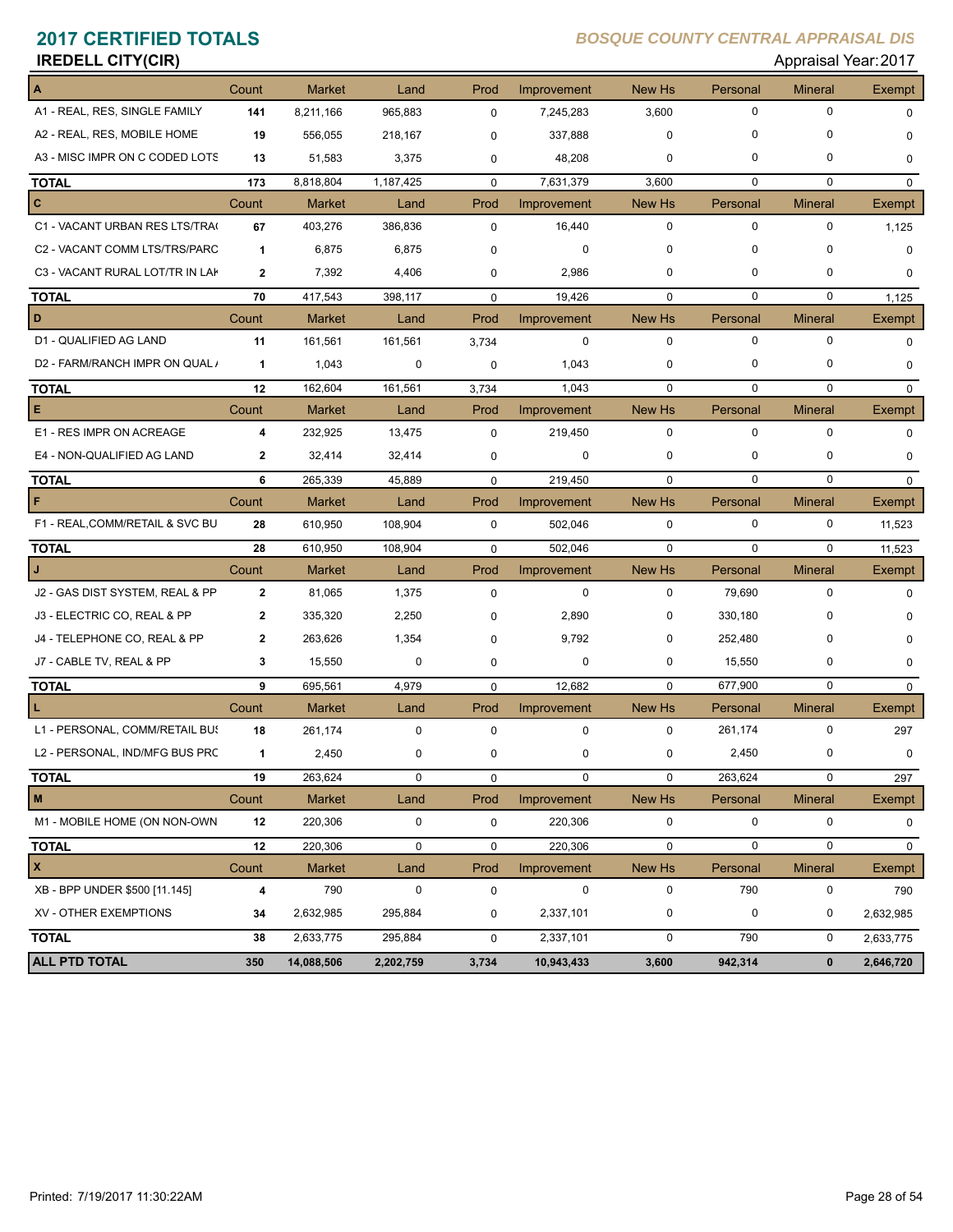| <b>Improvements</b>                                          | Count                 | <b>Value</b>                                   |       |             |                           |
|--------------------------------------------------------------|-----------------------|------------------------------------------------|-------|-------------|---------------------------|
| Homesite<br>New Homesite<br>Non Homesite<br>New Non Homesite | 317<br>8<br>640<br>11 | 25,695,289<br>486,350<br>25,879,247<br>262,725 | $(+)$ | 52,323,611  | <b>TOTAL IMPROVEMENTS</b> |
| <b>Land</b> (3,070.803 acres)                                | Count                 | Value                                          |       |             |                           |
| Homesite<br>New Homesite<br>Non Homesite<br>New Non Homesite | 289<br>2<br>597<br>0  | 3,028,075<br>75,800<br>14,415,967<br>0         | ( + ) | 17,519,842  | <b>TOTAL LAND MARKET</b>  |
| Prod<br>$(79, 405.569 \text{ acres})$                        | Count                 | Value                                          |       |             |                           |
| Productivity<br>Inventory<br>Timber                          | 735<br>0              | 203,319,022<br>0                               | ( + ) | 203,319,022 | <b>TOTAL PROD MARKET</b>  |
| Other                                                        | <b>Count</b>          | Value                                          |       |             | וסד<br>220,838,864        |
| <b>Personal Property</b><br><b>Minerals</b>                  | 61<br>0               | 41,893,711                                     | ( + ) | 41,893,711  | <b>TOTAL OTHER</b>        |

| <b>Prod. Use</b> | Count | Value     | Loss        |
|------------------|-------|-----------|-------------|
| Productivity     | 735   | 6.395.412 | 196,923,610 |
| Inventory        |       |           |             |
| Timber           |       |           |             |
| <b>Totals</b>    | 735   | 6.395.412 | 196,923,610 |
|                  |       |           | 122         |

|                              |              |                             |                |                                    | $=$ )     | 114,683,220 TOTAL ASSESSED |
|------------------------------|--------------|-----------------------------|----------------|------------------------------------|-----------|----------------------------|
| <b>Exemptions/Deductions</b> | Count        | *** Non-Frozen ***<br>Value | <b>Count</b>   | ***** Frozen *****<br><b>Value</b> |           |                            |
| Homestead                    | 128          | 2,993,782                   | 143            | 3,351,976                          |           |                            |
| <b>Homestead Local</b>       | 0            | 0                           | $\mathbf 0$    | 0                                  | 6,345,758 | <b>TOTAL HOMESTEAD</b>     |
| Over <sub>65</sub>           | 9            | 80,000                      | 127            | 1,188,446                          |           |                            |
| Over 65 Local                | 0            | 0                           | $\Omega$       | 0                                  |           | 1,268,446 TOTAL OVER 65    |
| <b>Disabled</b>              |              | 10,000                      | 7              | 60,000                             |           |                            |
| Disabled Local               | 0            | 0                           | 0              | 0                                  | 70.000    | <b>TOTAL DISABLED</b>      |
| Disabled Veteran             | 15           | 112,550                     | $\overline{7}$ | 64,306                             | 176.856   | <b>TOTAL DISABLED VI</b>   |
| Disabled Vet HS              | 1            | 114,651                     | $\overline{7}$ | 525,570                            | 640,221   | <b>TOTAL DISABLED VI</b>   |
| Abatements                   | $\Omega$     | $\Omega$                    |                |                                    |           |                            |
| <b>Pollution Control</b>     | <sup>0</sup> | n                           |                |                                    |           |                            |
| Freeport                     | O            |                             |                |                                    |           |                            |
| Goods In Transit             | <sup>0</sup> | O                           |                |                                    |           |                            |
| Historic                     | $\Omega$     | <sup>0</sup>                | $\Omega$       | $\Omega$                           |           |                            |
| Low Income Housing           | 0            | 0                           |                |                                    |           |                            |
| Solar / Wind Power           | 0            | 0                           | $\Omega$       | $\Omega$                           |           |                            |
| Tot Exempt Proration         | 0            | <sup>0</sup>                | $\Omega$       | $\Omega$                           |           |                            |
| <b>Tot Exempt Proration</b>  | $\Omega$     | 0                           |                |                                    | 0         | <b>TOTAL OTHER DEDL</b>    |

| Taxable Non Frozen<br>Taxable Frozen<br>Taxable New HS Frozen |        | 98.598.100<br>7.511.639<br>72,200   |
|---------------------------------------------------------------|--------|-------------------------------------|
| Tax Non Frozen<br>Tax Frozen<br>Tax New HS Frozen             |        | 1.081.049.18<br>56.492.98<br>791.62 |
| Total Tax w/o Ceiling<br><b>Tax Frozen Loss</b>               |        | 1,164,199.89<br>25.866.11           |
| <b>Total Vet HS Proration</b><br>Total Surv Spouse Ex Amt     | 0<br>0 | 0.00<br>0.00                        |
|                                                               |        |                                     |

| $(+)$ | 52,323,611 TOTAL IMPROVEMENTS |
|-------|-------------------------------|
|       |                               |

- $(+)$
- $(+)$ 
	- **TOTAL LAND VA 220,838,864**
- 0 0 **41,893,711 TOTAL OTHER**  $(+ )$

 $(-)$  $( - )$ 

- **315,056,186 TOTAL MARKET VALUE**  $( = )$
- **TOTAL EXEMPT PROPERTY (INCL HB366) 3,014,268**  $( - )$
- **312,041,918 TOTAL MARKET VALUE OF TAXABLE PROPERTY**  $( = )$
- **TOTAL PRODUCTION LOSS** 196,923,610 **196,923,610**
	- **435,088 CAPPED HOMESTEAD LOSS**
	- **114,683,220 TOTAL ASSESSED**

(1,716 accounts)

- 
- - **70,000 TOTAL DISABLED**
- **176,856 TOTAL DISABLED VETERAN**
- 1 7 114,651 525,570 **640,221 TOTAL DISABLED VETERAN HS**

**TOTAL OTHER DEDUCTIONS 0 8,501,281 TOTAL EXEMPTIONS/DEDUCTIONS 0.01096420 TAX RATE 106,181,939 TOTAL TAXABLE 1,138,333.78 TOTAL TAX**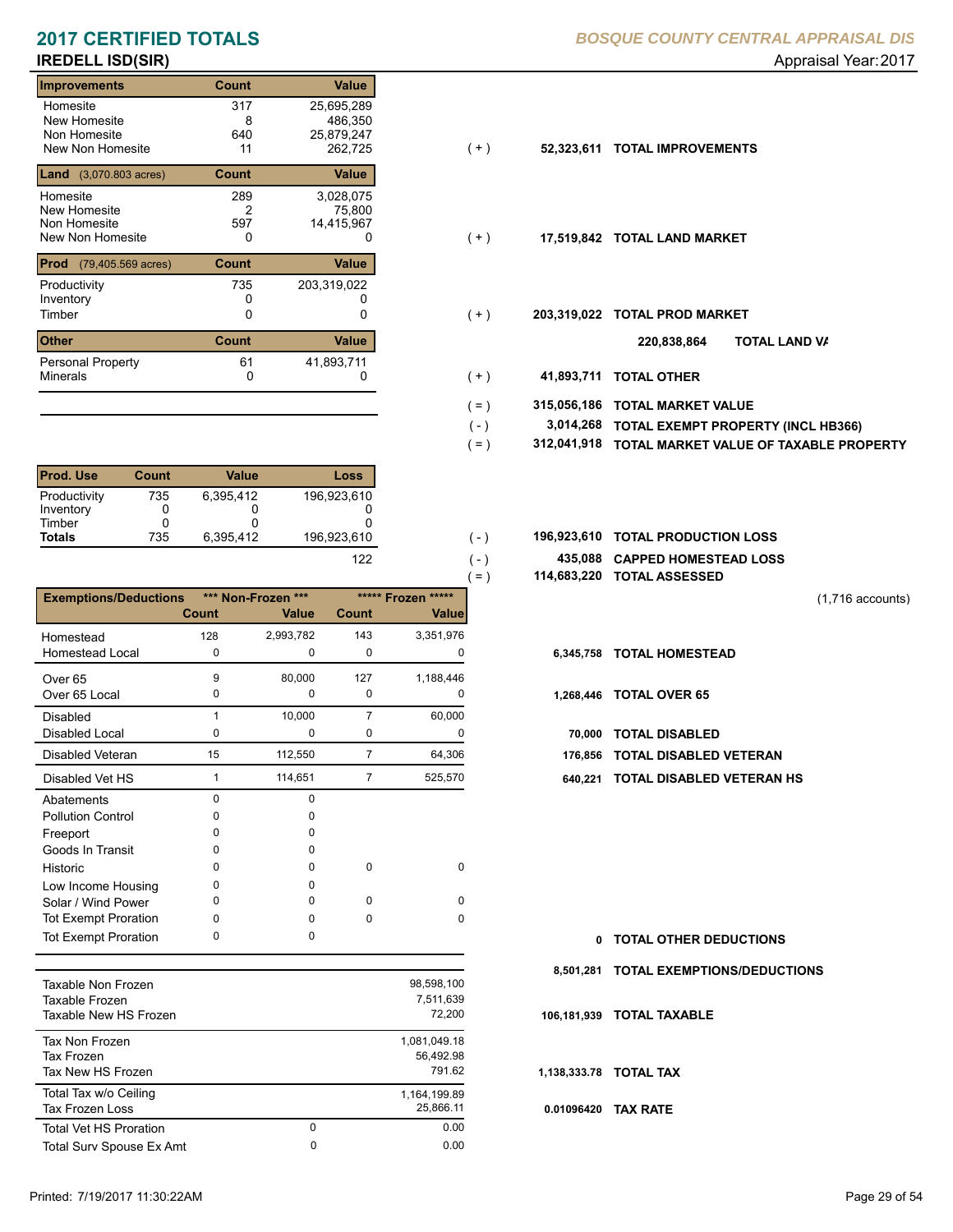| <b>IREDELL ISD(SIR)</b> | Appraisal Year: 2017 |
|-------------------------|----------------------|
|                         |                      |

**A** Count Market Land Prod Improvement New Hs Personal Mineral Exempt A1 - REAL, RES, SINGLE FAMILY **148** 9,503,590 1,451,486 0 8,052,104 313,724 0 0 0 0 A2 - REAL, RES, MOBILE HOME **23** 719,072 309,360 409,712 0 0 0 0 0 A3 - MISC IMPR ON C CODED LOTS **22** 150,395 3,375 0 147,020 0 0 0 0 0 0 0 **TOTAL 193** 10,373,057 1,764,221 0 8,608,836 313,724 0 0 0 **C** Count Market Land Prod Improvement New Hs Personal Mineral Exempt C1 - VACANT URBAN RES LTS/TRAC **70** 418,359 401,919 16,440 0 0 0 0 1,125 C2 - VACANT COMM LTS/TRS/PARC **2** 61,771 61,771 0 0 0 0 0 0 C3 - VACANT RURAL LOT/TR IN LAK **2** 7,392 4,406 2,986 0 0 0 0 0 C4 - VACANT RURAL TRACTS/LOTS **76** 5,369,028 5,369,028 0 0 0 0 0 0 **TOTAL** 150 5,856,550 5,837,124 0 19,426 0 0 0 0 1,125 **D** Count Market Land Prod Improvement New Hs Personal Mineral Exempt D1 - QUALIFIED AG LAND **742** 204,024,476 203,987,564 6,395,412 36,912 0 0 0 0 0 0 D2 - FARM/RANCH IMPR ON QUAL *i* 213 3,390,144 0 0 3,390,144 0 0 0 0 0 0 0 0 0 0 0 **TOTAL 955** 207,414,620 203,987,564 3,427,056 0 6,395,412 0 0 0 **E** Count Market Land Prod Improvement New Hs Personal Mineral Exempt E1 - RES IMPR ON ACREAGE **316** 37,804,586 2,788,866 0 35,015,720 226,627 0 0 0 E2 - MOBILE HOME ON ACREAGE **57** 1.500.520 520.407 0 980.113 21.799 0 0 0 0 E3 - OTHER/MISC IMPR ON ACREAG **40** 352,327 59,341 292,986 0 0 0 0 0 E4 - NON-QUALIFIED AG LAND **97** 5,166,245 5,163,890 2,355 0 0 0 0 0 **TOTAL 510** 44,823,678 8,532,504 0 36,291,174 248,426 0 0 0 **F** Count Market Land Prod Improvement New Hs Personal Mineral Exempt F1 - REAL,COMM/RETAIL & SVC BU **30** 801,800 133,002 668,798 0 0 0 0 11,523 **TOTAL 30** 801,800 133,002 668,798 0 0 0 0 11,523 **J** Count Market Land Prod Improvement New Hs Personal Mineral Exempt  $J2$  - GAS DIST SYSTEM, REAL & PP  $\begin{array}{ccc} 4 & 91,135 & 5,395 \\ 0 & 3,400 & 0 \end{array}$   $\begin{array}{ccc} 3,400 & 0 & 82,340 \\ 0 & 0 & 0 \end{array}$ J3 - ELECTRIC CO, REAL & PP **6** 33,316,197 12,047 6,690 0 0 33,297,460 0 0 J4 - TELEPHONE CO, REAL & PP **7** 396,676 1,354 9,792 0 0 385,530 0 340 J6 - PIPELINES, REAL & PP **4** 7,548,430 0 0 0 0 7,548,430 0 0 J7 - CABLE TV, REAL & PP **3** 15,550 0 0 0 0 15,550 0 0 **TOTAL 24** 41,367,988 18,796 19,882 0 0 41,329,310 0 340 **L** Count Market Land Prod Improvement New Hs Personal Mineral Exempt L1 - PERSONAL, COMM/RETAIL BUS **35** 483,146 0 0 0 0 483,146 0 297 L2 - PERSONAL, IND/MFG BUS PRO **2** 80,400 0 0 0 0 80,400 0 0 **TOTAL 37** 563,546 0 0 0 0 563,546 0 297 **M** Count Market Land Prod Improvement New Hs Personal Mineral Exempt M1 - MOBILE HOME (ON NON-OWN 53 853,877 0 0 853,877 0 0 0 0 0 0 **TOTAL 53** 853,877 0 853,877 0 0 0 0 0 **X** Count Market Land Prod Improvement New Hs Personal Mineral Exempt XB - BPP UNDER \$500 [11.145] **5** 855 0 0 0 0 855 0 768 XR - NONPROFIT WATER [11.30] **1** 12,691 6,770 5,921 0 0 0 0 12,691 XV - OTHER EXEMPTIONS **44** 2,987,524 558,883 2,428,641 0 0 0 0 2,987,524 **TOTAL 50** 3,001,070 565,653 2,434,562 0 0 855 0 3,000,983 **ALL PTD TOTAL 1,716 315,056,186 220,838,864 6,395,412 52,323,611 562,150 41,893,711 0 3,014,268**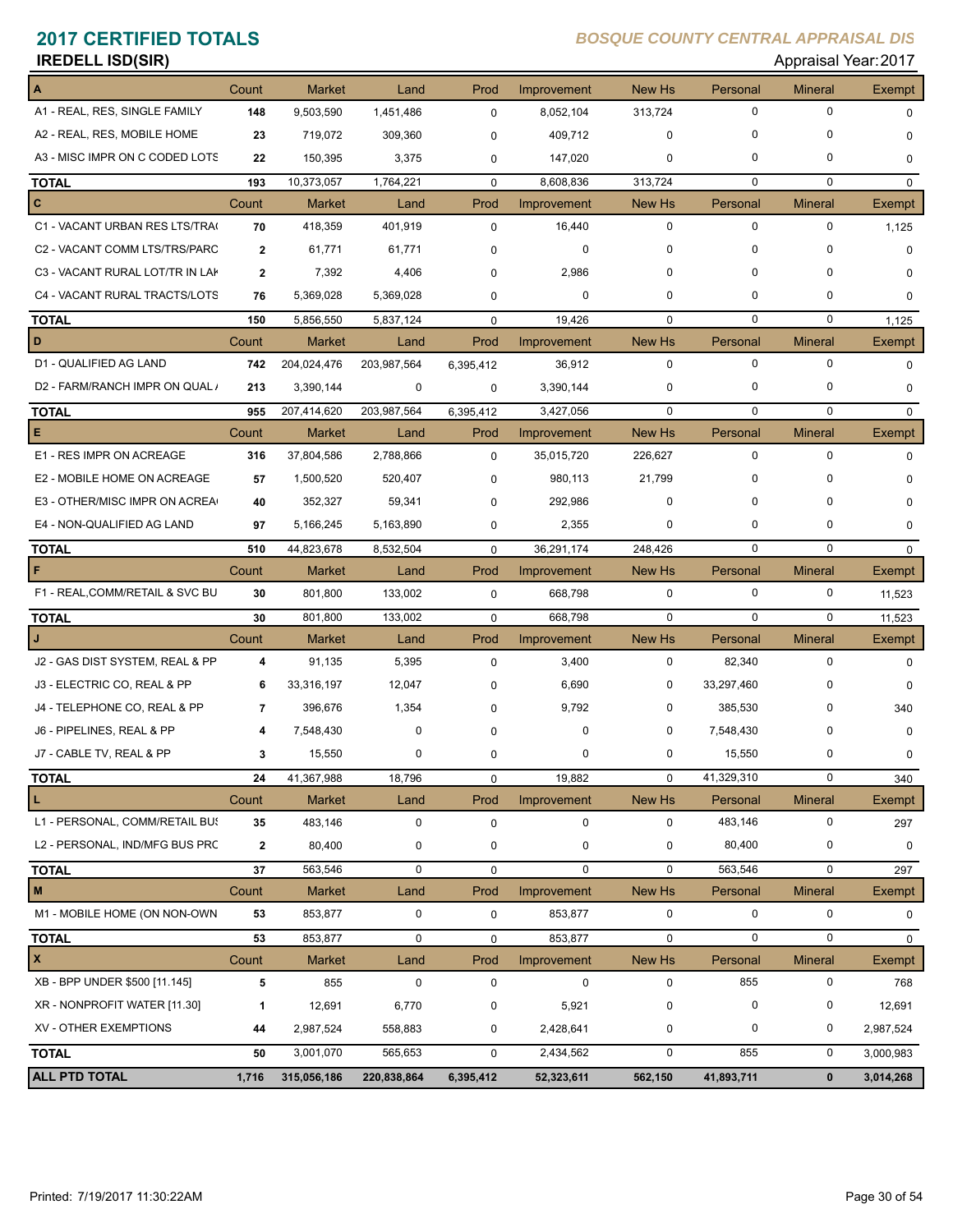### **JONESBORO ISD(SJO)** Approximately and the settlement of the settlement of the settlement of the settlement of the settlement of the settlement of the settlement of the settlement of the settlement of the settlement of the

| <b>Improvements</b>                        | Count        | Value     |       |           |                           |
|--------------------------------------------|--------------|-----------|-------|-----------|---------------------------|
| Homesite                                   | 5            | 407,895   |       |           |                           |
| New Homesite                               |              | U         |       |           |                           |
| Non Homesite                               | 5            | 176,117   |       |           |                           |
| New Non Homesite                           | 0            | U         | $(+)$ | 584,012   | <b>TOTAL IMPROVEMENTS</b> |
| <b>Land</b> $(5.000 \text{ acres})$        | <b>Count</b> | Value     |       |           |                           |
| Homesite                                   | 3            | 6,510     |       |           |                           |
| New Homesite                               |              | 0         |       |           |                           |
| Non Homesite                               |              | 7,328     |       |           |                           |
| New Non Homesite                           | 0            | 0         | $(+)$ | 13.838    | <b>TOTAL LAND MARKET</b>  |
| <b>Prod</b><br>$(1,047.390 \text{ acres})$ | Count        | Value     |       |           |                           |
| Productivity                               | 12           | 2,185,369 |       |           |                           |
| Inventory                                  | 0            |           |       |           |                           |
| Timber                                     | 0            | 0         | $(+)$ | 2,185,369 | <b>TOTAL PROD MARKET</b>  |
| <b>Other</b>                               | <b>Count</b> | Value     |       |           | 2,199,207                 |
| <b>Personal Property</b>                   |              | 40,884    |       |           |                           |
| <b>Minerals</b>                            |              | 0         | ( + ) | 40,884    | <b>TOTAL OTHER</b>        |

| <b>Prod. Use</b> | Count | Value  | Loss      |
|------------------|-------|--------|-----------|
| Productivity     | 12    | 87,900 | 2,097,469 |
| Inventory        |       |        |           |
| Timber           | O     |        |           |
| <b>Totals</b>    | 12    | 87,900 | 2,097,469 |
|                  |       |        |           |

|                              |              |                    |          |                       | 726,634<br>$( = )$ |
|------------------------------|--------------|--------------------|----------|-----------------------|--------------------|
| <b>Exemptions/Deductions</b> |              | *** Non-Frozen *** |          | *****<br>***** Frozen |                    |
|                              | <b>Count</b> | <b>Value</b>       | Count    | Value                 |                    |
| Homestead                    |              | 25,000             | 1        | 16,750                |                    |
| <b>Homestead Local</b>       | 0            | 0                  | 0        | 0                     | 41,750             |
| Over <sub>65</sub>           | 0            | $\Omega$           |          | 6,700                 |                    |
| Over 65 Local                | 0            | 0                  | 0        | 0                     | 6,700              |
| <b>Disabled</b>              | 0            | $\Omega$           | 0        | O                     |                    |
| <b>Disabled Local</b>        | 0            | 0                  | 0        | O                     | 0                  |
| Disabled Veteran             | $\Omega$     | $\mathbf{0}$       | 0        | O                     | 0                  |
| Disabled Vet HS              | 0            | 0                  | 0        | 0                     | o                  |
| Abatements                   | 0            | $\Omega$           |          |                       |                    |
| <b>Pollution Control</b>     | ი            | o                  |          |                       |                    |
| Freeport                     | o            | o                  |          |                       |                    |
| Goods In Transit             | Ω            | O                  |          |                       |                    |
| Historic                     | n            | 0                  | 0        | 0                     |                    |
| Low Income Housing           | ი            | O                  |          |                       |                    |
| Solar / Wind Power           | ი            | <sup>0</sup>       | n        | O                     |                    |
| <b>Tot Exempt Proration</b>  | 0            | O                  | $\Omega$ | 0                     |                    |
| <b>Tot Exempt Proration</b>  | ი            | o                  |          |                       | 0                  |

| Taxable Non Frozen<br>Taxable Frozen<br>Taxable New HS Frozen |        | 628,847<br>49.337<br>0     |
|---------------------------------------------------------------|--------|----------------------------|
| Tax Non Frozen<br>Tax Frozen<br>Tax New HS Frozen             |        | 7.836.11<br>614.79<br>0.00 |
| Total Tax w/o Ceiling<br>Tax Frozen Loss                      |        | 8,450.90<br>0.00           |
| <b>Total Vet HS Proration</b><br>Total Surv Spouse Ex Amt     | 0<br>0 | 0.00<br>0.00               |
|                                                               |        |                            |

## **2017 CERTIFIED TOTALS** *BOSQUE COUNTY CENTRAL APPRAISAL DIS*

- 0 0 **40,884 TOTAL OTHER 2,824,103 TOTAL MARKET VALUE TOTAL EXEMPT PROPERTY (INCL HB366) 0**  $(+)$  $(+)$  $(+)$  $(+)$  $( = )$  $( - )$ **TOTAL LAND VA 2,199,207**
	- **2,824,103 TOTAL MARKET VALUE OF TAXABLE PROPERTY**
- **TOTAL PRODUCTION LOSS** 2,097,469 **2,097,469**

 $( = )$ 

 $(-)$  $( - )$ 

**0 CAPPED HOMESTEAD LOSS 726,634 TOTAL ASSESSED**

(18 accounts)

- **41,750 TOTAL HOMESTEAD**
- 6,700 TOTAL OVER 65
	- 0 TOTAL DISABLED
	- Disabled Veteran **TOTAL DISABLED VETERAN**
	- 0 0 0 0 **0 TOTAL DISABLED VETERAN HS**

- **TOTAL OTHER DEDUCTIONS 0**
- **48,450 TOTAL EXEMPTIONS/DEDUCTIONS**
- **678,184 TOTAL TAXABLE**
- **8,450.90 TOTAL TAX**
- **0.01246110 TAX RATE**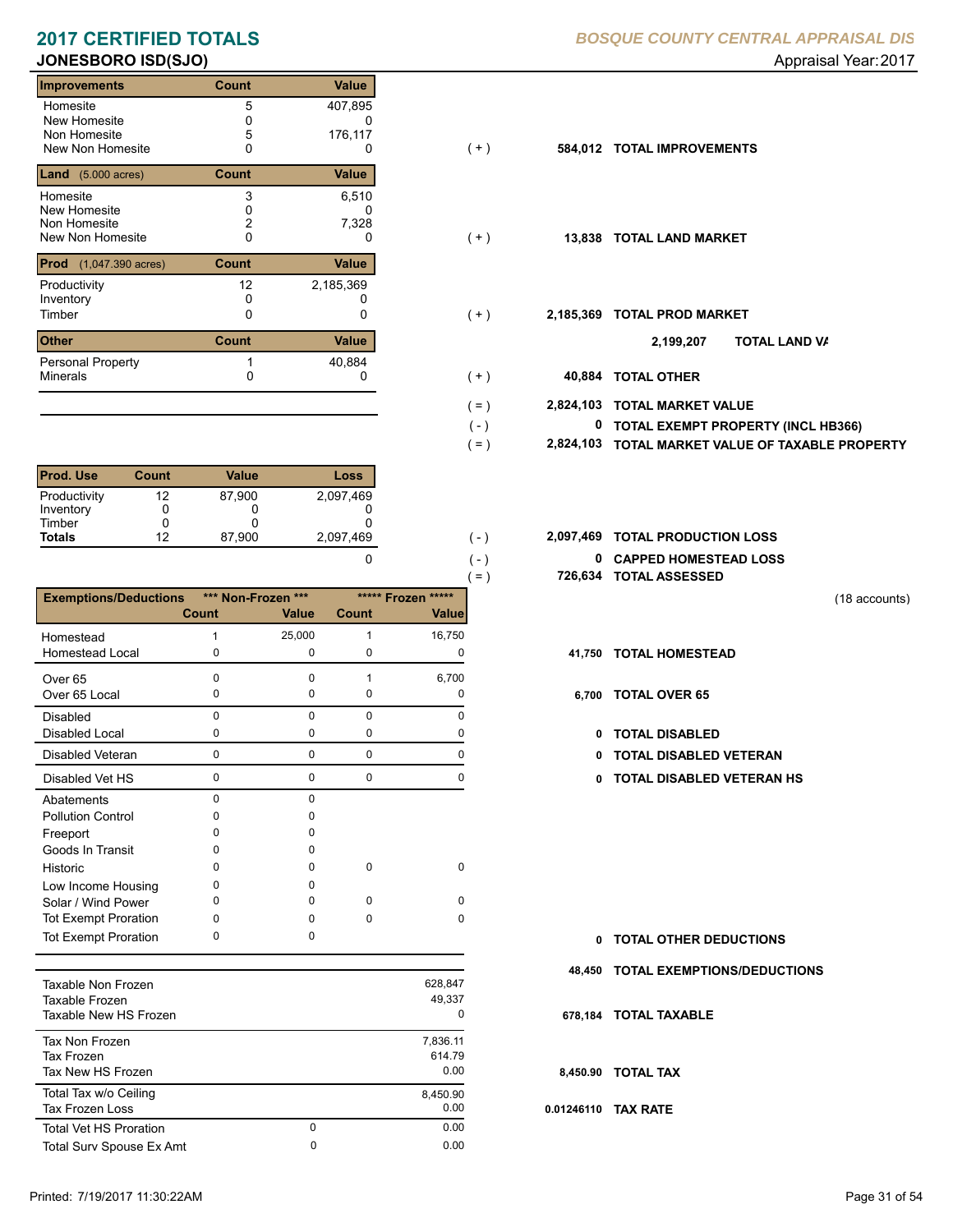**JONESBORO ISD(SJO) Appraisal Year: 2017** 

| D                              | Count | <b>Market</b> | Land        | Prod        | Improvement | New Hs      | Personal    | <b>Mineral</b> | Exempt      |
|--------------------------------|-------|---------------|-------------|-------------|-------------|-------------|-------------|----------------|-------------|
| D1 - QUALIFIED AG LAND         | 12    | 2,185,369     | 2,185,369   | 87,900      | 0           | $\Omega$    | 0           | 0              | 0           |
| D2 - FARM/RANCH IMPR ON QUAL / | 5     | 134,168       | 0           | $\Omega$    | 134,168     | $\mathbf 0$ | $\mathbf 0$ | 0              | $\mathbf 0$ |
| <b>TOTAL</b>                   | 17    | 2,319,537     | 2,185,369   | 87,900      | 134,168     | $\Omega$    | $\Omega$    | 0              | $\Omega$    |
| Е                              | Count | <b>Market</b> | Land        | Prod        | Improvement | New Hs      | Personal    | <b>Mineral</b> | Exempt      |
| E1 - RES IMPR ON ACREAGE       | 5     | 463,682       | 13,838      | $\Omega$    | 449,844     | $\mathbf 0$ | 0           | 0              | $\mathbf 0$ |
| <b>TOTAL</b>                   | 5     | 463,682       | 13,838      |             | 449,844     | $\Omega$    | $\Omega$    | 0              | $\Omega$    |
|                                | Count | <b>Market</b> | Land        | Prod        | Improvement | New Hs      | Personal    | <b>Mineral</b> | Exempt      |
| L1 - PERSONAL, COMM/RETAIL BUS |       | 40,884        | 0           | $\mathbf 0$ | 0           | $\mathbf 0$ | 40,884      | 0              | 0           |
| <b>TOTAL</b>                   |       | 40.884        | $\mathbf 0$ | $\Omega$    | 0           | $\Omega$    | 40,884      | $\Omega$       | $\Omega$    |
| <b>ALL PTD TOTAL</b>           | 18    | 2,824,103     | 2,199,207   | 87,900      | 584,012     | $\bf{0}$    | 40,884      | $\bf{0}$       | 0           |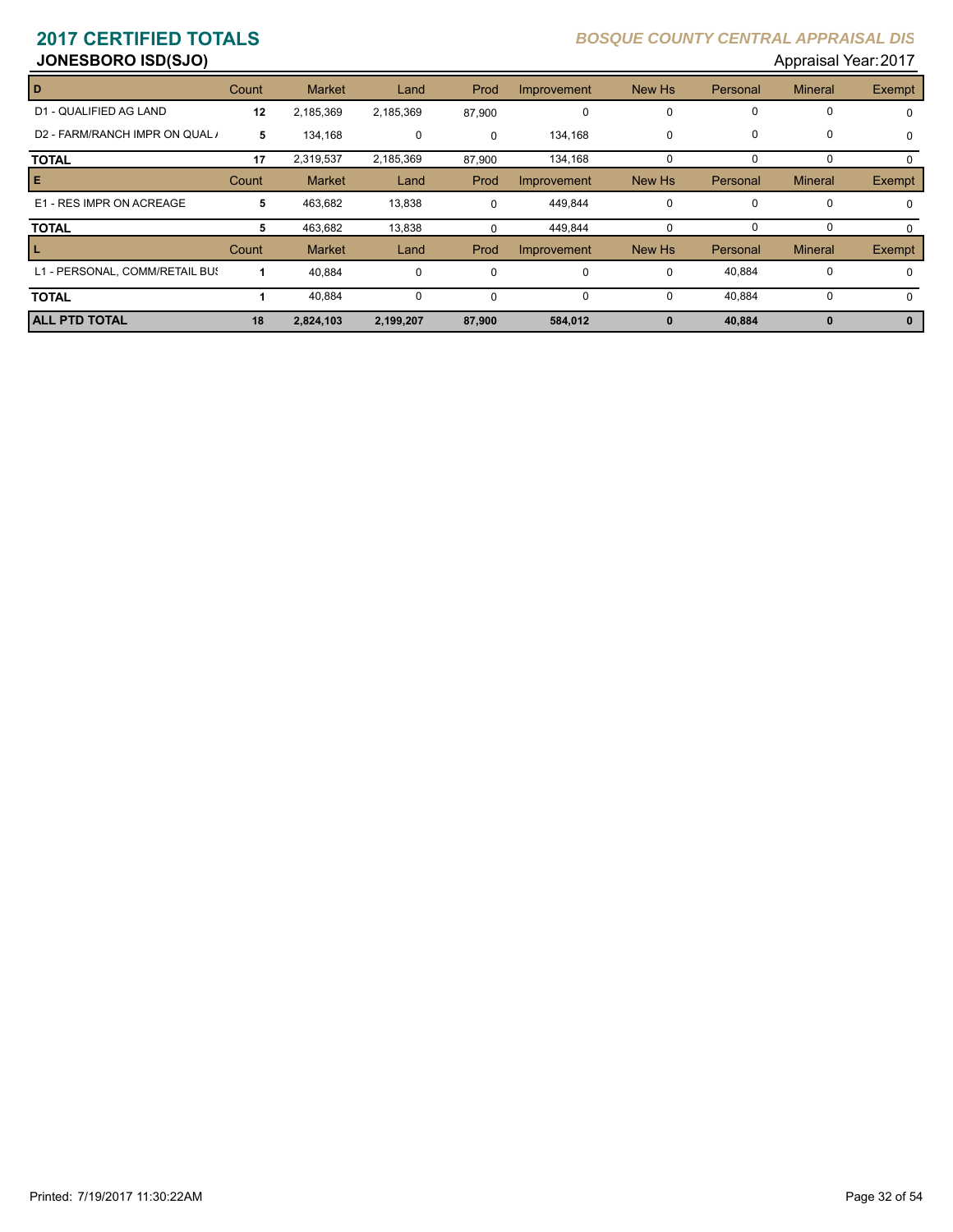# **KOPPERL ISD(SKO)** Appraisal Year: 2017

| <b>Improvements</b>                         | Count | <b>Value</b> |                      |
|---------------------------------------------|-------|--------------|----------------------|
| Homesite                                    | 680   | 46,766,690   |                      |
| New Homesite                                | 79    | 961,504      |                      |
| Non Homesite                                | 928   | 39,972,967   |                      |
| New Non Homesite                            | 90    | 1,887,171    | ( + )<br>89,588,332  |
| <b>Land</b> (12,636.769 acres)              | Count | <b>Value</b> |                      |
| Homesite                                    | 623   | 9,554,829    |                      |
| New Homesite                                | 2     | 23,814       |                      |
| Non Homesite                                | 1,139 | 39,500,157   |                      |
| New Non Homesite                            | 0     | 0            | 49,078,800<br>(+)    |
| <b>Prod</b><br>$(52,960.170 \text{ acres})$ | Count | <b>Value</b> |                      |
| Productivity                                | 444   | 132,448,970  |                      |
| Inventory                                   | 0     |              |                      |
| Timber                                      | 0     | 0            | 132,448,970<br>$(+)$ |
| <b>Other</b>                                | Count | <b>Value</b> |                      |
| Personal Property                           | 87    | 38,400,368   |                      |
| <b>Minerals</b>                             | 0     |              | 38,400,368<br>$(+)$  |

| <b>Prod. Use</b> | Count | Value     | Loss        |
|------------------|-------|-----------|-------------|
| Productivity     | 444   | 4.337.226 | 128.111.744 |
| Inventory        |       |           |             |
| Timber           |       |           |             |
| <b>Totals</b>    | 444   | 4.337.226 | 128.111.744 |
|                  |       |           | 256         |

|                              |          |                    |              |                    | $=$ )      | 158,713,809 TOTAL ASSESSED |
|------------------------------|----------|--------------------|--------------|--------------------|------------|----------------------------|
| <b>Exemptions/Deductions</b> |          | *** Non-Frozen *** |              | ***** Frozen ***** |            |                            |
|                              | Count    | Value              | <b>Count</b> | <b>Value</b>       |            |                            |
| Homestead                    | 281      | 6,277,192          | 338          | 7,737,854          |            |                            |
| <b>Homestead Local</b>       | 0        | 0                  | $\mathbf 0$  | 0                  | 14,015,046 | <b>TOTAL HOMESTEAD</b>     |
| Over <sub>65</sub>           | 20       | 188,793            | 276          | 2,534,585          |            |                            |
| Over 65 Local                | 0        | 0                  | $\mathbf 0$  | 0                  | 2,723,378  | <b>TOTAL OVER 65</b>       |
| <b>Disabled</b>              | 2        | 20,000             | 25           | 202,505            |            |                            |
| <b>Disabled Local</b>        | 0        | 0                  | 0            | 0                  | 222.505    | <b>TOTAL DISABLED</b>      |
| Disabled Veteran             | 14       | 115,424            | 18           | 156,133            | 271,557    | <b>TOTAL DISABLED VI</b>   |
| Disabled Vet HS              | 0        | $\mathbf 0$        | 10           | 788,983            | 788.983    | <b>TOTAL DISABLED VI</b>   |
| Abatements                   | $\Omega$ | $\Omega$           |              |                    |            |                            |
| <b>Pollution Control</b>     |          | 3,050              |              |                    |            |                            |
| Freeport                     | n        | 0                  |              |                    |            |                            |
| Goods In Transit             | 0        | 0                  |              |                    |            |                            |
| Historic                     | $\Omega$ | 0                  | $\mathbf 0$  | $\mathbf 0$        |            |                            |
| Low Income Housing           | 0        | 0                  |              |                    |            |                            |
| Solar / Wind Power           | 0        | 0                  | $\Omega$     | 0                  |            |                            |
| <b>Tot Exempt Proration</b>  | 0        | 0                  | $\Omega$     | 0                  |            |                            |
| <b>Tot Exempt Proration</b>  | 0        | 0                  |              |                    | 3,050      | <b>TOTAL OTHER DEDL</b>    |

| Taxable Non Frozen<br>Taxable Frozen<br>Taxable New HS Frozen |        | 124.167.204<br>16.179.943<br>342.143   |
|---------------------------------------------------------------|--------|----------------------------------------|
| Tax Non Frozen<br>Tax Frozen<br>Tax New HS Frozen             |        | 1,308,970.50<br>125,071.37<br>3.540.07 |
| Total Tax w/o Ceiling<br><b>Tax Frozen Loss</b>               |        | 1,483,146.35<br>45.564.41              |
| <b>Total Vet HS Proration</b><br>Total Surv Spouse Ex Amt     | 0<br>0 | 0.00<br>0.00                           |
|                                                               |        |                                        |

| $(+)$ | 89,588,332 TOTAL IMPROVEMENTS |  |
|-------|-------------------------------|--|

- $( + )$
- $(+)$ 
	- **TOTAL LAND VA 181,527,770**
- 0 0 **38,400,368 TOTAL OTHER**  $(+ )$

 $(-)$  $( - )$ 

- **309,516,470 TOTAL MARKET VALUE**  $( = )$
- **TOTAL EXEMPT PROPERTY (INCL HB366) 21,572,642**  $( - )$
- **287,943,828 TOTAL MARKET VALUE OF TAXABLE PROPERTY**  $( = )$
- 128,111,744 **128,111,744 TOTAL PRODUCTION LOSS** 
	- **1,118,275 CAPPED HOMESTEAD LOSS**
	- **158,713,809 TOTAL ASSESSED**

(2,404 accounts)

- -
- 271,557 TOTAL DISABLED VETERAN
- 0 10 0 788,983 **788,983 TOTAL DISABLED VETERAN HS**

**TOTAL OTHER DEDUCTIONS 3,050 18,024,519 TOTAL EXEMPTIONS/DEDUCTIONS 0.01054200 TAX RATE 140,689,290 TOTAL TAXABLE 1,437,581.94 TOTAL TAX**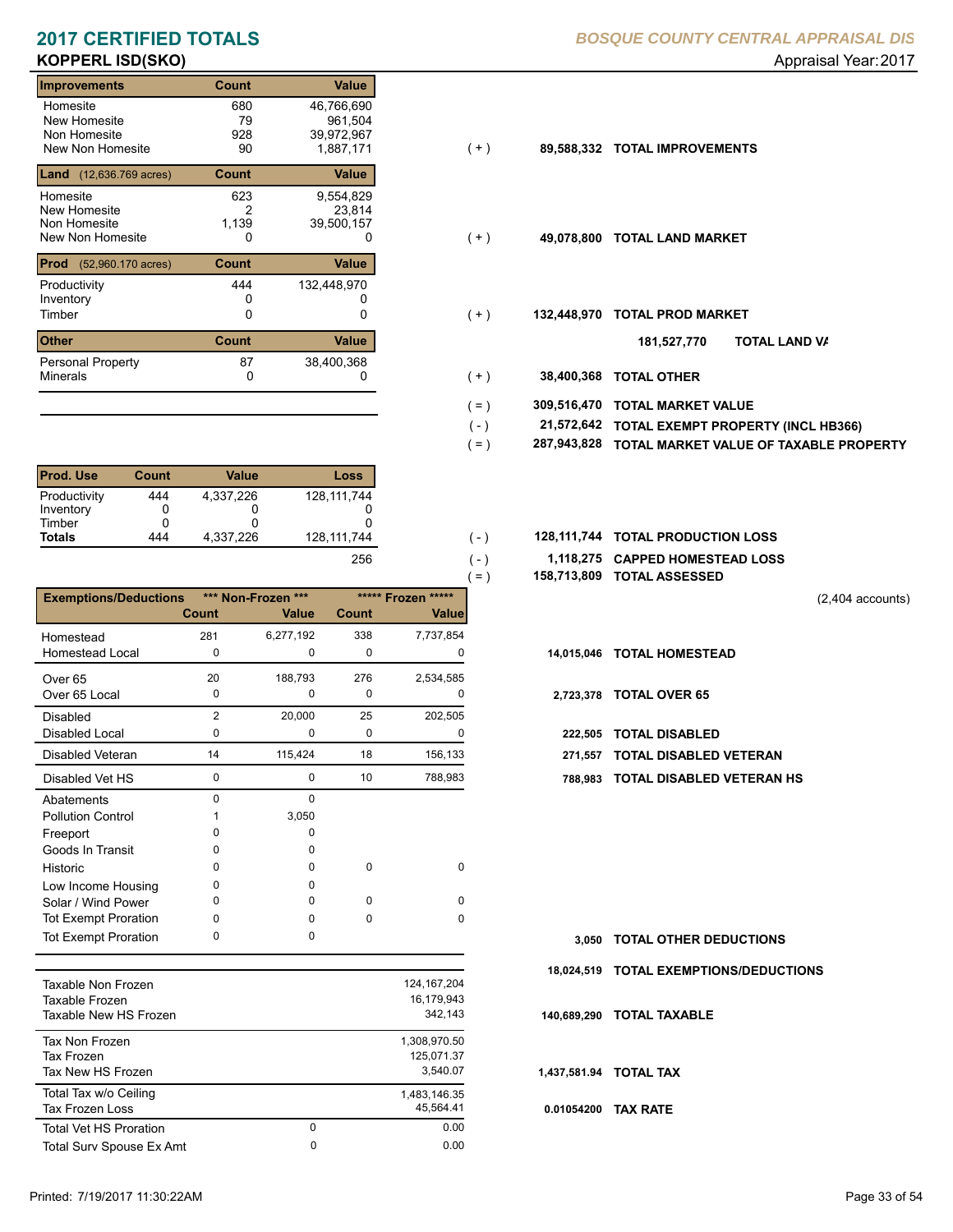| <b>KOPPERL ISD(SKO)</b><br>Appraisal Year: 2017 |              |               |             |             |             |               |             |                |             |
|-------------------------------------------------|--------------|---------------|-------------|-------------|-------------|---------------|-------------|----------------|-------------|
|                                                 | Count        | <b>Market</b> | Land        | Prod        | Improvement | <b>New Hs</b> | Personal    | <b>Mineral</b> | Exempt      |
| A1 - REAL, RES, SINGLE FAMILY                   | 498          | 35,740,971    | 7,812,107   | $\mathbf 0$ | 27,928,864  | 261,750       | $\mathbf 0$ | 0              | 25,256      |
| A2 - REAL, RES, MOBILE HOME                     | 143          | 4,308,341     | 1,884,009   | 0           | 2,424,332   | 26,582        | $\mathbf 0$ | 0              | 0           |
| A3 - MISC IMPR ON C CODED LOTS                  | 112          | 897,647       | 36,076      | 0           | 861,571     | 260,909       | 0           | 0              | 0           |
| <b>TOTAL</b>                                    | 753          | 40,946,959    | 9,732,192   | $\mathbf 0$ | 31,214,767  | 549,241       | $\Omega$    | $\mathbf 0$    | 25,256      |
| c                                               | Count        | <b>Market</b> | Land        | Prod        | Improvement | New Hs        | Personal    | <b>Mineral</b> | Exempt      |
| C1 - VACANT URBAN RES LTS/TRA(                  | 3            | 26,730        | 26,730      | $\mathbf 0$ | $\mathbf 0$ | $\mathbf 0$   | $\mathbf 0$ | $\mathbf 0$    | $\Omega$    |
| C3 - VACANT RURAL LOT/TR IN LAP                 | 290          | 3,156,333     | 3,145,919   | 0           | 10,414      | $\mathbf 0$   | $\mathbf 0$ | 0              | $\Omega$    |
| C4 - VACANT RURAL TRACTS/LOTS                   | 63           | 775,140       | 775,140     | 0           | 0           | $\mathbf 0$   | 0           | 0              | 0           |
| <b>TOTAL</b>                                    | 356          | 3,958,203     | 3,947,789   | $\mathbf 0$ | 10,414      | $\mathbf 0$   | $\mathbf 0$ | $\mathbf 0$    | 0           |
| D                                               | Count        | <b>Market</b> | Land        | Prod        | Improvement | <b>New Hs</b> | Personal    | <b>Mineral</b> | Exempt      |
| D1 - QUALIFIED AG LAND                          | 450          | 132,720,896   | 132,683,072 | 4,337,226   | 37,824      | $\mathbf 0$   | $\mathbf 0$ | 0              | $\mathbf 0$ |
| D2 - FARM/RANCH IMPR ON QUAL /                  | 145          | 2,715,457     | 3,445       | 0           | 2,712,012   | $\mathbf 0$   | 0           | 0              | 0           |
| <b>TOTAL</b>                                    | 595          | 135,436,353   | 132,686,517 | 4,337,226   | 2,749,836   | $\mathbf 0$   | $\mathbf 0$ | 0              | 0           |
| Е                                               | Count        | <b>Market</b> | Land        | Prod        | Improvement | New Hs        | Personal    | <b>Mineral</b> | Exempt      |
| E1 - RES IMPR ON ACREAGE                        | 342          | 49,371,618    | 5,656,936   | $\mathbf 0$ | 43,714,682  | 378,952       | $\mathbf 0$ | 0              | $\Omega$    |
| E2 - MOBILE HOME ON ACREAGE                     | 83           | 2,648,000     | 1,150,069   | 0           | 1,497,931   | 57,125        | 0           | 0              | $\Omega$    |
| E3 - OTHER/MISC IMPR ON ACREA                   | 53           | 2,479,500     | 26,522      | 0           | 2,452,978   | 0             | $\Omega$    | 0              | $\Omega$    |
| E4 - NON-QUALIFIED AG LAND                      | 191          | 8,871,972     | 8,570,321   | 0           | 301,651     | $\mathbf 0$   | 0           | 0              | $\Omega$    |
| <b>TOTAL</b>                                    | 669          | 63,371,090    | 15,403,848  | $\mathbf 0$ | 47,967,242  | 436,077       | $\Omega$    | $\Omega$       | $\mathbf 0$ |
| F                                               | Count        | <b>Market</b> | Land        | Prod        | Improvement | New Hs        | Personal    | <b>Mineral</b> | Exempt      |
| F1 - REAL, COMM/RETAIL & SVC BU                 | 25           | 2,920,055     | 828,465     | $\mathbf 0$ | 2,091,590   | $\mathbf 0$   | $\mathbf 0$ | 0              | 5,760       |
| F2 - REAL, IND MFG & PROC BUS PI                | 4            | 325,154       | 324,659     | 0           | 495         | $\mathbf 0$   | 0           | 0              | 0           |
| <b>TOTAL</b>                                    | 29           | 3,245,209     | 1,153,124   | $\mathbf 0$ | 2,092,085   | $\mathbf 0$   | $\Omega$    | $\Omega$       | 5,760       |
|                                                 | Count        | <b>Market</b> | Land        | Prod        | Improvement | New Hs        | Personal    | <b>Mineral</b> | Exempt      |
| J1 - WATER SYSTEMS, REAL & PP                   | 5            | 192,647       | 29,643      | $\mathbf 0$ | 5,004       | 0             | 158,000     | 0              | $\Omega$    |
| J3 - ELECTRIC CO, REAL & PP                     | 6            | 3,710,641     | 15,171      | 0           | 0           | 0             | 3,695,470   | 0              | $\Omega$    |
| J4 - TELEPHONE CO, REAL & PP                    | 6            | 542,946       | 5,190       | 0           | 29,436      | 0             | 508,320     | 0              | 410         |
| J5 - RAILROADS, REAL & PP                       | $\mathbf{2}$ | 5,367,188     | 66,358      | 0           | 0           | 0             | 5,300,830   | 0              | 0           |
| J6 - PIPELINES, REAL & PP                       | 6            | 12,466,135    | 5,462       | 0           | 8,843       | 0             | 12,451,830  | 0              | 0           |
| J7 - CABLE TV, REAL & PP                        | $\mathbf{2}$ | 18,070        | 0           | 0           | 0           | 0             | 18,070      | 0              | 0           |
| J8 - OTHER (DESCRIBE)                           | 1            | 9,487,080     | 0           | 0           | 0           | 0             | 9,487,080   | 0              | 0           |
| <b>TOTAL</b>                                    | 28           | 31,784,707    | 121,824     | 0           | 43,283      | $\mathbf 0$   | 31,619,600  | 0              | 410         |
| L                                               | Count        | <b>Market</b> | Land        | Prod        | Improvement | <b>New Hs</b> | Personal    | <b>Mineral</b> | Exempt      |
| L1 - PERSONAL, COMM/RETAIL BUS                  | 57           | 2,056,308     | 0           | 0           | 0           | $\mathbf 0$   | 2,056,308   | 0              | 330         |
| L2 - PERSONAL, IND/MFG BUS PRC                  | $\mathbf{2}$ | 4,623,120     | 0           | 0           | 0           | $\mathbf 0$   | 4,623,120   | 0              | 0           |
| <b>TOTAL</b>                                    | 59           | 6,679,428     | 0           | 0           | $\mathbf 0$ | $\mathbf 0$   | 6,679,428   | 0              | 330         |
| M                                               | Count        | Market        | Land        | Prod        | Improvement | New Hs        | Personal    | <b>Mineral</b> | Exempt      |
| M1 - MOBILE HOME (ON NON-OWN                    | 161          | 2,553,635     | 0           | 0           | 2,553,635   | 0             | 0           | 0              | 0           |
| <b>TOTAL</b>                                    | 161          | 2,553,635     | $\pmb{0}$   | $\pmb{0}$   | 2,553,635   | $\mathbf 0$   | $\mathbf 0$ | 0              | $\mathbf 0$ |
| x                                               | Count        | Market        | Land        | Prod        | Improvement | New Hs        | Personal    | <b>Mineral</b> | Exempt      |
| XB - BPP UNDER \$500 [11.145]                   | 8            | 1,340         | $\pmb{0}$   | $\pmb{0}$   | $\pmb{0}$   | $\pmb{0}$     | 1,340       | 0              | 1,340       |
| XR - NONPROFIT WATER [11.30]                    | 7            | 220,390       | 53,713      | 0           | 66,677      | 0             | 100,000     | 0              | 220,390     |
| XV - OTHER EXEMPTIONS                           | 68           | 21,319,156    | 18,428,763  | 0           | 2,890,393   | 0             | 0           | 0              | 21,319,156  |
| <b>TOTAL</b>                                    | 83           | 21,540,886    | 18,482,476  | 0           | 2,957,070   | $\pmb{0}$     | 101,340     | 0              | 21,540,886  |
| ALL PTD TOTAL                                   | 2,404        | 309,516,470   | 181,527,770 | 4,337,226   | 89,588,332  | 985,318       | 38,400,368  | $\mathbf 0$    | 21,572,642  |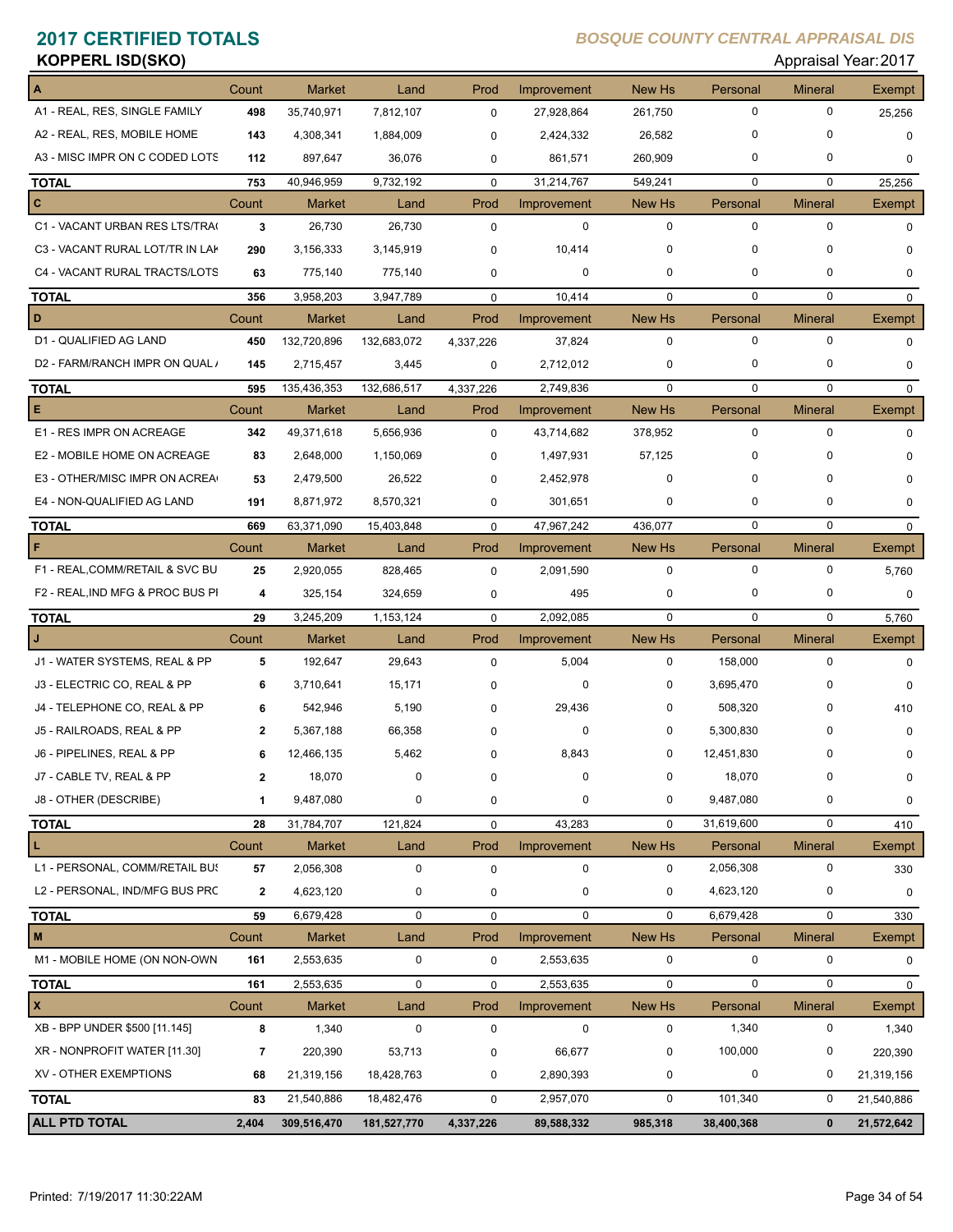| Improvements                             | Count | Value        |       |            |                           |
|------------------------------------------|-------|--------------|-------|------------|---------------------------|
| Homesite                                 | 287   | 19,717,219   |       |            |                           |
| New Homesite                             | 5     | 35.075       |       |            |                           |
| Non Homesite                             | 383   | 32,762,779   |       |            |                           |
| New Non Homesite                         | 3     | 59,561       | ( + ) | 52,574,634 | <b>TOTAL IMPROVEMENTS</b> |
| <b>Land</b> $(336.324 \text{ acres})$    | Count | Value        |       |            |                           |
| Homesite                                 | 282   | 2,449,032    |       |            |                           |
| <b>New Homesite</b>                      | 0     |              |       |            |                           |
| Non Homesite                             | 480   | 5,608,993    |       |            |                           |
| New Non Homesite                         | 0     | 0            | ( + ) | 8,058,025  | <b>TOTAL LAND MARKET</b>  |
| <b>Prod</b><br>$(529.038 \text{ acres})$ | Count | Value        |       |            |                           |
| Productivity                             | 20    | 1,707,886    |       |            |                           |
| Inventory                                | 0     |              |       |            |                           |
| Timber                                   | 0     | 0            | ( + ) | 1,707,886  | <b>TOTAL PROD MARKET</b>  |
| <b>Other</b>                             | Count | <b>Value</b> |       |            | 9,765,911                 |
| <b>Personal Property</b>                 | 148   | 11,743,197   |       |            |                           |
| <b>Minerals</b>                          | 0     | 0            | $(+)$ | 11,743,197 | <b>TOTAL OTHER</b>        |

| <b>Prod. Use</b> | Count | Value  | Loss      |
|------------------|-------|--------|-----------|
| Productivity     | 20    | 48.457 | 1,659,429 |
| Inventory        |       |        |           |
| Timber           |       |        |           |
| <b>Totals</b>    | 20    | 48.457 | 1.659.429 |
|                  |       |        | 143       |

| <b>Exemptions/Deductions</b> |          | *** Non-Frozen *** |          | ***** Frozen ***** |
|------------------------------|----------|--------------------|----------|--------------------|
|                              | Count    | <b>Value</b>       | Count    | <b>Value</b>       |
| Homestead                    | $\Omega$ | 0                  | 0        | n                  |
| Homestead Local              | 0        | $\mathbf 0$        | 0        | O                  |
| Over <sub>65</sub>           | 0        | $\Omega$           | 0        | 0                  |
| Over 65 Local                | 0        | 0                  | 0        | n                  |
| <b>Disabled</b>              | 0        | $\Omega$           | 0        | n                  |
| <b>Disabled Local</b>        | 0        | 0                  | 0        |                    |
| Disabled Veteran             | 5        | 34,493             | 5        | 52,507             |
| Disabled Vet HS              | 6        | 567,202            | 0        | 0                  |
| Abatements                   | $\Omega$ | $\Omega$           |          |                    |
| <b>Pollution Control</b>     | 0        | o                  |          |                    |
| Freeport                     | o        | o                  |          |                    |
| Goods In Transit             | n        | 0                  |          |                    |
| Historic                     | ი        | <sup>0</sup>       | $\Omega$ | 0                  |
| Low Income Housing           | o        | 0                  |          |                    |
| Solar / Wind Power           | ი        | <sup>0</sup>       | O        | O                  |
| <b>Tot Exempt Proration</b>  | O        | O                  | 0        | 0                  |
| <b>Tot Exempt Proration</b>  | 0        | 0                  |          |                    |

| Taxable Non Frozen<br>Taxable Frozen<br>Taxable New HS Frozen |          | 47,831,410<br>8.878.544<br>21.263 |
|---------------------------------------------------------------|----------|-----------------------------------|
| Tax Non Frozen<br>Tax Frozen<br>Tax New HS Frozen             |          | 284,723.87<br>41.335.28<br>126.58 |
| Total Tax w/o Ceiling<br>Tax Frozen Loss                      |          | 337.704.44<br>11.518.71           |
| <b>Total Vet HS Proration</b>                                 | $\Omega$ | 0.00                              |
| Total Surv Spouse Ex Amt                                      | 0        | 0.00                              |
|                                                               |          |                                   |

| 52,574,634 TOTAL IMPROVEMENTS |
|-------------------------------|

 $( - )$  $( = )$ 

 $(-)$  $( - )$ 

- $(+)$ 
	- **TOTAL LAND VA 9,765,911**
- 0 0 **11,743,197 TOTAL OTHER**  $(+ )$
- **74,083,742 TOTAL MARKET VALUE**  $( = )$ 
	- **TOTAL EXEMPT PROPERTY (INCL HB366) 14,791,093**
	- **59,292,649 TOTAL MARKET VALUE OF TAXABLE PROPERTY**
- **TOTAL PRODUCTION LOSS** 1,659,429 **1,659,429**
	- **247,801 CAPPED HOMESTEAD LOSS**
	- **57,385,419 TOTAL ASSESSED**

(942 accounts)

- **TOTAL HOMESTEAD**
- 0 TOTAL OVER 65
- 0 TOTAL DISABLED
- **87,000 TOTAL DISABLED VETERAN**
- 6 0 567,202 0 **567,202 TOTAL DISABLED VETERAN HS**

- **TOTAL OTHER DEDUCTIONS 0**
- **654,202 TOTAL EXEMPTIONS/DEDUCTIONS**
- **56,731,217 TOTAL TAXABLE**

**326,185.73 TOTAL TAX**

**0.00595300 TAX RATE**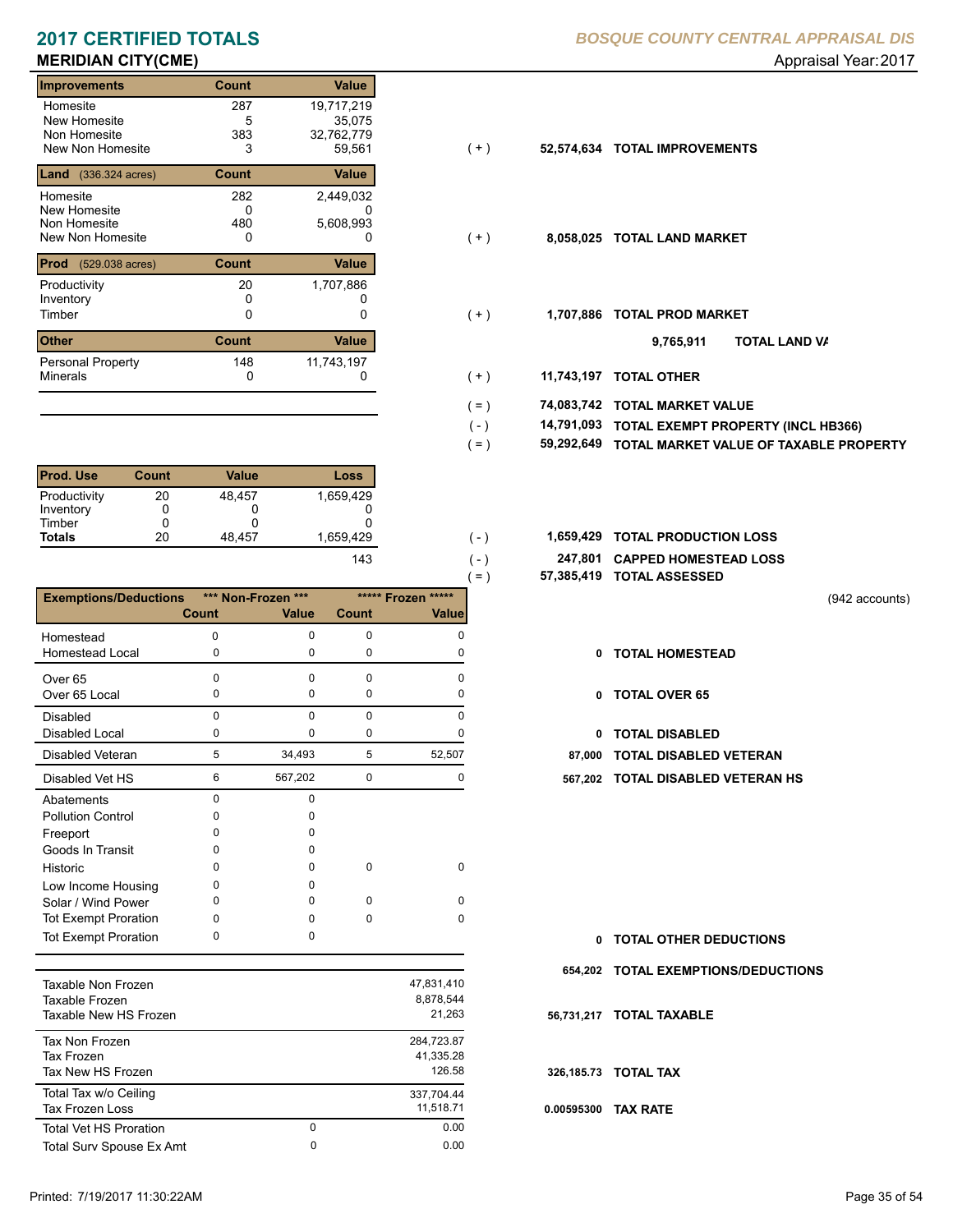| <b>MERIDIAN CITY(CME)</b>        |                |               |           |             |             |             |             | Appraisal Year: 2017 |               |
|----------------------------------|----------------|---------------|-----------|-------------|-------------|-------------|-------------|----------------------|---------------|
|                                  | Count          | <b>Market</b> | Land      | Prod        | Improvement | New Hs      | Personal    | <b>Mineral</b>       | Exempt        |
| A1 - REAL, RES, SINGLE FAMILY    | 443            | 30,823,505    | 3,740,629 | $\mathbf 0$ | 27,082,876  | 35,075      | 0           | $\mathbf 0$          | 64,173        |
| A2 - REAL, RES, MOBILE HOME      | 12             | 250,292       | 85,450    | 0           | 164,842     | 0           | 0           | 0                    | 0             |
| A3 - MISC IMPR ON C CODED LOTS   | 25             | 89,502        | 14,635    | $\mathbf 0$ | 74,867      | 0           | 0           | 0                    | $\Omega$      |
| <b>TOTAL</b>                     | 480            | 31,163,299    | 3,840,714 | $\mathbf 0$ | 27,322,585  | 35,075      | $\mathbf 0$ | 0                    | 64,173        |
| в                                | Count          | <b>Market</b> | Land      | Prod        | Improvement | New Hs      | Personal    | <b>Mineral</b>       | Exempt        |
| B1 - REAL, MULTI FAMILY RES, APT | $\mathbf{1}$   | 133,475       | 0         | $\mathbf 0$ | 133,475     | 0           | $\mathbf 0$ | $\mathbf 0$          | 0             |
| B <sub>2</sub> - DUPLEX          | 5              | 527,060       | 30,064    | 0           | 496,996     | 0           | 0           | 0                    | $\Omega$      |
| <b>B3 - TRIPLEX</b>              | 1              | 84,715        | 4,950     | 0           | 79,765      | 0           | 0           | 0                    | 0             |
| <b>TOTAL</b>                     | $\overline{7}$ | 745,250       | 35,014    | $\mathbf 0$ | 710,236     | $\mathbf 0$ | 0           | $\mathbf 0$          | 0             |
| C                                | Count          | <b>Market</b> | Land      | Prod        | Improvement | New Hs      | Personal    | <b>Mineral</b>       | <b>Exempt</b> |
| C1 - VACANT URBAN RES LTS/TRA(   | 102            | 686,347       | 686,347   | $\mathbf 0$ | 0           | $\mathbf 0$ | 0           | $\mathbf 0$          | 4,400         |
| C2 - VACANT COMM LTS/TRS/PARC    | 9              | 116,754       | 116,754   | 0           | 0           | 0           | 0           | $\Omega$             | 0             |
| C4 - VACANT RURAL TRACTS/LOTS    | $\mathbf{1}$   | 9,000         | 9,000     | 0           | 0           | 0           | 0           | 0                    | 0             |
| <b>TOTAL</b>                     | 112            | 812,101       | 812,101   | $\mathbf 0$ | $\mathbf 0$ | $\Omega$    | $\mathbf 0$ | $\mathbf 0$          | 4,400         |
| D                                | Count          | <b>Market</b> | Land      | Prod        | Improvement | New Hs      | Personal    | <b>Mineral</b>       | Exempt        |
| D1 - QUALIFIED AG LAND           | 20             | 1,707,886     | 1,707,886 | 48,457      | 0           | $\mathbf 0$ | 0           | 0                    | 0             |
| D2 - FARM/RANCH IMPR ON QUAL /   | 6              | 56,437        | 0         | 0           | 56,437      | 0           | 0           | 0                    | 0             |
| <b>TOTAL</b>                     | 26             | 1,764,323     | 1,707,886 | 48,457      | 56,437      | $\mathbf 0$ | $\mathbf 0$ | $\mathbf 0$          | 0             |
| Е                                | Count          | <b>Market</b> | Land      | Prod        | Improvement | New Hs      | Personal    | <b>Mineral</b>       | Exempt        |
| E1 - RES IMPR ON ACREAGE         | 11             | 1,010,647     | 143,213   | 0           | 867,434     | 0           | 0           | $\mathbf 0$          | 0             |
| E2 - MOBILE HOME ON ACREAGE      | $\mathbf{1}$   | 83,249        | 67,207    | $\Omega$    | 16,042      | 0           | 0           | 0                    | 0             |
| E3 - OTHER/MISC IMPR ON ACREA    | $\mathbf{1}$   | 3,413         | 0         | 0           | 3,413       | 0           | 0           | 0                    | 0             |
| E4 - NON-QUALIFIED AG LAND       | 8              | 229,628       | 229,628   | 0           | 0           | 0           | 0           | 0                    | 9,862         |
| <b>TOTAL</b>                     | 21             | 1,326,937     | 440,048   | $\mathbf 0$ | 886,889     | $\mathbf 0$ | $\mathbf 0$ | $\mathbf 0$          | 9,862         |
| F                                | Count          | <b>Market</b> | Land      | Prod        | Improvement | New Hs      | Personal    | <b>Mineral</b>       | Exempt        |
| F1 - REAL, COMM/RETAIL & SVC BU  | 81             | 9,179,586     | 1,347,883 | 0           | 7,831,703   | $\pmb{0}$   | $\mathbf 0$ | 0                    | 26,473        |
| F2 - REAL, IND MFG & PROC BUS PI | 6              | 2,296,484     | 247,969   | 0           | 2,048,515   | 0           | 0           | 0                    | 0             |
| <b>TOTAL</b>                     | 87             | 11,476,070    | 1,595,852 | $\mathbf 0$ | 9,880,218   | $\mathbf 0$ | 0           | $\mathbf 0$          | 26,473        |
| J                                | Count          | <b>Market</b> | Land      | Prod        | Improvement | New Hs      | Personal    | <b>Mineral</b>       | Exempt        |
| J2 - GAS DIST SYSTEM, REAL & PP  | 1              | 583,740       | $\pmb{0}$ | $\pmb{0}$   | 0           | 0           | 583,740     | $\mathbf 0$          | $\mathbf 0$   |
| J3 - ELECTRIC CO, REAL & PP      | 6              | 1,600,039     | 45,166    | 0           | 87,403      | 0           | 1,467,470   | 0                    | 0             |
| J4 - TELEPHONE CO, REAL & PP     | 3              | 321,967       | 4,225     | 0           | 32,312      | 0           | 285,430     | 0                    | 0             |
| J5 - RAILROADS, REAL & PP        | $\mathbf{2}$   | 1,040,832     | 47,107    | 0           | 295         | 0           | 993,430     | 0                    | 0             |
| J6 - PIPELINES, REAL & PP        | $\mathbf{2}$   | 223,410       | 0         | 0           | 0           | 0           | 223,410     | 0                    | 0             |
| J7 - CABLE TV, REAL & PP         | 3              | 71,960        | 0         | 0           | 0           | 0           | 71,960      | 0                    | 0             |
| <b>TOTAL</b>                     | 17             | 3,841,948     | 96,498    | $\mathbf 0$ | 120,010     | $\mathbf 0$ | 3,625,440   | 0                    | $\mathbf 0$   |
|                                  | Count          | <b>Market</b> | Land      | Prod        | Improvement | New Hs      | Personal    | <b>Mineral</b>       | Exempt        |
| L1 - PERSONAL, COMM/RETAIL BUS   | 116            | 3,865,282     | 0         | 0           | 0           | 0           | 3,865,282   | 0                    | 1,143         |
| L2 - PERSONAL, IND/MFG BUS PRC   | 3              | 4,231,960     | 0         | $\mathbf 0$ | 0           | 0           | 4,231,960   | 0                    | 0             |
| <b>TOTAL</b>                     | 119            | 8,097,242     | 0         | $\mathbf 0$ | 0           | $\mathbf 0$ | 8,097,242   | $\mathbf 0$          | 1,143         |
| M                                | Count          | <b>Market</b> | Land      | Prod        | Improvement | New Hs      | Personal    | <b>Mineral</b>       | Exempt        |
| M1 - MOBILE HOME (ON NON-OWN     | 19             | 142,815       | 0         | $\mathbf 0$ | 142,815     | 0           | 0           | 0                    | 0             |
| <b>TOTAL</b>                     | 19             | 142,815       | 0         | $\mathbf 0$ | 142,815     | 0           | 0           | $\mathbf 0$          | $\mathbf 0$   |
| s                                | Count          | <b>Market</b> | Land      | Prod        | Improvement | New Hs      | Personal    | <b>Mineral</b>       | Exempt        |
| S - SPECIAL INVENTORY            | $\mathbf{1}$   | 16,789        | 0         | 0           | 0           | 0           | 16,789      | 0                    | 0             |
| <b>TOTAL</b>                     | $\mathbf{1}$   | 16,789        | 0         | $\mathbf 0$ | 0           | 0           | 16,789      | 0                    | 0             |
| X                                | Count          | <b>Market</b> | Land      | Prod        | Improvement | New Hs      | Personal    | <b>Mineral</b>       | Exempt        |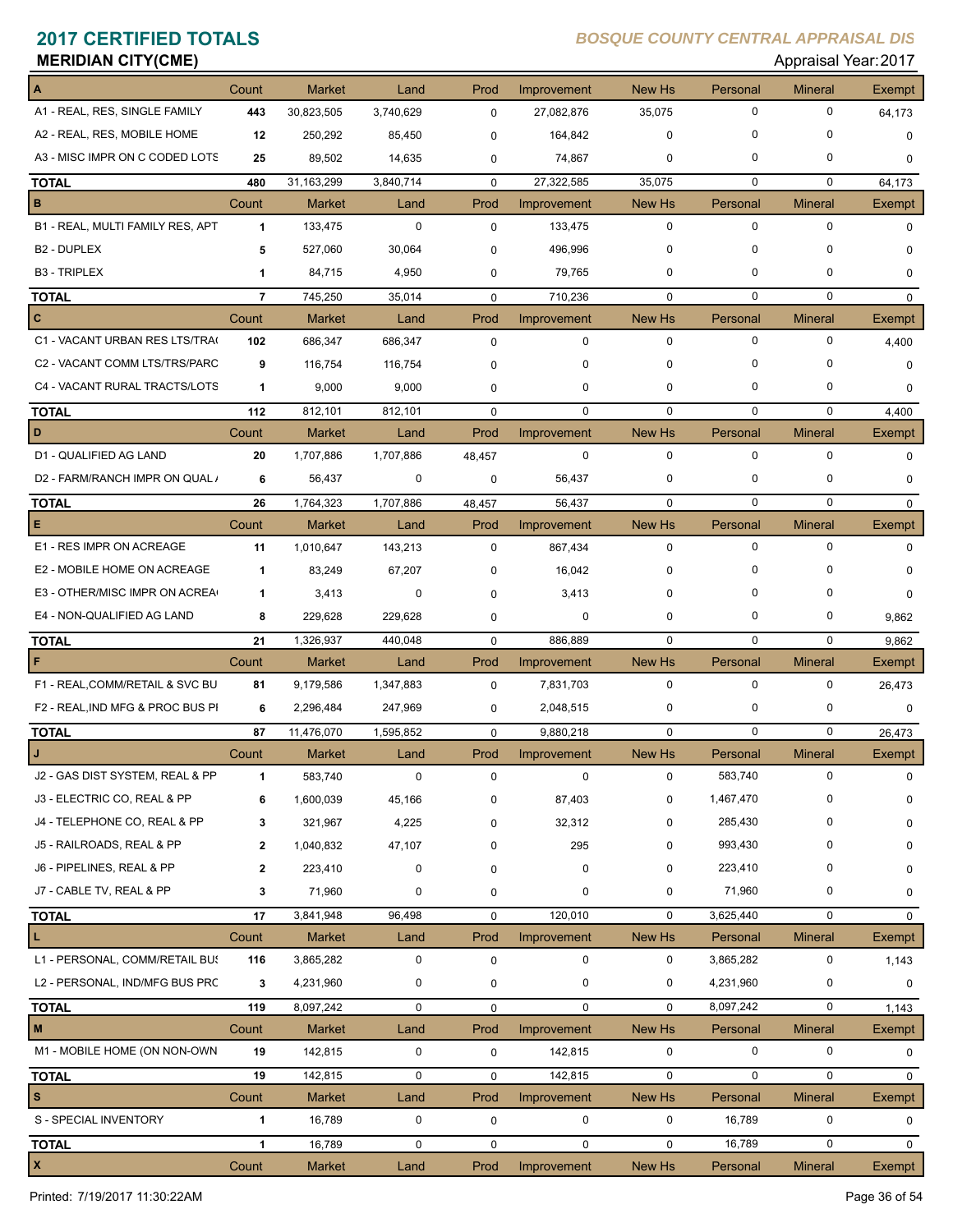| <b>MERIDIAN CITY(CME)</b>       |     |            |           |        |            |        |            | Appraisal Year: 2017 |            |
|---------------------------------|-----|------------|-----------|--------|------------|--------|------------|----------------------|------------|
| XB - BPP UNDER \$500 [11.145]   | 16  | 3.726      | 0         | 0      | 0          | 0      | 3,726      | 0                    | 3,726      |
| XE - CHAR HOUS DVLP ORG [11.18] | 8   | .386.960   | 96,182    | 0      | 1,290,778  | 0      |            | 0                    | 1,386,960  |
| XV - OTHER EXEMPTIONS           | 63  | 13.306.282 | 1.141.616 | 0      | 12,164,666 | 0      | 0          |                      | 13,294,356 |
| <b>TOTAL</b>                    | 87  | 14.696.968 | 1,237,798 | 0      | 13,455,444 | 0      | 3,726      |                      | 14.685.042 |
| <b>ALL PTD TOTAL</b>            | 942 | 74.083.742 | 9,765,911 | 48,457 | 52,574,634 | 35.075 | 11,743,197 | 0                    | 14,791,093 |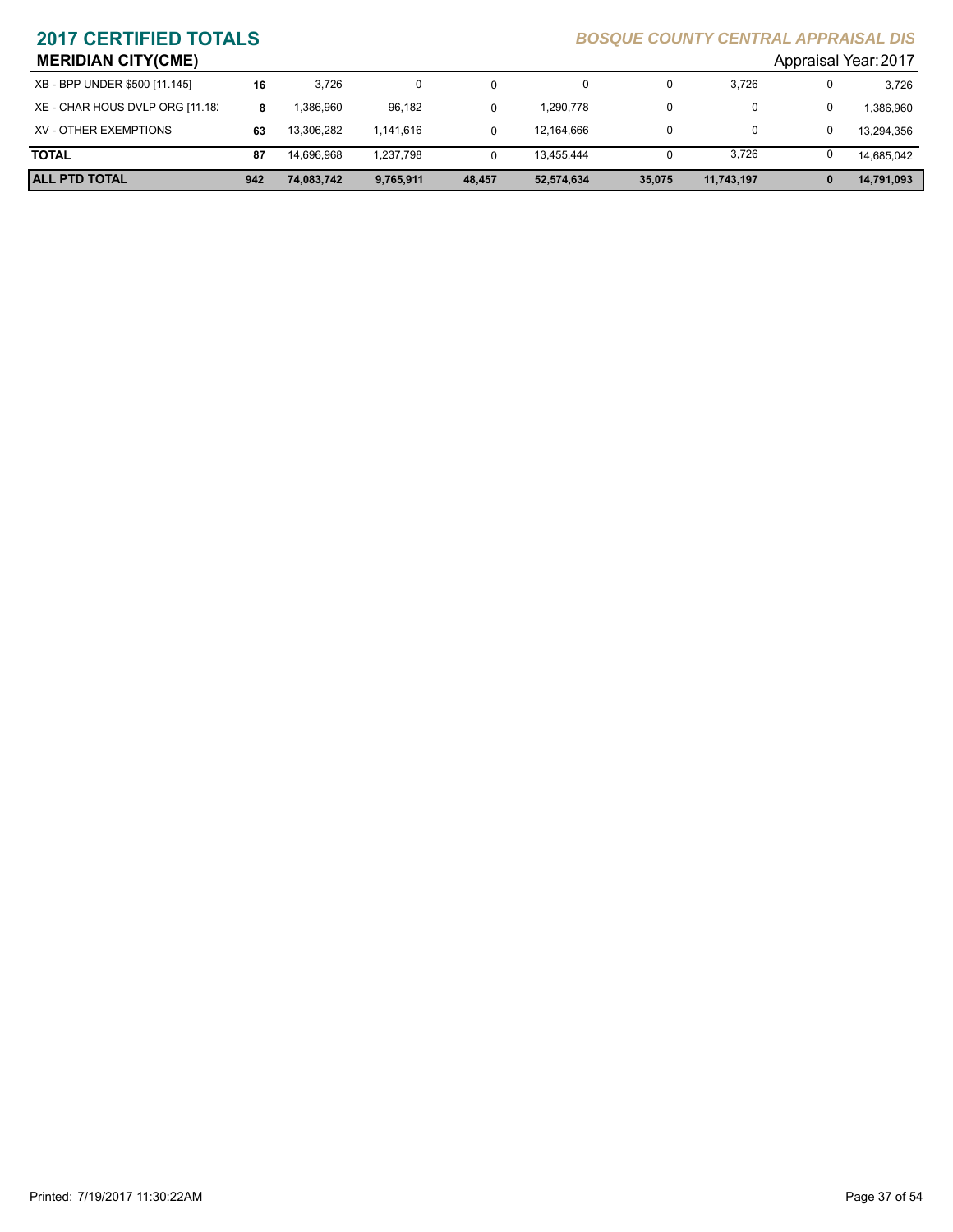| <b>Improvements</b>                     | Count | Value        |       |             |                           |
|-----------------------------------------|-------|--------------|-------|-------------|---------------------------|
| Homesite                                | 688   | 64,142,533   |       |             |                           |
| New Homesite                            | 19    | 2,265,939    |       |             |                           |
| Non Homesite                            | 1,167 | 78,994,109   |       |             |                           |
| New Non Homesite                        | 24    | 2,032,300    | (+)   | 147,434,881 | <b>TOTAL IMPROVEMENTS</b> |
| <b>Land</b> $(4,810.964 \text{ acres})$ | Count | Value        |       |             |                           |
| Homesite                                | 666   | 7,833,885    |       |             |                           |
| New Homesite                            | 0     | 0            |       |             |                           |
| Non Homesite                            | 1,249 | 23,577,041   |       |             |                           |
| New Non Homesite                        | 0     | 0            | $(+)$ | 31,410,926  | <b>TOTAL LAND MARKET</b>  |
| Prod<br>$(85,939.692 \text{ acres})$    | Count | Value        |       |             |                           |
| Productivity                            | 946   | 211,110,542  |       |             |                           |
| Inventory                               | 0     |              |       |             |                           |
| Timber                                  | 0     | 0            | $(+)$ | 211,110,542 | <b>TOTAL PROD MARKET</b>  |
| <b>Other</b>                            | Count | <b>Value</b> |       |             | 242,521,468               |
| <b>Personal Property</b>                | 230   | 35,558,370   |       |             |                           |
| <b>Minerals</b>                         | 0     | O            | $(+)$ | 35,558,370  | <b>TOTAL OTHER</b>        |

| <b>Prod. Use</b> | Count | Value     | Loss        |
|------------------|-------|-----------|-------------|
| Productivity     | 946   | 6.824.081 | 204,286,461 |
| Inventory        | O     |           |             |
| Timber           |       |           |             |
| <b>Totals</b>    | 946   | 6.824.081 | 204,286,461 |
|                  |       |           | 25.         |

|                              |                |                    |       |                    | $=$ )      | 198,719,360 TOTAL ASSESSED  |
|------------------------------|----------------|--------------------|-------|--------------------|------------|-----------------------------|
| <b>Exemptions/Deductions</b> |                | *** Non-Frozen *** |       | ***** Frozen ***** |            |                             |
|                              | Count          | <b>Value</b>       | Count | Value              |            |                             |
| Homestead                    | 275            | 6,755,873          | 321   | 7,868,487          |            |                             |
| <b>Homestead Local</b>       | 0              | 0                  | 0     | 0                  | 14,624,360 | <b>TOTAL HOMESTEAD</b>      |
| Over <sub>65</sub>           | 16             | 160,000            | 293   | 2,876,498          |            |                             |
| Over 65 Local                | 0              | 0                  | 0     | 0                  | 3,036,498  | <b>TOTAL OVER 65</b>        |
| <b>Disabled</b>              | $\overline{2}$ | 15,000             | 14    | 126,703            |            |                             |
| Disabled Local               | 0              | 0                  | 0     | 0                  | 141,703    | <b>TOTAL DISABLED</b>       |
| <b>Disabled Veteran</b>      | 18             | 126,370            | 17    | 179,434            | 305.804    | <b>TOTAL DISABLED VI</b>    |
| Disabled Vet HS              | 11             | 787,017            | 6     | 501,095            |            | 1,288,112 TOTAL DISABLED VE |
| Abatements                   | $\Omega$       | <sup>0</sup>       |       |                    |            |                             |
| <b>Pollution Control</b>     | 0              | O                  |       |                    |            |                             |
| Freeport                     | 0              | O                  |       |                    |            |                             |
| Goods In Transit             | 0              | O                  |       |                    |            |                             |
| Historic                     | 0              | 0                  | 0     | $\Omega$           |            |                             |
| Low Income Housing           | 0              | O                  |       |                    |            |                             |
| Solar / Wind Power           | 0              | <sup>0</sup>       | 0     | $\Omega$           |            |                             |
| <b>Tot Exempt Proration</b>  | 0              | <sup>0</sup>       | 0     | $\Omega$           |            |                             |
| <b>Tot Exempt Proration</b>  | 0              | 0                  |       |                    | 0          | <b>TOTAL OTHER DEDL</b>     |

| Taxable Non Frozen<br>Taxable Frozen<br>Taxable New HS Frozen |        | 154,291,814<br>24.526.434<br>504.635   |
|---------------------------------------------------------------|--------|----------------------------------------|
| Tax Non Frozen<br>Tax Frozen<br>Tax New HS Frozen             |        | 2.136.474.42<br>241.903.92<br>3.158.07 |
| Total Tax w/o Ceiling<br><b>Tax Frozen Loss</b>               |        | 2.483.104.64<br>101.568.23             |
| Total Vet HS Proration<br>Total Surv Spouse Ex Amt            | 0<br>0 | 0.00<br>0.00                           |
|                                                               |        |                                        |

- $(+)$
- $(+)$
- $(+)$ 
	- **TOTAL LAND VA 242,521,468**
- 0 0 **35,558,370 TOTAL OTHER**  $(+ )$

 $(-)$  $( - )$ 

- **425,514,719 TOTAL MARKET VALUE**  $( = )$
- **TOTAL EXEMPT PROPERTY (INCL HB366) 21,995,302**  $( - )$
- **403,519,417 TOTAL MARKET VALUE OF TAXABLE PROPERTY**  $( = )$
- **TOTAL PRODUCTION LOSS** 204,286,461 **204,286,461**
	- **513,596 CAPPED HOMESTEAD LOSS**
	- **198,719,360 TOTAL ASSESSED**

(3,122 accounts)

- 
- -
- 305,804 TOTAL DISABLED VETERAN
- 11 6 787,017 501,095 **1,288,112 TOTAL DISABLED VETERAN HS**

**TOTAL OTHER DEDUCTIONS 0 19,396,477 TOTAL EXEMPTIONS/DEDUCTIONS 0.01384800 TAX RATE 179,322,883 TOTAL TAXABLE 2,381,536.41 TOTAL TAX**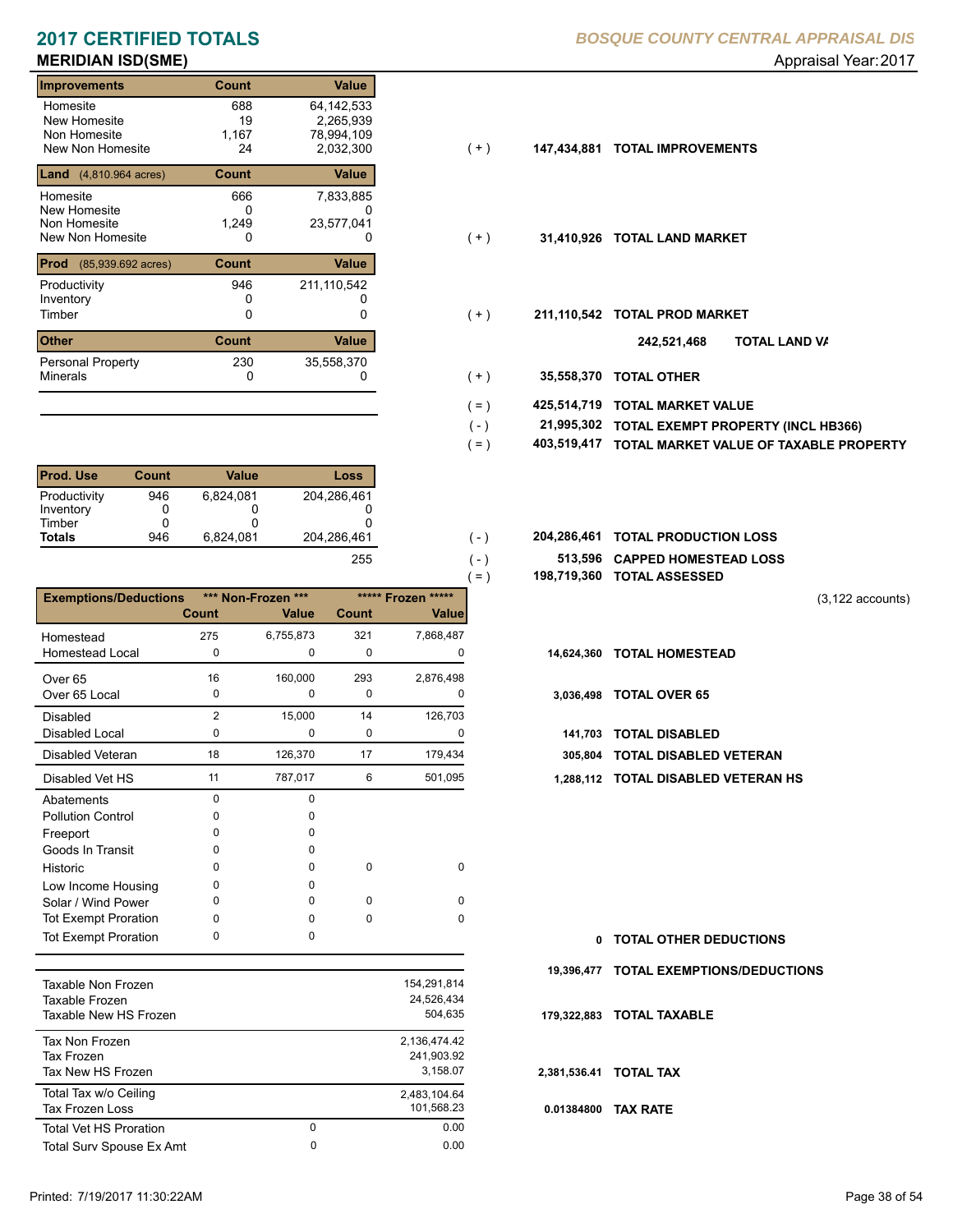| <b>MERIDIAN ISD(SME)</b> |  |
|--------------------------|--|
|--------------------------|--|

## **Appraisal Year: 2017**

|                                  | Count          | <b>Market</b> | Land        | Prod        | Improvement  | New Hs        | Personal    | <b>Mineral</b> | <b>Exempt</b> |
|----------------------------------|----------------|---------------|-------------|-------------|--------------|---------------|-------------|----------------|---------------|
| A1 - REAL, RES, SINGLE FAMILY    | 703            | 61,248,386    | 9,986,046   | 0           | 51,262,340   | 228,338       | $\mathbf 0$ | $\mathbf 0$    | 64,173        |
| A2 - REAL, RES, MOBILE HOME      | 29             | 688,052       | 241,565     | 0           | 446,487      | 0             | 0           | $\mathbf 0$    | $\mathbf 0$   |
| A3 - MISC IMPR ON C CODED LOTS   | 49             | 226.016       | 18,788      | 0           | 207,228      | 0             | $\mathbf 0$ | 0              | $\Omega$      |
| <b>TOTAL</b>                     | 781            | 62,162,454    | 10,246,399  | $\mathbf 0$ | 51,916,055   | 228,338       | $\mathbf 0$ | $\mathbf 0$    | 64,173        |
| $\, {\bf B}$                     | Count          | <b>Market</b> | Land        | Prod        | Improvement  | New Hs        | Personal    | <b>Mineral</b> | Exempt        |
| B1 - REAL, MULTI FAMILY RES, APT | $\mathbf{1}$   | 133,475       | $\mathbf 0$ | $\mathbf 0$ | 133,475      | $\mathbf 0$   | $\mathbf 0$ | 0              | $\Omega$      |
| B <sub>2</sub> - DUPLEX          | $\overline{7}$ | 733,899       | 41,797      | 0           | 692,102      | $\mathbf 0$   | $\mathbf 0$ | 0              | $\Omega$      |
| <b>B3 - TRIPLEX</b>              | $\mathbf{1}$   | 84,715        | 4,950       | 0           | 79,765       | 0             | 0           | 0              | 0             |
| <b>TOTAL</b>                     | 9              | 952,089       | 46,747      | $\mathbf 0$ | 905,342      | $\mathbf 0$   | $\mathbf 0$ | 0              | $\mathbf 0$   |
| $\mathbf{c}$                     | Count          | <b>Market</b> | Land        | Prod        | Improvement  | New Hs        | Personal    | <b>Mineral</b> | Exempt        |
| C1 - VACANT URBAN RES LTS/TRA    | 106            | 735,469       | 735,469     | $\mathbf 0$ | $\mathbf 0$  | $\mathbf 0$   | 0           | 0              | 4,400         |
| C2 - VACANT COMM LTS/TRS/PARC    | 12             | 166,960       | 166,960     | 0           | <sup>0</sup> | $\mathbf 0$   | $\Omega$    | 0              | $\mathbf 0$   |
| C3 - VACANT RURAL LOT/TR IN LAK  | 158            | 1,886,353     | 1,886,353   | 0           | 0            | $\Omega$      | $\Omega$    | 0              | 7,230         |
| C4 - VACANT RURAL TRACTS/LOTS    | 29             | 486,994       | 311,831     | 0           | 175,163      | $\Omega$      | 0           | 0              | $\mathbf 0$   |
| <b>TOTAL</b>                     | 305            | 3,275,776     | 3,100,613   | 0           | 175,163      | $\mathbf 0$   | $\mathbf 0$ | $\mathbf 0$    | 11,630        |
| D                                | Count          | <b>Market</b> | Land        | Prod        | Improvement  | <b>New Hs</b> | Personal    | <b>Mineral</b> | Exempt        |
| D1 - QUALIFIED AG LAND           | 954            | 213,511,887   | 211,317,139 | 6,823,711   | 2,194,748    | 1,047,437     | $\mathbf 0$ | $\Omega$       | $\Omega$      |
| D2 - FARM/RANCH IMPR ON QUAL /   | 264            | 3,820,528     | 26,500      | 370         | 3,794,028    | $\mathbf 0$   | 0           | 0              | $\Omega$      |
| <b>TOTAL</b>                     | 1,218          | 217,332,415   | 211,343,639 | 6,824,081   | 5,988,776    | 1,047,437     | 0           | $\mathbf 0$    | $\mathbf 0$   |
| $\mathsf E$                      | Count          | <b>Market</b> | Land        | Prod        | Improvement  | New Hs        | Personal    | <b>Mineral</b> | Exempt        |
| E1 - RES IMPR ON ACREAGE         | 430            | 62,966,979    | 3,744,064   | $\Omega$    | 59,222,915   | 990,164       | $\mathbf 0$ | $\mathbf 0$    | $\Omega$      |
| E2 - MOBILE HOME ON ACREAGE      | 47             | 1,667,594     | 563,956     | 0           | 1,103,638    | 0             | $\Omega$    | 0              | $\Omega$      |
| E3 - OTHER/MISC IMPR ON ACREA    | 41             | 457,386       | 3,156       | 0           | 454,230      | $\Omega$      | $\Omega$    | 0              | 194,089       |
| E4 - NON-QUALIFIED AG LAND       | 131            | 4,760,884     | 4,759,839   | 0           | 1,045        | 0             | 0           | 0              | 114,128       |
| <b>TOTAL</b>                     | 649            | 69,852,843    | 9,071,015   | $\Omega$    | 60,781,828   | 990,164       | 0           | $\mathbf 0$    | 308,217       |
| F                                | Count          | <b>Market</b> | Land        | Prod        | Improvement  | New Hs        | Personal    | <b>Mineral</b> | Exempt        |
| F1 - REAL, COMM/RETAIL & SVC BU  | 103            | 10,981,738    | 1,731,926   | $\mathbf 0$ | 9,249,812    | $\mathbf 0$   | $\mathbf 0$ | $\mathbf 0$    | 26,473        |
| F2 - REAL, IND MFG & PROC BUS PI | 12             | 2,815,366     | 340,759     | 0           | 2,474,607    | 0             | 0           | 0              | 0             |
| <b>TOTAL</b>                     | 115            | 13,797,104    | 2,072,685   | $\mathbf 0$ | 11,724,419   | $\mathbf 0$   | $\mathbf 0$ | $\mathbf 0$    | 26,473        |
|                                  | Count          | Market        | Land        | Prod        | Improvement  | New Hs        | Personal    | Mineral        | Exempt        |
| J1 - WATER SYSTEMS, REAL & PP    | 6              | 157,877       | 13,200      | 0           | 3,677        | 0             | 141,000     | 0              | $\mathbf 0$   |
| J2 - GAS DIST SYSTEM, REAL & PP  | 3              | 609,045       | 2,325       | 0           | 3,430        | 0             | 603,290     | 0              | 0             |
| J3 - ELECTRIC CO, REAL & PP      | 13             | 15,126,284    | 55,410      | 0           | 104,204      | 0             | 14,966,670  | 0              | $\mathbf 0$   |
| J4 - TELEPHONE CO, REAL & PP     | 9              | 926,779       | 35,766      | 0           | 42,103       | 0             | 848,910     | 0              | 270           |
| J5 - RAILROADS, REAL & PP        | 3              | 6,836,942     | 47,107      | 0           | 295          | 0             | 6,789,540   | 0              | 0             |
| J6 - PIPELINES, REAL & PP        | 4              | 1,260,860     | 0           | 0           | 0            | 0             | 1,260,860   | 0              | 0             |
| J7 - CABLE TV, REAL & PP         | 3              | 71,960        | 0           | 0           | 0            | 0             | 71,960      | 0              | 0             |
| <b>TOTAL</b>                     | 41             | 24,989,747    | 153,808     | 0           | 153,709      | $\mathbf 0$   | 24,682,230  | 0              | 270           |
| L                                | Count          | Market        | Land        | Prod        | Improvement  | New Hs        | Personal    | <b>Mineral</b> | Exempt        |
| L1 - PERSONAL, COMM/RETAIL BUS   | 173            | 5,150,442     | $\pmb{0}$   | 0           | 0            | 0             | 5,150,442   | 0              | 1,158         |
| L2 - PERSONAL, IND/MFG BUS PRC   | 8              | 5,617,550     | 0           | 0           | 0            | 0             | 5,617,550   | 0              | 0             |
| <b>TOTAL</b>                     | 181            | 10,767,992    | 0           | $\mathbf 0$ | 0            | $\mathbf 0$   | 10,767,992  | 0              | 1,158         |
| M                                | Count          | Market        | Land        | Prod        | Improvement  | New Hs        | Personal    | <b>Mineral</b> | Exempt        |
| M1 - MOBILE HOME (ON NON-OWN     | 60             | 762,103       | $\pmb{0}$   | 0           | 762,103      | 0             | $\pmb{0}$   | 0              | 0             |
| <b>TOTAL</b>                     | 60             | 762,103       | 0           | 0           | 762,103      | 0             | $\mathbf 0$ | 0              | 0             |
| $\boldsymbol{\mathsf{s}}$        | Count          | Market        | Land        | Prod        | Improvement  | New Hs        | Personal    | <b>Mineral</b> | Exempt        |
| S - SPECIAL INVENTORY            | 1              | 16,789        | 0           | 0           | 0            | 0             | 16,789      | 0              | 0             |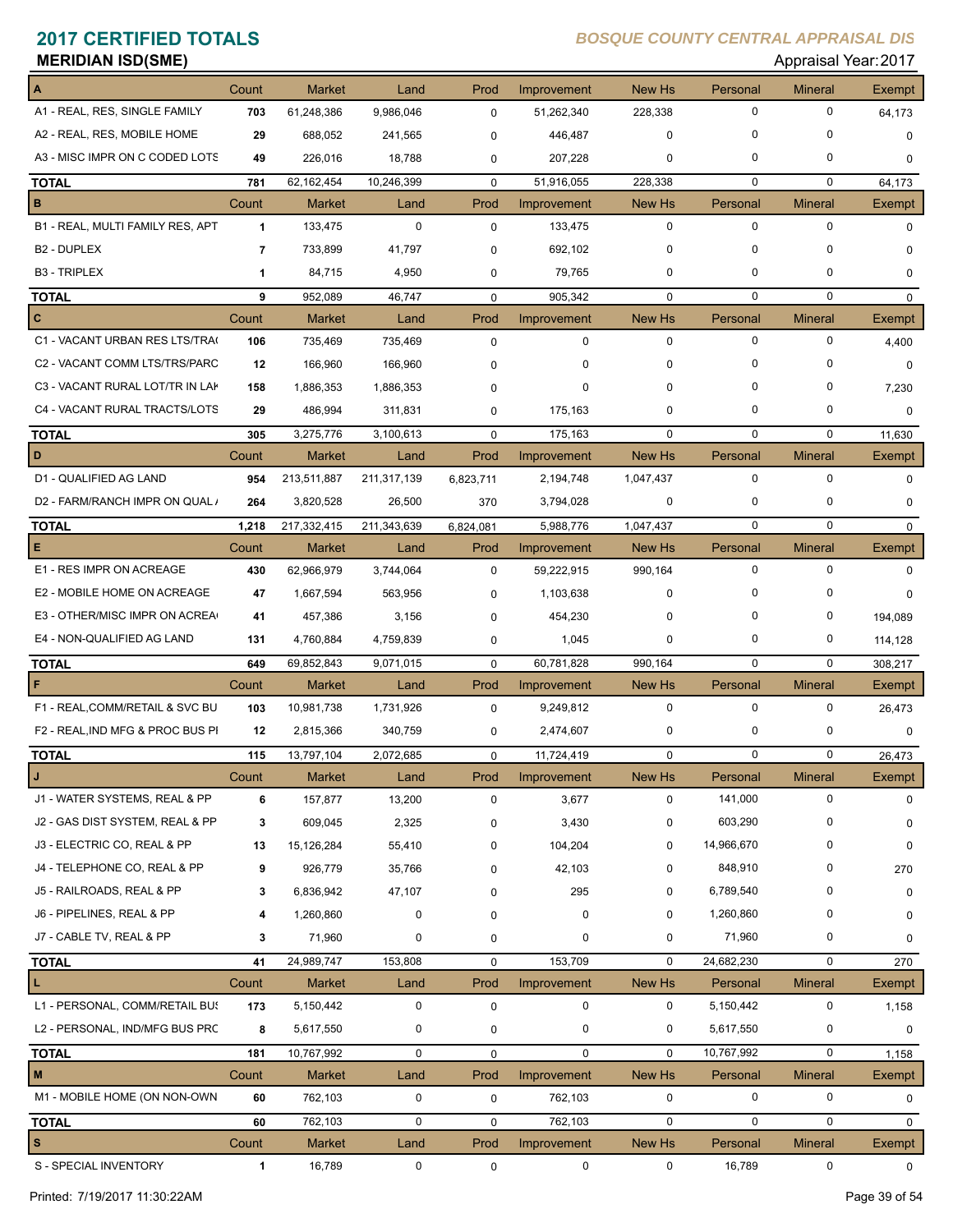### **MERIDIAN ISD(SME)** Appraisal Year: 2017

| <b>TOTAL</b>                    |       | 16,789        | 0           |             | 0           | 0         | 16,789     |                |            |
|---------------------------------|-------|---------------|-------------|-------------|-------------|-----------|------------|----------------|------------|
| $\vert x \vert$                 | Count | <b>Market</b> | Land        | Prod        | Improvement | New Hs    | Personal   | <b>Mineral</b> | Exempt     |
| XB - BPP UNDER \$500 [11.145]   | 18    | 4,359         | 0           | 0           | 0           | 0         | 4,359      |                | 4,359      |
| XE - CHAR HOUS DVLP ORG [11.18] | 8     | .386,960      | 96,182      | 0           | 1,290,778   | 0         | 0          | 0              | 1.386.960  |
| XL - ECONOMIC DEVELOPMENT [11   |       | 138.173       | 138,173     | $\mathbf 0$ | 0           | 0         | 0          | 0              | 138.173    |
| XR - NONPROFIT WATER [11.30]    |       | 162,816       | 38,550      | 0           | 37,266      | 0         | 87,000     | 0              | 152.716    |
| XV - OTHER EXEMPTIONS           | 98    | 19.913.099    | 6.213.657   | 0           | 13.699.442  | 0         | 0          | 0              | 19.901.173 |
| <b>TOTAL</b>                    | 132   | 21.605.407    | 6,486,562   | 0           | 15,027,486  | 0         | 91,359     | 0              | 21.583.381 |
| <b>ALL PTD TOTAL</b>            | 3.122 | 425.514.719   | 242.521.468 | 6.824.081   | 147.434.881 | 2,265,939 | 35,558,370 | 0              | 21,995,302 |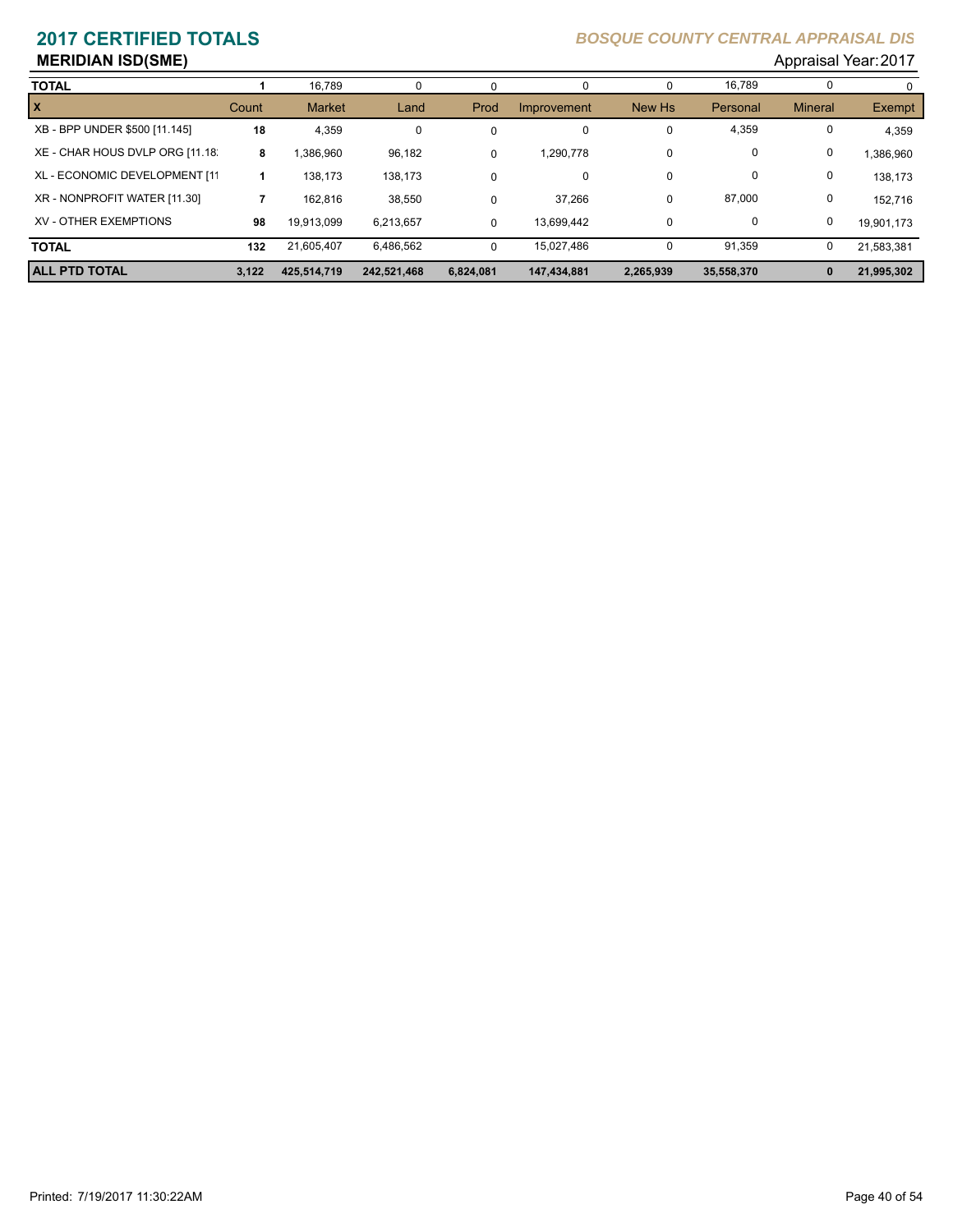| <b>Improvements</b>                      | Count        | <b>Value</b>         |       |           |                              |
|------------------------------------------|--------------|----------------------|-------|-----------|------------------------------|
| Homesite                                 | 82           | 3,029,964            |       |           |                              |
| New Homesite                             |              | 44,735               |       |           |                              |
| Non Homesite<br>New Non Homesite         | 173<br>13    | 4,860,832<br>145,536 | (+)   | 8,081,067 | <b>TOTAL IMPROVEMENTS</b>    |
| <b>Land</b> (65.246 acres)               | Count        | Value                |       |           |                              |
| Homesite                                 | 81           | 496,226              |       |           |                              |
| New Homesite                             | 0            | 0                    |       |           |                              |
| Non Homesite                             | 292          | 1,617,494            |       |           |                              |
| New Non Homesite                         | 0            | 0                    | ( + ) | 2,113,720 | <b>TOTAL LAND MARKET</b>     |
| <b>Prod</b><br>$(156.568 \text{ acres})$ | <b>Count</b> | Value                |       |           |                              |
| Productivity                             | 13           | 456,320              |       |           |                              |
| Inventory                                | 0            |                      |       |           |                              |
| Timber                                   | 0            | 0                    | ( + ) | 456,320   | <b>TOTAL PROD MARKET</b>     |
| Other                                    | <b>Count</b> | Value                |       |           | TO <sub>1</sub><br>2,570,040 |
| <b>Personal Property</b>                 | 29           | 1,171,285            |       |           |                              |
| <b>Minerals</b>                          | 0            | 0                    | ( + ) | 1,171,285 | <b>TOTAL OTHER</b>           |

| <b>Prod. Use</b> | Count | Value  | Loss    |
|------------------|-------|--------|---------|
| Productivity     | 13    | 17.262 | 439,058 |
| Inventory        |       |        |         |
| Timber           |       |        |         |
| <b>Totals</b>    | 13    | 17,262 | 439,058 |
|                  |       |        |         |

|                              |       |                    |              | $( = )$            | 8,916,911 |
|------------------------------|-------|--------------------|--------------|--------------------|-----------|
| <b>Exemptions/Deductions</b> |       | *** Non-Frozen *** |              | ***** Frozen ***** |           |
|                              | Count | <b>Value</b>       | <b>Count</b> | Value              |           |
| Homestead                    | ი     | 0                  | 0            | O                  |           |
| Homestead Local              | 0     | 0                  | 0            | 0                  | 0         |
| Over <sub>65</sub>           | 0     | 0                  | $\Omega$     | O                  |           |
| Over 65 Local                | 0     | 0                  | 0            | 0                  | 0         |
| <b>Disabled</b>              | 0     | $\Omega$           | 0            | 0                  |           |
| <b>Disabled Local</b>        | 0     | 0                  | 0            | O                  | 0         |
| Disabled Veteran             | 2     | 17,005             | 0            | 0                  | 17,005    |
| Disabled Vet HS              | 4     | 171,903            | 0            | 0                  | 171,903   |
| Abatements                   | 0     | $\Omega$           |              |                    |           |
| <b>Pollution Control</b>     | ი     | o                  |              |                    |           |
| Freeport                     | ი     | O                  |              |                    |           |
| Goods In Transit             | ი     | <sup>0</sup>       |              |                    |           |
| Historic                     | ი     | 0                  | 0            | $\Omega$           |           |
| Low Income Housing           | 0     | <sup>0</sup>       |              |                    |           |
| Solar / Wind Power           | ი     | <sup>0</sup>       | O            | 0                  |           |
| <b>Tot Exempt Proration</b>  | ი     | O                  | 0            | 0                  |           |
| <b>Tot Exempt Proration</b>  | 0     | 0                  |              |                    | 0         |

| Taxable Non Frozen<br>Taxable Frozen<br>Taxable New HS Frozen |               | 8,728,003<br>0<br>0       |
|---------------------------------------------------------------|---------------|---------------------------|
| Tax Non Frozen<br>Tax Frozen<br>Tax New HS Frozen             |               | 21.820.54<br>0.00<br>0.00 |
| Total Tax w/o Ceiling<br><b>Tax Frozen Loss</b>               |               | 21,820.54<br>0.00         |
| <b>Total Vet HS Proration</b>                                 | $\Omega$<br>0 | 0.00<br>0.00              |
| Total Surv Spouse Ex Amt                                      |               |                           |

| $(+)$ | 8,081,067 TOTAL IMPROVEMENTS |  |
|-------|------------------------------|--|

- $( + )$
- $(+)$ 
	- **TOTAL LAND VA 2,570,040**
- 0 0 **1,171,285 TOTAL OTHER**  $(+)$

 $( - )$  $( = )$ 

 $( - )$  $( - )$ 

- **11,822,392 TOTAL MARKET VALUE**  $( = )$ 
	- **TOTAL EXEMPT PROPERTY (INCL HB366) 2,425,629**
	- **9,396,763 TOTAL MARKET VALUE OF TAXABLE PROPERTY**
- **TOTAL PRODUCTION LOSS** 439,058 **439,058**
	- **40,794 CAPPED HOMESTEAD LOSS**
	- **8,916,911 TOTAL ASSESSED**

(451 accounts)

- **TOTAL HOMESTEAD**
- 0 TOTAL OVER 65
- 0 TOTAL DISABLED
- **17,005 TOTAL DISABLED VETERAN**
- 4 0 171,903 0 **171,903 TOTAL DISABLED VETERAN HS**

- **TOTAL OTHER DEDUCTIONS 0**
- **188,908 TOTAL EXEMPTIONS/DEDUCTIONS**
- **8,728,003 TOTAL TAXABLE**
- **21,820.54 TOTAL TAX**
- **0.00250000 TAX RATE**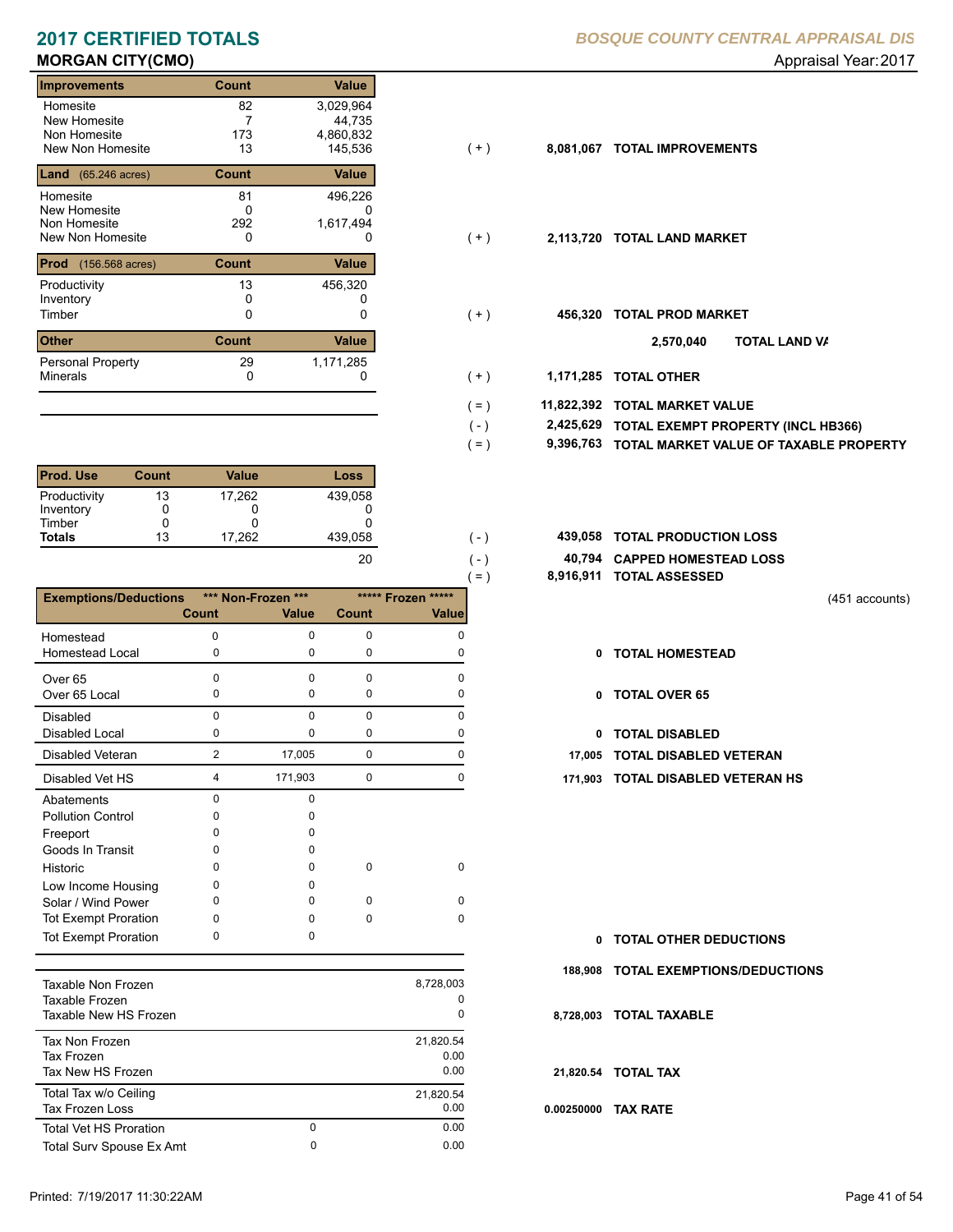# **MORGAN CITY(CMO)** Appraisal Year: 2017

| A                               | Count          | <b>Market</b> | Land        | Prod        | Improvement | New Hs           | Personal    | <b>Mineral</b> | <b>Exempt</b> |
|---------------------------------|----------------|---------------|-------------|-------------|-------------|------------------|-------------|----------------|---------------|
| A1 - REAL, RES, SINGLE FAMILY   | 118            | 4,571,635     | 674,985     | $\mathbf 0$ | 3,896,150   | 13,202           | 500         | $\mathbf 0$    | $\Omega$      |
| A2 - REAL, RES, MOBILE HOME     | 32             | 503,153       | 165,732     | $\Omega$    | 337,421     | $\mathbf 0$      | $\mathbf 0$ | 0              | $\Omega$      |
| A3 - MISC IMPR ON C CODED LOTS  | 29             | 153,297       | 11,900      | $\mathbf 0$ | 141,397     | 411              | 0           | $\mathbf 0$    | 0             |
| <b>TOTAL</b>                    | 179            | 5,228,085     | 852,617     | $\Omega$    | 4,374,968   | 13,613           | 500         | $\mathbf 0$    | $\Omega$      |
| B                               | Count          | <b>Market</b> | Land        | Prod        | Improvement | New Hs           | Personal    | <b>Mineral</b> | Exempt        |
| B2 - DUPLEX                     | 1              | 70,523        | 1,750       | $\mathbf 0$ | 68,773      | $\mathbf 0$      | $\mathbf 0$ | $\mathbf 0$    | $\Omega$      |
| <b>B4 - FOURPLEX</b>            | 4              | 213,340       | 11,750      | 0           | 201,590     | $\mathbf 0$      | $\mathbf 0$ | 0              | $\mathbf 0$   |
| <b>TOTAL</b>                    | 5              | 283,863       | 13,500      | $\mathbf 0$ | 270,363     | $\mathbf 0$      | $\mathbf 0$ | $\mathbf 0$    | $\mathbf 0$   |
| C                               | Count          | <b>Market</b> | Land        | Prod        | Improvement | New Hs           | Personal    | <b>Mineral</b> | <b>Exempt</b> |
| C1 - VACANT URBAN RES LTS/TRA(  | 144            | 693,037       | 693,037     | $\mathbf 0$ | $\mathbf 0$ | $\mathbf 0$      | $\mathbf 0$ | $\mathbf 0$    | 1,750         |
| C2 - VACANT COMM LTS/TRS/PARC   | 3              | 11,165        | 11,165      | $\mathbf 0$ | $\Omega$    | $\mathbf 0$      | $\Omega$    | $\mathbf 0$    | $\mathbf 0$   |
| C3 - VACANT RURAL LOT/TR IN LAK | $\mathbf{1}$   | 3,500         | 3,500       | $\mathbf 0$ | 0           | $\mathbf 0$      | 0           | $\mathbf 0$    | 0             |
| <b>TOTAL</b>                    | 148            | 707,702       | 707,702     | $\mathbf 0$ | $\mathbf 0$ | $\mathbf 0$      | 0           | 0              | 1,750         |
| D                               | Count          | <b>Market</b> | Land        | Prod        | Improvement | New Hs           | Personal    | <b>Mineral</b> | <b>Exempt</b> |
| D1 - QUALIFIED AG LAND          | 13             | 456,320       | 456,320     | 17,262      | $\mathbf 0$ | $\mathbf 0$      | 0           | $\mathbf 0$    | 0             |
| D2 - FARM/RANCH IMPR ON QUAL /  | $\mathbf{2}$   | 8,547         | 0           | 0           | 8,547       | $\mathbf 0$      | 0           | 0              | $\mathbf 0$   |
| <b>TOTAL</b>                    | 15             | 464,867       | 456,320     | 17,262      | 8,547       | $\mathbf 0$      | 0           | $\mathbf 0$    | $\mathbf 0$   |
| Е                               | Count          | <b>Market</b> | Land        | Prod        | Improvement | New Hs           | Personal    | <b>Mineral</b> | <b>Exempt</b> |
| E1 - RES IMPR ON ACREAGE        | 3              | 324,607       | 36,773      | $\Omega$    | 287,834     | $\mathbf 0$      | 0           | $\mathbf 0$    | $\Omega$      |
| E2 - MOBILE HOME ON ACREAGE     | $\mathbf 1$    | 20,775        | $\Omega$    | $\mathbf 0$ | 20,775      | $\mathbf 0$      | 0           | 0              | 20,775        |
| E3 - OTHER/MISC IMPR ON ACREA   | $\mathbf 1$    | 14,238        | 0           | $\mathbf 0$ | 14,238      | 0                | 0           | $\mathbf 0$    | $\mathbf 0$   |
| E4 - NON-QUALIFIED AG LAND      | 4              | 87,959        | 87,959      | 0           | 0           | $\mathbf 0$      | 0           | 0              | $\mathbf 0$   |
| <b>TOTAL</b>                    | 9              | 447,579       | 124,732     | $\mathbf 0$ | 322,847     | $\mathbf 0$      | $\mathbf 0$ | $\mathbf 0$    | 20,775        |
|                                 | Count          | <b>Market</b> | Land        | Prod        | Improvement | New Hs           | Personal    | <b>Mineral</b> | <b>Exempt</b> |
| F1 - REAL, COMM/RETAIL & SVC BU | $\overline{7}$ | 685,399       | 62,038      | $\mathbf 0$ | 623,361     | $\pmb{0}$        | $\mathbf 0$ | $\mathbf 0$    | $\mathbf 0$   |
| <b>TOTAL</b>                    | $\overline{7}$ | 685,399       | 62,038      | $\mathbf 0$ | 623,361     | $\mathbf 0$      | $\mathbf 0$ | $\mathbf 0$    | $\mathbf 0$   |
|                                 | Count          | <b>Market</b> | Land        | Prod        | Improvement | New Hs           | Personal    | <b>Mineral</b> | Exempt        |
| J2 - GAS DIST SYSTEM, REAL & PP | $\mathbf{1}$   | 85,140        | $\mathbf 0$ | $\mathbf 0$ | 0           | $\mathbf 0$      | 85,140      | $\mathbf 0$    | $\mathbf 0$   |
| J3 - ELECTRIC CO, REAL & PP     | 1              | 403,660       | 0           | $\mathbf 0$ | 0           | $\mathbf 0$      | 403,660     | 0              | 0             |
| J4 - TELEPHONE CO, REAL & PP    | 3              | 46,188        | 5,500       | 0           | 9,918       | $\pmb{0}$        | 30,770      | 0              | 0             |
| J5 - RAILROADS, REAL & PP       | 4              | 518,931       | 39,401      | 0           | 0           | $\mathbf 0$      | 479,530     | 0              | $\mathbf 0$   |
| J7 - CABLE TV, REAL & PP        | 3              | 33,020        | $\pmb{0}$   | 0           | 0           | $\pmb{0}$        | 33,020      | 0              | 0             |
| <b>TOTAL</b>                    | 12             | 1,086,939     | 44,901      | $\mathsf 0$ | 9,918       | $\mathbf 0$      | 1,032,120   | 0              | $\mathbf 0$   |
| L                               | Count          | Market        | Land        | Prod        | Improvement | New Hs           | Personal    | <b>Mineral</b> | <b>Exempt</b> |
| L1 - PERSONAL, COMM/RETAIL BUS  | 14             | 136,081       | 0           | $\mathbf 0$ | 0           | $\mathbf 0$      | 136,081     | 0              | 285           |
| L2 - PERSONAL, IND/MFG BUS PRC  | 1              | 1,500         | 0           | 0           | $\mathbf 0$ | $\pmb{0}$        | 1,500       | 0              | $\mathbf 0$   |
| <b>TOTAL</b>                    | 15             | 137,581       | $\pmb{0}$   | 0           | 0           | $\pmb{0}$        | 137,581     | 0              | 285           |
| M                               | Count          | Market        | Land        | Prod        | Improvement | New Hs           | Personal    | <b>Mineral</b> | <b>Exempt</b> |
| M1 - MOBILE HOME (ON NON-OWN    | 41             | 377,558       | 0           | 0           | 377,558     | 31,122           | 0           | 0              | 0             |
| <b>TOTAL</b>                    | 41             | 377,558       | $\pmb{0}$   | $\mathbf 0$ | 377,558     | 31,122           | 0           | 0              | $\mathbf 0$   |
| X                               | Count          | Market        | Land        | Prod        | Improvement | New Hs           | Personal    | <b>Mineral</b> | <b>Exempt</b> |
| X1 - SCHOOLS                    | $\mathbf 2$    | 3,500         | 3,500       | $\mathbf 0$ | $\pmb{0}$   | $\pmb{0}$        | 0           | 0              | 3,500         |
| X2 - RELIGIOUS ORGANIZATION     | 1              | 39,409        | 0           | 0           | 39,409      | $\pmb{0}$        | 0           | 0              | 46,284        |
| XB - BPP UNDER \$500 [11.145]   | 5              | 1,084         | 0           | 0           | 0           | $\mathbf 0$      | 1,084       | 0              | 1,084         |
| XV - OTHER EXEMPTIONS           | 46             | 2,358,826     | 304,730     | 0           | 2,054,096   | $\pmb{0}$        | 0           | 0              | 2,351,951     |
| <b>TOTAL</b>                    | 54             | 2,402,819     | 308,230     | $\mathbf 0$ | 2,093,505   | $\boldsymbol{0}$ | 1,084       | 0              | 2,402,819     |
| <b>ALL PTD TOTAL</b>            | 451            | 11,822,392    | 2,570,040   | 17,262      | 8,081,067   | 44,735           | 1,171,285   | $\mathbf{0}$   | 2,425,629     |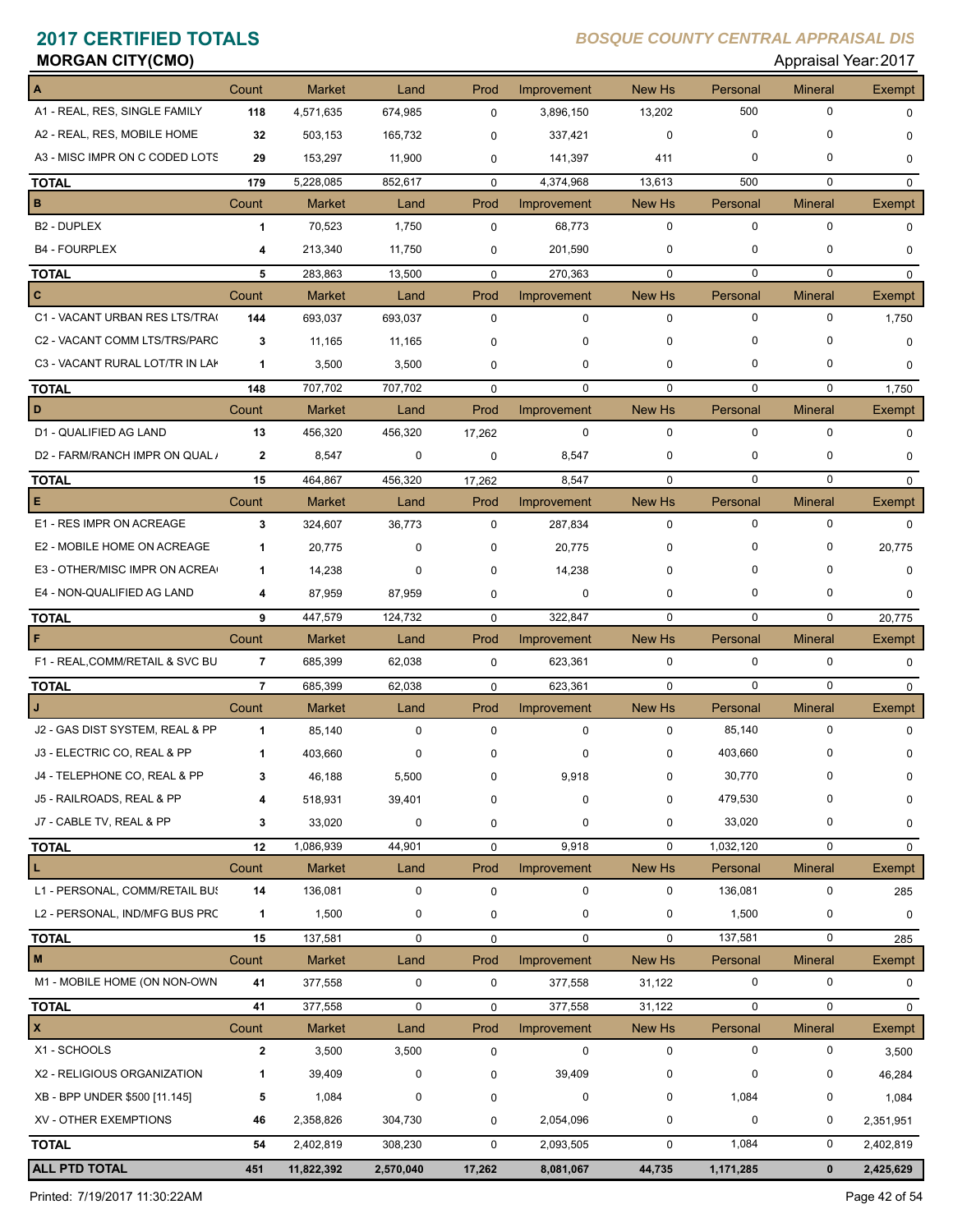| Count        | Value      |                         |            |                           |
|--------------|------------|-------------------------|------------|---------------------------|
| 265          | 21,084,407 |                         |            |                           |
| 39           | 357,021    |                         |            |                           |
| 537          |            |                         |            |                           |
|              |            |                         |            | <b>TOTAL IMPROVEMENTS</b> |
| Count        | Value      |                         |            |                           |
| 258          | 3,504,643  |                         |            |                           |
| 0            |            |                         |            |                           |
| 936          | 26,875,428 |                         |            |                           |
| 0            | 0          | ( + )                   | 30,380,071 | <b>TOTAL LAND MARKET</b>  |
| Count        | Value      |                         |            |                           |
| 289          | 81,500,243 |                         |            |                           |
|              |            |                         |            |                           |
| 0            |            | $(+)$                   | 81,500,243 | <b>TOTAL PROD MARKET</b>  |
| <b>Count</b> | Value      |                         |            | 111,880,314               |
| 59           | 7,594,548  |                         |            |                           |
| 0            |            | ( + )                   | 7,594,548  | <b>TOTAL OTHER</b>        |
|              | 54         | 26,980,041<br>1,075,346 | $(+)$      | 49,496,815                |

| <b>Prod. Use</b> | Count | Value     | Loss       |
|------------------|-------|-----------|------------|
| Productivity     | 289   | 2.721.682 | 78,778,561 |
| Inventory        |       |           |            |
| Timber           |       |           |            |
| <b>Totals</b>    | 289   | 2,721,682 | 78.778.561 |
|                  |       |           |            |

|                              |                |                             |              |                                    | $=$ )     | 70,693,879 TOTAL ASSESSED |
|------------------------------|----------------|-----------------------------|--------------|------------------------------------|-----------|---------------------------|
| <b>Exemptions/Deductions</b> | Count          | *** Non-Frozen ***<br>Value | <b>Count</b> | ***** Frozen *****<br><b>Value</b> |           |                           |
| Homestead                    | 97             | 2,335,944                   | 141          | 3,290,908                          |           |                           |
| <b>Homestead Local</b>       | 0              | 0                           | $\mathbf 0$  | 0                                  |           | 5,626,852 TOTAL HOMESTEAD |
| Over <sub>65</sub>           | 6              | 56,676                      | 116          | 1,096,384                          |           |                           |
| Over 65 Local                | 0              | 0                           | $\Omega$     | O                                  | 1,153,060 | <b>TOTAL OVER 65</b>      |
| <b>Disabled</b>              |                | 10,000                      | 6            | 59,889                             |           |                           |
| Disabled Local               | 0              | 0                           | 0            | 0                                  | 69.889    | <b>TOTAL DISABLED</b>     |
| Disabled Veteran             | $\overline{7}$ | 63,487                      | 1            | 12,000                             | 75.487    | <b>TOTAL DISABLED VI</b>  |
| Disabled Vet HS              | $\overline{2}$ | 70,504                      | 5            | 132,352                            | 202,856   | <b>TOTAL DISABLED VE</b>  |
| Abatements                   | $\Omega$       | $\Omega$                    |              |                                    |           |                           |
| <b>Pollution Control</b>     | <sup>0</sup>   | n                           |              |                                    |           |                           |
| Freeport                     | O              |                             |              |                                    |           |                           |
| Goods In Transit             | O              | <sup>0</sup>                |              |                                    |           |                           |
| Historic                     | <sup>0</sup>   | <sup>0</sup>                | $\Omega$     | $\Omega$                           |           |                           |
| Low Income Housing           | 0              | 0                           |              |                                    |           |                           |
| Solar / Wind Power           | 0              | 0                           | $\Omega$     | $\Omega$                           |           |                           |
| Tot Exempt Proration         | 0              | <sup>0</sup>                | $\Omega$     | $\Omega$                           |           |                           |
| <b>Tot Exempt Proration</b>  | $\Omega$       | 0                           |              |                                    | 0         | <b>TOTAL OTHER DEDL</b>   |

| Taxable Non Frozen<br>Taxable Frozen<br>Taxable New HS Frozen |               | 54,258,093<br>9.129.422<br>178.220  |
|---------------------------------------------------------------|---------------|-------------------------------------|
| Tax Non Frozen<br>Tax Frozen<br>Tax New HS Frozen             |               | 564.284.36<br>71.381.46<br>1.853.51 |
| Total Tax w/o Ceiling<br>Tax Frozen Loss                      |               | 661.083.89<br>23.564.56             |
| <b>Total Vet HS Proration</b><br>Total Surv Spouse Ex Amt     | 0<br>$\Omega$ | 0.00<br>0.00                        |
|                                                               |               |                                     |

|  | 49,496,815 TOTAL IMPROVEMENTS |  |
|--|-------------------------------|--|
|  |                               |  |

 $(-)$  $( - )$ 

- $( + )$
- $(+)$ 
	- **TOTAL LAND VA 111,880,314**
- 0 0 **7,594,548 TOTAL OTHER**  $(+ )$
- **168,971,677 TOTAL MARKET VALUE**  $( = )$
- **TOTAL EXEMPT PROPERTY (INCL HB366) 19,258,013**  $( - )$
- **149,713,664 TOTAL MARKET VALUE OF TAXABLE PROPERTY**  $( = )$
- **TOTAL PRODUCTION LOSS** 78,778,561 **78,778,561**
	- **241,224 CAPPED HOMESTEAD LOSS**
	- **70,693,879 TOTAL ASSESSED**

(1,572 accounts)

- - Disabled Local **TOTAL DISABLED**
	- **75,487 TOTAL DISABLED VETERAN**
	- 2 5 70,504 132,352 **202,856 TOTAL DISABLED VETERAN HS**

**TOTAL OTHER DEDUCTIONS 0 7,128,144 TOTAL EXEMPTIONS/DEDUCTIONS 0.01040000 TAX RATE 63,565,735 TOTAL TAXABLE 637,519.33 TOTAL TAX**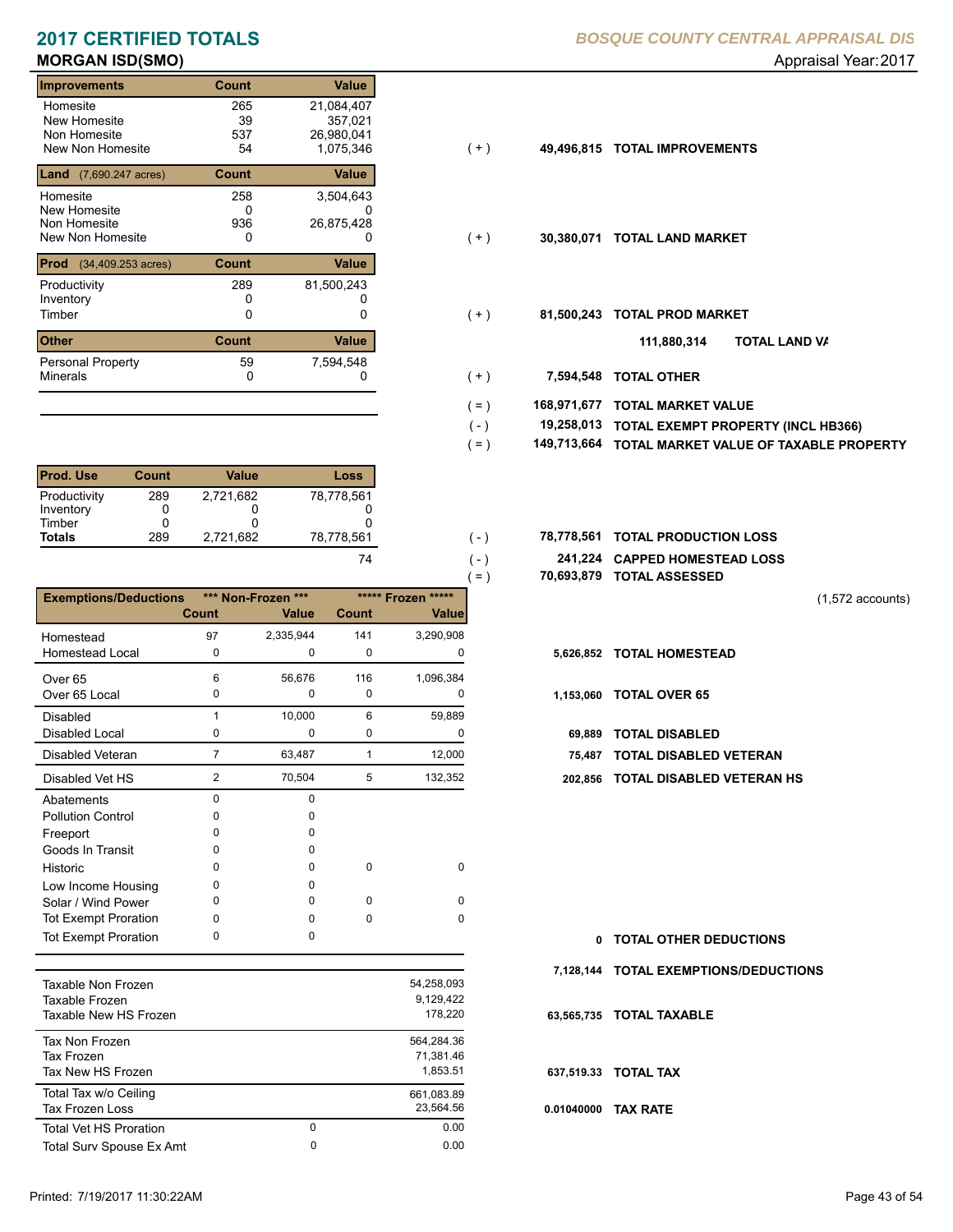# **MORGAN ISD(SMO)** Appraisal Year: 2017

| A                               | Count        | <b>Market</b>     | Land        | Prod                | Improvement            | New Hs           | Personal    | <b>Mineral</b> | <b>Exempt</b>          |
|---------------------------------|--------------|-------------------|-------------|---------------------|------------------------|------------------|-------------|----------------|------------------------|
| A1 - REAL, RES, SINGLE FAMILY   | 322          | 28,702,021        | 5,792,519   | $\mathbf 0$         | 22,909,002             | 97,053           | 500         | 0              | $\Omega$               |
| A2 - REAL, RES, MOBILE HOME     | 35           | 598,029           | 206,856     | 0                   | 391,173                | 665              | $\mathbf 0$ | 0              | $\Omega$               |
| A3 - MISC IMPR ON C CODED LOTS  | 37           | 235,380           | 11,900      | 0                   | 223,480                | 411              | 0           | 0              | 0                      |
| <b>TOTAL</b>                    | 394          | 29,535,430        | 6,011,275   | $\mathbf 0$         | 23,523,655             | 98,129           | 500         | $\Omega$       | $\mathbf 0$            |
| B                               | Count        | <b>Market</b>     | Land        | Prod                | Improvement            | New Hs           | Personal    | <b>Mineral</b> | Exempt                 |
| <b>B2 - DUPLEX</b>              | 1            | 70,523            | 1,750       | $\mathbf 0$         | 68,773                 | $\mathbf 0$      | $\mathbf 0$ | 0              | $\Omega$               |
| <b>B4 - FOURPLEX</b>            | 4            | 213,340           | 11,750      | 0                   | 201,590                | 0                | 0           | 0              | $\Omega$               |
| <b>TOTAL</b>                    | 5            | 283,863           | 13,500      | $\mathbf 0$         | 270,363                | $\mathbf 0$      | $\mathbf 0$ | 0              | $\mathbf 0$            |
| c                               | Count        | <b>Market</b>     | Land        | Prod                | Improvement            | New Hs           | Personal    | <b>Mineral</b> | <b>Exempt</b>          |
| C1 - VACANT URBAN RES LTS/TRA(  | 145          | 695,287           | 695,287     | 0                   | $\mathbf 0$            | $\mathbf 0$      | $\mathbf 0$ | 0              | 1,750                  |
| C2 - VACANT COMM LTS/TRS/PARC   | 3            | 11,165            | 11,165      | $\Omega$            | 0                      | $\Omega$         | $\Omega$    | 0              | $\Omega$               |
| C3 - VACANT RURAL LOT/TR IN LAP | 209          | 2,042,162         | 2,042,162   | $\Omega$            |                        | $\Omega$         | 0           | 0              | 1,688                  |
| C4 - VACANT RURAL TRACTS/LOTS   | $\mathbf{2}$ | 104,463           | 104,463     | 0                   | 0                      | 0                | 0           | 0              | $\mathbf 0$            |
| <b>TOTAL</b>                    | 359          | 2,853,077         | 2,853,077   | $\mathbf 0$         | 0                      | $\mathbf 0$      | 0           | 0              | 3,438                  |
| D                               | Count        | <b>Market</b>     | Land        | Prod                | Improvement            | New Hs           | Personal    | <b>Mineral</b> | <b>Exempt</b>          |
| D1 - QUALIFIED AG LAND          | 289          | 81,500,797        | 81,500,243  | 2,721,682           | 554                    | $\mathbf 0$      | $\mathbf 0$ | 0              | $\Omega$               |
| D2 - FARM/RANCH IMPR ON QUAL /  | 94           | 1,525,626         | 0           | 0                   | 1,525,626              | 0                | 0           | 0              | $\Omega$               |
| <b>TOTAL</b>                    | 383          | 83,026,423        | 81,500,243  | 2,721,682           | 1,526,180              | $\Omega$         | $\Omega$    | 0              | $\Omega$               |
| Е                               | Count        | <b>Market</b>     | Land        | Prod                | Improvement            | New Hs           | Personal    | <b>Mineral</b> | Exempt                 |
| E1 - RES IMPR ON ACREAGE        | 134          | 17,527,726        | 1,808,164   | $\mathbf 0$         | 15,719,562             | 170,315          | $\mathbf 0$ | 0              | $\Omega$               |
| E2 - MOBILE HOME ON ACREAGE     | 33           | 1,341,624         | 597,982     | $\mathbf 0$         | 743,642                | 57,455           | 0           | 0              | 20,775                 |
| E3 - OTHER/MISC IMPR ON ACREA   | 22           | 472,476           | 0           | $\Omega$            | 472,476                | $\Omega$         | 0           | 0              | $\Omega$               |
| E4 - NON-QUALIFIED AG LAND      | 75           | 4,006,206         | 3,949,776   | 0                   | 56,430                 | 0                | 0           | 0              | 0                      |
| <b>TOTAL</b>                    | 264          | 23,348,032        | 6,355,922   | $\Omega$            | 16,992,110             | 227,770          | $\Omega$    | $\Omega$       | 20,775                 |
|                                 | Count        | <b>Market</b>     | Land        | Prod                | Improvement            | New Hs           | Personal    | <b>Mineral</b> | Exempt                 |
| F1 - REAL, COMM/RETAIL & SVC BU | 10           | 862,451           | 106,710     | $\mathbf 0$         | 755,741                | 0                | $\mathbf 0$ | $\mathbf 0$    | 0                      |
| <b>TOTAL</b>                    | 10           | 862,451           | 106,710     | $\mathbf 0$         | 755,741                | $\mathbf 0$      | $\mathbf 0$ | $\mathbf 0$    | $\mathbf 0$            |
|                                 | Count        | Market            | Land        | Prod                | Improvement            | New Hs           | Personal    | <b>Mineral</b> | Exempt                 |
| J1 - WATER SYSTEMS, REAL & PP   | $\mathbf{2}$ | 150,821           | 12,204      | 0                   | 4,497                  | 0                | 134,120     | 0              | 0                      |
| J2 - GAS DIST SYSTEM, REAL & PP | 3            | 90,873            | 3,263       | 0                   | 0                      | 0                | 87,610      | 0              | 0                      |
| J3 - ELECTRIC CO, REAL & PP     | 4            | 2,053,640         | 0           | 0                   | 0                      | 0                | 2,053,640   | 0              | 0                      |
| J4 - TELEPHONE CO, REAL & PP    | 10           | 299,388           | 5,940       | 0                   | 9,918                  | 0                | 283,530     | 0              | 0                      |
| J5 - RAILROADS, REAL & PP       | 6            | 3,928,513         | 58,673      | $\Omega$            | 0                      | 0                | 3,869,840   | 0              | 0                      |
| J6 - PIPELINES, REAL & PP       | $\mathbf{2}$ | 126,940           | 0           | 0                   | 0                      | 0                | 126,940     | 0              | 0                      |
| J7 - CABLE TV, REAL & PP        | 3            | 33,020            | 0           | $\Omega$            | O                      | 0                | 33,020      | 0              | 0                      |
| J8 - OTHER (DESCRIBE)           | $\mathbf 1$  | 250,000           | 0           | 0                   | 0                      | 0                | 250,000     | 0              | 0                      |
| <b>TOTAL</b>                    | 31           | 6,933,195         | 80,080      | 0                   | 14,415                 | 0                | 6,838,700   | 0              | $\mathbf 0$            |
| L                               | Count        | <b>Market</b>     | Land        | Prod                | Improvement            | New Hs           | Personal    | <b>Mineral</b> | Exempt                 |
| L1 - PERSONAL, COMM/RETAIL BUS  | 28           | 609,484           | 0           | 0                   | 0                      | 0                | 609,484     | 0              | 1,330                  |
| L2 - PERSONAL, IND/MFG BUS PRC  | $\mathbf{2}$ | 144,780           | 0           | 0                   | 0                      | 0                | 144,780     | 0              | 0                      |
|                                 |              | 754,264           | $\mathbf 0$ |                     | $\mathbf 0$            | $\mathbf 0$      | 754,264     | 0              |                        |
| <b>TOTAL</b><br>M               | 30<br>Count  | <b>Market</b>     | Land        | 0<br>Prod           | Improvement            | New Hs           | Personal    | <b>Mineral</b> | 1,330<br><b>Exempt</b> |
| M1 - MOBILE HOME (ON NON-OWN    | 62           | 672,458           | 0           | $\mathbf 0$         | 672,458                | 31,122           | 0           | 0              | 0                      |
|                                 | 62           |                   | $\pmb{0}$   |                     |                        |                  | $\mathbf 0$ | 0              |                        |
| <b>TOTAL</b><br>O               | Count        | 672,458<br>Market | Land        | $\mathbf 0$<br>Prod | 672,458<br>Improvement | 31,122<br>New Hs | Personal    | <b>Mineral</b> | 0<br>Exempt            |
| 01 - REAL, IMPRV SFR INVENTORY  | 1            | 13,810            | 13,426      | $\mathbf 0$         | 384                    | $\pmb{0}$        | $\mathbf 0$ | 0              | 0                      |
| 03 - REAL, VACANT LOTS (INV FOR | 116          | 1,456,057         | 1,456,057   | 0                   | $\pmb{0}$              | 0                | 0           | 0              | 0                      |
|                                 |              |                   |             |                     |                        |                  |             |                |                        |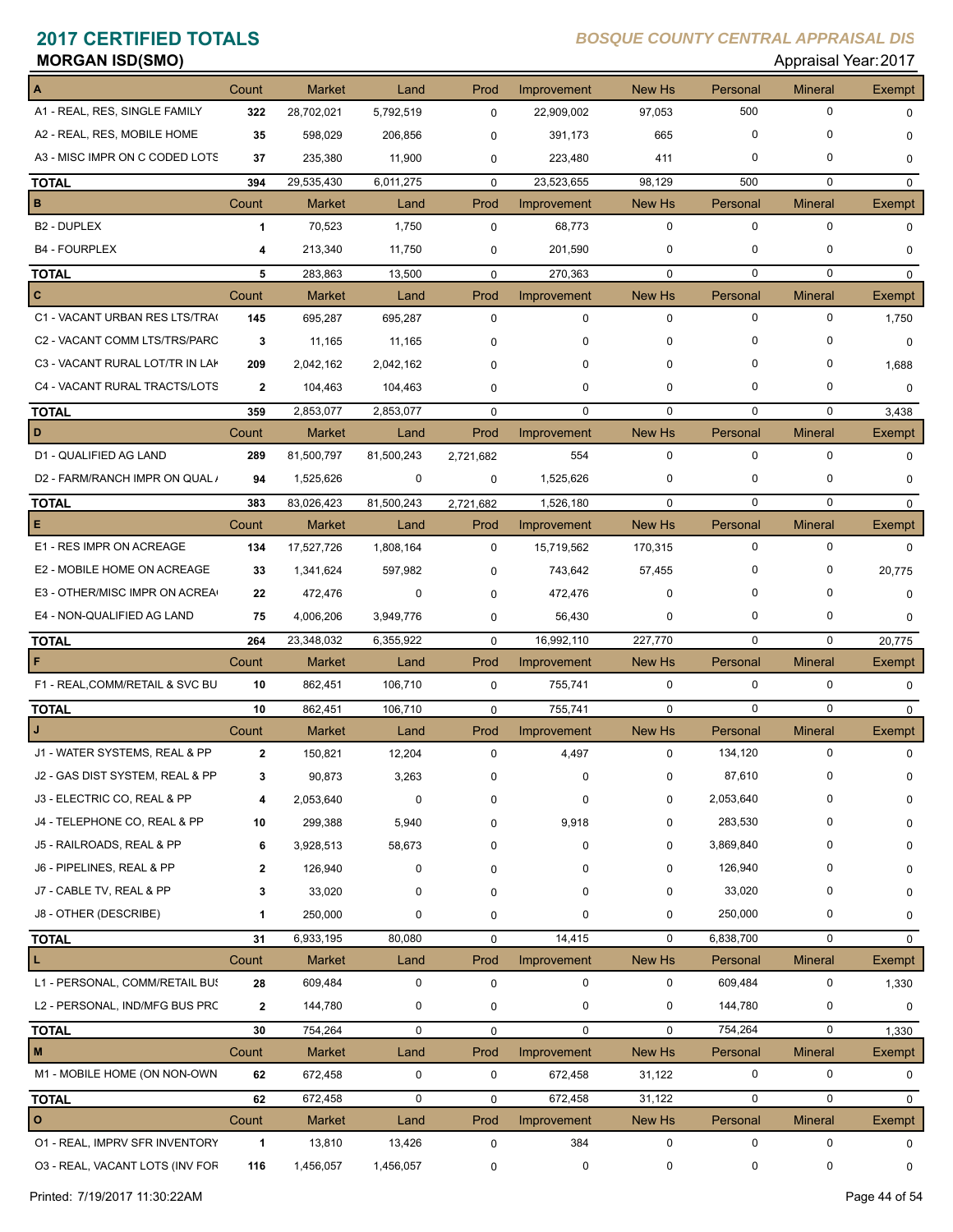# **MORGAN ISD(SMO)** Appraisal Year: 2017

| <b>TOTAL</b>                   | 117          | ,469,867      | 1,469,483   | 0           | 384         | O       |           |                |            |
|--------------------------------|--------------|---------------|-------------|-------------|-------------|---------|-----------|----------------|------------|
| <b>x</b>                       | Count        | <b>Market</b> | Land        | Prod        | Improvement | New Hs  | Personal  | <b>Mineral</b> | Exempt     |
| X1 - SCHOOLS                   | 2            | 3,500         | 3,500       | $\mathbf 0$ | 0           | 0       | 0         |                | 3,500      |
| X2 - RELIGIOUS ORGANIZATION    |              | 39,409        | 0           | 0           | 39,409      | 0       | 0         | 0              | 46,284     |
| XB - BPP UNDER \$500 [11.145]  | 5            | 1,084         | 0           | $\mathbf 0$ | 0           | 0       | 1,084     | 0              | 937        |
| XI - YOUTH DEVELOPMENT [11.19] | $\mathbf{2}$ | 3,817,816     | 449,199     | 0           | 3,368,617   | 0       | 0         | 0              | 3,817,816  |
| XV - OTHER EXEMPTIONS          | 65           | 15,370,808    | 13,037,325  | 0           | 2,333,483   | 0       | 0         | 0              | 15,363,933 |
| <b>TOTAL</b>                   | 75           | 19,232,617    | 13.490.024  | 0           | 5,741,509   | 0       | 1,084     | 0              | 19.232.470 |
| <b>ALL PTD TOTAL</b>           | 1,572        | 168,971,677   | 111,880,314 | 2,721,682   | 49,496,815  | 357,021 | 7,594,548 | $\bf{0}$       | 19,258,013 |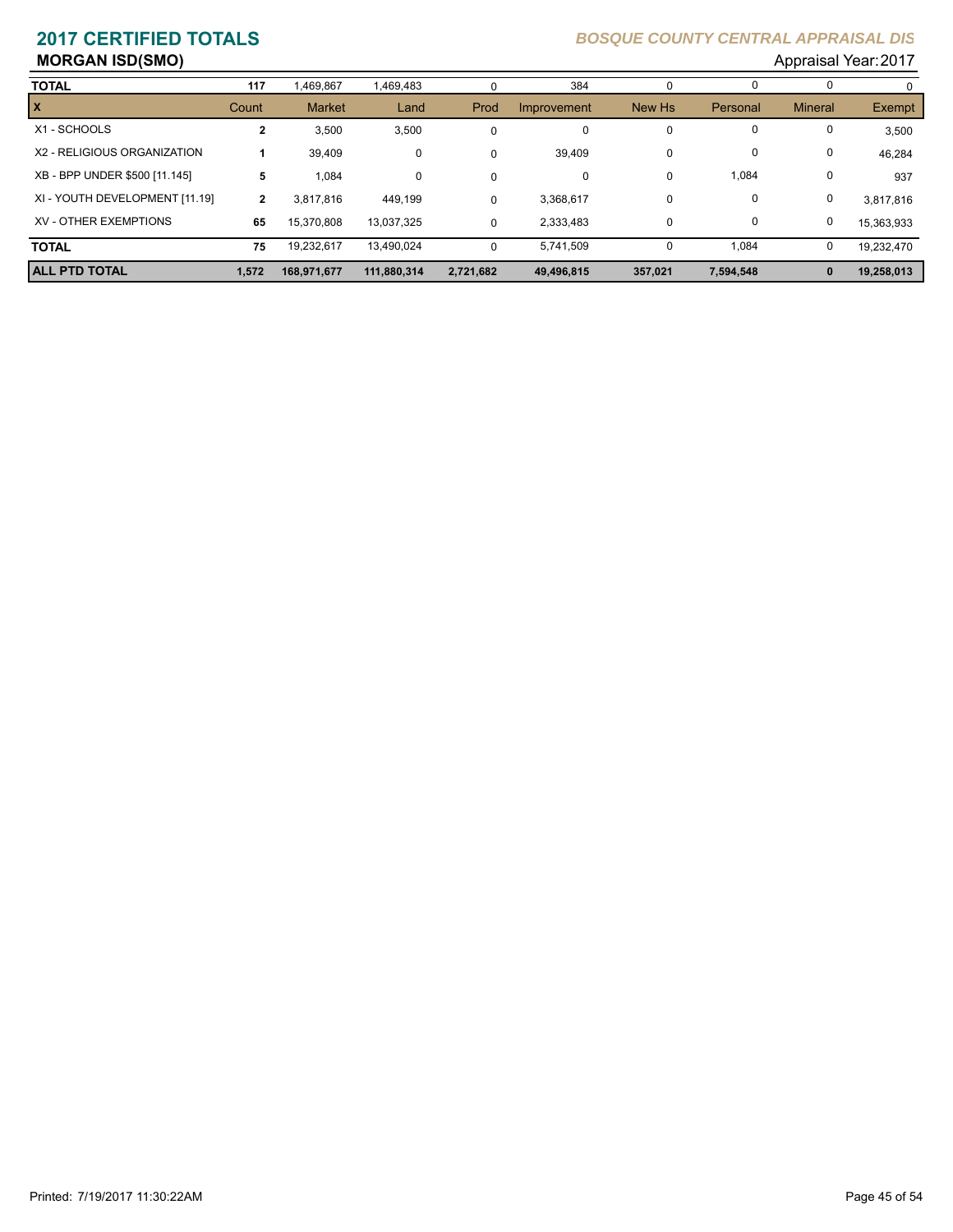### **VALLEY MILLS CITY(CVM)** and the control of the control of the control of the control of the control of the control of the control of the control of the control of the control of the control of the control of the control o

| Count<br><b>Value</b><br>Improvements                          |
|----------------------------------------------------------------|
| 293<br>21,970,097<br>Homesite                                  |
| New Homesite<br>28,093<br>4                                    |
| Non Homesite<br>290<br>15,638,938                              |
| New Non Homesite<br>354.513<br>9                               |
| Value<br><b>Land</b> $(123.648 \text{ acres})$<br><b>Count</b> |
| 285<br>2,885,829<br>Homesite                                   |
| <b>New Homesite</b><br>0                                       |
| Non Homesite<br>315<br>3,532,027                               |
| New Non Homesite<br>0<br>0                                     |
| Value<br><b>Prod</b> (61.000 acres)<br><b>Count</b>            |
| 187,560<br>Productivity<br>6                                   |
| Inventory                                                      |
| Timber<br>0<br>0                                               |
| <b>Other</b><br><b>Count</b><br>Value                          |
| 104<br>Personal Property<br>4,678,668                          |
| <b>Minerals</b><br>0                                           |

| <b>Prod. Use</b> | Count | Value | Loss    |
|------------------|-------|-------|---------|
| Productivity     |       | 5,836 | 181,724 |
| Inventory        |       |       |         |
| Timber           |       |       |         |
| <b>Totals</b>    |       | 5,836 | 181,724 |
|                  |       |       | 146     |

|                              |             |                    |          |                    | $( = )$      | 44,841,373 TOTAL ASSESSI |
|------------------------------|-------------|--------------------|----------|--------------------|--------------|--------------------------|
| <b>Exemptions/Deductions</b> |             | *** Non-Frozen *** |          | ***** Frozen ***** |              |                          |
|                              | Count       | Value              | Count    | Value              |              |                          |
| Homestead                    | 0           | $\Omega$           | 0        | O                  |              |                          |
| <b>Homestead Local</b>       | 0           | 0                  | 0        | 0                  | 0            | <b>TOTAL HOMEST</b>      |
| Over <sub>65</sub>           | 5           | 15,000             | 103      | 303,750            |              |                          |
| Over 65 Local                | 0           | 0                  | 0        | 0                  | 318,750      | <b>TOTAL OVER 65</b>     |
| <b>Disabled</b>              | $\Omega$    | $\Omega$           | $\Omega$ | U                  |              |                          |
| <b>Disabled Local</b>        | 0           | 0                  | 0        | o                  | $\mathbf{0}$ | <b>TOTAL DISABLE</b>     |
| Disabled Veteran             | 1           | 5,000              | 3        | 29,000             | 34,000       | <b>TOTAL DISABLE</b>     |
| Disabled Vet HS              | $\mathbf 0$ | $\mathbf 0$        |          | 91,019             | 91,019       | <b>TOTAL DISABLE</b>     |
| Abatements                   | $\Omega$    | $\Omega$           |          |                    |              |                          |
| <b>Pollution Control</b>     | $\Omega$    | n                  |          |                    |              |                          |
| Freeport                     | 0           | 0                  |          |                    |              |                          |
| Goods In Transit             | $\Omega$    |                    |          |                    |              |                          |
| Historic                     | $\Omega$    | <sup>n</sup>       | $\Omega$ | $\Omega$           |              |                          |
| Low Income Housing           | 0           | <sup>0</sup>       |          |                    |              |                          |
| Solar / Wind Power           | 0           | <sup>0</sup>       | 0        | $\Omega$           |              |                          |
| <b>Tot Exempt Proration</b>  | 0           | <sup>0</sup>       | 0        | $\Omega$           |              |                          |
| <b>Tot Exempt Proration</b>  | 0           | <sup>0</sup>       |          |                    | 0            | <b>TOTAL OTHER D</b>     |

| Taxable Non Frozen<br>Taxable Frozen<br>Taxable New HS Frozen |        | 35,372,170<br>9,024,254<br>1.180 |
|---------------------------------------------------------------|--------|----------------------------------|
| Tax Non Frozen<br>Tax Frozen<br>Tax New HS Frozen             |        | 160.153.47<br>31.409.99<br>5.34  |
| Total Tax w/o Ceiling<br>Tax Frozen Loss                      |        | 201.020.66<br>9,451.86           |
| <b>Total Vet HS Proration</b><br>Total Surv Spouse Ex Amt     | 0<br>0 | 0.00<br>0.00                     |
|                                                               |        |                                  |

- 
- $( + )$

 $( - )$  $( = )$ 

 $( - )$  $( - )$ 

- $(+)$ 
	- **TOTAL LAND VA 6,605,416**
- 0 0 **4,678,668 TOTAL OTHER**  $(+)$
- **49,275,725 TOTAL MARKET VALUE**  $( = )$ 
	- **TOTAL EXEMPT PROPERTY (INCL HB366) 4,009,378**
	- **45,266,347 TOTAL MARKET VALUE OF TAXABLE PROPERTY**
- **TOTAL PRODUCTION LOSS** 181,724 **181,724**
	- **243,250 CAPPED HOMESTEAD LOSS**
	- **44,841,373 TOTAL ASSESSED**

(751 accounts)

- **TOTAL HOMESTEAD**
- - 0 TOTAL DISABLED
- **34,000 TOTAL DISABLED VETERAN**
- 0 1 0 91,019 **91,019 TOTAL DISABLED VETERAN HS**

| 0 TOTAL OTHER DEDUCTIONS            |
|-------------------------------------|
| 443,769 TOTAL EXEMPTIONS/DEDUCTIONS |
| 44.397.604 TOTAL TAXABLE            |
| 191,568.80 TOTAL TAX                |
| 0.00452800 TAX RATE                 |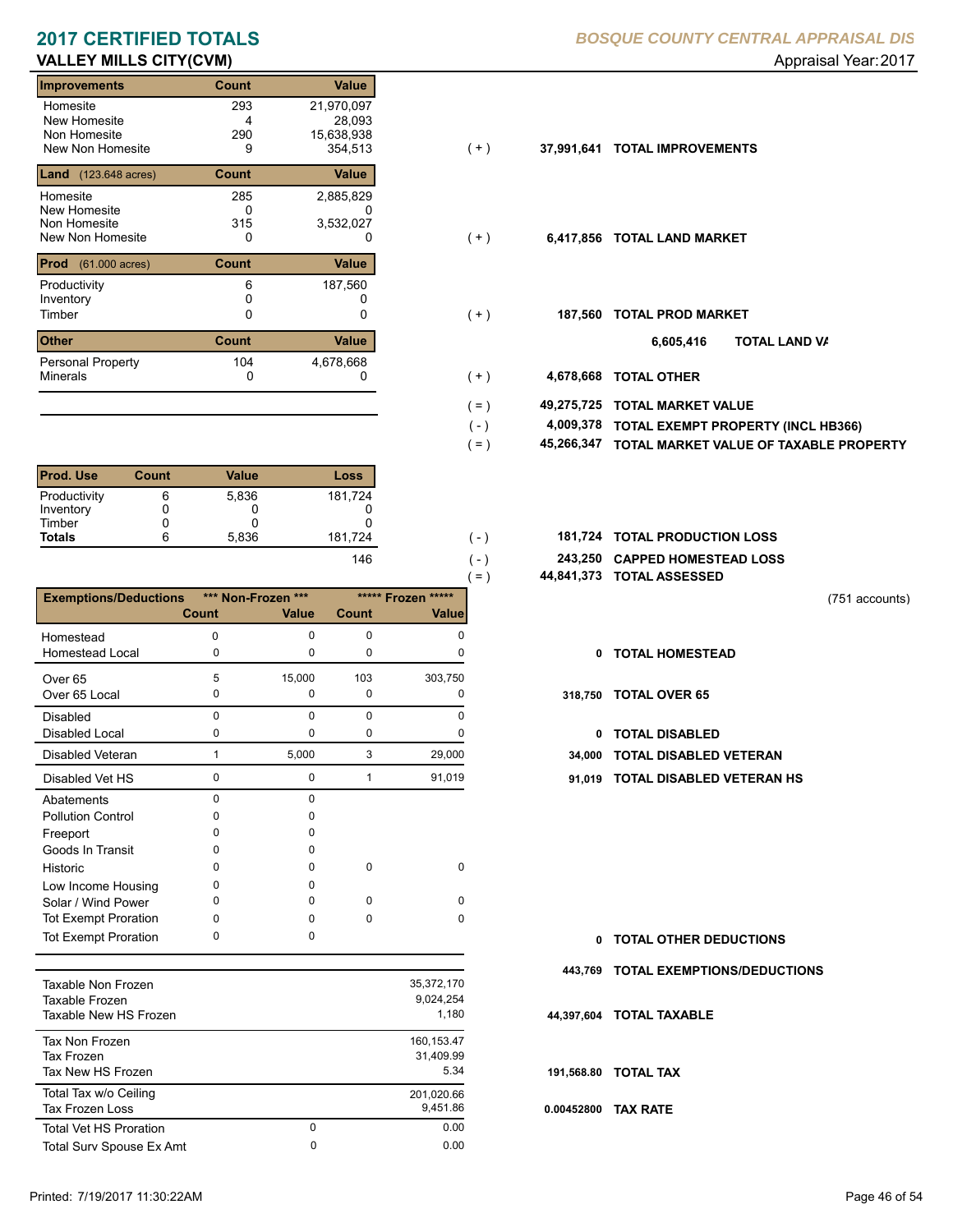|  | <b>VALLEY MILLS CITY(CVM)</b> |
|--|-------------------------------|
|  |                               |

### Appraisal Year: 2017

|                                  | Count          | <b>Market</b> | Land        | Prod        | Improvement | New Hs      | Personal    | <b>Mineral</b> | Exempt        |
|----------------------------------|----------------|---------------|-------------|-------------|-------------|-------------|-------------|----------------|---------------|
| A1 - REAL, RES, SINGLE FAMILY    | 422            | 33,623,410    | 4,160,903   | $\mathbf 0$ | 29,462,507  | 28,093      | $\mathbf 0$ | $\mathbf 0$    | 143,235       |
| A2 - REAL, RES, MOBILE HOME      | 5              | 83,368        | 31,074      | $\mathbf 0$ | 52,294      | 0           | $\mathbf 0$ | $\mathbf 0$    | 0             |
| A3 - MISC IMPR ON C CODED LOTS   | 11             | 24,635        | 0           | 0           | 24,635      | $\mathbf 0$ | $\mathbf 0$ | 0              | $\Omega$      |
| <b>TOTAL</b>                     | 438            | 33,731,413    | 4,191,977   | $\mathbf 0$ | 29,539,436  | 28.093      | $\mathbf 0$ | $\mathbf 0$    | 143,235       |
| в                                | Count          | <b>Market</b> | Land        | Prod        | Improvement | New Hs      | Personal    | <b>Mineral</b> | Exempt        |
| B1 - REAL, MULTI FAMILY RES, APT | $\overline{2}$ | 340,425       | 43,579      | $\mathbf 0$ | 296,846     | $\mathbf 0$ | $\mathbf 0$ | $\mathbf 0$    | 0             |
| B <sub>2</sub> - DUPLEX          | 4              | 261,164       | 44,547      | $\mathbf 0$ | 216,617     | 0           | $\mathbf 0$ | 0              | $\Omega$      |
| <b>B4 - FOURPLEX</b>             | $\mathbf{2}$   | 284,340       | 38,155      | 0           | 246,185     | 0           | $\mathbf 0$ | 0              | 0             |
| <b>TOTAL</b>                     | 8              | 885,929       | 126,281     | $\Omega$    | 759,648     | $\Omega$    | $\mathbf 0$ | $\mathbf 0$    | $\Omega$      |
| $\mathbf{C}$                     | Count          | <b>Market</b> | Land        | Prod        | Improvement | New Hs      | Personal    | <b>Mineral</b> | <b>Exempt</b> |
| C1 - VACANT URBAN RES LTS/TRA(   | 63             | 503,281       | 418,280     | $\mathbf 0$ | 85,001      | 0           | 0           | $\mathbf 0$    | 0             |
| C2 - VACANT COMM LTS/TRS/PARC    | 8              | 96,450        | 96,450      | $\mathbf 0$ | $\mathbf 0$ | $\mathbf 0$ | $\mathbf 0$ | 0              | $\Omega$      |
| C4 - VACANT RURAL TRACTS/LOTS    | $\mathbf 1$    | 18,700        | 18,700      | 0           | 0           | 0           | 0           | 0              | 0             |
| <b>TOTAL</b>                     | 72             | 618,431       | 533,430     | $\mathbf 0$ | 85,001      | $\Omega$    | $\Omega$    | $\Omega$       | $\mathbf 0$   |
| D                                | Count          | <b>Market</b> | Land        | Prod        | Improvement | New Hs      | Personal    | <b>Mineral</b> | <b>Exempt</b> |
| D1 - QUALIFIED AG LAND           | 6              | 187,560       | 187,560     | 5,836       | $\mathbf 0$ | $\mathbf 0$ | $\mathbf 0$ | $\mathbf 0$    | $\Omega$      |
| D2 - FARM/RANCH IMPR ON QUAL /   | 1              | 14,016        | $\mathbf 0$ | 0           | 14,016      | $\mathbf 0$ | $\mathbf 0$ | 0              | $\Omega$      |
| <b>TOTAL</b>                     | $\overline{7}$ | 201,576       | 187,560     | 5,836       | 14,016      | $\Omega$    | $\mathbf 0$ | $\mathbf 0$    | $\mathbf 0$   |
| E                                | Count          | <b>Market</b> | Land        | Prod        | Improvement | New Hs      | Personal    | <b>Mineral</b> | Exempt        |
| E1 - RES IMPR ON ACREAGE         | 4              | 350,209       | 46,886      | $\mathbf 0$ | 303,323     | $\mathbf 0$ | 0           | 0              | 0             |
| E2 - MOBILE HOME ON ACREAGE      | 1              | 14,766        | $\mathbf 0$ | 0           | 14,766      | 0           | 0           | 0              | $\Omega$      |
| <b>TOTAL</b>                     | 5              | 364,975       | 46,886      | $\mathbf 0$ | 318,089     | $\Omega$    | $\Omega$    | $\mathbf 0$    | $\mathbf 0$   |
| F                                | Count          | <b>Market</b> | Land        | Prod        | Improvement | New Hs      | Personal    | <b>Mineral</b> | Exempt        |
| F1 - REAL, COMM/RETAIL & SVC BU  | 56             | 4,441,702     | 990,617     | $\mathbf 0$ | 3,451,085   | $\mathbf 0$ | 0           | 0              | 66,876        |
| <b>TOTAL</b>                     | 56             | 4,441,702     | 990,617     | $\mathbf 0$ | 3,451,085   | $\mathbf 0$ | $\mathbf 0$ | $\mathbf 0$    | 66,876        |
|                                  | Count          | <b>Market</b> | Land        | Prod        | Improvement | New Hs      | Personal    | <b>Mineral</b> | Exempt        |
| J2 - GAS DIST SYSTEM, REAL & PP  | $\mathbf{1}$   | 210,080       | $\mathbf 0$ | $\mathbf 0$ | 0           | $\mathbf 0$ | 210,080     | $\mathbf 0$    | 0             |
| J3 - ELECTRIC CO, REAL & PP      | 4              | 921,195       | 25,650      | $\mathbf 0$ | 19,935      | 0           | 875,610     | 0              |               |
| J4 - TELEPHONE CO, REAL & PP     | 6              | 885,464       | 31,450      | $\mathbf 0$ | 73,114      | 0           | 780,900     | 0              | 0             |
| J5 - RAILROADS, REAL & PP        | 2              | 747,320       | 3,100       | $\Omega$    | $\Omega$    | 0           | 744,220     | 0              |               |
| J6 - PIPELINES, REAL & PP        | $\mathbf{2}$   | 35,510        | $\pmb{0}$   | 0           | 0           | 0           | 35,510      | 0              | 0             |
| J7 - CABLE TV, REAL & PP         | 3              | 56,840        | $\mathbf 0$ | 0           | 0           | 0           | 56,840      | 0              | 0             |
| <b>TOTAL</b>                     | 18             | 2,856,409     | 60,200      | $\mathbf 0$ | 93,049      | 0           | 2,703,160   | 0              | 0             |
| L                                | Count          | Market        | Land        | Prod        | Improvement | New Hs      | Personal    | <b>Mineral</b> | Exempt        |
| L1 - PERSONAL, COMM/RETAIL BUS   | 84             | 1,611,382     | $\pmb{0}$   | $\mathbf 0$ | 0           | $\pmb{0}$   | 1,611,382   | 0              | 2,080         |
| L2 - PERSONAL, IND/MFG BUS PRC   | 4              | 362,590       | $\pmb{0}$   | 0           | 0           | 0           | 362,590     | 0              | 0             |
| <b>TOTAL</b>                     | 88             | 1,973,972     | $\pmb{0}$   | $\mathbf 0$ | 0           | 0           | 1,973,972   | 0              | 2,080         |
| M                                | Count          | Market        | Land        | Prod        | Improvement | New Hs      | Personal    | <b>Mineral</b> | Exempt        |
| M1 - MOBILE HOME (ON NON-OWN     | 47             | 404,131       | $\pmb{0}$   | $\mathbf 0$ | 404,131     | 0           | $\mathbf 0$ | 0              | 0             |
| <b>TOTAL</b>                     | 47             | 404,131       | $\pmb{0}$   | 0           | 404,131     | $\pmb{0}$   | $\mathbf 0$ | 0              | 0             |
| $\pmb{\mathsf{x}}$               | Count          | Market        | Land        | Prod        | Improvement | New Hs      | Personal    | <b>Mineral</b> | Exempt        |
| XB - BPP UNDER \$500 [11.145]    | 5              | 1,536         | $\mathbf 0$ | $\pmb{0}$   | $\mathbf 0$ | 0           | 1,536       | 0              | 1,536         |
| XV - OTHER EXEMPTIONS            | 21             | 3,795,651     | 468,465     | 0           | 3,327,186   | $\mathbf 0$ | $\mathbf 0$ | 0              | 3,795,651     |
| <b>TOTAL</b>                     | 26             | 3,797,187     | 468,465     | 0           | 3,327,186   | 0           | 1,536       | 0              | 3,797,187     |
| <b>ALL PTD TOTAL</b>             | 751            | 49,275,725    | 6,605,416   | 5,836       | 37,991,641  | 28,093      | 4,678,668   | $\mathbf 0$    | 4,009,378     |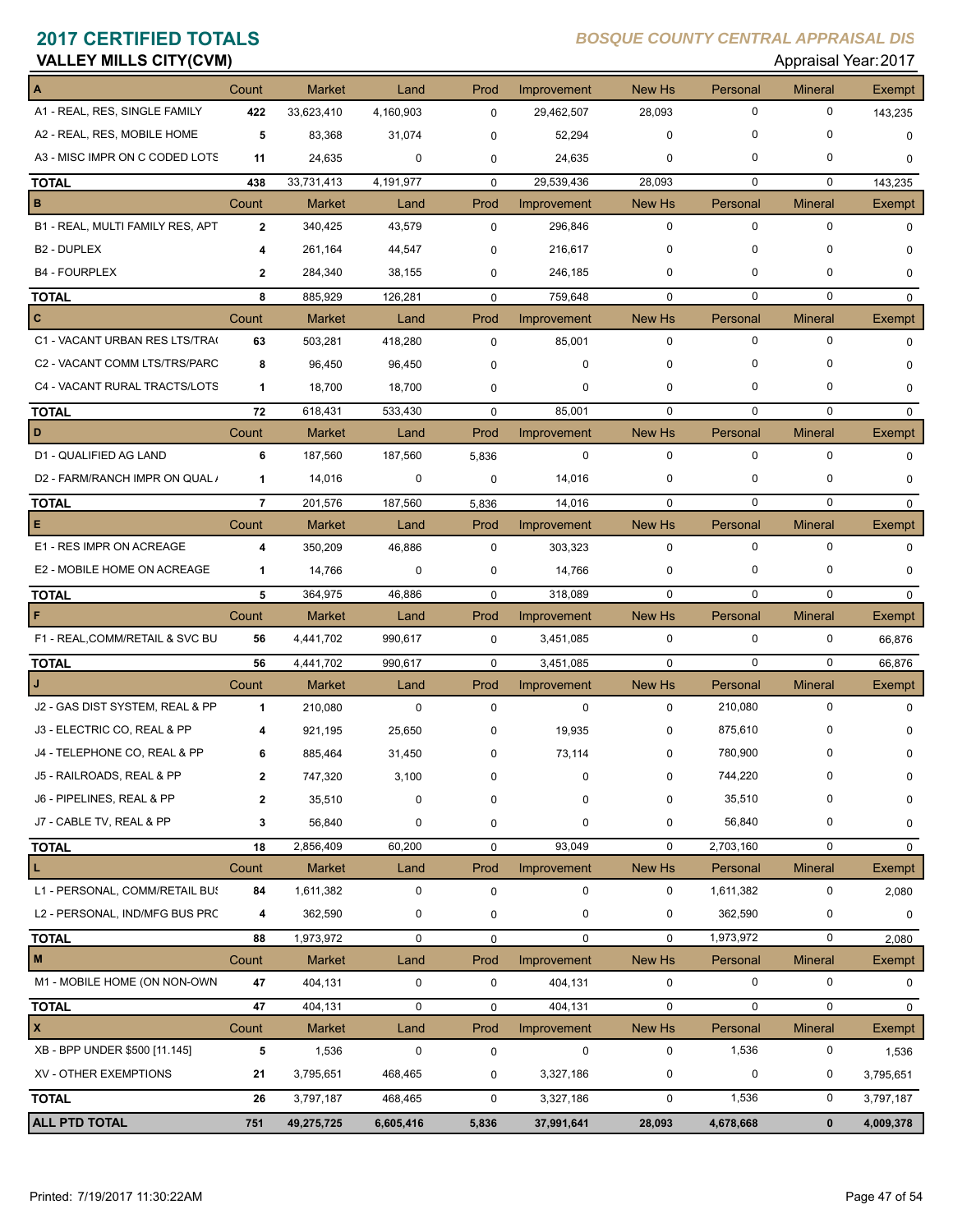### **VALLEY MILLS ISD(SVM)** Approximately and the settlement of the settlement of the settlement of the settlement of the settlement of the settlement of the settlement of the settlement of the settlement of the settlement of

| <b>Improvements</b>                     | <b>Count</b> | Value       |       |             |                           |
|-----------------------------------------|--------------|-------------|-------|-------------|---------------------------|
| Homesite                                | 710          | 64,854,204  |       |             |                           |
| New Homesite                            | 16           | 325,087     |       |             |                           |
| Non Homesite                            | 983          | 42,549,620  |       |             |                           |
| New Non Homesite                        | 29           | 736.158     | $(+)$ | 108,465,069 | <b>TOTAL IMPROVEMENTS</b> |
| <b>Land</b> $(5,203.577 \text{ acres})$ | Count        | Value       |       |             |                           |
| Homesite                                | 672          | 7,576,183   |       |             |                           |
| New Homesite                            | 0            |             |       |             |                           |
| Non Homesite                            | 901          | 15,419,820  |       |             |                           |
| New Non Homesite                        | 0            | 0           | ( + ) | 22,996,003  | <b>TOTAL LAND MARKET</b>  |
| <b>Prod</b><br>(79,687.882 acres)       | Count        | Value       |       |             |                           |
| Productivity                            | 945          | 165,548,327 |       |             |                           |
| Inventory                               |              |             |       |             |                           |
| Timber                                  | 0            | 0           | ( + ) | 165,548,327 | <b>TOTAL PROD MARKET</b>  |
| <b>Other</b>                            | Count        | Value       |       |             | 188,544,330               |
| <b>Personal Property</b>                | 177          | 56,968,564  |       |             |                           |
| <b>Minerals</b>                         | $\Omega$     | ი           | (+)   | 56,968,564  | <b>TOTAL OTHER</b>        |

| <b>Prod. Use</b> | Count | Value     | Loss        |
|------------------|-------|-----------|-------------|
| Productivity     | 945   | 6.778.967 | 158,769,360 |
| Inventory        |       |           |             |
| Timber           | 0     |           | 0           |
| <b>Totals</b>    | 945   | 6.778.967 | 158.769.360 |
|                  |       |           | 26.         |

|                              |              |                                    |                |                                    | $=$ )      | 188,188,949 TOTAL ASSESSED |
|------------------------------|--------------|------------------------------------|----------------|------------------------------------|------------|----------------------------|
| <b>Exemptions/Deductions</b> | <b>Count</b> | *** Non-Frozen ***<br><b>Value</b> | Count          | ***** Frozen *****<br><b>Value</b> |            |                            |
| Homestead                    | 320          | 7,741,982                          | 286            | 6,718,698                          |            |                            |
| <b>Homestead Local</b>       | 0            | $\mathbf 0$                        | 0              | 0                                  | 14.460.680 | <b>TOTAL HOMESTEAD</b>     |
| Over <sub>65</sub>           | 18           | 160,000                            | 248            | 2,351,913                          |            |                            |
| Over 65 Local                | 0            | 0                                  | 0              | 0                                  | 2,511,913  | <b>TOTAL OVER 65</b>       |
| <b>Disabled</b>              |              | 6,400                              | 16             | 143,600                            |            |                            |
| Disabled Local               | 0            | 0                                  | 0              | 0                                  | 150,000    | <b>TOTAL DISABLED</b>      |
| Disabled Veteran             | 9            | 63,590                             | $\overline{7}$ | 52,122                             | 115,712    | <b>TOTAL DISABLED VI</b>   |
| Disabled Vet HS              | 0            | 0                                  | 8              | 710,953                            | 710,953    | <b>TOTAL DISABLED VI</b>   |
| Abatements                   | 0            | $\Omega$                           |                |                                    |            |                            |
| <b>Pollution Control</b>     |              | 7,414,990                          |                |                                    |            |                            |
| Freeport                     | 0            | <sup>0</sup>                       |                |                                    |            |                            |
| Goods In Transit             | 0            | <sup>0</sup>                       |                |                                    |            |                            |
| Historic                     | 0            | 0                                  | 0              | $\mathbf 0$                        |            |                            |
| Low Income Housing           | 0            | 0                                  |                |                                    |            |                            |
| Solar / Wind Power           | 0            | 0                                  | 0              | $\Omega$                           |            |                            |
| <b>Tot Exempt Proration</b>  | 0            | 0                                  | $\Omega$       | $\Omega$                           |            |                            |
| <b>Tot Exempt Proration</b>  | 0            | 0                                  |                |                                    | 7.414.990  | <b>TOTAL OTHER DEDU</b>    |

| Taxable Non Frozen<br>Taxable Frozen<br>Taxable New HS Frozen |        | 144,860,604<br>17.956.787<br>7.310  |
|---------------------------------------------------------------|--------|-------------------------------------|
| Tax Non Frozen<br><b>Tax Frozen</b><br>Tax New HS Frozen      |        | 1.903.434.35<br>163.527.82<br>96.06 |
| Total Tax w/o Ceiling<br>Tax Frozen Loss                      |        | 2,139,482.62<br>72.424.39           |
| <b>Total Vet HS Proration</b><br>Total Surv Spouse Ex Amt     | 0<br>0 | 0.00<br>0.00                        |
|                                                               |        |                                     |

- $(+)$
- $( + )$
- $(+)$ 
	- **TOTAL LAND VA 188,544,330**
- 0 0 **56,968,564 TOTAL OTHER**  $(+ )$

 $( - )$ 

 $(-)$  $( - )$ 

- **353,977,963 TOTAL MARKET VALUE**  $( = )$ 
	- **TOTAL EXEMPT PROPERTY (INCL HB366) 6,240,845**
- **347,737,118 TOTAL MARKET VALUE OF TAXABLE PROPERTY**  $( = )$
- **TOTAL PRODUCTION LOSS** 158,769,360 **158,769,360**
	- **778,809 CAPPED HOMESTEAD LOSS**
	- **188,188,949 TOTAL ASSESSED**

(2,822 accounts)

- -
- **115,712 TOTAL DISABLED VETERAN**
- 0 8 0 710,953 **710,953 TOTAL DISABLED VETERAN HS**

**7,414,990 TOTAL OTHER DEDUCTIONS 25,364,248 TOTAL EXEMPTIONS/DEDUCTIONS 0.01314000 TAX RATE 162,824,701 TOTAL TAXABLE 2,067,058.23 TOTAL TAX**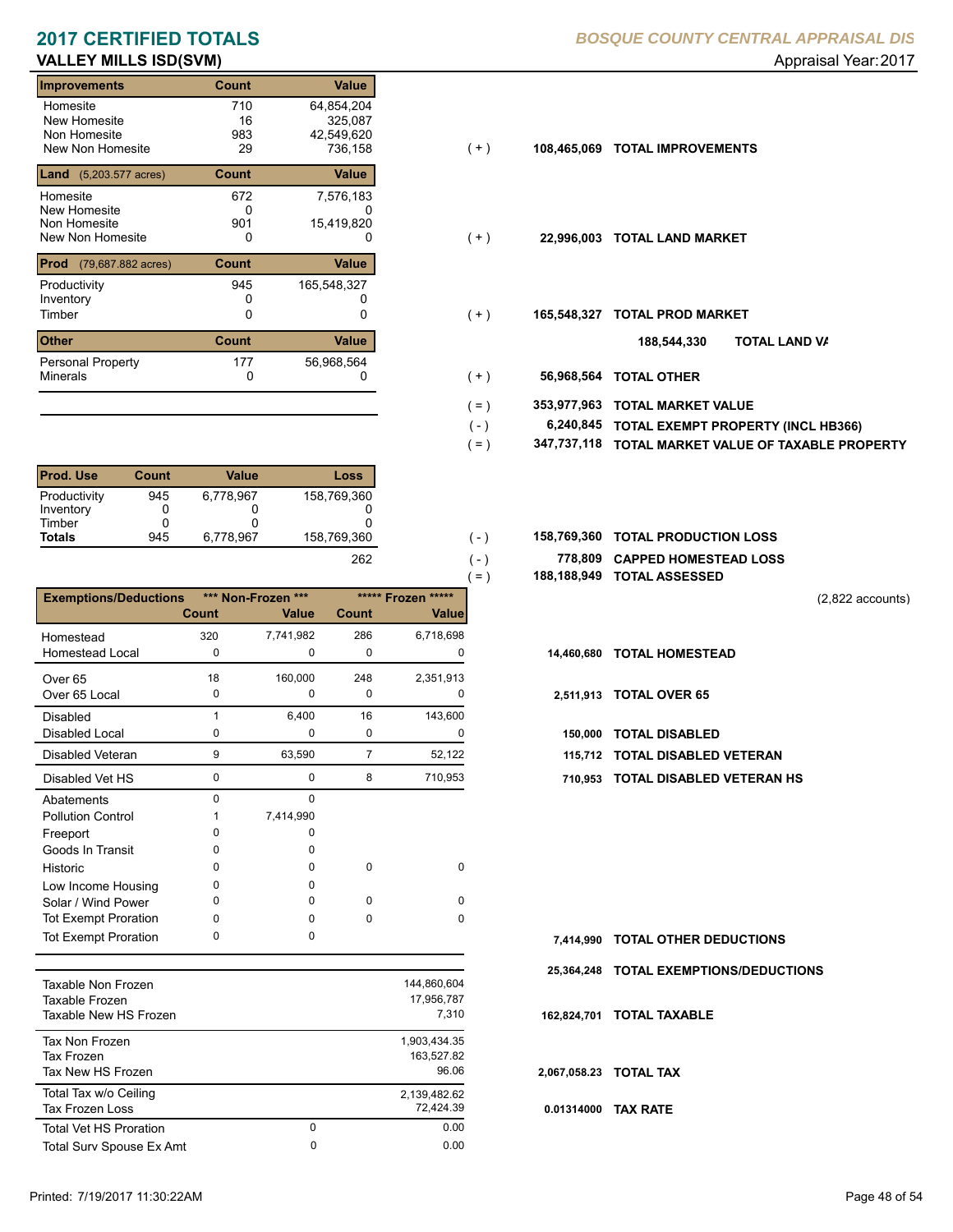| <b>VALLEY MILLS ISD(SVM)</b>     |                |               |             |             |             |             |             | Appraisal Year: 2017 |               |
|----------------------------------|----------------|---------------|-------------|-------------|-------------|-------------|-------------|----------------------|---------------|
| $\mathbf{A}$                     | Count          | <b>Market</b> | Land        | Prod        | Improvement | New Hs      | Personal    | <b>Mineral</b>       | <b>Exempt</b> |
| A1 - REAL, RES, SINGLE FAMILY    | 481            | 40,020,081    | 5,413,099   | $\mathbf 0$ | 34,606,982  | 93,652      | 0           | $\mathbf 0$          | 143,235       |
| A2 - REAL, RES, MOBILE HOME      | 87             | 3,995,799     | 1,704,974   | $\mathbf 0$ | 2,290,825   | 17,005      | 0           | 0                    | $\Omega$      |
| A3 - MISC IMPR ON C CODED LOTS   | 47             | 364,836       | 0           | $\mathbf 0$ | 364,836     | 0           | 0           | 0                    | 0             |
| <b>TOTAL</b>                     | 615            | 44,380,716    | 7,118,073   | $\mathbf 0$ | 37,262,643  | 110,657     | 0           | $\mathbf 0$          | 143,235       |
| B                                | Count          | <b>Market</b> | Land        | Prod        | Improvement | New Hs      | Personal    | <b>Mineral</b>       | Exempt        |
| B1 - REAL, MULTI FAMILY RES, APT | $\mathbf{2}$   | 340,425       | 43,579      | $\mathbf 0$ | 296,846     | $\mathbf 0$ | 0           | 0                    | $\Omega$      |
| B <sub>2</sub> - DUPLEX          | 4              | 261.164       | 44,547      | $\mathbf 0$ | 216,617     | 0           | 0           | 0                    | 0             |
| <b>B4 - FOURPLEX</b>             | $\mathbf{2}$   | 284,340       | 38,155      | 0           | 246,185     | 0           | 0           | 0                    | 0             |
| <b>TOTAL</b>                     | 8              | 885,929       | 126,281     | $\mathbf 0$ | 759,648     | $\mathbf 0$ | 0           | 0                    | 0             |
| c                                | Count          | <b>Market</b> | Land        | Prod        | Improvement | New Hs      | Personal    | <b>Mineral</b>       | Exempt        |
| C1 - VACANT URBAN RES LTS/TRA(   | 65             | 508,946       | 423,945     | $\mathbf 0$ | 85,001      | 0           | 0           | $\mathbf 0$          | $\Omega$      |
| C2 - VACANT COMM LTS/TRS/PARC    | 9              | 102,778       | 102,778     | 0           | 0           | 0           | 0           | 0                    | 0             |
| C3 - VACANT RURAL LOT/TR IN LAK  | 1              | 38,880        | 38,880      | 0           | 0           | 0           | 0           | $\Omega$             | 0             |
| C4 - VACANT RURAL TRACTS/LOTS    | 114            | 1,760,416     | 1,760,416   | $\mathbf 0$ | 0           | 0           | 0           | 0                    | 0             |
| <b>TOTAL</b>                     | 189            | 2.411.020     | 2,326,019   | $\mathbf 0$ | 85,001      | $\Omega$    | 0           | $\mathbf 0$          | 0             |
| D                                | Count          | <b>Market</b> | Land        | Prod        | Improvement | New Hs      | Personal    | <b>Mineral</b>       | Exempt        |
| D1 - QUALIFIED AG LAND           | 947            | 165,675,547   | 165,663,895 | 6,774,520   | 11,652      | $\mathbf 0$ | 0           | $\mathbf 0$          | 0             |
| D2 - FARM/RANCH IMPR ON QUAL /   | 240            | 4,022,037     | 130,025     | 4,447       | 3,892,012   | $\mathbf 0$ | 0           | 0                    | 0             |
| <b>TOTAL</b>                     | 1,187          | 169,697,584   | 165,793,920 | 6,778,967   | 3,903,664   | $\Omega$    | 0           | $\mathbf 0$          | 0             |
| Е                                | Count          | <b>Market</b> | Land        | Prod        | Improvement | New Hs      | Personal    | <b>Mineral</b>       | <b>Exempt</b> |
| E1 - RES IMPR ON ACREAGE         | 427            | 54,747,765    | 3,320,281   | $\mathbf 0$ | 51,427,484  | 174,236     | 0           | $\mathbf 0$          | 545,469       |
| E2 - MOBILE HOME ON ACREAGE      | 70             | 2,197,910     | 860,997     | 0           | 1,336,913   | $\mathbf 0$ | 0           | 0                    | 0             |
| E3 - OTHER/MISC IMPR ON ACREA    | 45             | 551,075       | 57,000      | 0           | 494,075     | 0           | 0           | 0                    | 0             |
| E4 - NON-QUALIFIED AG LAND       | 157            | 4,830,203     | 4,800,169   | $\mathbf 0$ | 30,034      | 0           | 0           | 0                    | 0             |
| <b>TOTAL</b>                     | 699            | 62,326,953    | 9,038,447   | $\mathbf 0$ | 53,288,506  | 174,236     | $\mathbf 0$ | $\mathbf 0$          | 545,469       |
| F                                | Count          | <b>Market</b> | Land        | Prod        | Improvement | New Hs      | Personal    | <b>Mineral</b>       | Exempt        |
| F1 - REAL, COMM/RETAIL & SVC BU  | 61             | 5,020,377     | 1,530,351   | $\mathbf 0$ | 3,490,026   | $\mathbf 0$ | 0           | $\mathbf 0$          | 66,876        |
| F2 - REAL, IND MFG & PROC BUS PI | 6              | 4.039.652     | 1,344,219   | $\mathbf 0$ | 2,695,433   | 0           | 0           | 0                    | 0             |
| <b>TOTAL</b>                     | 67             | 9,060,029     | 2,874,570   | $\mathbf 0$ | 6,185,459   | $\mathbf 0$ | 0           | 0                    | 66,876        |
| J                                | Count          | Market        | Land        | Prod        | Improvement | New Hs      | Personal    | <b>Mineral</b>       | Exempt        |
| J1 - WATER SYSTEMS, REAL & PP    | 4              | 176,571       | 22,163      | $\pmb{0}$   | 1,408       | 0           | 153,000     | $\mathbf 0$          | $\Omega$      |
| J2 - GAS DIST SYSTEM, REAL & PP  | 3              | 223,026       | 6,436       | 0           | 2,380       | 0           | 214,210     | 0                    | 0             |
| J3 - ELECTRIC CO, REAL & PP      | 10             | 5,467,020     | 39,395      | 0           | 19,935      | $\mathbf 0$ | 5,407,690   | 0                    | 0             |
| J4 - TELEPHONE CO, REAL & PP     | 11             | 1,328,664     | 33,340      | 0           | 73,114      | $\mathbf 0$ | 1,222,210   | 0                    | 0             |
| J5 - RAILROADS, REAL & PP        | 3              | 3,967,380     | 3,100       | $\Omega$    | 0           | 0           | 3,964,280   | 0                    | 0             |
| J6 - PIPELINES, REAL & PP        | 6              | 600,338       | 14,109      | $\mathbf 0$ | 6,839       | 0           | 579,390     | 0                    | 0             |
| J7 - CABLE TV, REAL & PP         | 3              | 56,840        | 0           | $\mathbf 0$ | 0           | 0           | 56,840      | 0                    | 0             |
| <b>TOTAL</b>                     | 40             | 11,819,839    | 118,543     | $\pmb{0}$   | 103,676     | $\mathbf 0$ | 11,597,620  | 0                    | 0             |
| L                                | Count          | Market        | Land        | Prod        | Improvement | New Hs      | Personal    | <b>Mineral</b>       | Exempt        |
| L1 - PERSONAL, COMM/RETAIL BUS   | 133            | 8,633,532     | $\pmb{0}$   | $\pmb{0}$   | 0           | 0           | 8,633,532   | $\mathbf 0$          | 1,688         |
| L2 - PERSONAL, IND/MFG BUS PRC   | 10             | 36,635,030    | 0           | 0           | 0           | $\mathbf 0$ | 36,635,030  | 0                    | 0             |
| <b>TOTAL</b>                     | 143            | 45,268,562    | $\pmb{0}$   | $\mathbf 0$ | 0           | $\mathbf 0$ | 45,268,562  | $\mathbf 0$          | 1,688         |
| M                                | Count          | Market        | Land        | Prod        | Improvement | New Hs      | Personal    | <b>Mineral</b>       | Exempt        |
| M1 - MOBILE HOME (ON NON-OWN     | 154            | 2,648,440     | 0           | $\pmb{0}$   | 2,648,440   | 40,194      | 0           | 0                    | 4,686         |
| <b>TOTAL</b>                     | 154            | 2,648,440     | 0           | $\pmb{0}$   | 2,648,440   | 40,194      | 0           | 0                    | 4,686         |
| $\mathbf{x}$                     | Count          | <b>Market</b> | Land        | Prod        | Improvement | New Hs      | Personal    | <b>Mineral</b>       | Exempt        |
| XB - BPP UNDER \$500 [11.145]    | $\overline{7}$ | 2,382         | 0           | 0           | 0           | 0           | 2,382       | $\mathbf 0$          | 2,382         |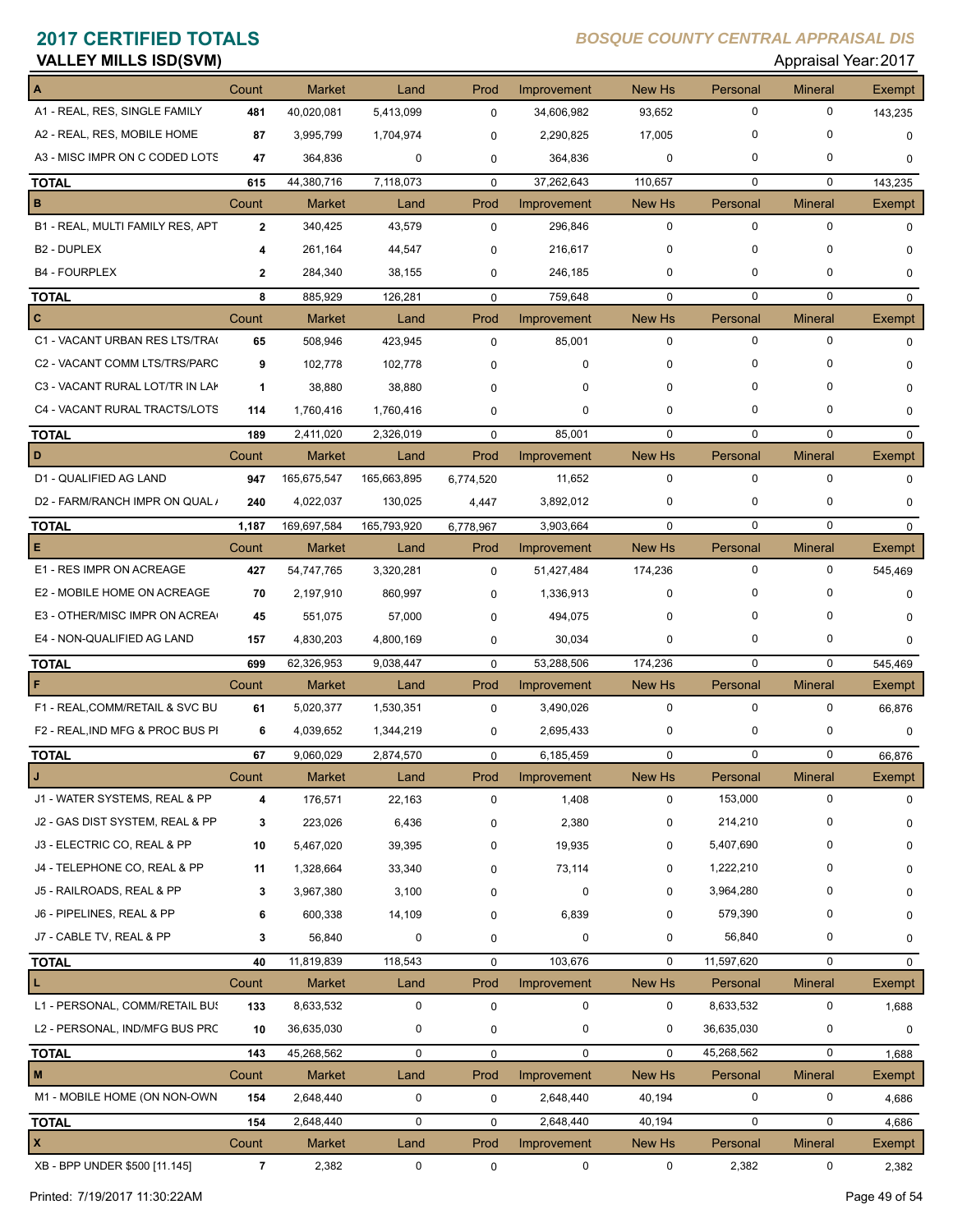| <b>VALLEY MILLS ISD(SVM)</b>   |       |             |             |           |             |         |            | Appraisal Year: 2017 |
|--------------------------------|-------|-------------|-------------|-----------|-------------|---------|------------|----------------------|
| XI - YOUTH DEVELOPMENT [11.19] |       | 228.694     | 53.694      |           | 175,000     | 0       |            | 228,694              |
| XR - NONPROFIT WATER [11.30]   | 10    | 181.520     | 73.885      |           | 7.635       | 0       | 100.000    | 181.520              |
| XV - OTHER EXEMPTIONS          | 49    | 5.066.295   | 1.020.898   |           | 4.045.397   |         | 0          | 5.066.295            |
| <b>TOTAL</b>                   | 67    | 5.478.891   | 1.148.477   |           | 4.228.032   | 0       | 102.382    | 5.478.891            |
| <b>ALL PTD TOTAL</b>           | 2.822 | 353,977,963 | 188.544.330 | 6,778,967 | 108,465,069 | 325,087 | 56.968.564 | 6.240.845            |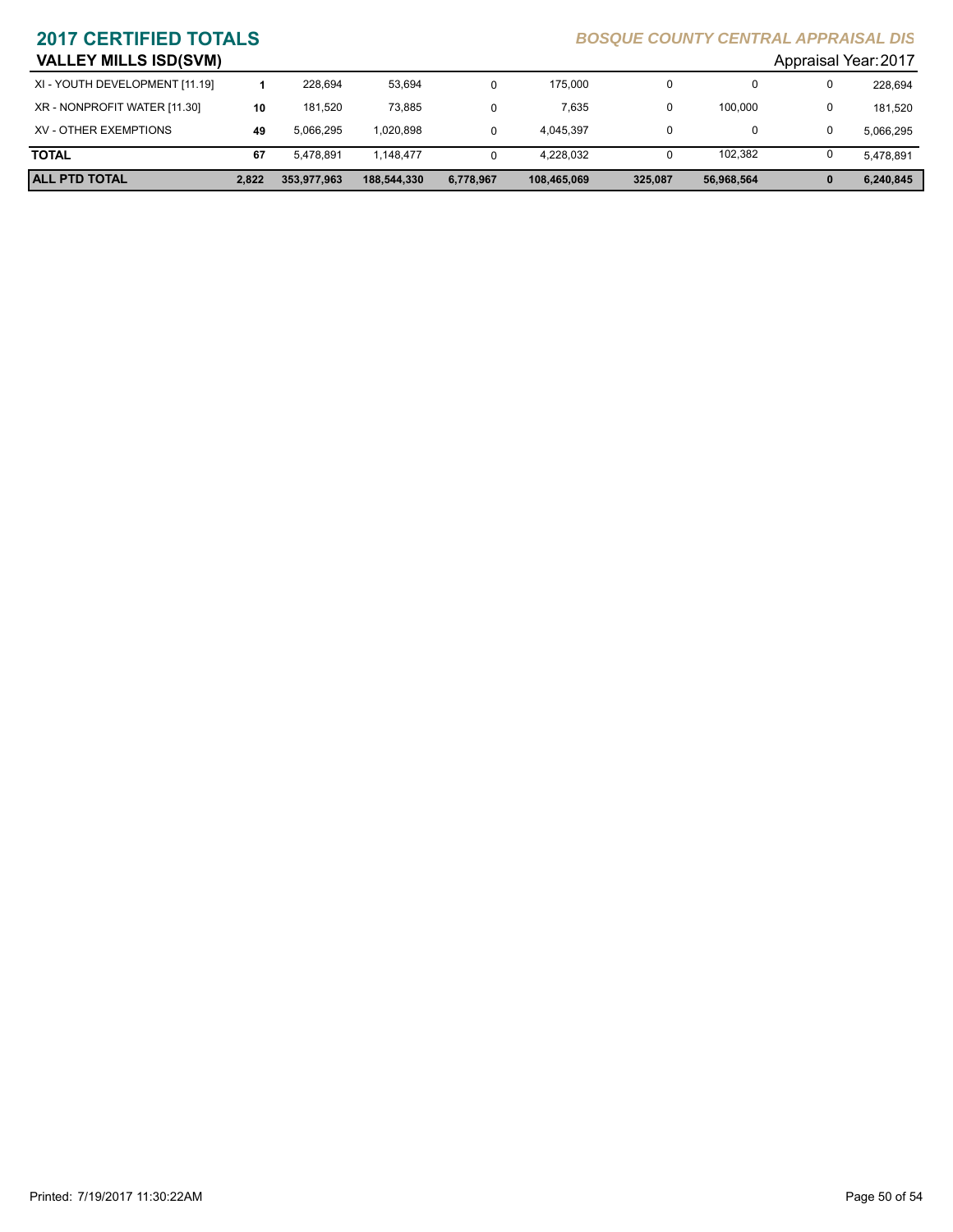### **WALNUT SPRINGS CITY(CWS)** Approximately and the set of the set of the set of the set of the set of the set of the set of the set of the set of the set of the set of the set of the set of the set of the set of the set of t

| Count        | <b>Value</b> |       |            |                           |
|--------------|--------------|-------|------------|---------------------------|
| 147          | 8,070,277    |       |            |                           |
| 14           | 145,735      |       |            |                           |
| 259          | 9,435,447    |       |            |                           |
| 19           | 92,602       | (+)   | 17,744,061 | <b>TOTAL IMPROVEMENTS</b> |
| Count        | Value        |       |            |                           |
| 137          | 1,083,178    |       |            |                           |
|              | 11,576       |       |            |                           |
| 372          | 2,807,405    |       |            |                           |
| 0            | 0            | (+)   | 3,902,159  | <b>TOTAL LAND MARKET</b>  |
| <b>Count</b> | Value        |       |            |                           |
| 34           | 922,552      |       |            |                           |
| 0            |              |       |            |                           |
| 0            | 0            | $(+)$ | 922,552    | <b>TOTAL PROD MARKET</b>  |
| <b>Count</b> | <b>Value</b> |       |            | וסד<br>4,824,711          |
| 63           | 1,586,994    |       |            |                           |
| 0            | 0            | $(+)$ | 1,586,994  | <b>TOTAL OTHER</b>        |
|              |              |       |            |                           |

| <b>Prod. Use</b> | Count | Value  | Loss    |
|------------------|-------|--------|---------|
| Productivity     | 34    | 27.620 | 894.932 |
| Inventory        | 0     |        |         |
| Timber           | O     |        |         |
| <b>Totals</b>    | 34    | 27,620 | 894,932 |
|                  |       |        |         |

|                              |       |                    |              | $( = )$  |
|------------------------------|-------|--------------------|--------------|----------|
| <b>Exemptions/Deductions</b> |       | *** Non-Frozen *** | ***** Frozen | *****    |
|                              | Count | <b>Value</b>       | <b>Count</b> | Value    |
| Homestead                    | O     | 0                  | 0            | ŋ        |
| Homestead Local              | 0     | $\mathbf 0$        | 0            | 0        |
| Over 65                      | 0     | $\Omega$           | 0            | 0        |
| Over 65 Local                | 0     | 0                  | 0            | O        |
| <b>Disabled</b>              | 0     | $\Omega$           | 0            | O        |
| <b>Disabled Local</b>        | 0     | 0                  | 0            | O        |
| Disabled Veteran             | 6     | 46,000             | 0            | 0        |
| Disabled Vet HS              | 1     | 93,959             | 0            | 0        |
| Abatements                   | 0     | $\Omega$           |              |          |
| <b>Pollution Control</b>     | ი     | n                  |              |          |
| Freeport                     | ი     | o                  |              |          |
| Goods In Transit             | n     | 0                  |              |          |
| Historic                     | o     | 0                  | 0            | 0        |
| Low Income Housing           | o     | <sup>0</sup>       |              |          |
| Solar / Wind Power           | o     | <sup>0</sup>       | O            | O        |
| <b>Tot Exempt Proration</b>  | ი     | O                  | 0            | $\Omega$ |
| <b>Tot Exempt Proration</b>  | 0     | 0                  |              |          |

| Taxable Non Frozen<br>Taxable Frozen<br>Taxable New HS Frozen |        | 19,216,561<br>0<br>0      |
|---------------------------------------------------------------|--------|---------------------------|
| Tax Non Frozen<br>Tax Frozen<br>Tax New HS Frozen             |        | 87,627.54<br>0.00<br>0.00 |
| Total Tax w/o Ceiling<br><b>Tax Frozen Loss</b>               |        | 87,627.54<br>0.00         |
| <b>Total Vet HS Proration</b><br>Total Surv Spouse Ex Amt     | 0<br>0 | 0.00<br>0.00              |
|                                                               |        |                           |

- $(+)$
- $( + )$
- $( + )$ 
	- **TOTAL LAND VA 4,824,711**
- 0 0 **1,586,994 TOTAL OTHER**  $(+ )$

 $( - )$  $( = )$ 

 $(-)$  $( - )$ 

- **24,155,766 TOTAL MARKET VALUE**  $( = )$ 
	- **TOTAL EXEMPT PROPERTY (INCL HB366) 3,691,478**
	- **20,464,288 TOTAL MARKET VALUE OF TAXABLE PROPERTY**
- **TOTAL PRODUCTION LOSS** 894,932 **894,932**
	- **212,836 CAPPED HOMESTEAD LOSS**
	- **19,356,520 TOTAL ASSESSED**

(642 accounts)

- **TOTAL HOMESTEAD**
- 0 TOTAL OVER 65
- 0 TOTAL DISABLED
- **46,000 TOTAL DISABLED VETERAN**
- 1 0 93,959 0 **93,959 TOTAL DISABLED VETERAN HS**

- **TOTAL OTHER DEDUCTIONS 0**
- **139,959 TOTAL EXEMPTIONS/DEDUCTIONS**
- **19,216,561 TOTAL TAXABLE**
- **87,627.54 TOTAL TAX**
- **0.00456000 TAX RATE**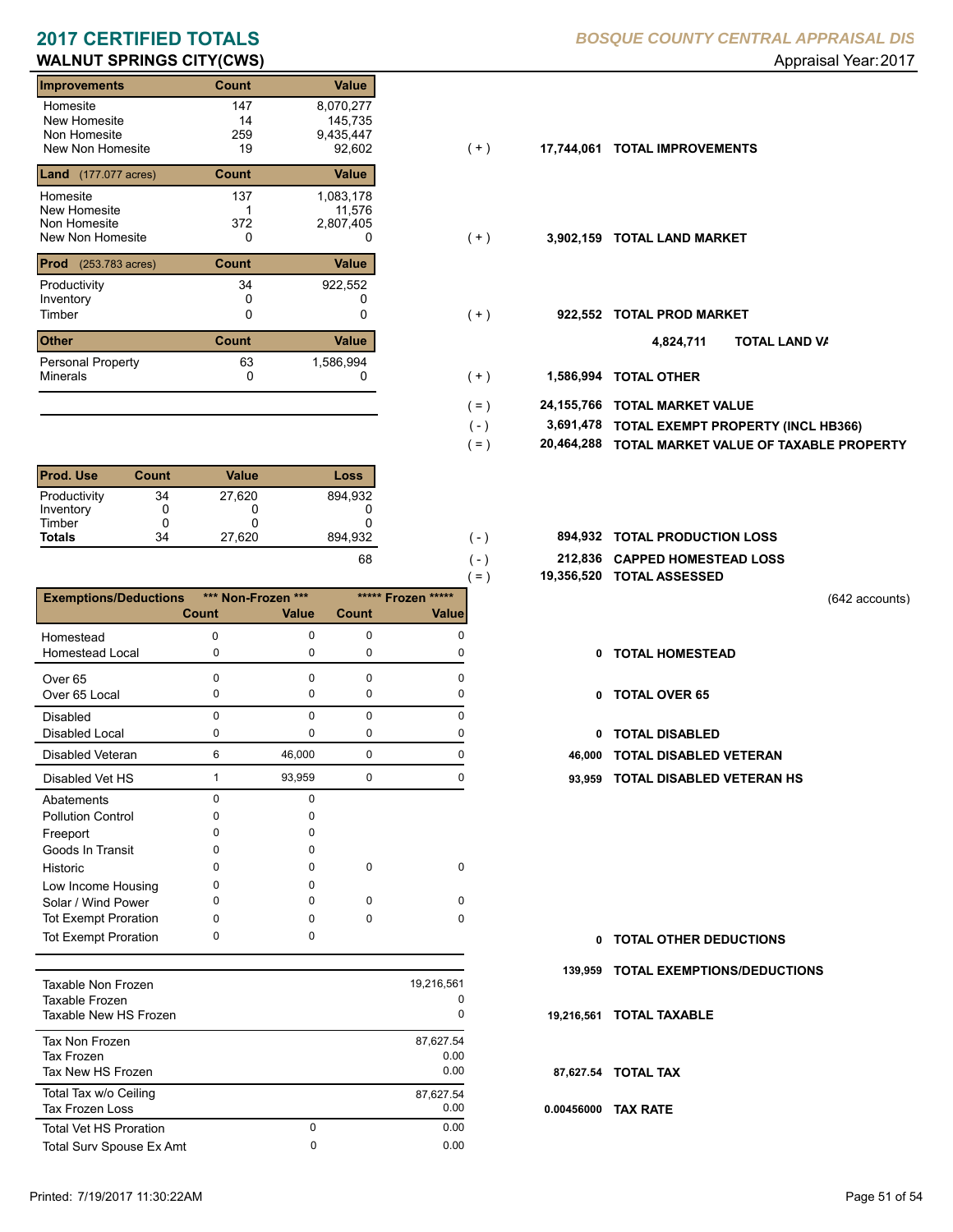# **2017 CERTIFIED TOTALS**<br>WALNUT SPRINGS CITY(CWS) Approximately approximately approximately approximately approximately approximately approximately approximately approximately approximately approximately approximately appro

### **2017 CERTIFIED TOTALS** *BOSQUE COUNTY CENTRAL APPRAISAL DIS*

| WALNUT SPRINGS UITT(UWS)         |                |               |             |                |             |               |               | Applaisal real. ZUTI |               |
|----------------------------------|----------------|---------------|-------------|----------------|-------------|---------------|---------------|----------------------|---------------|
| A                                | Count          | <b>Market</b> | Land        | Prod           | Improvement | <b>New Hs</b> | Personal      | <b>Mineral</b>       | Exempt        |
| A1 - REAL, RES, SINGLE FAMILY    | 220            | 12,204,078    | 1,775,212   | $\mathbf 0$    | 10,428,866  | 52,314        | $\mathbf 0$   | $\Omega$             | $\Omega$      |
| A2 - REAL, RES, MOBILE HOME      | 47             | 1,221,390     | 295,553     | $\mathbf 0$    | 925,837     | 1,041         | $\mathbf 0$   | 0                    | $\Omega$      |
| A3 - MISC IMPR ON C CODED LOTS   | 29             | 241,826       | 3,375       | 0              | 238,451     | 563           | $\mathbf 0$   | 0                    | 53,815        |
| <b>TOTAL</b>                     | 296            | 13,667,294    | 2,074,140   | $\mathbf 0$    | 11,593,154  | 53,918        | $\mathbf 0$   | $\mathbf 0$          | 53,815        |
| в                                | Count          | <b>Market</b> | Land        | Prod           | Improvement | New Hs        | Personal      | <b>Mineral</b>       | Exempt        |
| B1 - REAL, MULTI FAMILY RES, APT | $\mathbf{1}$   | 34,362        | 34,362      | $\mathbf 0$    | $\mathbf 0$ | $\mathbf 0$   | $\mathbf 0$   | 0                    | $\Omega$      |
| <b>B4 - FOURPLEX</b>             | 1              | 200,117       | 11,347      | 0              | 188,770     | 0             | $\mathbf 0$   | 0                    | $\mathbf 0$   |
| <b>TOTAL</b>                     | $\mathbf{2}$   | 234,479       | 45,709      | $\mathbf 0$    | 188,770     | $\mathbf 0$   | $\mathbf 0$   | $\mathbf 0$          | $\Omega$      |
| c                                | Count          | <b>Market</b> | Land        | Prod           | Improvement | New Hs        | Personal      | <b>Mineral</b>       | Exempt        |
| C1 - VACANT URBAN RES LTS/TRA(   | 146            | 892,765       | 892,765     | $\mathbf 0$    | $\mathbf 0$ | $\mathbf 0$   | $\mathbf 0$   | $\mathbf 0$          | 38,320        |
| C2 - VACANT COMM LTS/TRS/PARC    | $\overline{2}$ | 18,444        | 18,444      | 0              | 0           | 0             | $\mathbf 0$   | 0                    | 0             |
| C3 - VACANT RURAL LOT/TR IN LAK  | $\mathbf{2}$   | 22,500        | 22,500      | $\Omega$       | 0           | 0             | $\Omega$      | 0                    | 0             |
| C4 - VACANT RURAL TRACTS/LOTS    | 3              | 53,360        | 53,360      | 0              | 0           | 0             | $\mathbf 0$   | 0                    | 0             |
| <b>TOTAL</b>                     | 153            | 987,069       | 987.069     | $\Omega$       | $\Omega$    | $\Omega$      | $\Omega$      | $\mathbf 0$          | 38,320        |
| D                                | Count          | <b>Market</b> | Land        | Prod           | Improvement | New Hs        | Personal      | <b>Mineral</b>       | Exempt        |
| D1 - QUALIFIED AG LAND           | 35             | 934,391       | 934,391     | 27,620         | $\mathbf 0$ | $\mathbf 0$   | $\mathbf 0$   | 0                    | $\Omega$      |
| D2 - FARM/RANCH IMPR ON QUAL /   | 6              | 39,771        | $\mathbf 0$ | 0              | 39,771      | 0             | 0             | 0                    | 0             |
|                                  |                |               |             |                |             |               | $\mathbf 0$   | $\mathbf 0$          |               |
| <b>TOTAL</b><br>Е                | 41             | 974,162       | 934,391     | 27,620<br>Prod | 39,771      | $\mathbf 0$   |               |                      | $\mathbf 0$   |
| E1 - RES IMPR ON ACREAGE         | Count<br>7     | <b>Market</b> | Land        |                | Improvement | New Hs<br>0   | Personal<br>0 | <b>Mineral</b><br>0  | <b>Exempt</b> |
|                                  |                | 624,748       | 31,847      | $\mathbf 0$    | 592,901     |               | $\Omega$      |                      | 0             |
| E2 - MOBILE HOME ON ACREAGE      | 3              | 78,547        | 8,706       | $\Omega$       | 69,841      | 0             |               | 0                    | <sup>0</sup>  |
| E3 - OTHER/MISC IMPR ON ACREA    | $\mathbf{1}$   | 3,117         | 0           | 0              | 3,117       | 0             | $\mathbf 0$   | 0                    | 0             |
| E4 - NON-QUALIFIED AG LAND       | 6              | 147,890       | 147,890     | 0              | $\mathbf 0$ | 0             | $\mathbf 0$   | 0                    | 0             |
| <b>TOTAL</b>                     | 17             | 854,302       | 188,443     | $\mathbf 0$    | 665,859     | $\mathbf 0$   | $\mathbf 0$   | $\mathbf 0$          | $\mathbf 0$   |
| F                                | Count          | <b>Market</b> | Land        | Prod           | Improvement | New Hs        | Personal      | <b>Mineral</b>       | Exempt        |
| F1 - REAL, COMM/RETAIL & SVC BU  | 32             | 1,218,105     | 198,511     | $\mathbf 0$    | 1,019,594   | $\mathbf 0$   | $\mathbf 0$   | 0                    | $\Omega$      |
| F2 - REAL, IND MFG & PROC BUS PI | 1              | 1,788         | 1,788       | 0              | 0           | 0             | $\mathbf 0$   | 0                    | 0             |
| <b>TOTAL</b>                     | 33             | 1,219,893     | 200,299     | $\mathbf 0$    | 1,019,594   | 0             | $\mathbf 0$   | 0                    | $\mathbf 0$   |
|                                  | Count          | Market        | Land        | Prod           | Improvement | New Hs        | Personal      | <b>Mineral</b>       | Exempt        |
| J2 - GAS DIST SYSTEM, REAL & PP  | $\mathbf{2}$   | 397,791       | $\mathbf 0$ | 0              | 317,311     | $\mathbf 0$   | 80,480        | 0                    | 0             |
| J3 - ELECTRIC CO, REAL & PP      | $\mathbf 1$    | 597,270       | 0           | 0              | $\pmb{0}$   | 0             | 597,270       | 0                    | 0             |
| J4 - TELEPHONE CO, REAL & PP     | 3              | 111,321       | 2,250       | 0              | 11,551      | 0             | 97,520        | 0                    | 0             |
| J6 - PIPELINES, REAL & PP        | $\mathbf 1$    | 125,820       | 0           | 0              | $\pmb{0}$   | 0             | 125,820       | 0                    | 0             |
| J7 - CABLE TV, REAL & PP         | 3              | 22,100        | 0           | 0              | 0           | 0             | 22,100        | 0                    | 390           |
| <b>TOTAL</b>                     | 10             | 1,254,302     | 2,250       | 0              | 328,862     | $\mathbf 0$   | 923,190       | 0                    | 390           |
| L                                | Count          | <b>Market</b> | Land        | Prod           | Improvement | New Hs        | Personal      | <b>Mineral</b>       | Exempt        |
| L1 - PERSONAL, COMM/RETAIL BUS   | 47             | 660,956       | $\pmb{0}$   | 0              | $\mathbf 0$ | $\mathbf 0$   | 660,956       | 0                    | 1,069         |
| L2 - PERSONAL, IND/MFG BUS PRC   | 1              | 1,500         | 0           | 0              | 0           | 0             | 1,500         | 0                    | 0             |
| <b>TOTAL</b>                     | 48             | 662,456       | $\mathbf 0$ | 0              | $\mathbf 0$ | $\mathbf 0$   | 662,456       | 0                    | 1,069         |
| M                                | Count          | Market        | Land        | Prod           | Improvement | New Hs        | Personal      | <b>Mineral</b>       | Exempt        |
| M1 - MOBILE HOME (ON NON-OWN     | 45             | 703,925       | $\pmb{0}$   | 0              | 703,925     | 103,393       | $\pmb{0}$     | 0                    | 0             |
| <b>TOTAL</b>                     | 45             | 703,925       | $\mathbf 0$ | 0              | 703,925     | 103,393       | $\mathbf 0$   | 0                    | 0             |
| X                                | Count          | Market        | Land        | Prod           | Improvement | New Hs        | Personal      | <b>Mineral</b>       | Exempt        |
| XB - BPP UNDER \$500 [11.145]    | $\overline{7}$ | 1,348         | $\pmb{0}$   | 0              | $\mathsf 0$ | 0             | 1,348         | 0                    | 1,348         |
| XV - OTHER EXEMPTIONS            | 35             | 3,596,536     | 392,410     | 0              | 3,204,126   | 0             | $\pmb{0}$     | 0                    | 3,596,536     |
| <b>TOTAL</b>                     | 42             | 3,597,884     | 392,410     | $\mathbf 0$    | 3,204,126   | $\mathbf 0$   | 1,348         | 0                    | 3,597,884     |
| <b>ALL PTD TOTAL</b>             | 642            | 24, 155, 766  | 4,824,711   | 27,620         | 17,744,061  | 157,311       | 1,586,994     | $\mathbf 0$          | 3,691,478     |

Printed: 7/19/2017 11:30:22AM Page 52 of 54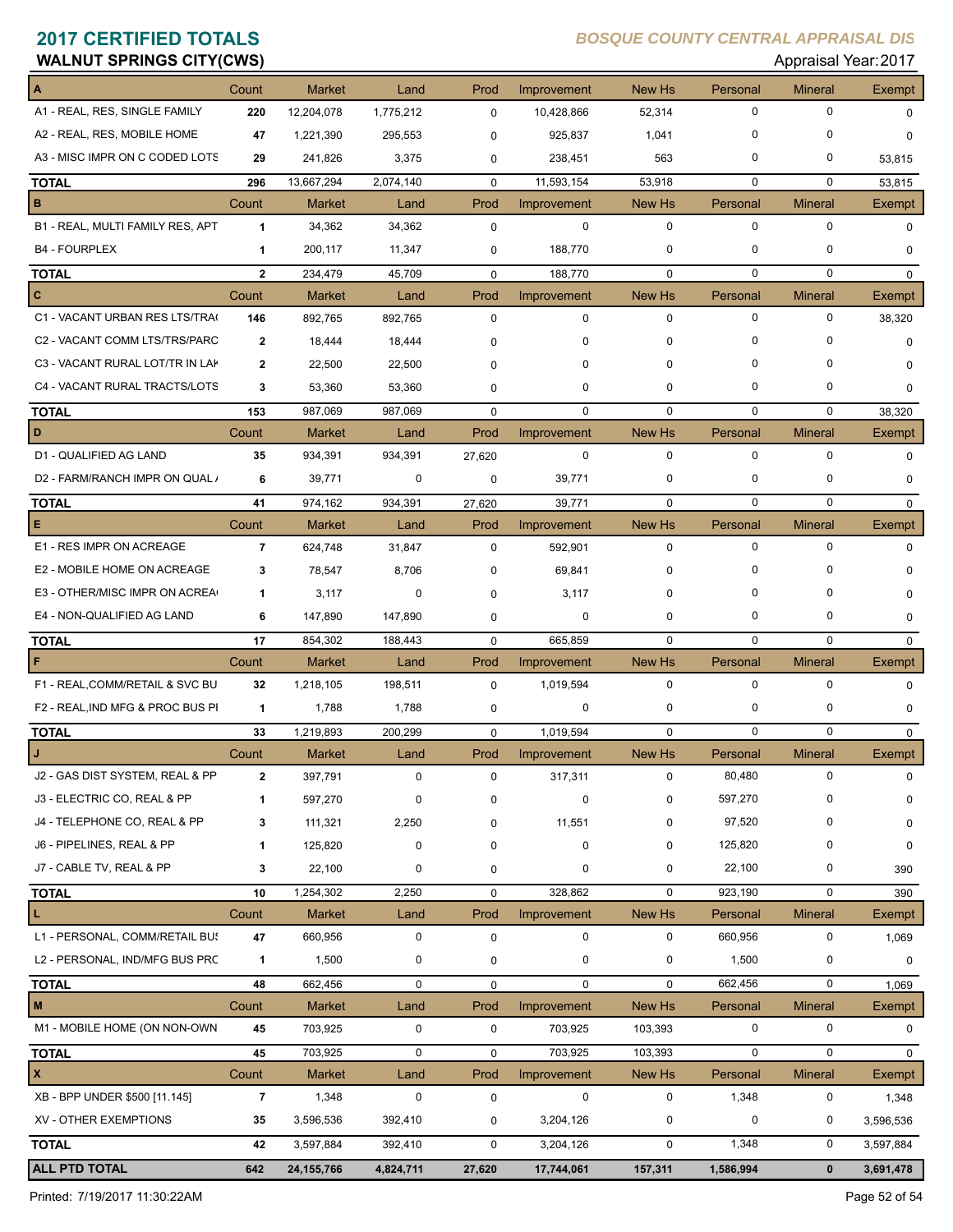## **WALNUT SPRINGS ISD(SWS)** Appraisal Year: 2017

| Improvements                            | Count        | <b>Value</b> |       |             |                           |
|-----------------------------------------|--------------|--------------|-------|-------------|---------------------------|
| Homesite                                | 266          | 24,699,937   |       |             |                           |
| New Homesite                            | 31           | 420,751      |       |             |                           |
| Non Homesite                            | 577          | 34, 155, 716 |       |             |                           |
| New Non Homesite                        | 49           | 1,493,664    | ( + ) | 60,770,068  | <b>TOTAL IMPROVEMENTS</b> |
| <b>Land</b> $(2,225.144 \text{ acres})$ | Count        | Value        |       |             |                           |
| Homesite                                | 247          | 2,144,852    |       |             |                           |
| New Homesite                            |              | 11,576       |       |             |                           |
| Non Homesite                            | 605          | 9,354,359    |       |             |                           |
| New Non Homesite                        | 0            | 0            | $(+)$ | 11,510,787  | <b>TOTAL LAND MARKET</b>  |
| <b>Prod</b><br>(62,540.272 acres)       | <b>Count</b> | Value        |       |             |                           |
| Productivity                            | 426          | 153,884,943  |       |             |                           |
| Inventory                               | Ω            |              |       |             |                           |
| Timber                                  | 0            | 0            | $(+)$ | 153,884,943 | <b>TOTAL PROD MARKET</b>  |
| <b>Other</b>                            | <b>Count</b> | Value        |       |             | וסד<br>165,395,730        |
| <b>Personal Property</b>                | 101          | 32,213,111   |       |             |                           |
| <b>Minerals</b>                         | 0            | 0            | $+ )$ | 32,213,111  | <b>TOTAL OTHER</b>        |
|                                         |              |              |       |             |                           |

| <b>Prod. Use</b> | <b>Count</b> | Value     | Loss        |
|------------------|--------------|-----------|-------------|
| Productivity     | 426          | 5.034.747 | 148,850,196 |
| Inventory        | O            |           |             |
| Timber           | Ω            |           |             |
| <b>Totals</b>    | 426          | 5.034.747 | 148,850,196 |
|                  |              |           | 98          |

|                              |                |                             |             |                                    | $=$ )     | 105,304,169 TOTAL ASSESSED |
|------------------------------|----------------|-----------------------------|-------------|------------------------------------|-----------|----------------------------|
| <b>Exemptions/Deductions</b> | Count          | *** Non-Frozen ***<br>Value | Count       | ***** Frozen *****<br><b>Value</b> |           |                            |
| Homestead                    | 99             | 2,263,204                   | 130         | 3,041,060                          |           |                            |
| <b>Homestead Local</b>       | 0              | 0                           | 0           | 0                                  | 5,304,264 | <b>TOTAL HOMESTEAD</b>     |
| Over <sub>65</sub>           | $\overline{2}$ | 10,104                      | 109         | 1,017,980                          |           |                            |
| Over 65 Local                | $\Omega$       | 0                           | $\mathbf 0$ | $\Omega$                           | 1,028,084 | <b>TOTAL OVER 65</b>       |
| <b>Disabled</b>              |                | 10,000                      | 10          | 86,684                             |           |                            |
| Disabled Local               | 0              | 0                           | $\mathbf 0$ | 0                                  | 96,684    | <b>TOTAL DISABLED</b>      |
| Disabled Veteran             | 5              | 34,246                      | 3           | 12,571                             | 46.817    | <b>TOTAL DISABLED VI</b>   |
| Disabled Vet HS              | 0              | 0                           | 1           | 58,959                             | 58,959    | <b>TOTAL DISABLED VI</b>   |
| Abatements                   | $\Omega$       | $\Omega$                    |             |                                    |           |                            |
| <b>Pollution Control</b>     | <sup>0</sup>   | U                           |             |                                    |           |                            |
| Freeport                     | O              | n                           |             |                                    |           |                            |
| Goods In Transit             | O              | O                           |             |                                    |           |                            |
| Historic                     | <sup>0</sup>   | <sup>0</sup>                | $\Omega$    | $\Omega$                           |           |                            |
| Low Income Housing           | 0              | O                           |             |                                    |           |                            |
| Solar / Wind Power           | 0              | O                           | 0           | $\Omega$                           |           |                            |
| <b>Tot Exempt Proration</b>  | 0              | <sup>0</sup>                | $\Omega$    | $\Omega$                           |           |                            |
| <b>Tot Exempt Proration</b>  | $\Omega$       | 0                           |             |                                    | 0         | <b>TOTAL OTHER DEDL</b>    |

| Taxable Non Frozen<br>Taxable Frozen<br>Taxable New HS Frozen |        | 87,068,205<br>11.462.802<br>238.354 |
|---------------------------------------------------------------|--------|-------------------------------------|
| Tax Non Frozen<br>Tax Frozen<br>Tax New HS Frozen             |        | 818.354.23<br>89.666.39<br>2.228.61 |
| Total Tax w/o Ceiling<br>Tax Frozen Loss                      |        | 927.873.36<br>17.624.13             |
| <b>Total Vet HS Proration</b><br>Total Surv Spouse Ex Amt     | 1<br>0 | 673.46<br>0.00                      |
|                                                               |        |                                     |

- 
- $( + )$

 $(-)$  $( - )$ 

- $(+)$ 
	- **TOTAL LAND VA 165,395,730**
- 0 0 **32,213,111 TOTAL OTHER**  $(+ )$
- **258,378,909 TOTAL MARKET VALUE**  $( = )$
- **TOTAL EXEMPT PROPERTY (INCL HB366) 3,905,838**  $( - )$
- **254,473,071 TOTAL MARKET VALUE OF TAXABLE PROPERTY**  $( = )$
- **TOTAL PRODUCTION LOSS** 148,850,196 **148,850,196**
	- **318,706 CAPPED HOMESTEAD LOSS**
	- **105,304,169 TOTAL ASSESSED**

(1,446 accounts)

- 
- - 96,684 TOTAL DISABLED
	- **46,817 TOTAL DISABLED VETERAN**
	- 0 1 0 58,959 **58,959 TOTAL DISABLED VETERAN HS**

| 0 TOTAL OTHER DEDUCTIONS              |
|---------------------------------------|
| 6,534,808 TOTAL EXEMPTIONS/DEDUCTIONS |
| 98,769,361 TOTAL TAXABLE              |
| 910.249.23 TOTAL TAX                  |
| 0.00939900 TAX RATE                   |